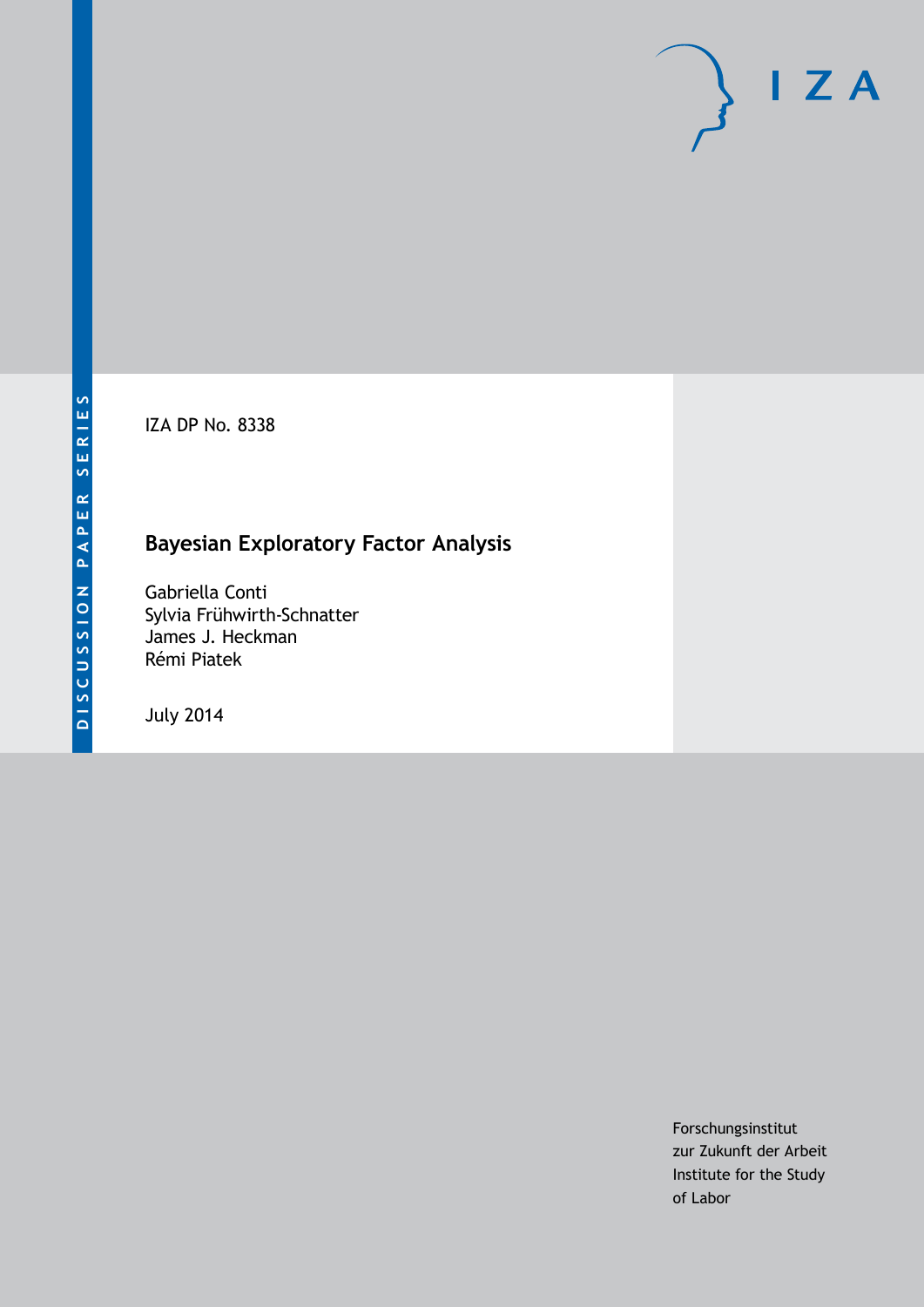# **Bayesian Exploratory Factor Analysis**

## **Gabriella Conti**

*University College London*

### **Sylvia Frühwirth-Schnatter**

*Vienna University of Economics and Business*

### **James J. Heckman**

*University of Chicago, American Bar Foundation and IZA*

## **Rémi Piatek**

*University of Copenhagen*

Discussion Paper No. 8338 July 2014

IZA

P.O. Box 7240 53072 Bonn Germany

Phone: +49-228-3894-0 Fax: +49-228-3894-180 E-mail: [iza@iza.org](mailto:iza@iza.org)

Any opinions expressed here are those of the author(s) and not those of IZA. Research published in this series may include views on policy, but the institute itself takes no institutional policy positions. The IZA research network is committed to the IZA Guiding Principles of Research Integrity.

The Institute for the Study of Labor (IZA) in Bonn is a local and virtual international research center and a place of communication between science, politics and business. IZA is an independent nonprofit organization supported by Deutsche Post Foundation. The center is associated with the University of Bonn and offers a stimulating research environment through its international network, workshops and conferences, data service, project support, research visits and doctoral program. IZA engages in (i) original and internationally competitive research in all fields of labor economics, (ii) development of policy concepts, and (iii) dissemination of research results and concepts to the interested public.

IZA Discussion Papers often represent preliminary work and are circulated to encourage discussion. Citation of such a paper should account for its provisional character. A revised version may be available directly from the author.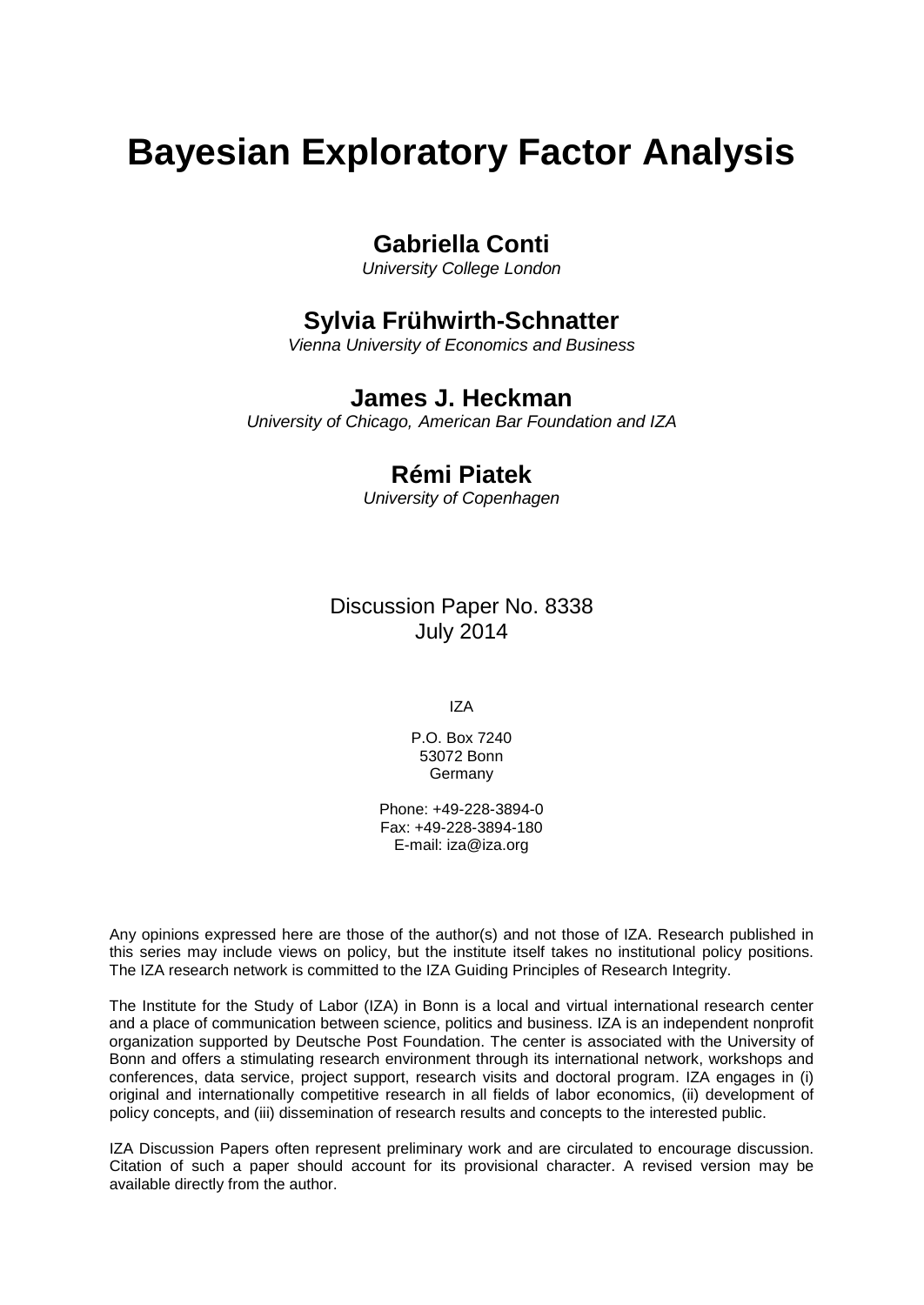IZA Discussion Paper No. 8338 July 2014

## **ABSTRACT**

## **Bayesian Exploratory Factor Analysis[\\*](#page-2-0)**

This paper develops and applies a Bayesian approach to Exploratory Factor Analysis that improves on *ad hoc* classical approaches. Our framework relies on dedicated factor models and simultaneously determines the number of factors, the allocation of each measurement to a unique factor, and the corresponding factor loadings. Classical identification criteria are applied and integrated into our Bayesian procedure to generate models that are stable and clearly interpretable. A Monte Carlo study confirms the validity of the approach. The method is used to produce interpretable low dimensional aggregates from a high dimensional set of psychological measurements.

JEL Classification: C11, C38, C63

Keywords: Bayesian factor models, exploratory factor analysis, identifiability, marginal data augmentation, model expansion, model selection

Corresponding author:

Rémi Piatek Department of Economics University of Copenhagen Øster Farimagsgade 5, Building 26 DK-1353 Copenhagen K **Denmark** E-mail: [Remi.Piatek@econ.ku.dk](mailto:Remi.Piatek@econ.ku.dk)

<span id="page-2-0"></span>NOTICE: This is the authors' version of a work that was accepted for publication in Journal of Econometrics. Changes resulting from the publishing process, such as peer review, editing, corrections, structural formatting, and other quality control mechanisms may not be reflected in this document. Changes may have been made to this work since it was submitted for publication. A definitive version was subsequently published in Conti, G., Frühwirth-Schnatter, S., Heckman, J.J., Piatek, R., Bayesian exploratory factor analysis, Journal of Econometrics (2014), [DOI:](http://dx.doi.org/10.1016/j.jeconom.2014.06.008)  [10.1016/j.jeconom.2014.06.008.](http://dx.doi.org/10.1016/j.jeconom.2014.06.008)

We thank the editor of *Journal of Econometrics*, John Geweke, and two anonymous referees for comments. This paper was presented at the third European Seminar on Bayesian Econometrics (November 2012, Vienna). We thank the participants for their helpful comments, and especially Xiao-Li Meng and our discussant Jesús Crespo Cuaresma. The research was supported in part by the American Bar Foundation, the Pritzker Children's Initiative, the Buffett Early Childhood Fund, NIH grants NICHD 5R37HD065072 and 1R01HD54702, an anonymous funder, a European Research Council grant hosted by University College London (DEVHEALTH 269874), and a grant from the Institute for New Economic Thinking (INET) to the Human Capital and Economic Opportunity Global Working Group (HCEO) an initiative of the Becker Friedman Institute for Research in Economics (BFI). The research of the second author was partly funded by the Austrian Science Fund (FWF): S10309- G16. The views expressed in this paper are those of the authors and not necessarily those of the funders.

A Web Appendix containing additional material is available at [http://heckman.uchicago.edu/BayesFA.](http://heckman.uchicago.edu/BayesFA)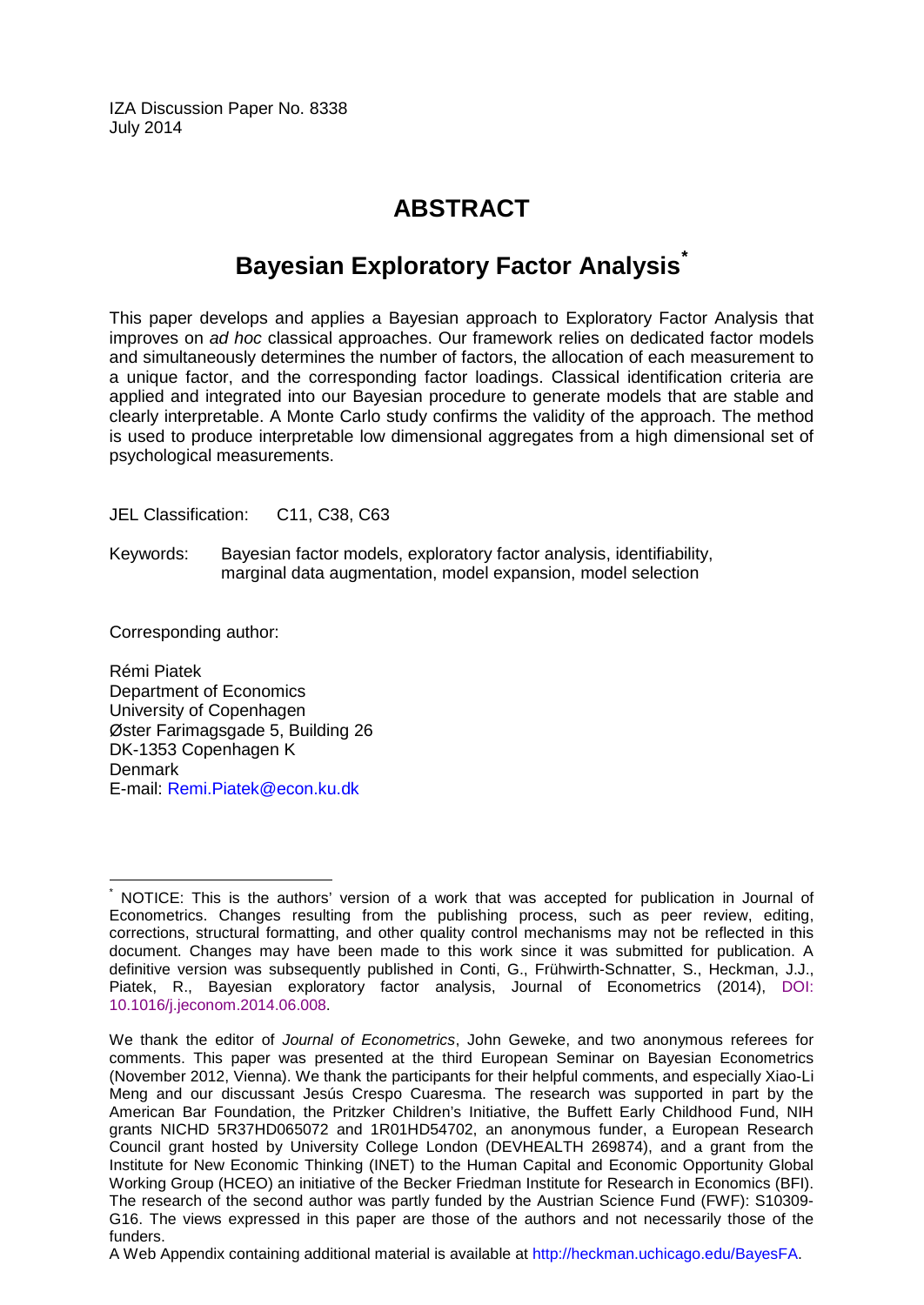### 1 Introduction

As the production of social statistics proliferates, aggregation and condensation of data have become increasingly important. William Barnett has made and continues to make numerous important contributions to constructing economically meaningful monetary aggregates (see, e.g., [Barnett and Chauvet,](#page-66-0) [2011\)](#page-66-0). In the spirit of Barnett's pioneering research, this paper addresses the problem of constructing reliable and interpretable aggregates from myriad measures. It is the first paper in the literature on Bayesian factor analysis to make inference on a model where all measurements load onto at most one factor, and factors are correlated. The model allows for the dimension of the latent structure to be unknown a priori, and the allocation of measurements to factors is part of the inference procedure. Classical identification criteria are invoked and applied to the analysis to generate interpretable posterior distributions.

The abundance of measures is both an opportunity and a challenge in many empirical applications. The main question—both from a methodological and an applied standpoint is how to condense the available information into interpretable aggregates. [Thurstone](#page-73-0) [\(1934\)](#page-73-0) postulated criteria and developed analytical methods for estimating and identifying factor models with *perfect simple structure*, where each measurement is related to at most one latent factor. In his view, models with simple structure were transparent and easily interpreted. He developed the method of "oblique" factor analysis by arguing that correlated factors were a more plausible representation of reality [\(Thurstone,](#page-73-1) [1947\)](#page-73-1). [Cattell](#page-67-0) [\(1952,](#page-67-0) [1966\)](#page-67-1); [Carroll](#page-67-2) [\(1953\)](#page-67-2); [Saunders](#page-73-2) [\(1953\)](#page-73-2); [Ferguson](#page-68-0) [\(1954\)](#page-68-0) and [Hofmann](#page-70-0) [\(1978\)](#page-70-0) are major exponents of the concept of parsimony in the Thurstone tradition. We call Thurstone's simple structure a dedicated structure in this paper. It dedicates all measures to at most one factor. This representation is widely used in economics [\(Heckman et al.,](#page-70-1) [2006;](#page-70-1) [Cunha et al.,](#page-68-1) [2010;](#page-68-1) [Conti](#page-67-3) [et al.,](#page-67-3) [2010;](#page-67-3) [Baron and Cobb-Clark,](#page-66-1) [2010\)](#page-66-1).

Exploratory Factor Analysis is a well developed classical procedure for doing dedicated factor analysis [\(Gorsuch,](#page-69-0) [1983,](#page-69-0) [2003\)](#page-69-1). The various steps required in executing classical Exploratory Factor Analyses (EFA) are all subject to a certain degree of arbitrariness and entail ad hoc judgments. Classical EFA proceeds in four separate steps: (i) selecting the dimension of the factor model; (ii) allocating measurements to factors; (iii) estimating factor loadings; and (iv) discarding measurements that load on multiple factors. A variety of methods are available to select the dimension of the latent structure, to extract and rotate factors [\(Gorsuch,](#page-69-1) [2003;](#page-69-1) [Costello and Osborne,](#page-68-2) [2005;](#page-68-2) [Jennrich,](#page-70-2) [2001,](#page-70-2) [2002,](#page-70-3) [2004,](#page-70-4) [2006,](#page-70-5) [2007\)](#page-70-6). Our empirical analysis shows that each of the choices made by analysts at the various stages of a classical EFA has substantial consequences on the estimated factor structure.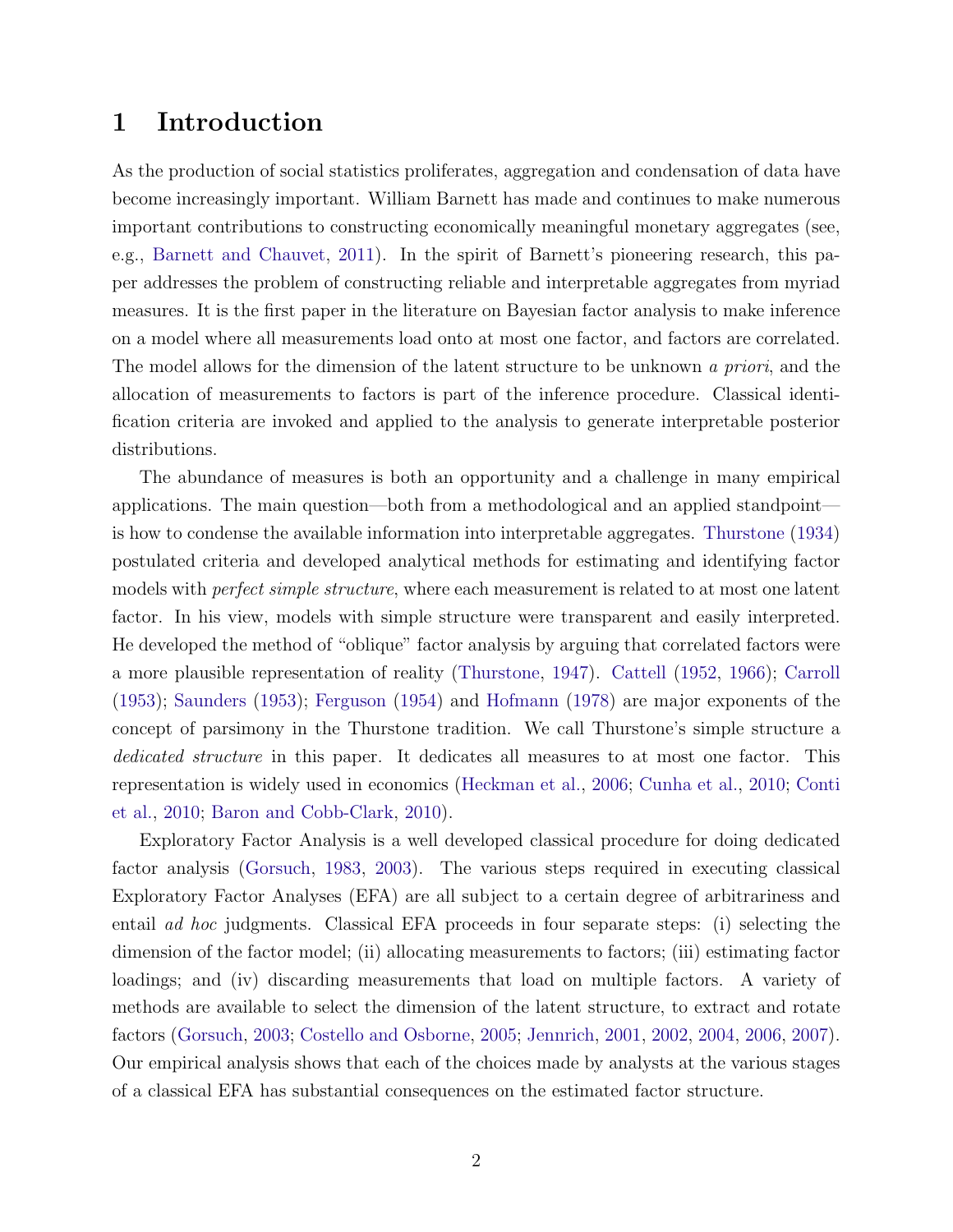This paper develops an integrated Bayesian approach to EFA that simultaneously selects the dimension of the factor model, the allocation of measurements to factors, and the factor loadings. Our method uses all of the available information by *not* discarding measurements besides those that do not load on any factors. The procedure is justified by the usual appeal to the optimality of Bayes procedures (see [Berger,](#page-66-2) [1985\)](#page-66-2). Different from the classical literature in EFA, in our approach the number of factors is not determined in a first step, but inferred along with other parameters. Our work advances the Bayesian approach to factor analysis, because of the attention paid to the identification of the model. One of our main contributions is to incorporate classical identification criteria into a Bayesian inference procedure. In so doing, we are able to generate posterior distributions that are stable and models that are clearly interpretable. The identifiability of the model is a key feature of the algorithm. In this respect, our paper bridges a gap between the classical and the Bayesian literatures.

Most articles on Bayesian factor analysis rely on a lower-triangular specification for the factor loading matrix to achieve identification [\(West,](#page-73-3) [2003;](#page-73-3) [Lopes and West,](#page-71-0) [2004;](#page-71-0) [Lucas](#page-72-0) [et al.,](#page-72-0) [2006;](#page-72-0) [Carvalho et al.,](#page-67-4) [2008\)](#page-67-4). This approach, first suggested by [Anderson and Rubin](#page-66-3) [\(1956\)](#page-66-3), has been widely applied (see, for example, [Geweke and Zhou,](#page-69-2) [1996;](#page-69-2) [Aguilar and West,](#page-66-4) [2000;](#page-66-4) [Carneiro et al.,](#page-67-5) [2003\)](#page-67-5). It achieves identification in the general case, but at the price of ad hoc decisions that result in a loss of flexibility—e.g., the choice and the ordering of the measurements at the top of the factor loading matrix is not innocuous. In the framework of sparse factor modelling, the problem becomes more complex, as the structure of the factor loading matrix—in terms of position of the zero elements—is part of the inference problem. Besides the upper triangle of the loading matrix that is fixed to zero a priori, the remaining elements in the lower part of the matrix are also allowed to become equal to zero. This introduces new challenges for identification, and additional identifying restrictions are required. Our paper discusses this issue that has, to the best of our knowledge, been overlooked in the literature so far. To tackle this problem, we take a different avenue and incorporate identifying criteria into the prior distribution of model parameters instead of imposing zero restrictions on the factor loading matrix a priori (Frühwirth-Schnatter and [Lopes,](#page-68-3) [2012,](#page-68-3) adopt a related approach).

In the field of Bayesian nonparametrics and machine learning, a strand of literature is dedicated to the inference of factor models with a sparse structure of unknown dimension [\(Knowles and Ghahramani,](#page-71-1) [2007;](#page-71-1) [Paisley and Carin,](#page-72-1) [2009;](#page-72-1) [Bhattacharya and Dunson,](#page-66-5) [2011\)](#page-66-5), and in a dynamic context with an unknown number of time-dependent factors [\(Chen et al.,](#page-67-6) [2011\)](#page-67-6). These methods, however, focus on covariance structures, variable selection, or prediction, and identification is not strictly required to achieve these goals from a Bayesian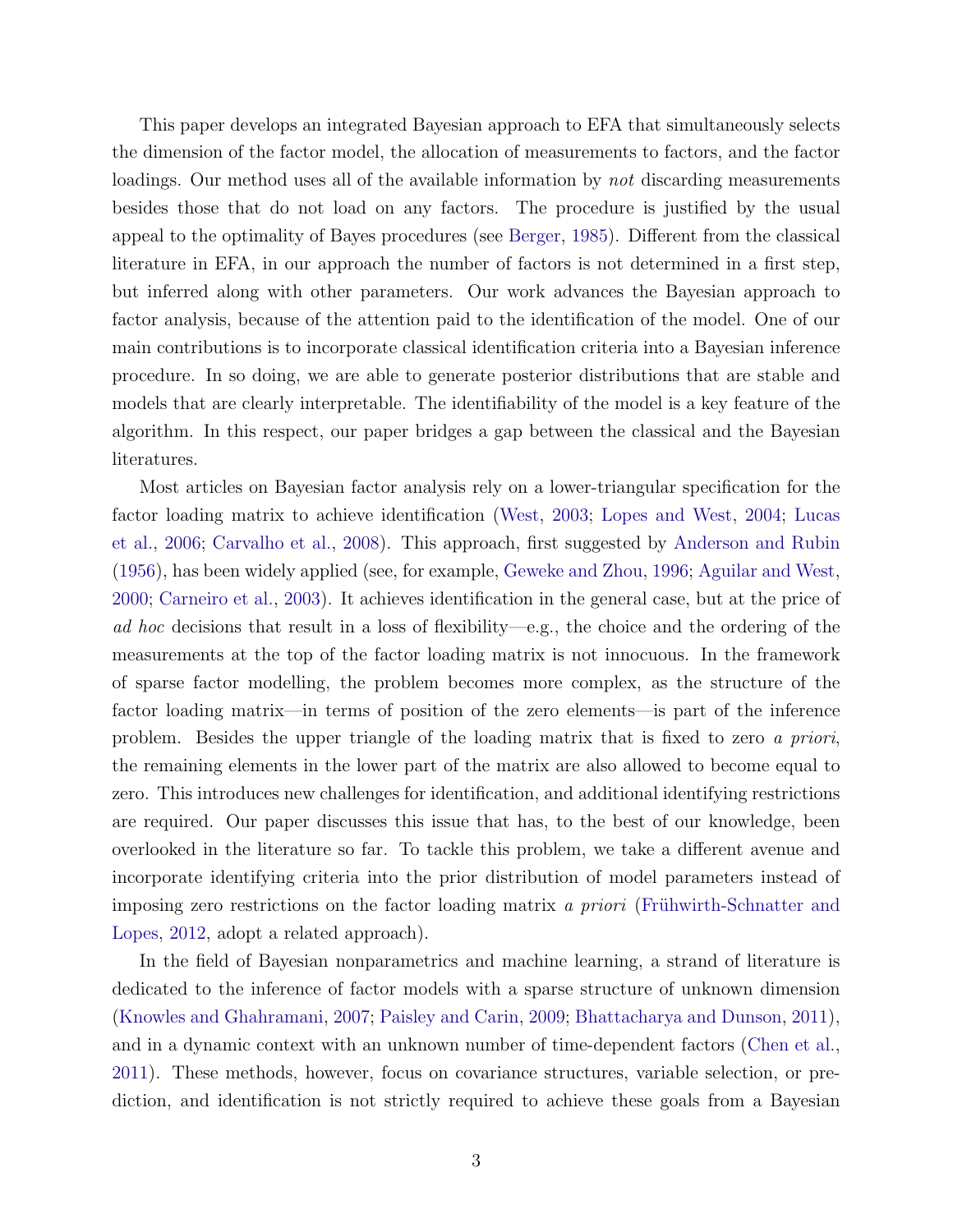perspective. No paper in the Bayesian nonparametric literature imposes identifying restrictions on models in its inference algorithm.

Most existing approaches assume uncorrelated factors. Our method is the first in the Bayesian literature to allow for correlated factors in the framework of a model where identification is secured. The specification of correlated factors, combined with the need to produce identified models in a dimension-varying framework, raises challenges for the design of a practical and efficient algorithm that are addressed in this paper.

The paper is organized in the following way. Section [2](#page-5-0) presents our framework, which allows for both continuous and binary measurements. We discuss the identification challenges at stake, provide conditions for identification, and explain the constraints they impose on the model. We also introduce the prior specification we adopt to conduct Bayesian inference. Section [3](#page-20-0) derives a new Bayesian computational procedure for identifying the latent structure of the model and selecting factors. Section [4](#page-34-0) presents a Monte Carlo study that supports the validity of the method. An empirical analysis demonstrates how our method can be applied, and how it uses the information available in the data in comparison with classical EFA. Section [5](#page-54-0) concludes.

### <span id="page-5-0"></span>2 The Model

This section introduces our model, the identification conditions for the model and the prior specification. We develop classical identification conditions for a dedicated factor model. Under standard regularity conditions, satisfaction of classical identification conditions guarantees convergence of the model parameters to asymptotically normal distributions and thus has a large sample justification in addition to a Bayesian justification [\(Le Cam,](#page-71-2) [1986\)](#page-71-2). Thus we bridge the two approaches.

## 2.1 A Dedicated Factor Model with Continuous and Binary Measurements

Consider a set of M continuous and binary measurements arrayed in vector  $Y_i = (Y_{i1}, \ldots, Y_{iM})'$ for individual i,  $i = 1, ..., N$ , and matrix  $\mathbf{Y} = (Y_1, ..., Y_N)'$  for the whole sample. To accommodate both types of variables, each measurement is assumed to be determined by an underlying continuous latent variable  $Y_{im}^{\star}$ :

$$
Y_{im} = \begin{cases} Y_{im}^{\star}, & \text{if } Y_{im} \text{ is continuous,} \\ \mathbf{1}[Y_{im}^{\star} > 0], & \text{if } Y_{im} \text{ is binary,} \end{cases}
$$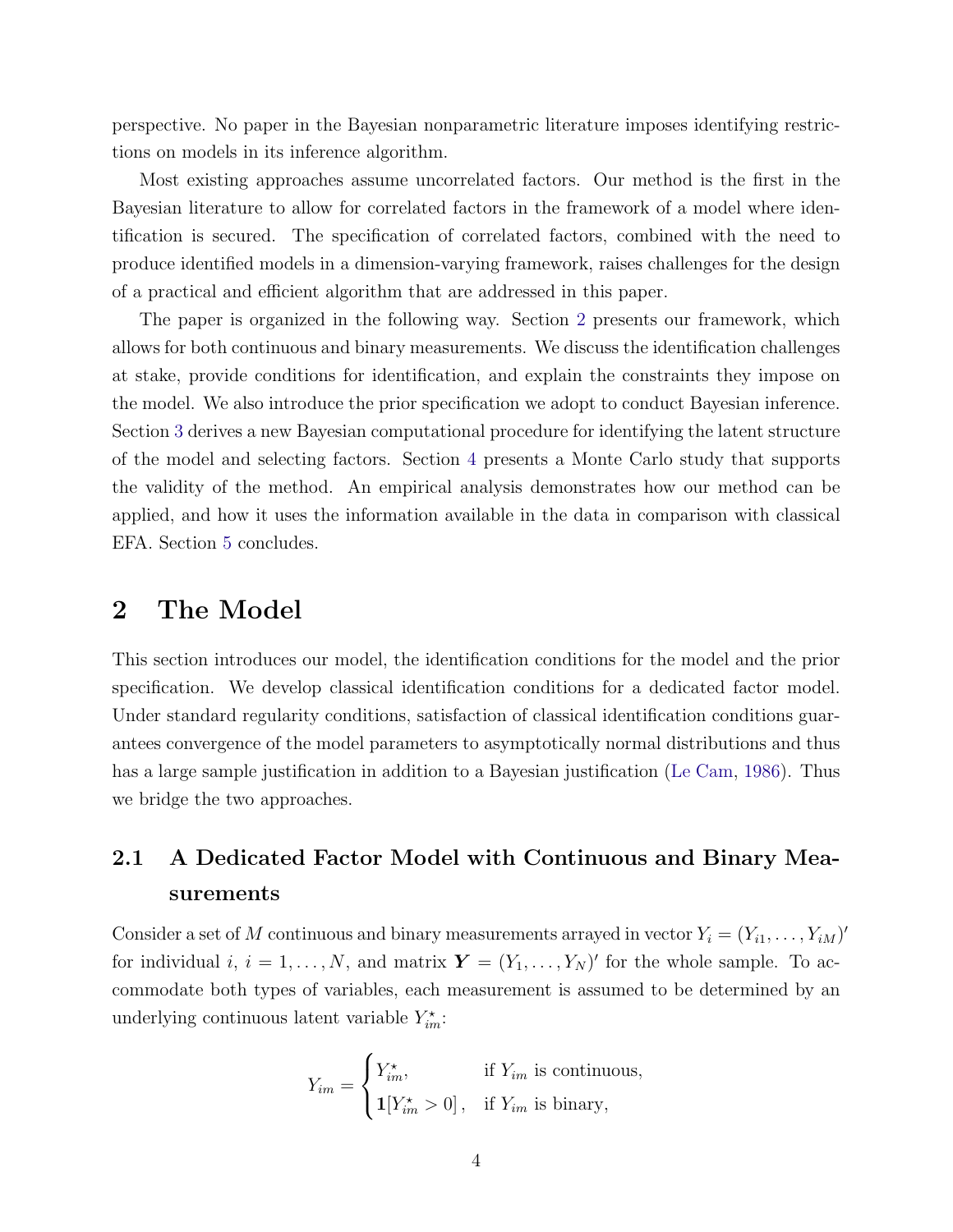for  $m = 1, \ldots, M$ .<sup>1</sup> The resulting vector of latent variables  $Y_i^* = (Y_{i1}^*, \ldots, Y_{iM}^*)'$  is specified as a function of a set of Q observed variables  $X_i$  and K latent factors  $\theta_i = (\theta_{i1}, \dots, \theta_{iK})'$ :

<span id="page-6-0"></span>
$$
Y_i^* = \mathbf{\beta} \t X_i + \mathbf{\alpha} \t \theta_i + \varepsilon_i ,
$$
  
\n
$$
(M \times 1) \t (M \times Q)(Q \times 1) \t (M \times K)(K \times 1) \t (M \times 1)
$$
\n
$$
(1)
$$

where the matrix of regression coefficients  $\beta$  captures the effect of the covariates on the latent variables, denoted  $\mathbf{X} = (X_1, \ldots, X_N)'$  and  $\mathbf{Y}^* = (Y_1^*, \ldots, Y_N^*)'$  respectively. The correlation between the measurements conditional on  $X_i$  arises from the factors with loadings  $\alpha$ . The residual idiosyncratic terms ("uniquenesses") are denoted  $\varepsilon_i = (\varepsilon_{i1}, \ldots, \varepsilon_{iM})'$ . In compact notation, the unobserved components of the model are denoted  $\boldsymbol{\theta} = (\theta_1, \dots, \theta_N)'$ and  $\boldsymbol{\varepsilon} = (\varepsilon_1, \ldots, \varepsilon_N)'$ , respectively.

In classical EFA, the dimension of the factor covariance matrix is estimated using a variety of criteria. Various ad hoc rules for allocating meaurements to factors are used [\(Gorsuch,](#page-69-1) [2003\)](#page-69-1). As in classical EFA we assume that the measurements are dedicated, i.e., that each measurement loads on at most a single factor. If a measurement does not load on any factor the measurement is discarded from the model. In classical EFA, measurements that load on multiple factors are also discarded. Our analysis improves on this procedure. The position of the non-zero elements in the factor loading matrix is not fixed a priori, but is determined during estimation along with the number of factors, which is not imposed but estimated. In addition, we use all measurements.

To indicate how measurements are uniquely allocated to the factors in  $\theta$ , we use a matrix of binary indicators  $\Delta$  with the same dimensions as the factor loading matrix  $\alpha$ . Each row of  $\Delta$  indicates on which latent factor the corresponding measurement loads. For example, if the m<sup>th</sup> measurement is associated with factor k, then the m<sup>th</sup> row  $\Delta_m$  is the indicator vector  $e_k$ :

<span id="page-6-1"></span>
$$
\Delta_m = (0, \dots, 0, \underbrace{1}_{k^{\text{th}} \text{ element}}, 0, \dots, 0) \equiv e_k. \tag{2}
$$

When a measurement does not load on any factor, the corresponding row of  $\Delta$  only contains zeros (denoted vector  $e_0$ ). Under our assumptions, no measurements may load on more than one factor, though any measurement may load on no factors, i.e.,  $\sum_{k} \Delta_{mk} \leq 1$ .

Since neither the number of factors nor the structure of the factor loading matrix are specified a priori, the indicator matrix  $\Delta$  is one of the unknowns of the model to be estimated

<sup>&</sup>lt;sup>1</sup>We only consider continuous and binary measurements in this paper, because of our empirical application where such measurements are available. The methodology can be extended to any other types of discrete measurements with an underlying continuous latent variable.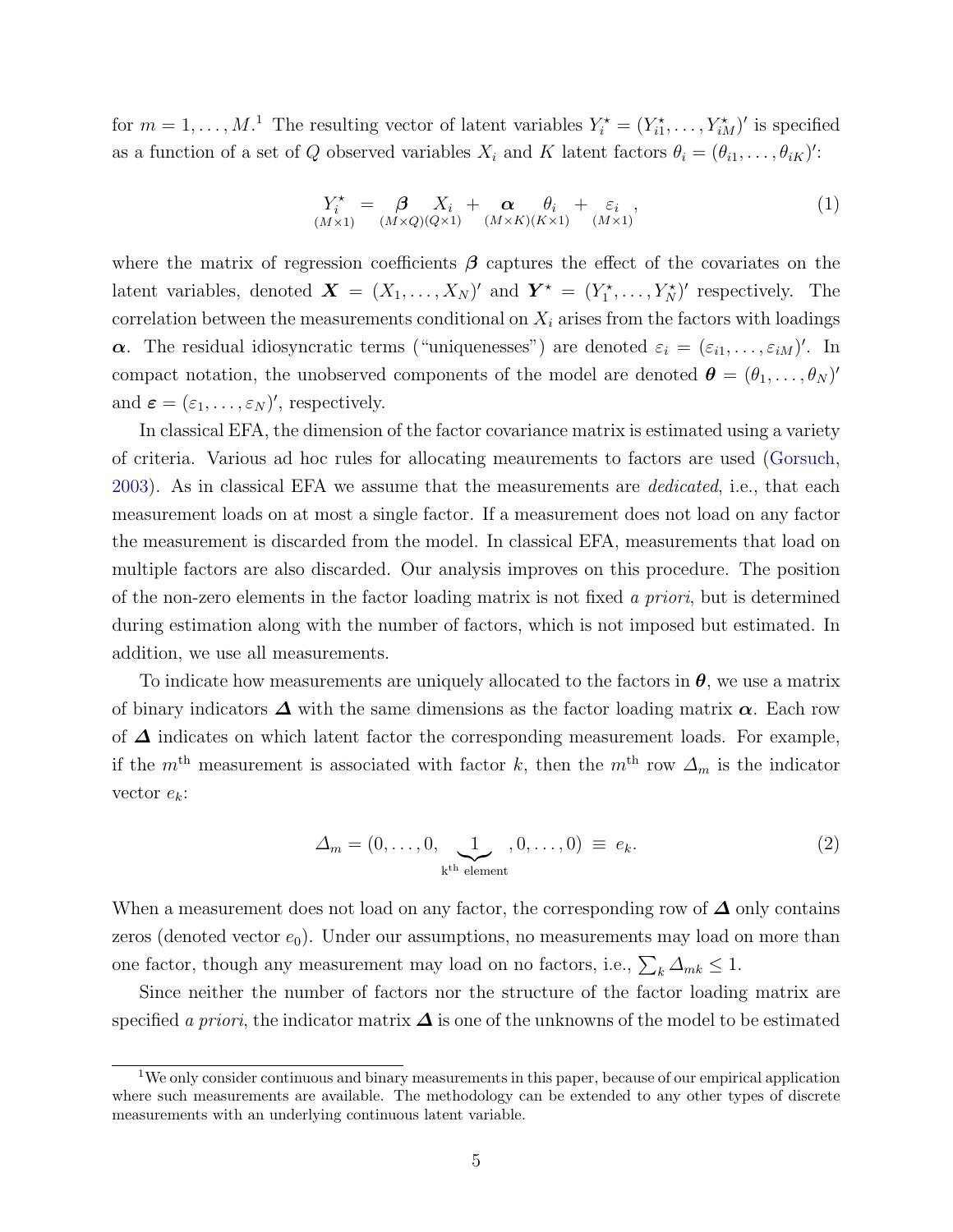from the data. This matrix representation is convenient for the implementation of the factor search procedure introduced in Section [3.](#page-20-0) The values assumed by  $\Delta$  determine how measurements are allocated to the different dedicated factors, which factors are shut down (zero columns of  $\Delta$ ), and the number of factors underlying the data (the number of non-zero columns). Indicator matrix  $\Delta$  has been widely used in variable selection models [\(Geweke,](#page-69-3) [1996;](#page-69-3) [George and McCulloch,](#page-69-4) [1997\)](#page-69-4). In the framework of factor analysis, it is used by [Carvalho et al.](#page-67-4)  $(2008)$ ; Frühwirth-Schnatter and Lopes  $(2012)$ ; [Chen et al.](#page-67-6)  $(2011)$ . Our approach departs from these papers because we use a dedicated structure for the factor loading matrix and correlated factors.

#### <span id="page-7-1"></span>2.2 Classical Identification

This section presents and discusses classical identification strategies used in factor analysis. We introduce a theorem for the identification of dedicated factor models of varying dimensions, explain how to apply classical identification criteria to Bayesian inference and outline the benefits of this approach.

General Identification Strategy. We center the unobserved components of the model,  $\theta_i$  and  $\varepsilon_i$ , at:

<span id="page-7-0"></span>
$$
E(\theta_i) = 0, \qquad \text{Cov}(\theta_i) = \Omega, \qquad (3)
$$
  

$$
E(\varepsilon_i) = 0, \qquad \text{Cov}(\varepsilon_i) = \Sigma, \qquad \Sigma = \text{diag}(\sigma_1^2, \dots, \sigma_M^2).
$$

The components of  $\varepsilon_i$  are mutually uncorrelated. Conditional on  $X_i$ , the latent factors are the only source of correlation among the measurements.<sup>2</sup> The latent factors are assumed to be independent of the error terms and of the covariates, i.e.,  $\theta_i \perp \!\!\! \perp \varepsilon_i$  and  $\theta_i \perp \!\!\! \perp X_i$ . In addition, we assume that for all measurements, the variances of the idiosyncratic errors are positive, i.e.,  $\sigma_m^2 > 0$ . In the equations corresponding to the latent variables generating the binary measurements, these variances are set to 1, i.e.,  $\sigma_m^2 = 1$ . Without further information, the scales of the corresponding latent variables  $Y_i^*$  are not identified.

We follow traditions in factor analysis and only consider identification based on population means and covariance matrices.<sup>3</sup> Our assumptions imply the following covariance

<sup>2</sup>[Cunha and Heckman](#page-68-4) [\(2008\)](#page-68-4), Appendix A, show how the measurements can be interpreted as derived demand functions for producing factors  $\theta$ .

<sup>3</sup>[Bonhomme and Robin](#page-66-6) [\(2010\)](#page-66-6) consider identification of factor models based on higher order moments.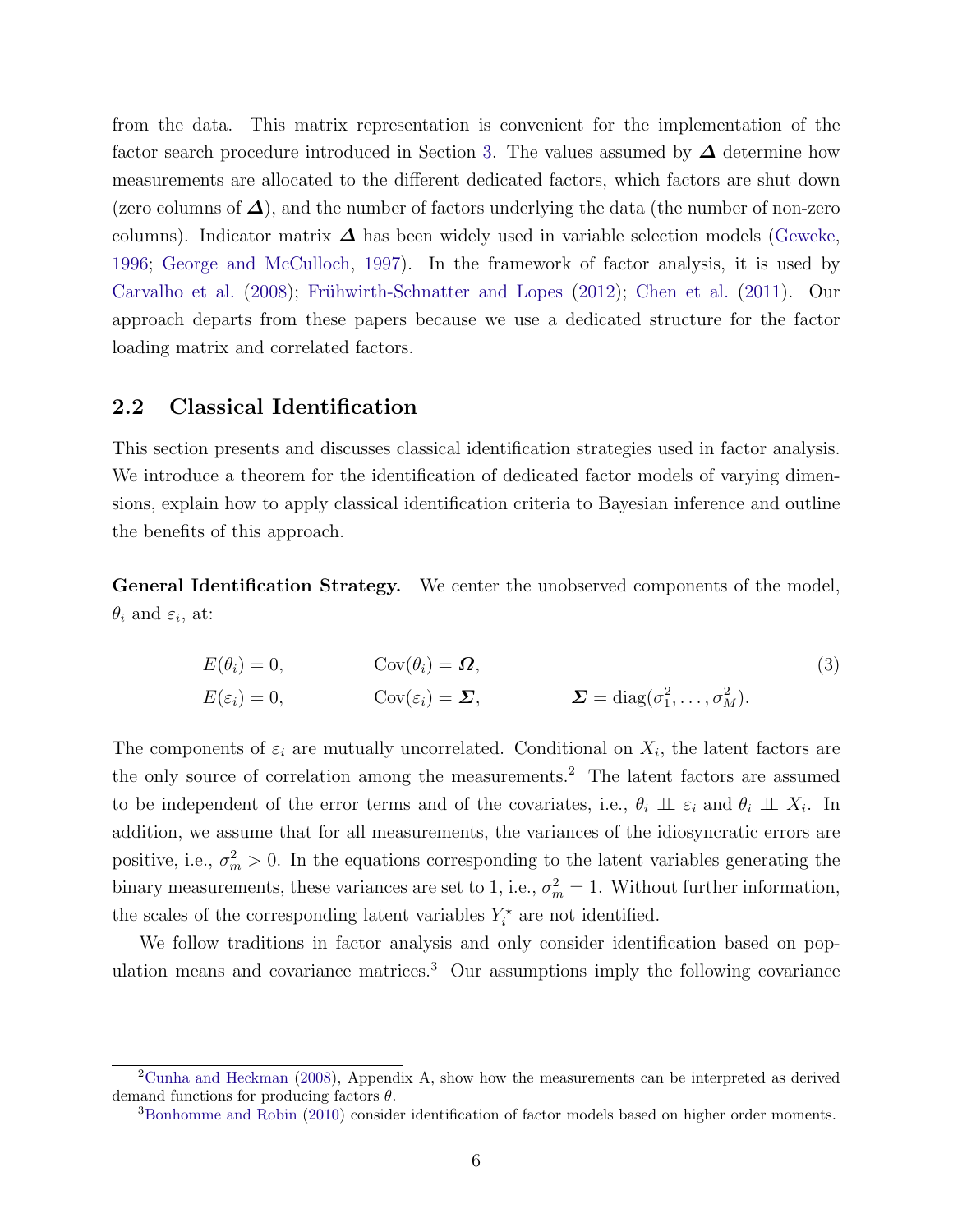structure for the latent variables  $Y_i^*$ :

<span id="page-8-0"></span>
$$
Cov(Y_i^* | X_i) = \alpha \Omega \alpha' + \Sigma,
$$
\n(4)

where the diagonal elements of  $\Sigma$  corresponding to the latent variables underlying discrete measurements are restricted to be 1. Identification of the parameters  $\alpha$ ,  $\Omega$ , and  $\Sigma$  from  $Cov(Y_i^* | X_i)$  requires further restrictions.

To secure classical identification, conditions are required that guarantee the existence of a unique solution for the idiosyncratic variances  $\Sigma$  (the *uniqueness* problem). This problem is sometimes addressed by verifying that the number of latent factors does not exceed the Ledermann bound, i.e.,  $K \leq \phi(M) = (2M + 1 -$ √  $(8M + 1)/2$  [\(Ledermann,](#page-71-3) [1937;](#page-71-3) [Bekker](#page-66-7) [and ten Berge,](#page-66-7)  $1997$ ).<sup>4</sup> [Anderson and Rubin](#page-66-3) [\(1956,](#page-66-3) Theorem 5.6) establish that at least three non-zero elements are required in each column of the factor loading matrix to achieve uniqueness.

Given identifiability of  $\Sigma$ , further conditions are needed to guarantee the existence of a unique solution for the factor loading matrix  $\alpha$  and the covariance matrix of the factors  $\Omega$ . The "rotation problem" stems from the fact that the covariance in equation [\(4\)](#page-8-0) remains unchanged after assigning  $\tilde{\alpha} = \alpha P$  and  $\tilde{\theta}_i = P^{-1}\theta_i$ , for any arbitrary nonsingular matrix  $P$ of dimension  $(K \times K)$ .

To solve this problem, various restrictions and normalizations are used in the literature. First of all, it is necessary to deal with the scaling issue. In the framework of our dedicated model, we assume that the covariance matrix of the factors,  $\Omega$ , is of full rank. We fix the variances of the factors to 1 to set the scales of the loadings:

<span id="page-8-1"></span>
$$
rank(\Omega) = K, \qquad \text{diag}(\Omega) = \iota_K,\tag{5}
$$

where  $\iota_K = (1, \ldots, 1)'$  is a vector of ones of length K. We denote by **R** the correlation matrix of the factors to distinguish it from the covariance matrix  $\Omega$ . These restrictions leave the factor loading matrix completely free, compared to alternative and more conventional identifying restrictions that fix one loading to 1 in each column of  $\alpha$  (e.g., [Carneiro et al.,](#page-67-5) [2003;](#page-67-5) [Heckman et al.,](#page-70-1) [2006\)](#page-70-1). Such identifying strategies, however, cannot be implemented with our algorithm, as we do not know a *priori* the number of factors, nor how the measurements are allocated to the factors. As a consequence, it is impossible to fix any loadings a priori.

<sup>4</sup>The Ledermann bound simply requires that the number of equations be greater than or equal to the number of model unknowns.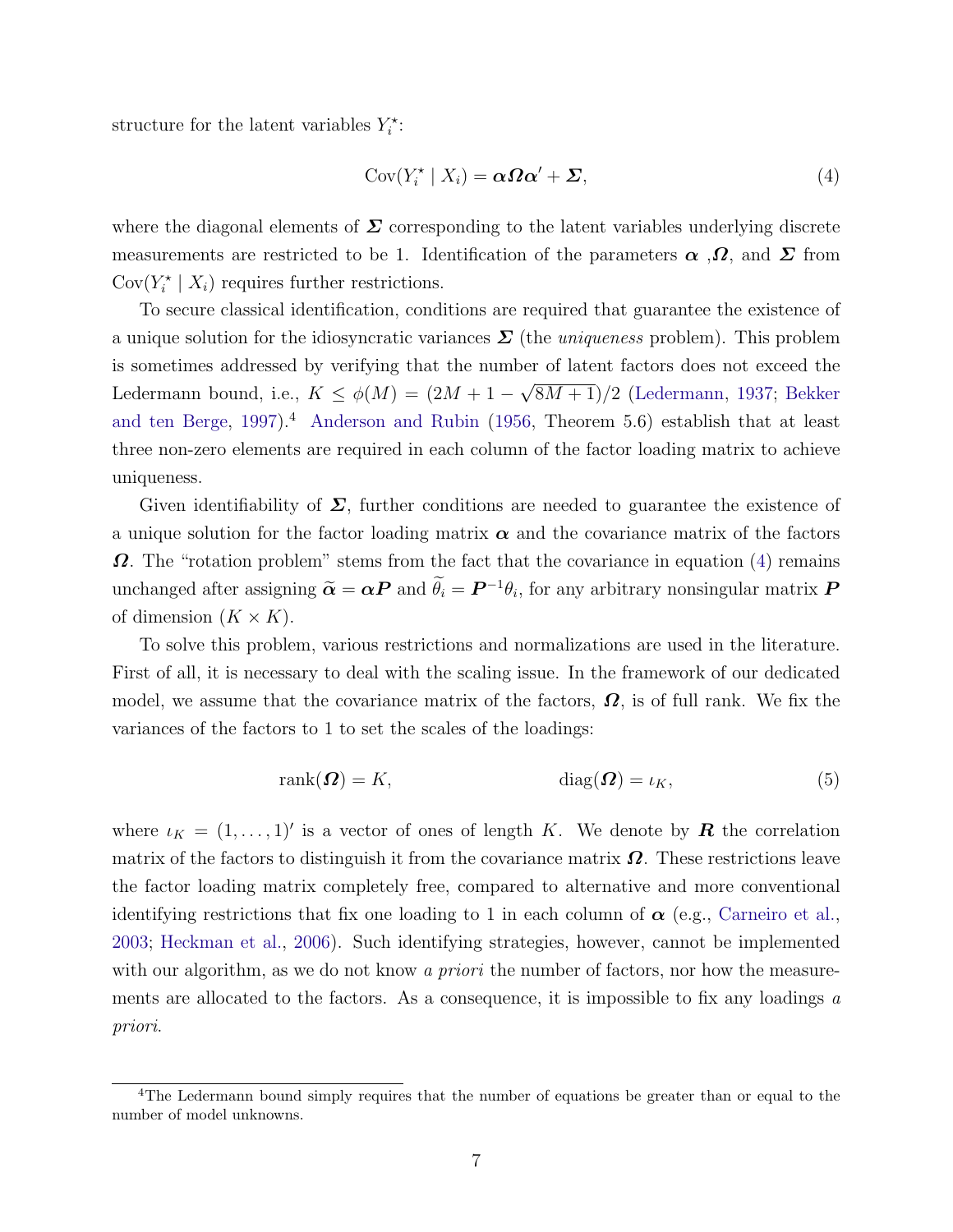Additional assumptions are required to identify the model and rule out remaining rotation problems. [Anderson and Rubin](#page-66-3) [\(1956\)](#page-66-3) postulate, among other specifications, lower triangularity for the upper square submatrix of  $\alpha$ , and versions of this specification have been widely used in econometrics (see, e.g., [Geweke and Zhou,](#page-69-2) [1996;](#page-69-2) [Aguilar and West,](#page-66-4) [2000;](#page-66-4) [Carneiro](#page-67-5) [et al.,](#page-67-5) [2003\)](#page-67-5). In the context of sparse factor modeling, however, the configuration of the zero elements in the factor loading matrix plays a crucial role for the identifiability of the model, as a minimum number of non-zero loadings is required in each column of the factor loading matrix [\(Anderson and Rubin,](#page-66-3) [1956\)](#page-66-3). As a consequence, imposing zero elements only on the upper triangular part of  $\alpha$  may not be sufficient for identification. Given that any loading in the lower triangular part of the matrix may become equal to zero, too many zeros may jeopardize identification. Most applications in sparse factor modeling rely on a lower triangular structure of  $\alpha$  and do not address these potential identifiability issues [\(West,](#page-73-3) [2003;](#page-73-3) [Lopes](#page-71-0) [and West,](#page-71-0) [2004;](#page-71-0) [Lucas et al.,](#page-72-0) [2006;](#page-72-0) [Carvalho et al.,](#page-67-4) [2008\)](#page-67-4).<sup>5</sup> Exceptions are [Carneiro et al.](#page-67-5)  $(2003)$  and Frühwirth-Schnatter and Lopes  $(2012)$ , who use classical identification criteria as an integral part of Bayesian inference schemes.

The present paper addresses these problems and achieves more flexibility in this respect. At the same time, it solves both the uniqueness and rotation problems, apart from trivial rotations to be discussed below. We assume a dedicated structure and that factors are either loaded on *at least three measurements* or not loaded on any measurements, in which case they are discarded from the model.<sup>6</sup> Since measurements appear in blocks of dedicated measurements, it is unlikely that the first  $K$  measurements are actually dedicated to the  $K$ different factors, as suggested by a lower triangular loading matrix with non-zero entries on the main diagonal.

In the framework of a dimension-varying model where the structure of the factor loading matrix in terms of zero elements is not known a priori, more general identification conditions are required and are now presented.

Identification of a Dimension-Varying Model. The following theorem introduces sufficient conditions for identifiability of a dedicated factor model when the allocation of measurements to factors is unknown.

<sup>5</sup>Most of these papers deal with high-dimensional factor models, where factors are usually loaded by a myriad of measurements. In such cases, these identification problems are not a concern in practice. However, in smaller models where these problems may arise, it is important to address them appropriately.

<sup>&</sup>lt;sup>6</sup>In our framework with correlated factors, only two measurements are required for each factor, as long as the correlation between the corresponding factors and the other factors is not zero [\(Cunha et al.,](#page-68-1) [2010\)](#page-68-1). We do not use these conditions though, because we allow for zero correlations across factors.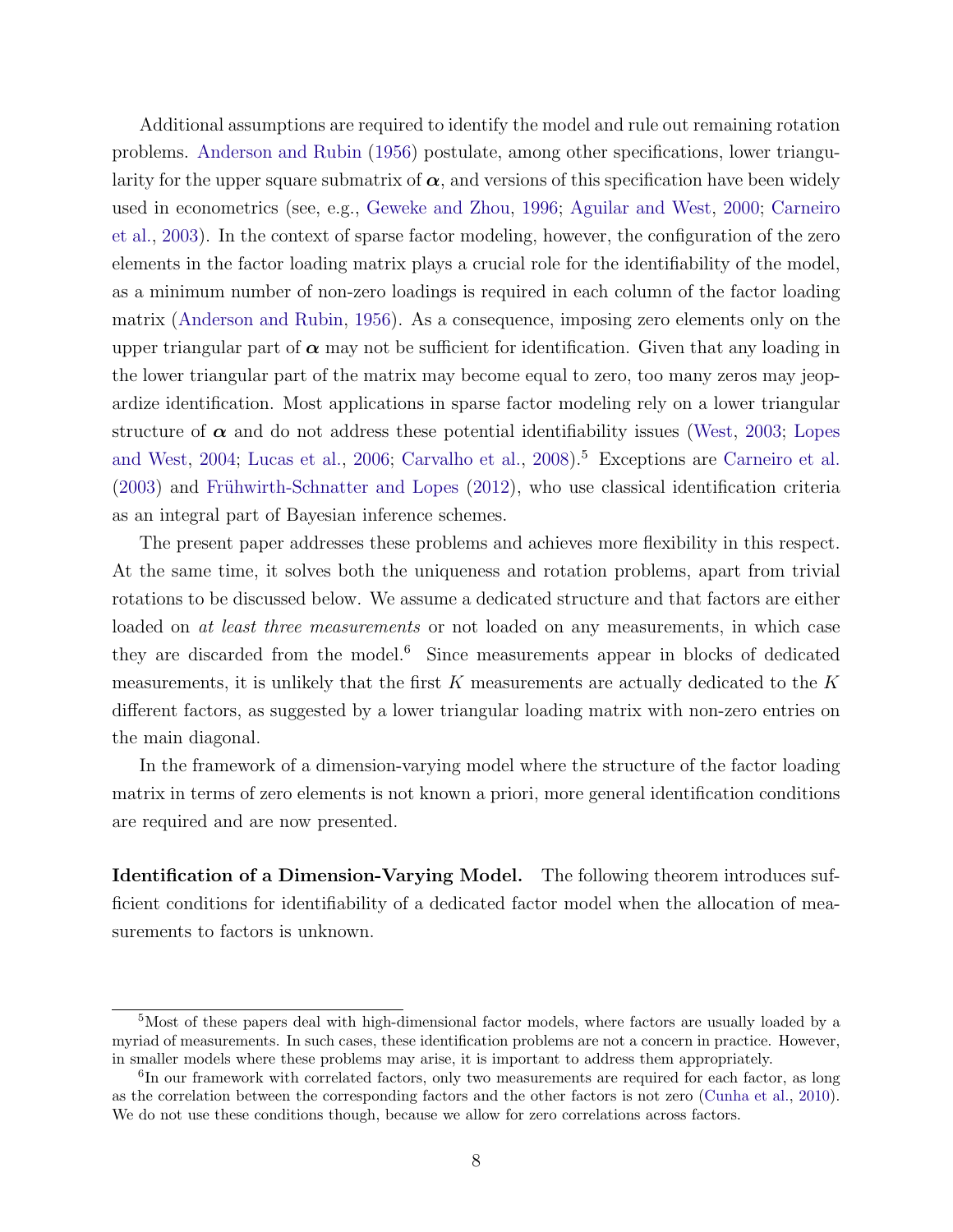<span id="page-10-3"></span>**Theorem 1.** Consider a dedicated factor model with K factors satisfying condition  $(5)$ . Furthermore, assume that the number of non-zero elements in the k<sup>th</sup> column of  $\Delta$ ,  $n_k(\Delta)$  =  $\sum_{m=1}^{M} \Delta_{mk}$ , is either equal to 0 or at least equal to 3 for all  $k = 1, \ldots, K$ :

<span id="page-10-0"></span>
$$
n_k(\Delta) \ge 3 \quad or \quad n_k(\Delta) = 0, \qquad \forall k = 1, ..., K. \tag{6}
$$

Then the factor model is identified up to trivial rotations. More specifically, the indicator matrix  $\Delta$  is identifiable up to an arbitrary permutation of the columns, whereas the factor loading matrix  $\alpha$  and the submatrix of the correlation matrix  $\Omega$  corresponding to the nonzero columns of  $\Delta$  are identifiable up to the same permutation of the columns and up to a sign switch for each column.

*Proof.* First, we prove identifiability of  $\Sigma$ . [Anderson and Rubin](#page-66-3) [\(1956,](#page-66-3) Theorem 5.1) present a sufficient condition for identifiability of  $\Sigma$ : the "row deletion" property which states that if any row of  $\alpha$  is deleted, there remain two disjoint matrices that are of the same rank as  $\alpha$ . For a dedicated factor model, rank( $\alpha$ ) is equal to the number  $K_1$  of non-zero columns of  $\alpha$ . It is easy to verify that condition [\(6\)](#page-10-0) implies the row deletion property, because regardless of whether a zero or a non-zero row is deleted, it is guaranteed that in each of the  $K_1$  non-zero columns at least two non-zero factor loadings are still present. Hence, both the diagonal sub-matrix  $\alpha_1$  constructed from the top non-zero elements in each non-zero column as well as the remaining sub-matrix  $\alpha_2$  still has  $K_1$  non-zero columns, and consequently the rank is equal to  $K_1$ .

Next, consider any alternative representation  $(\alpha^*, \Omega^*, \Sigma^*)$  of  $Cov(Y_i^* | X_i)$ , defined in [\(4\)](#page-8-0), where  $\alpha^*$  and  $\Omega^*$  obey conditions [\(5\)](#page-8-1) and [\(6\)](#page-10-0). Identifiability of  $\Sigma$  implies  $\Sigma^* = \Sigma$ , hence, identifiability of  $\alpha \Omega \alpha'$ , i.e.:

<span id="page-10-2"></span><span id="page-10-1"></span>
$$
\alpha \Omega \alpha' = \alpha^* \Omega^* (\alpha^*)'. \tag{7}
$$

Due to the dedicated nature of the factor loading matrix, in both representations at most one element  $\alpha_m$  and  $\alpha_m^*$  is different from 0 in each row m. From the restrictions on the diagonal elements of the covariance matrix of the factors, we obtain the following relationship between  $\alpha_m$  and  $\alpha_m^*$  from the diagonal elements of the covariance matrices appearing in [\(7\)](#page-10-1):

$$
\alpha_m^2 = (\alpha_m^*)^2,\qquad m = 1, \dots, M. \tag{8}
$$

Thus  $\alpha_m$  is zero if and only if  $\alpha_m^*$  is equal to zero. Hence, the subset of measurements that do not load on any factors is the same for both solutions. Thus, further investigations may be limited to dedicated measurements, where both  $\alpha_m$  and  $\alpha_m^*$  are different from 0. It follows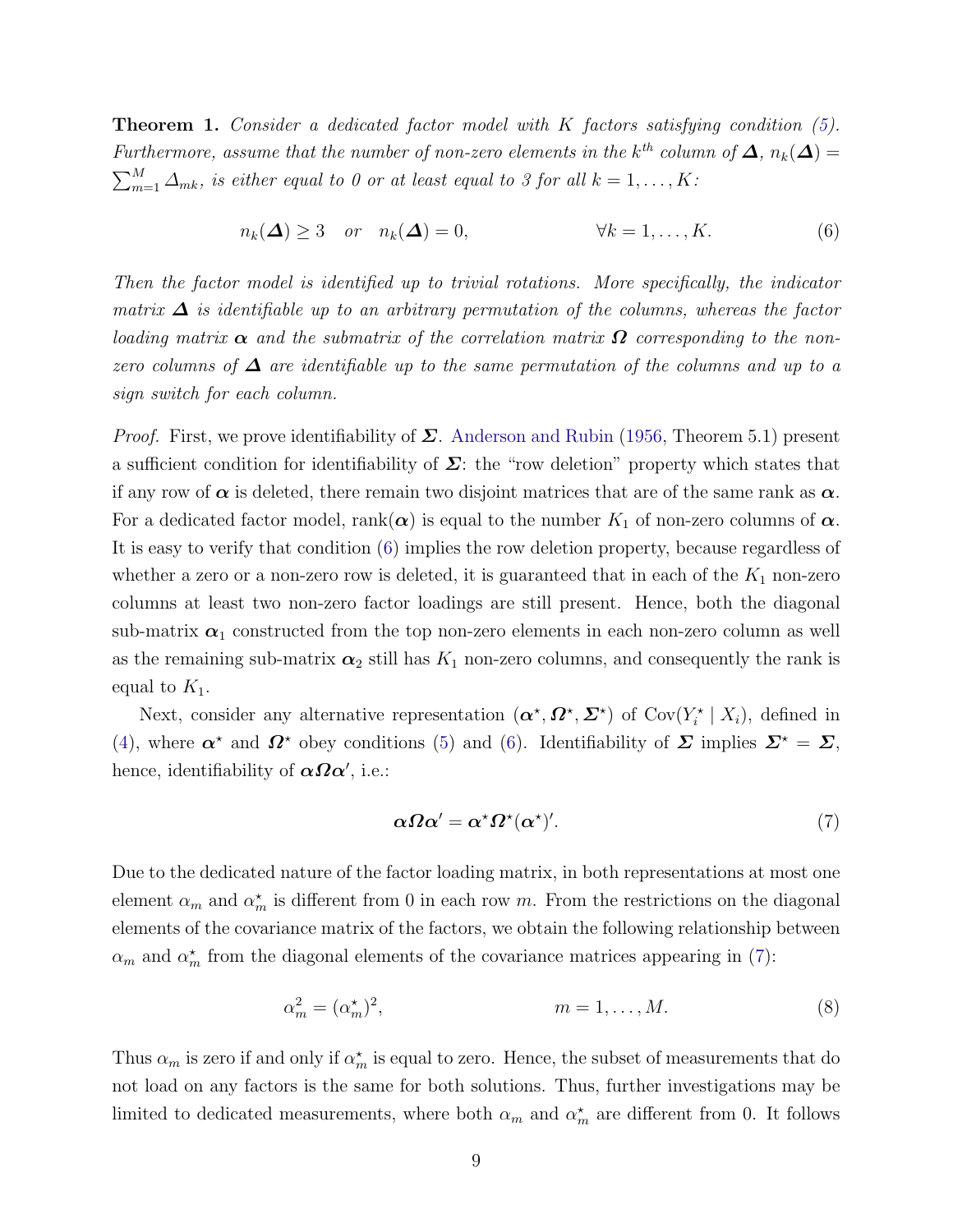immediately from equation [\(8\)](#page-10-2) that the factor loadings of any dedicated measurement are the same for both solutions, apart from sign switching. However, this does not necessarily imply that the measurement is dedicated to the same factor, i.e.,  $\delta_m$  might be different from  $\delta_m^*$ , where  $\delta_m$  and  $\delta_m^*$  indicate the position of the non-zero elements of the indicator vectors  $\Delta_m$  and  $\Delta_m^*$ , respectively.

For further investigation, consider the off-diagonal elements of the covariance matrices appearing in  $(7)$ , defining the covariance between any pair  $(m, l)$  of dedicated measurements:

$$
\alpha_m \Omega_{\delta_m, \delta_l} \alpha_l = \alpha_m^* \Omega_{\delta_m^*, \delta_l^*}^* \alpha_l^*.
$$
\n<sup>(9)</sup>

It follows immediately from [\(8\)](#page-10-2) and [\(9\)](#page-11-0) that

<span id="page-11-1"></span><span id="page-11-0"></span>
$$
\Omega_{\delta_m,\delta_l}^2 = (\Omega_{\delta_m^*,\delta_l^*}^*)^2. \tag{10}
$$

Now consider any pair  $(m, l)$  of measurements that are dedicated to the same factor j in the representation corresponding to  $\alpha$ , i.e.,  $\delta_m = \delta_l = j$ , and  $\Omega_{\delta_m,\delta_l} = \Omega_{jj} = 1$  because of the restriction defined in equation [\(5\)](#page-8-1). Assume that these measurements are not dedicated to the same factor in the representation corresponding to  $\alpha^*$ , i.e.,  $\delta_m^* \neq \delta_l^*$ . Equation [\(10\)](#page-11-1) implies that  $\Omega^*_{\delta^*_{m},\delta^*_{l}} = \pm |Q_{jj}| = \pm 1$ , and as a consequence the two factors corresponding to the columns  $\delta_m^*$  and  $\delta_l^*$  of  $\Delta$  have to be perfectly correlated in the alternative representation, which contradicts the full rank condition for  $\Omega^*$  given by equation [\(5\)](#page-8-1). Hence, it follows that  $\delta_m^* = \delta_l^*$  whenever  $\delta_m = \delta_l$ , meaning that the same subset of measurements is dedicated to a particular factor in both representations.

This implies that  $(\Delta, \alpha)$  and  $(\Delta^*, \alpha^*)$  have the same number  $K_1$  of non-zero columns. However, the position of the non-zero columns is not unique and  $\Delta$  is identifiable up to column switching, i.e.:

<span id="page-11-3"></span>
$$
\Delta^* = \Delta P_\rho,\tag{11}
$$

where the (orthonormal) rotation matrix  $P_\rho$  corresponds to a permutation matrix of the columns. Furthermore,  $\alpha$  is identified up to the same permutation of the columns as well as a possible sign switching, see [\(8\)](#page-10-2):

<span id="page-11-2"></span>
$$
\alpha^* = \alpha P_{\rho} P_{\pm},\tag{12}
$$

where  $P_{\pm} = \text{diag}(\pm 1, \ldots, \pm 1)$ .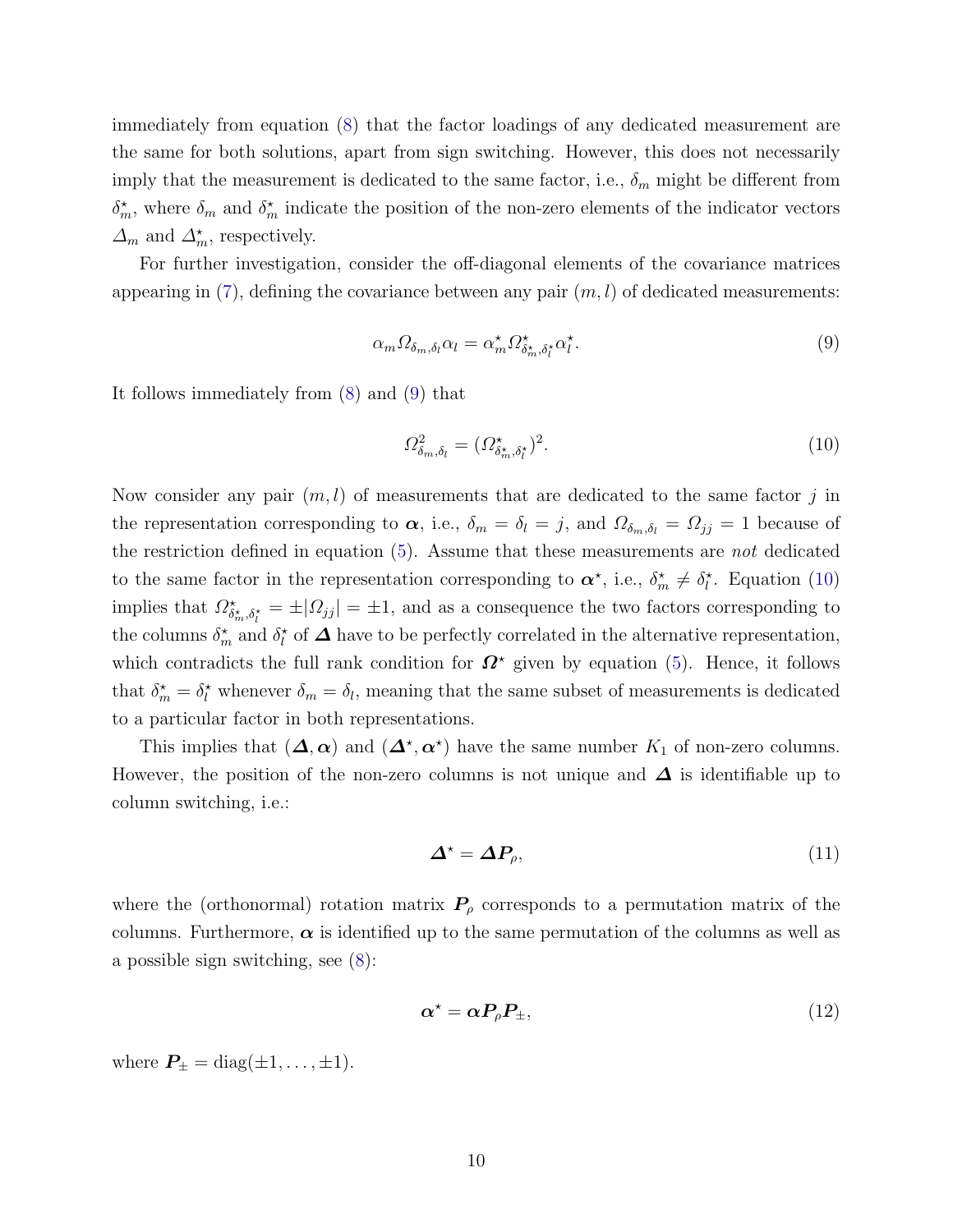Finally, let  $\Omega_1$  and  $\alpha_1$  be, respectively, the submatrix of the correlation matrix  $\Omega$  and the factor loading matrix  $\alpha$  corresponding to the non-zero columns of  $\Delta$ . From [\(7\)](#page-10-1) and [\(12\)](#page-11-2) it follow that<sup>7</sup>

$$
\boldsymbol{\alpha}_1\boldsymbol{\varOmega}_1\boldsymbol{\alpha}_1^\prime=\boldsymbol{\alpha}_1^\star\boldsymbol{\varOmega}_1^\star(\boldsymbol{\alpha}_1^\star)'=\boldsymbol{\alpha}_1(\boldsymbol{P}_{\!\rho})_1(\boldsymbol{P}_{\!\pm})_1\boldsymbol{\varOmega}_1^\star(\boldsymbol{P}_{\!\pm})_1^\prime(\boldsymbol{P}_{\!\rho})_1^\prime\boldsymbol{\alpha}_1^\prime,
$$

and, hence:

$$
\bm{\varOmega}_1^{\star} = (\bm{P}_{\!\pm})_1^{\prime} (\bm{P}_{\!\rho})_1^{\prime} \bm{\varOmega}_1 (\bm{P}_{\!\rho})_1 (\bm{P}_{\!\pm})_1.
$$

 $\Box$ 

This implies identifiability of  $\Omega_1$  up to column switching and sign switching.

Theorem [1](#page-10-3) only achieves identification of the submatrix of  $\Omega$  corresponding to the nonzero columns of ∆. Indeed, the covariances between the unidentified factors—those that are not loaded by any factors—as well as the covariances between the unidentified factors and the dedicated factors, are not identifiable in the overall model. However, only the latent factors actually underlying the measurements are of interest, so that this lack of identification is not a concern.

Application of Classical Identification Criteria to Bayesian Inference. Identifiability condition [\(6\)](#page-10-0) is easy to check and very convenient from a computational point of view, as it only applies to the indicator matrix  $\Delta$ , and is therefore easily incorporated in the algorithm introduced in the next section. To do so, we design a prior distribution for ∆ that restricts the sampler to explore regions of the parameter space corresponding to identified models only (i.e., only indicator matrices satisfying the identification conditions are sampled).

No further restrictions need to be enforced *a priori* to resolve the remaining trivial rotation problems, outlined in the proof of Theorem [1](#page-10-3) in equations  $(11)$  and  $(12)$ , namely identifiability up to sign switching and column switching. The former appears when the signs of the factor loadings in a given column of  $\alpha$  and the sign of the corresponding factor  $\theta_i$  are switched simultaneously. The latter arises from the fact that there is no natural ordering of the columns of  $\alpha$ —they can be permuted, along with the corresponding latent factors  $\theta_i$ , without altering the covariance structure of the measurements. These two trivial identifiability problems, however, can be addressed a posteriori by reordering the columns of the loadings matrix and switching the signs of the loadings appropriately (see Subsection [3.4\)](#page-33-0).

<sup>&</sup>lt;sup>7</sup>Similarly,  $(P_{\pm})_1$  and  $(P_{\rho})_1$  are, respectively, the submatrices of  $P_{\pm}$  and  $P_{\rho}$  corresponding to the nonzero columns of  $\Delta$ .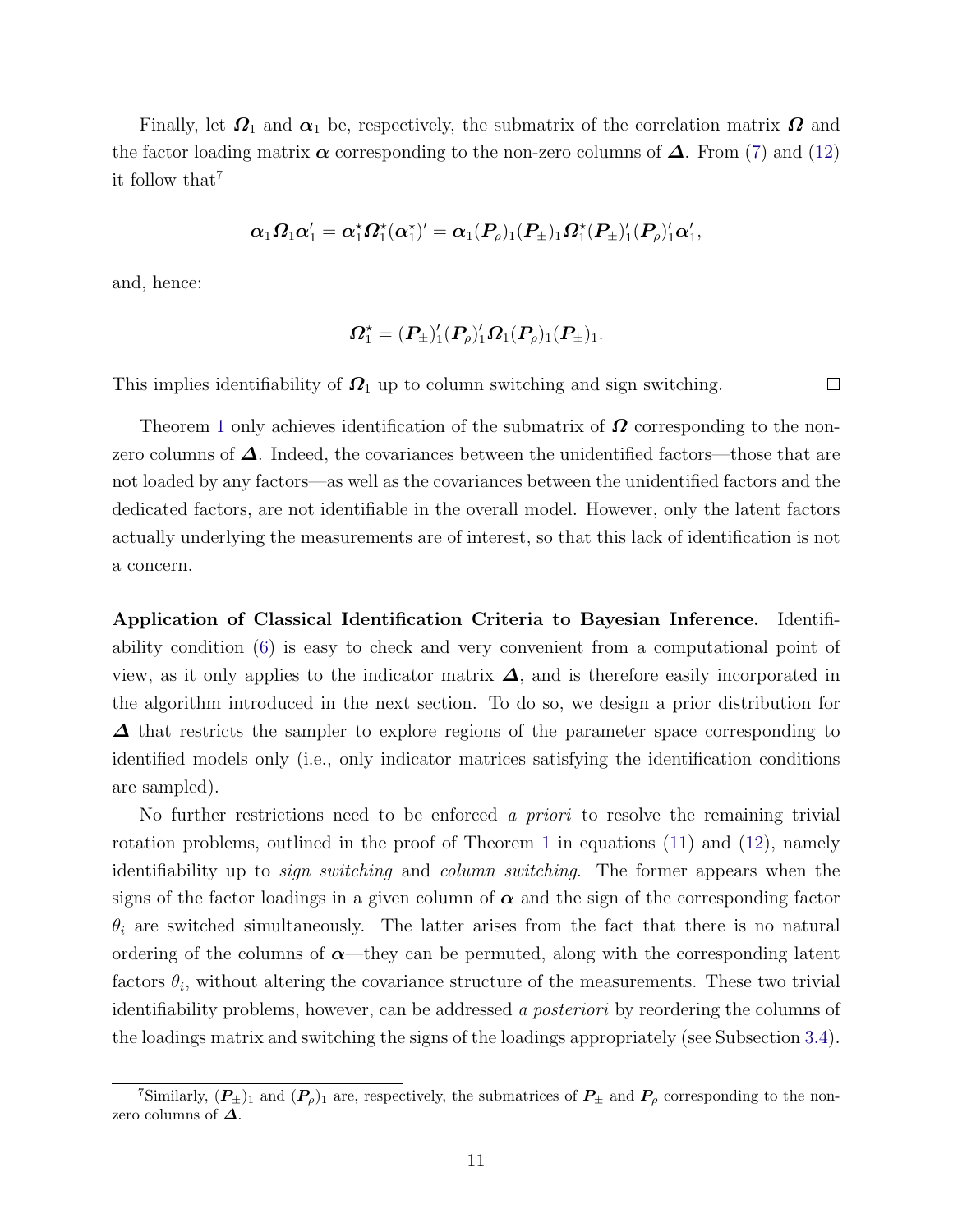Concerning the maximum number of factors, equation [\(6\)](#page-10-0) implies the following upper bound on the number of factors that can be extracted from  $M$  measurements:<sup>8</sup>

$$
K \leq K^{\max} = \min \left\{ \frac{M}{3}, \phi(M) \right\}.
$$

Hence, for a dedicated factor model with  $M \geq 4$  the requirement of at least three measurements loading on each dedicated factor becomes stronger than the Ledermann bound.<sup>9</sup>

For the Bayesian inference pursued in this paper, a complete distributional specification of model equation [\(1\)](#page-6-0) is required, which goes beyond specifying first- and second order moments of  $\theta_i$  and  $\varepsilon_i$  as in equation [\(3\)](#page-7-0). [Cunha et al.](#page-68-1) [\(2010\)](#page-68-1) establish nonparametric identifiability of the distributions of  $\theta$  and  $\varepsilon$ . To adapt their results to our model, we would have to use a Bayesian nonparametric approach [\(Ghahramani et al.,](#page-69-5) [2007;](#page-69-5) [Paisley and Carin,](#page-72-1) [2009;](#page-72-1) [Bhattacharya and Dunson,](#page-66-5) [2011\)](#page-66-5). To avoid the substantial computational challenge associated with such a Bayesian nonparametric approach, we invoke the following normality assumptions on the latent factors and on the error terms:

$$
\theta_i \sim \mathcal{N}(0; \mathbf{R}), \qquad \epsilon_i \sim \mathcal{N}(0; \mathbf{\Sigma}),
$$

for  $i = 1, \ldots, N$ .

Practical Bayesian inference would not necessarily impose the strict identifying restrictions presented in this section, as they are not required to conduct inference. Learning about model parameters can indeed take place, even if the model is not identified in a classical sense [\(Poirier,](#page-72-2) [1998\)](#page-72-2). However, a lack of identification can impair interpretation, if for instance spurious factors are generated. This contradicts the goal of Bayesian exploratory factor analysis that seeks to uncover a structure of the model that can be easily interpreted. Nevertheless, this goal can be restored by constraining the sampler to stay in regions of the parameter space where only (classically) identified models are generated. The next section introduces our prior specification, and explains how these classical identification conditions are integrated into our Bayesian inference procedure.

#### <span id="page-13-0"></span>2.3 Elements of Prior Specification

#### <span id="page-13-1"></span>2.3.1 The Prior on the Indicators

The allocation of the measurements to groups of dedicated measurements can be interpreted as a mixture problem with unknown, but finite, number of components. Let  $\tau_k$  denote the

<sup>8</sup>This upper bound is not strictly required in a panel context, see [Cunha et al.](#page-68-1) [\(2010\)](#page-68-1).

 ${}^{9}$ See Frühwirth-Schnatter and Lopes [\(2012\)](#page-68-3).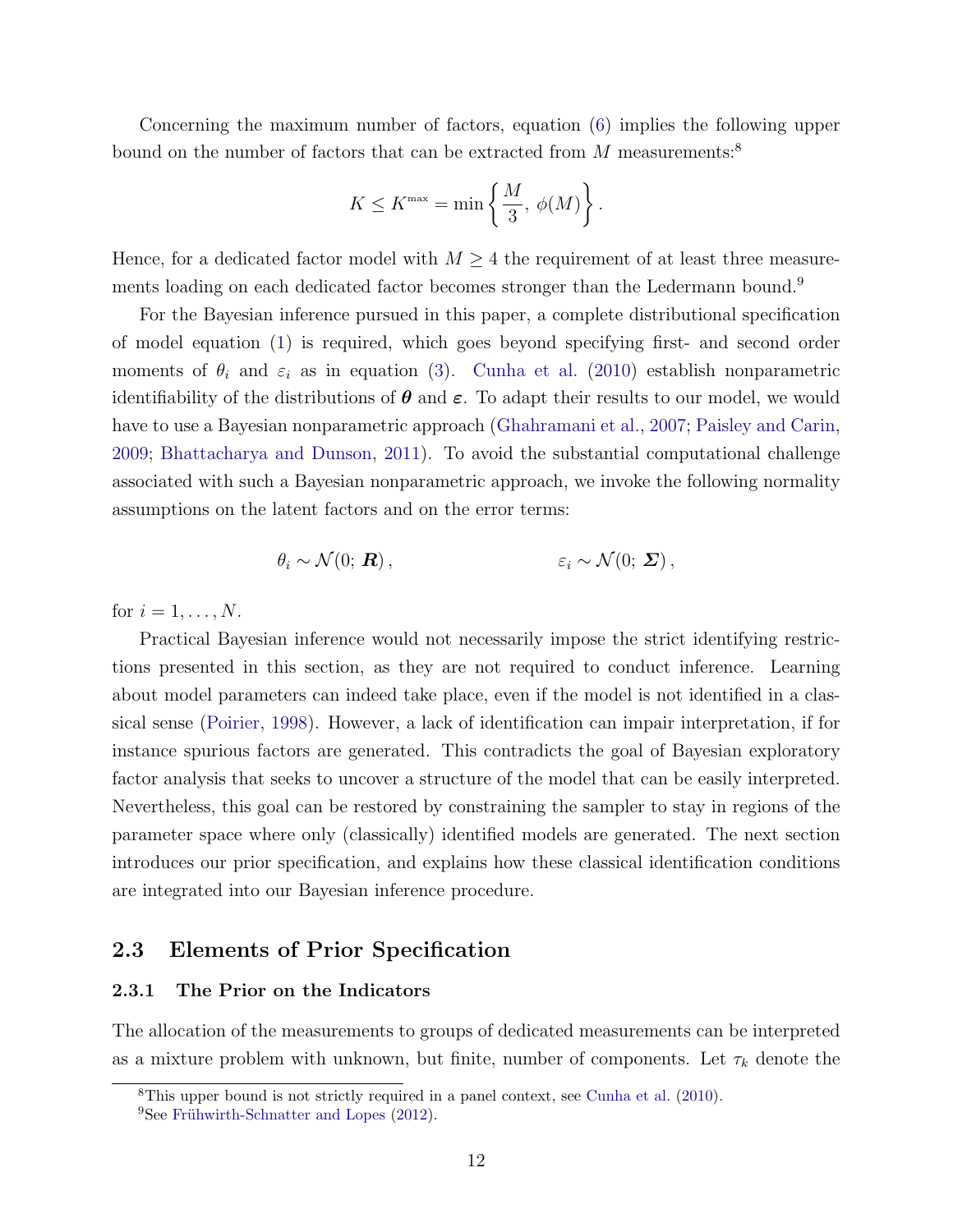probability that a measurement loads on factor k. It does not load on any factor if  $k = 0$ . For each row  $\Delta_m$  of  $\mathbf{\Delta}$ ,<sup>10</sup> for  $m = 1, \ldots, M$ , we assume:

<span id="page-14-0"></span>
$$
\Pr(\Delta_m = e_k \mid \tau_k) = \tau_k, \qquad k = 0, 1, \dots, K,
$$
\n(13)

where  $e_k$  is the indicator vector of length K as defined in equation [\(2\)](#page-6-1), and  $\sum_{k=0}^{K} \tau_k = 1$ .

The allocation of each measurement to one of the dedicated groups of measurements can be seen as a two-step decision, in which we incorporate a *hierarchical prior* on the indicators  $\Delta$ . First, with probability  $\tau_0$  we assume that a measurement does not load on any factor. In this case, it is uncorrelated with the other measurements and does not contribute to the extraction of the factors. It is thus implicitly discarded from the model. In the opposite case, this measurement loads on a latent factor with probability  $1 - \tau_0$ . Conditional on this event, it is then allocated to one of the K groups of dedicated measurements according to a set of probabilities  $\tau^* = (\tau_1^*, \ldots, \tau_K^*)'$ , with  $\sum_{k=1}^K \tau_k^* = 1$ . The probabilities of the different events can thus be written as

<span id="page-14-1"></span>
$$
\tau = (\tau_0, \tau_1, \dots, \tau_K)' = (\tau_0, (1 - \tau_0)\tau_1^*, \dots, (1 - \tau_0)\tau_K^*)'.
$$
\n(14)

To conduct Bayesian inference, we have to place prior distributions on these parameters. We assume the following:

$$
\tau_0 \sim \mathcal{B}eta(\kappa_0; \xi_0), \qquad \qquad \tau^* = (\tau_1^*, \ldots, \tau_K^*)' \sim \mathcal{D}ir(\kappa_1, \ldots, \kappa_K), \qquad (15)
$$

where the Beta distribution for  $\tau_0$  is defined on the support [0; 1] and has mean  $\kappa_0/(\kappa_0 + \xi_0)$ . It can be specified so as to obtain more or less mass toward 0 or 1, depending on our prior knowledge about the number of measurements that should be discarded from the analysis. The Dirichlet distribution on the weights  $\tau^*$  is quite standard in mixture modeling (see e.g. Frühwirth-Schnatter, [2006\)](#page-68-5).

Unfortunately, the indicator probabilities specified in equation [\(13\)](#page-14-0), equipped with the prior distributions defined in equation [\(15\)](#page-14-1), result in a prior distribution  $p(\Delta) = \int p(\Delta)$  $\tau$ ) $p(\tau) d\tau$  that does not guarantee identification of the model. To secure identification, as discussed in Subsection [2.2,](#page-7-1) the prior needs to incorporate the restriction that at least three dedicated measurements have to load on each latent factor. This can be achieved by restricting the distribution of  $\Delta$  to the subset D of matrices that correspond to an identified

 $10\Delta$  is the matrix of binary indicators with the same dimensions as the factor loading matrix  $\alpha$ .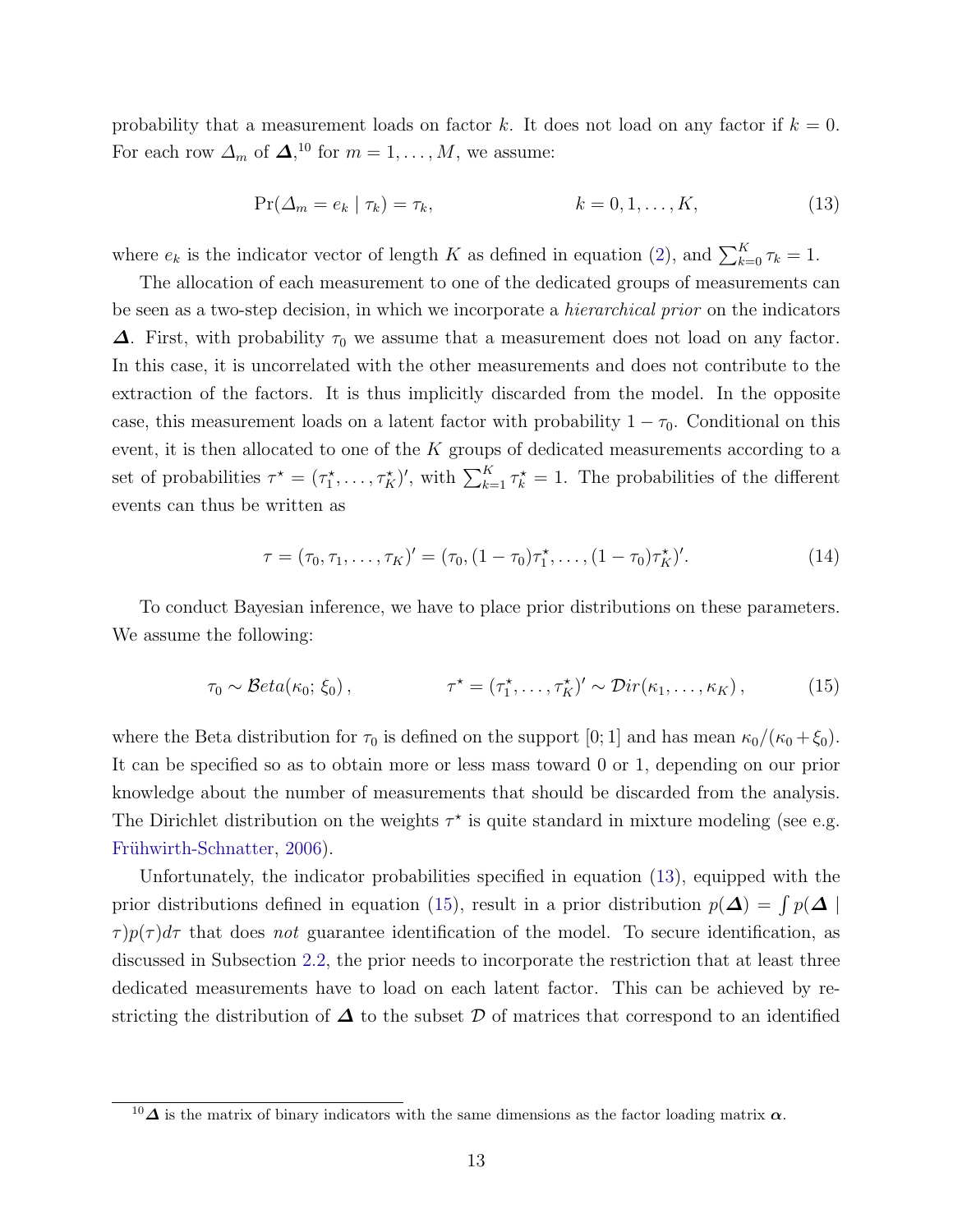$model:$ <sup>11</sup>

<span id="page-15-0"></span>
$$
p(\mathbf{\Delta} \mid \tau, \mathcal{D}) \propto \left(\prod_{k=0}^{K} \tau_k^{n_k(\mathbf{\Delta})}\right) \delta_{\mathcal{D}}(\mathbf{\Delta}), \tag{16}
$$

where  $n_k(\Delta) = \sum_{m=1}^{M} \Delta_{mk}$  is the number of elements in the set of measurements dedicated to factor k, for  $k = 1, ..., K$ ,  $n_0(\Delta)$  is the number of measurements that do not load on any factors, and  $\delta_{\mathcal{D}}(\Delta)$  is the Dirac measure that is equal to 1 if  $\Delta$  belongs to  $\mathcal{D}$ , to 0 otherwise. The subset of indicator matrices  $\mathcal D$  can be formally expressed as:

$$
\mathcal{D} = \left\{\begin{array}{c} \Delta \\ \end{array} \middle| \begin{array}{c} \sum_{k=1}^{K} \Delta_{mk} \leq 1 \quad \forall \, m = 1, \ldots, M, \quad n_k(\Delta) \geq 3 \text{ or } = 0 \quad \forall \, k = 1, \ldots, K \end{array} \right\}.
$$

More flexible hierarchical prior specification. As an alternative, it is possible to specify individual parameters  $\tau_{0m}$  for the measurements, to make the probability of inclusion into the model measurement-specific and independent of the other measurements. The remaining indicator probabilities  $\tau^*$  are specified to be common to all measurements as before, i.e.,  $\tau^* \sim Dir(\kappa_1, \ldots, \kappa_K)$ .<sup>12</sup> This minor modification implies that for each measurement  $m = 1, \ldots, M$ , we specify:

$$
\tau_m = (\tau_{0m}, (1 - \tau_{0m})\tau_1^*, \ldots, (1 - \tau_{0m})\tau_K^*)',
$$

and assume that  $\tau_{0m} \sim \mathcal{B}eta(\kappa_0; \xi_0)$ .

Our Monte Carlo studies show that this simple modification of the prior considerably improves the ability of our algorithm to find the measurements that do not load on any factors (see Subsection [4.1\)](#page-34-1). This result also becomes clear when we derive our MCMC sampler. When the same  $\tau_0$  is specified across measurements, its posterior distribution decreases with the number of correlated measurements. This makes it difficult to retrieve the number of uncorrelated measurements, as their posterior probability is forced to be the same for all measurements and can become very small in large models.<sup>13</sup>

 $11$ The normalizing constant of this distribution can be derived in closed-form solution, but is not required in our analysis.

<sup>&</sup>lt;sup>12</sup>The parameters  $\tau^*$  could also be specified as measurement-specific, but our tests indicated that this specification led to model overfitting.

<sup>&</sup>lt;sup>13</sup>More precisely, the posterior mean of  $\tau_0$  decreases if the number of measurements M increases while the number of uncorrelated measurements remains fixed, see equation [\(A6\)](#page-59-0).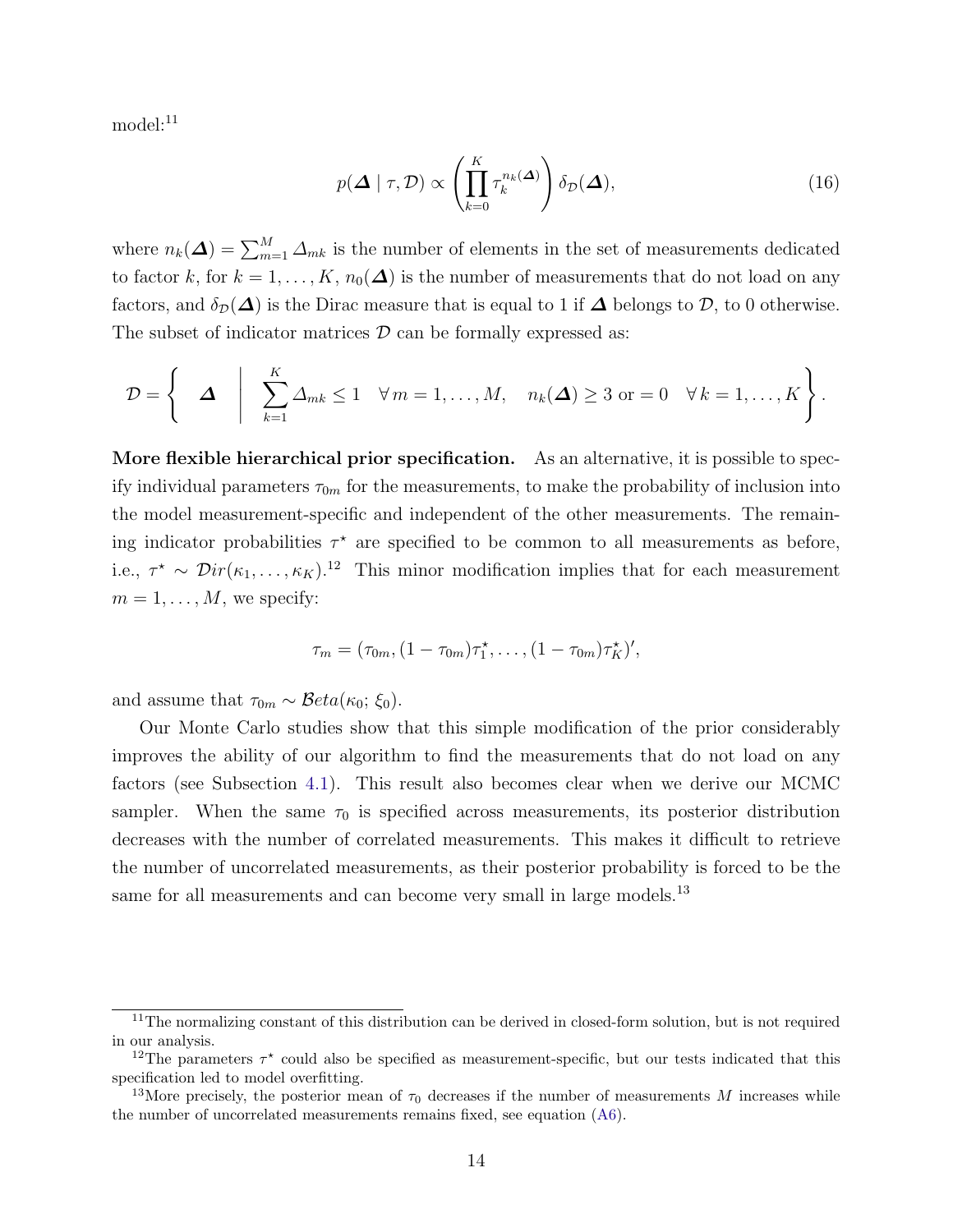#### 2.3.2 The Prior on the Idiosyncratic Variances

For all continuous measurements  $Y_{im}$ , we specify an inverse-Gamma prior distribution on the variances of the idiosyncratic error terms:

$$
\sigma_m^2 \sim \mathcal{G}^{-1}(c_0; C_m^0), \qquad m \in \mathcal{I}_{\text{cont}},
$$

where  $\mathcal{I}_{\text{cont}} \subset (1, \ldots, M)$  is the set of indices corresponding to the continuous measurements, and  $c_0$  and  $C_m^0$  are scalar parameters denoting the shape and the scale of the distribution. The inverse-Gamma distribution is defined on the positive support and therefore guarantees that the variances cannot be negative, preventing some idiosyncratic variances from lying outside of the admissible parameter range, a phenomenon known as a Heywood case (after [Heywood,](#page-70-7) [1931\)](#page-70-7), in the likelihood analysis of factor models. To specify the hyperparameters, we follow Frühwirth-Schnatter and Lopes [\(2012\)](#page-68-3) who develop a data-driven prior that makes use of the observed covariance matrix  $S_{Y_{\text{cont}}}$  of the measurements and specify the scale parameter such that:

$$
\sigma_m^2 \sim \mathcal{G}^{-1}\left(c_0; \frac{c_0 - 1}{\left(\mathcal{S}_{Y_{\text{cont}}}^{-1}\right)_{mm}}\right),\tag{17}
$$

where  $(S_{Y_{\infty}}^{-1})$  $\binom{r-1}{Y_{\text{cont}}}$  is the  $m^{\text{th}}$  diagonal element of the inverse of the empirical covariance matrix of the continuous measurements  $Y_{\text{cont}}$ <sup>14</sup>

#### 2.3.3 The Prior on the Factor Loadings

The indicator matrix  $\Delta$  determines the factors to which the different measurements are dedicated. A direct consequence is that a given factor loading  $\alpha_{mk}$ , in row m and column k of  $\alpha$ , will either be equal to zero (if  $\Delta_{mk} = 0$ ), or follow a prior distribution that needs to be specified (if  $\Delta_{mk} = 1$ ). Following the usual assumptions in Bayesian factor analysis, we assume that the factor loadings are independent across measurements and adopt the usual normal-inverse-Gamma family as prior distribution, meaning that conditional on knowing  $\sigma_m^2$  and  $\Delta_m$ , the only non-zero factor loading  $\alpha_m^{\mathbf{\Delta}}$  in the  $m^{\text{th}}$  row of the factor loading matrix  $\alpha$  is conditionally normal:

<span id="page-16-0"></span>
$$
\alpha_m^{\mathbf{A}} \mid \sigma_m^2 \sim \mathcal{N}\big(a_m^0; A_m^0 \sigma_m^2\big),\tag{18}
$$

<sup>&</sup>lt;sup>14</sup>Note that if  $N < M<sub>cont</sub>$ , where  $M<sub>cont</sub>$  is the number of continuous measurements, the empirical covariance matrix is not positive-definite and therefore this approach cannot be applied. A prior distribution with prespecified scale parameter  $C_m^0$  has to be used in this case. See Frühwirth-Schnatter and Lopes [\(2012\)](#page-68-3) for details.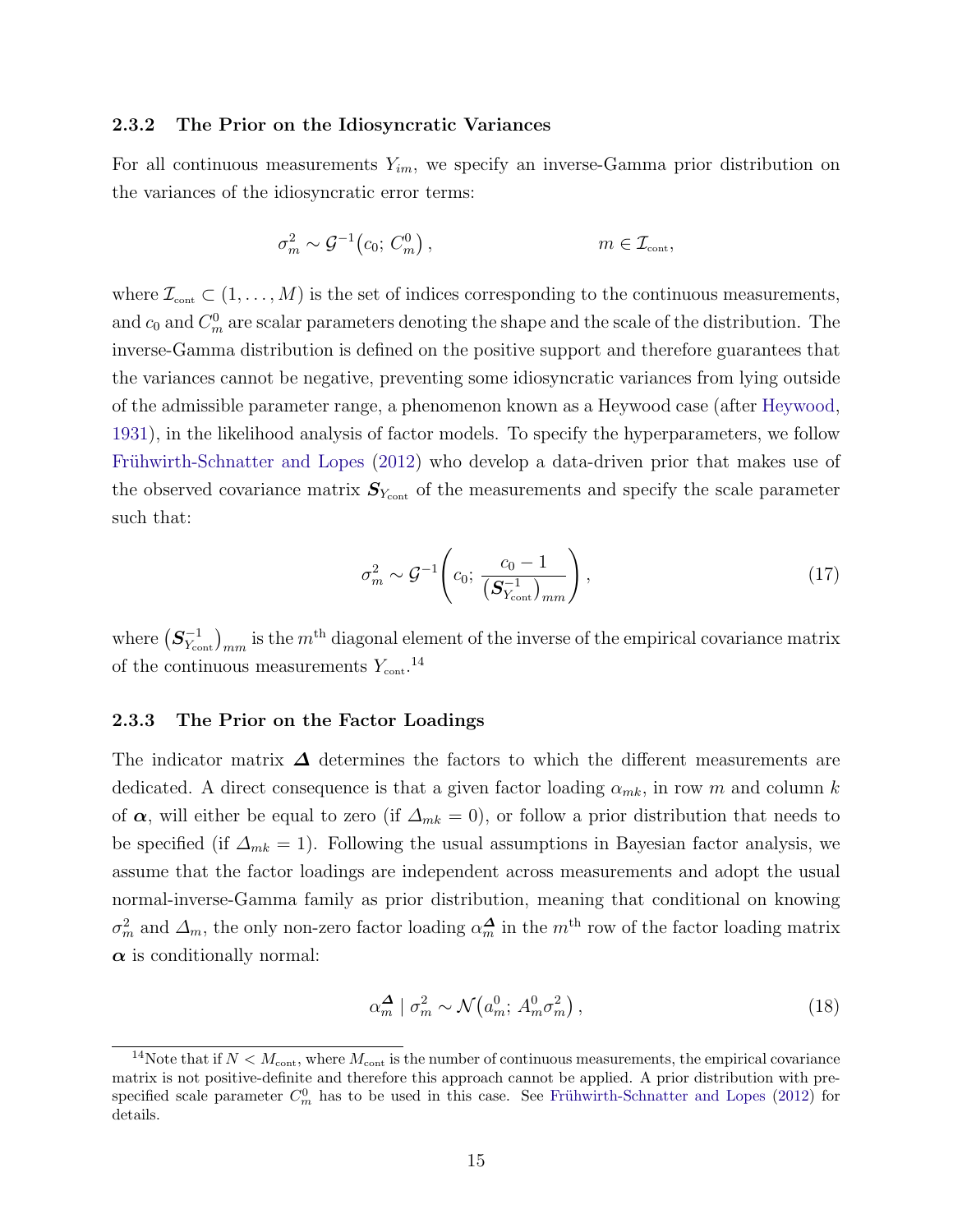where  $a_m^0$  and  $A_m^0$  are scalar parameters denoting the prior mean and the scale of the variance, respectively.

The normal-inverse Gamma family has several advantages in the present context. First, it allows us to integrate the joint posterior distribution  $p(\Delta, \alpha, \Sigma \mid Y^*, \theta, \beta, \tau)$  over  $\alpha$  and  $\Sigma$ , making sampling from  $p(\Delta | Y^*, \theta, \beta, \tau)$  possible, see Subsection [3.1.1.](#page-23-0) Second, the prior defined in [\(18\)](#page-16-0) induces a more diffuse prior on the factor loadings when measurement error is larger and implies the following prior distribution for the amount of variance explained by the corresponding dedicated factor,

$$
\frac{(\alpha_m^{\mathbf{A}})^2}{(\alpha_m^{\mathbf{A}})^2+\sigma_m^2}=\frac{(\tilde{\alpha}_m^{\mathbf{A}})^2}{(\tilde{\alpha}_m^{\mathbf{A}})^2+1},
$$

where  $\tilde{\alpha}_m^{\Delta} \sim \mathcal{N}(a_m^0; A_m^0)$ . This ratio has the same prior distribution for any two dedicated measurements m and l, where  $a_m^0 = a_l^0$  and  $A_m^0 = A_l^0$ .

By integrating out the indicators, the marginal prior distribution of  $\alpha_{mk}$  turns out to be a mixture of a point mass at zero and a normal distribution with a fixed-scale variance. Such prior distributions have previously been used in the framework of sparse factor modeling, as they allow model shrinkage [\(West,](#page-73-3) [2003;](#page-73-3) [Lucas et al.,](#page-72-0) [2006;](#page-72-0) [Carvalho et al.,](#page-67-4) [2008;](#page-67-4) Frühwirth-[Schnatter and Lopes,](#page-68-3) [2012\)](#page-68-3). The exact form of the mixture is more difficult to derive analytically in our case, because of the identifying restrictions on  $\Delta$ . Nevertheless, we only need the conditional prior distribution specified in equation [\(18\)](#page-16-0) for Bayesian inference, as only the non-zero factor loadings need to be sampled.

#### 2.3.4 The Prior on the Regression Coefficients

Let  $\beta = (\beta_1 \dots \beta_M)'$ , where  $\beta'_m$  corresponds to the m<sup>th</sup> row of the matrix of regression coefficients  $\beta$ . Each of these vectors is assumed to be a priori normally distributed:

$$
\beta_m \sim \mathcal{N}(b_m^0; \, \mathbf{B}_m^0) \,, \qquad m = 1, \ldots, M,
$$

where  $b_m^0$  is a vector of prior mean parameters of length Q, and  $\mathbf{B}_m^0$  is a  $(Q \times Q)$ -dimensional prior covariance matrix.

#### <span id="page-17-0"></span>2.3.5 The Prior on the Correlation Matrix of the Factors

The correlation matrix of the factors is sampled through marginal data augmentation. Before turning to the details of this procedure in Subsection [3.2.1,](#page-27-0) it is important to understand how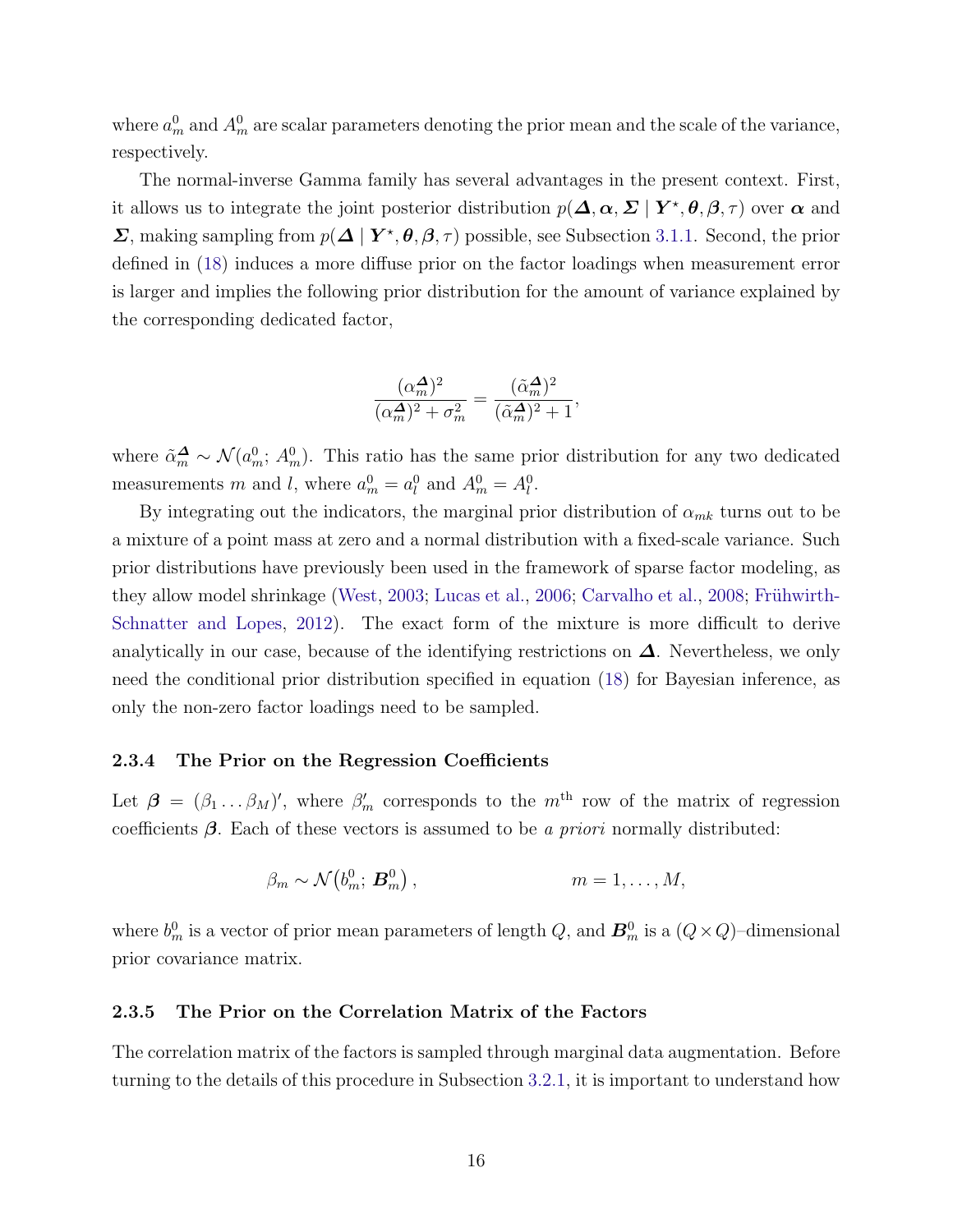the distribution of the covariance matrix  $\Omega$  of the latent factors is related to the distribution of their variances and to the distribution of the corresponding correlation matrix  $\mathbf{R}$ .

Given the decomposition  $\mathbf{\Omega} = \mathbf{\Lambda}^{\frac{1}{2}} \mathbf{R} \mathbf{\Lambda}^{\frac{1}{2}}$ , where  $\mathbf{\Lambda} = \text{diag}(\Lambda_1, \ldots, \Lambda_K)$  contains the variances of the factors, [Zhang et al.](#page-74-0) [\(2006\)](#page-74-0) show that if it is assumed that  $\mathbf{\Omega} \sim \mathcal{W}_K^{-1}(\nu; \mathbf{S}),$ an inverse-Wishart distribution with  $\nu$  degrees of freedom, where  $\nu - K + 1 > 0$ , and scale matrix S, the joint distribution of  $\Lambda$  and  $\mathbf R$  can be obtained through the transformation from  $\Omega$  to  $(A, R)$  using the corresponding Jacobian  $\mathcal{J}_{(\Omega \to A, R)} = |A|^{\frac{K-1}{2} \cdot 15}$ 

$$
p(\boldsymbol{\Lambda}, \boldsymbol{R}|\boldsymbol{S}) = \mathcal{J}_{(\boldsymbol{\Omega} \to \boldsymbol{\Lambda}, \boldsymbol{R})} p(\boldsymbol{\Omega}),
$$
  
=  $c |\boldsymbol{S}|^{\frac{\nu}{2}} |\boldsymbol{\Lambda}|^{-\frac{\nu}{2}-1} |\boldsymbol{R}|^{-\frac{(\nu + K + 1)}{2}} \exp \left\{-\frac{1}{2} \operatorname{tr} (\boldsymbol{S} \boldsymbol{\Lambda}^{-1} \boldsymbol{R}^{-1})\right\}.$  (19)

The hyper parameter S in the inverted-Wishart prior chosen for  $\Omega$  can either be assumed to be fixed or a hyper prior  $p(S)$  may be assumed for S. Following [Huang and Wand](#page-70-8) [\(2013\)](#page-70-8),  $S = diag(s_1, \ldots, s_K)$  is assumed to be a nonsingular diagonal matrix where the individual variances follow a Gamma distribution,

<span id="page-18-2"></span><span id="page-18-0"></span>
$$
s_k \sim \mathcal{G}\left(\frac{1}{2}; \frac{1}{2\nu^{\star} A_k^2}\right), \qquad \text{for } k = 1, \dots, K,
$$
 (20)

with  $\nu^* = \nu - K + 1^{16}$  For the special case where the scale matrix  $\mathbf{S} = \text{diag}(s_1, \ldots, s_K)$  is a nonsingular diagonal matrix, being either fixed or random, the marginal distribution of  $\bm{R}$ can be derived in closed-form solution by integrating out  $\Lambda$  of equation [\(19\)](#page-18-0) [\(Zhang et al.,](#page-74-0) [2006,](#page-74-0) see also [Barnard et al.,](#page-66-8) [2000,](#page-66-8) Section 2.2):

$$
p(\mathbf{R}|\mathbf{S}) = \int p(\mathbf{\Lambda}, \mathbf{R}|\mathbf{S}) d\mathbf{\Lambda} = 2^{\nu K/2} \Gamma_K(\nu/2) |\mathbf{R}|^{-\frac{(\nu + K + 1)}{2}} \left( \prod_k r^{kk} \right)^{-\frac{\nu}{2}} = p(\mathbf{R}), \tag{21}
$$

where  $r^{kk}$  is the  $k^{\text{th}}$  diagonal element of the inverse of **R**.

It should be noted that the marginal density  $p(R)$  of the correlation matrix R given by [\(21\)](#page-18-1) does not depend on S, leaving the degrees of freedom parameter  $\nu$  as the only hyper-

$$
p(\boldsymbol{\Omega}) = c |\boldsymbol{S}|^{\frac{\nu}{2}} |\boldsymbol{\Omega}|^{-\frac{(\nu + K + 1)}{2}} \exp \left\{-\frac{1}{2} \operatorname{tr} (\boldsymbol{S} \boldsymbol{\Omega}^{-1})\right\},\,
$$

with normalizing constant

<span id="page-18-1"></span>
$$
c = 1/(2^{\nu K/2} \Gamma_K(\nu/2)),
$$

where  $\Gamma_K(\cdot)$  is the generalized Gamma function.

 $15$ The inverse-Wishart distribution is parameterized as follows:

<sup>&</sup>lt;sup>16</sup>The Gamma distribution in equation [\(20\)](#page-18-2) is parameterized such that the expectation of  $s_k$  is equal to  $\nu^* A_k^2$ .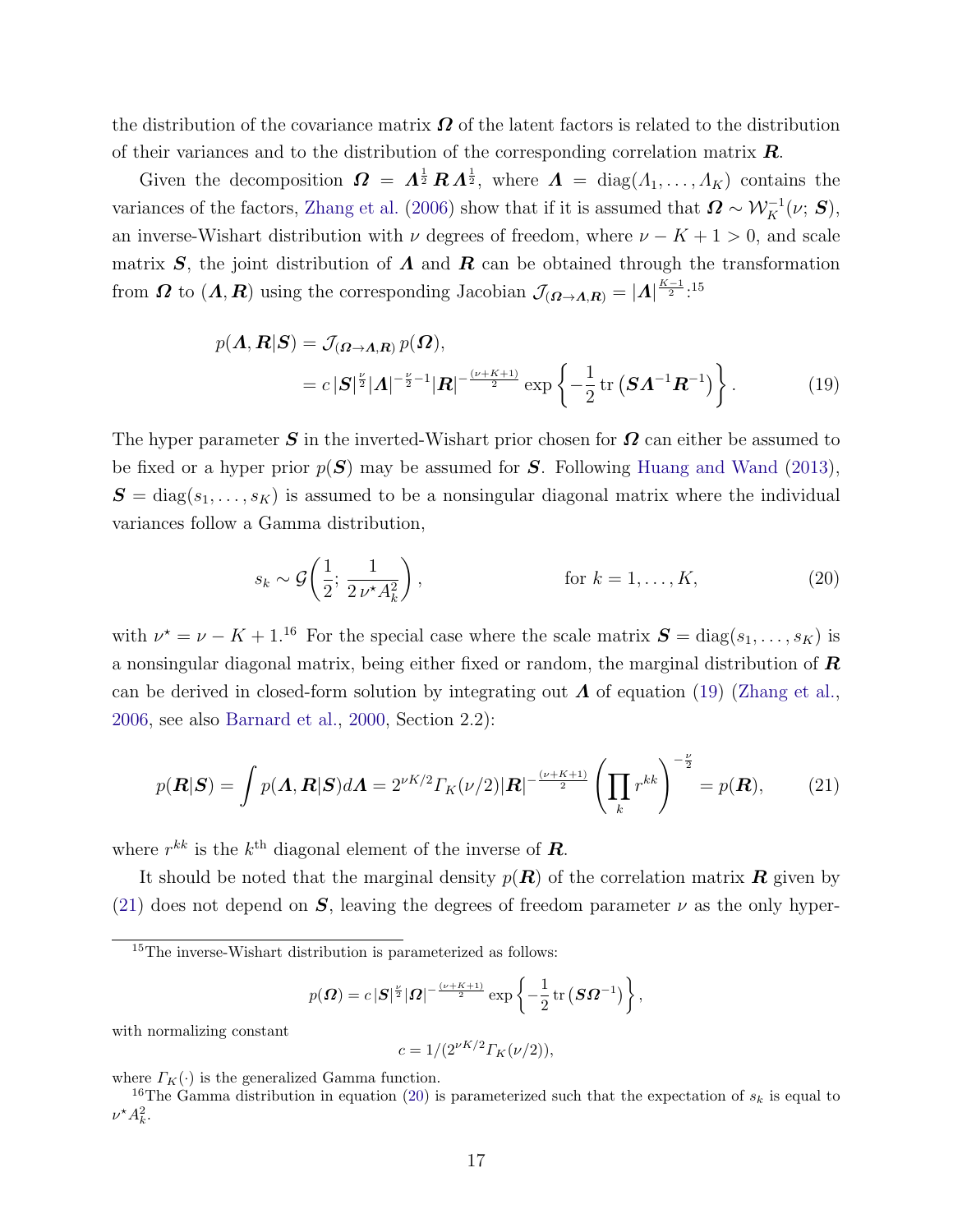parameter of this prior. [Barnard et al.](#page-66-8)  $(2000)$  discuss how to specify the hyper-parameter  $\nu$ , and show that taking  $\nu = K + 1$  (i.e.,  $\nu^* = 2$ ) results in a uniform marginal distribution of the individual correlations. Increasing the hyper-parameter  $\nu$  induces bell-shaped distributions by assigning a prior probability to neighborhoods of  $\pm 1$  that goes to 0 as  $\nu$  increases, bounding the correlations away from  $\pm 1$ .

The degrees of freedom  $\nu$  of the inverse-Wishart distribution plays an important role in the tuning of our algorithm. Intuitively, the stronger the correlation among the latent factors a priori, the more likely a larger number of latent factors will be favored. Some factors might indeed be split into several highly-correlated factors when the prior allows for high correlations. This "factor splitting" problem is at odds with our goal of generating a sparse and interpretable structure, as it can result in an overfitting of the number of factors, where some of them appear to be redundant in explaining the data.

In addition, according to Theorem [1,](#page-10-3) the full rank condition for the correlation matrix **R** also plays an important role for the identification of the indicator matrix  $\Delta$ . If only a few measurements load on a particular factor, then the information contained in the measurements might not be sufficient to bound the posterior distribution away from regions where **R** is rank deficient. The prior on **R** secures the identifiability of  $\Delta$ .

To address these issues, the degrees of freedom  $\nu$  of the prior on the correlation matrix can be tuned to bound the posterior away from regions of unidentifiability. For further illustration, Figure [1](#page-20-1) shows the marginal prior distribution  $p(\max_{j\neq k} |R_{jk}|)$  of the largest correlation coefficient appearing in  $\mathbf{R}$ , as well as the prior distribution  $p(\min[\text{eigen}(\mathbf{R})])$  of the minimum eigenvalue of **R** for the case with  $K = 20$  corresponding to the value chosen in our empirical study in Subsection [4.2.](#page-42-0) By varying  $\nu$  from 21 to 30, we observe a considerable effect of  $\nu$ . Choosing  $\nu = 25$ , as we will do in Subsection [4.2,](#page-42-0) bounds the prior sufficiently away from regions where  $\boldsymbol{R}$  is rank deficient and hence violates the identifiability conditions provided by Theorem [1.](#page-10-3)

It should be emphasized once more, that whether  $S$  is random as in the prior suggested by [Huang and Wand](#page-70-8) [\(2013\)](#page-70-8), or fixed, does not change the prior  $p(\mathbf{R})$ , leaving Bayesian inference invariant to this prior. However, it turns out that the prior of  $S$  influences the efficiency of the marginal data augmentation algorithm we use for inference, see Subsection [3.2.1,](#page-27-0) and mixing improves when  $S$  is random rather than fixed.

Finally, the marginal data augmentation algorithm will require sampling  $\Lambda$  from the conditional distribution  $p(\mathbf{\Lambda} \mid \mathbf{R})$  for a given value of **R**. Under the random prior for **S**, we sample from the joint prior  $p(A, S | R) = p(A | S, R) p(S | R) = p(A | S, R) p(S)$ , where  $p(\mathbf{S} \mid \mathbf{R}) = p(\mathbf{S})$  is equal to the prior of  $\mathbf{S}$ , and the conditional distribution of  $\mathbf{\Lambda} \mid \mathbf{S}, \mathbf{R}$  can be deduced from equation [\(19\)](#page-18-0) using  $p(A | R, S) = p(A, R | S) / p(R | S) = p(A, R | S) / p(R)$ .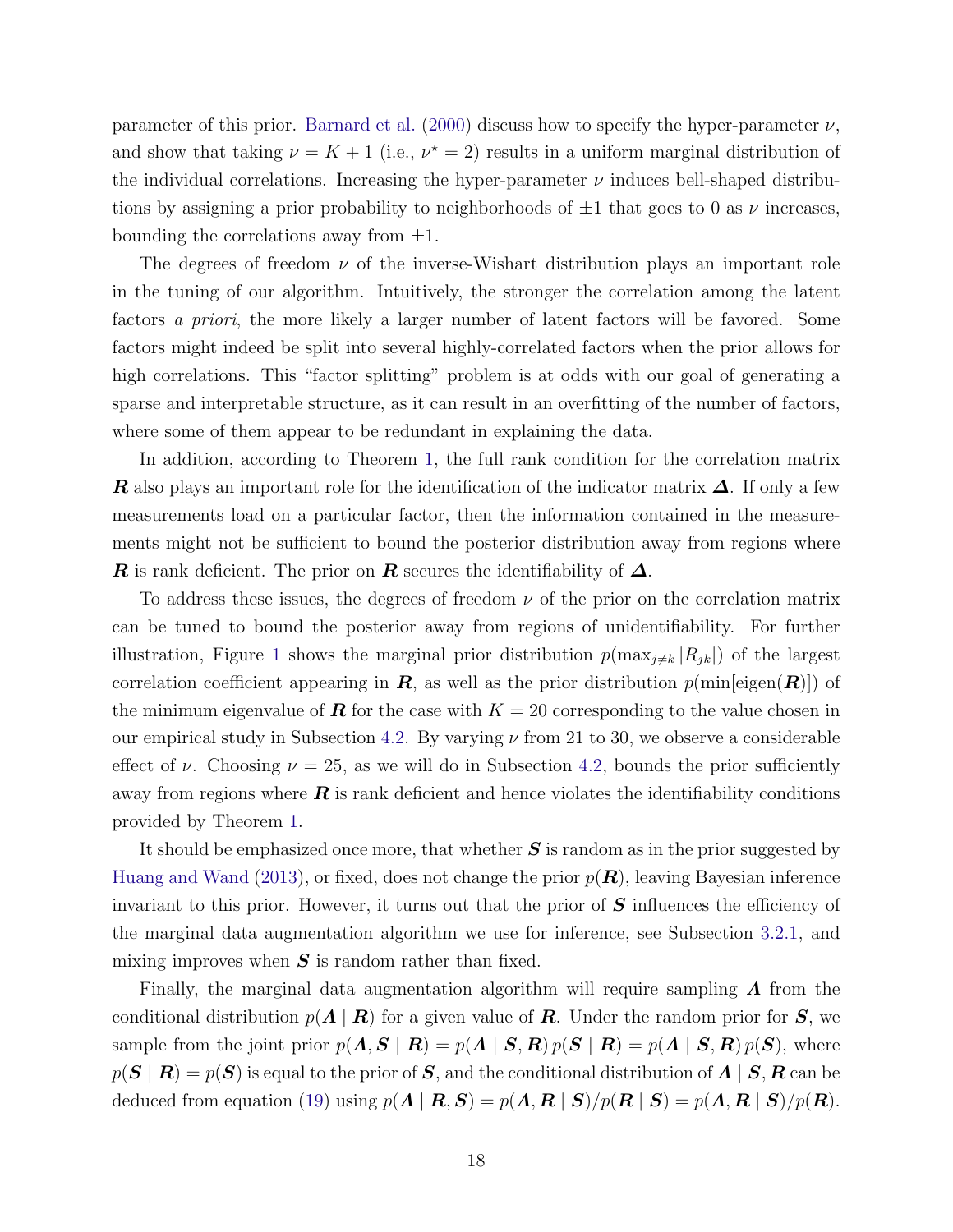<span id="page-20-1"></span>Figure 1: Marginal prior distributions of the maximum correlation in absolute value  $(p(\max_{j\neq k} |R_{jk}|),$  left panel) and of the smallest eigenvalue (min[eigen( $\mathbf{R}$ )], right panel) of the correlation matrix **R** in a model with  $K = 20$ , for different degrees of freedom for **R**.



**Notes.** Kernel density estimation based on  $10^5$  draws from the prior distribution of **R**.

It can be shown that each single variance  $\Lambda_k \mid s_k, \mathbf{R}$  follows an inverse-Gamma distribution with  $s_k$  being drawn from the prior, i.e.:

<span id="page-20-2"></span>
$$
s_k \sim \mathcal{G}\left(\frac{1}{2}; \frac{1}{2\nu^{\star} A_k^2}\right), \qquad \qquad A_k \mid \mathbf{R}, s_k \sim \mathcal{G}^{-1}\left(\frac{\nu}{2}; \frac{s_k r^{kk}}{2}\right). \tag{22}
$$

If the scale matrix S is fixed, then  $\Lambda_k \mid \mathbf{R}, s_k$  is sampled conditional on that value.

## <span id="page-20-0"></span>3 Bayesian Inference

Our inference approach is fully Bayesian and combines the likelihood function derived from model specification [\(1\)](#page-6-0) under the assumptions on the latent factors  $\theta_i$  and on the error terms  $\varepsilon_i$  specified in Subsection [2.2](#page-7-1) with the prior distributions formulated in Subsection [2.3.](#page-13-0)

Our model contains a particular combination of ingredients (dedicated and correlated factors, dimension-varying structure, identification constraints) that requires a new procedure for Bayesian inference, based on Markov chain Monte Carlo (MCMC) methods.

For the fully specified model we consider in the present paper, the identification conditions formulated in Theorem [1](#page-10-3) guarantee identifiability of  $\boldsymbol{\Phi} = \{\boldsymbol{\Delta}, \boldsymbol{\alpha}, \boldsymbol{\beta}, \boldsymbol{\Sigma}, \boldsymbol{R}\}^{17}$  in the classical

<sup>&</sup>lt;sup>17</sup> $\Delta$  is the matrix of binary indicators with the same dimensions as the factor loading matrix  $\alpha$ ,  $\beta$ is the matrix of regression coefficients capturing the effects of the covariates on the latent variables (see equation [\(1\)](#page-6-0)),  $\Sigma$  are the idiosyncratic variances (see equation [\(3\)](#page-7-0)), and  $\boldsymbol{R}$  is the correlation matrix of the factors.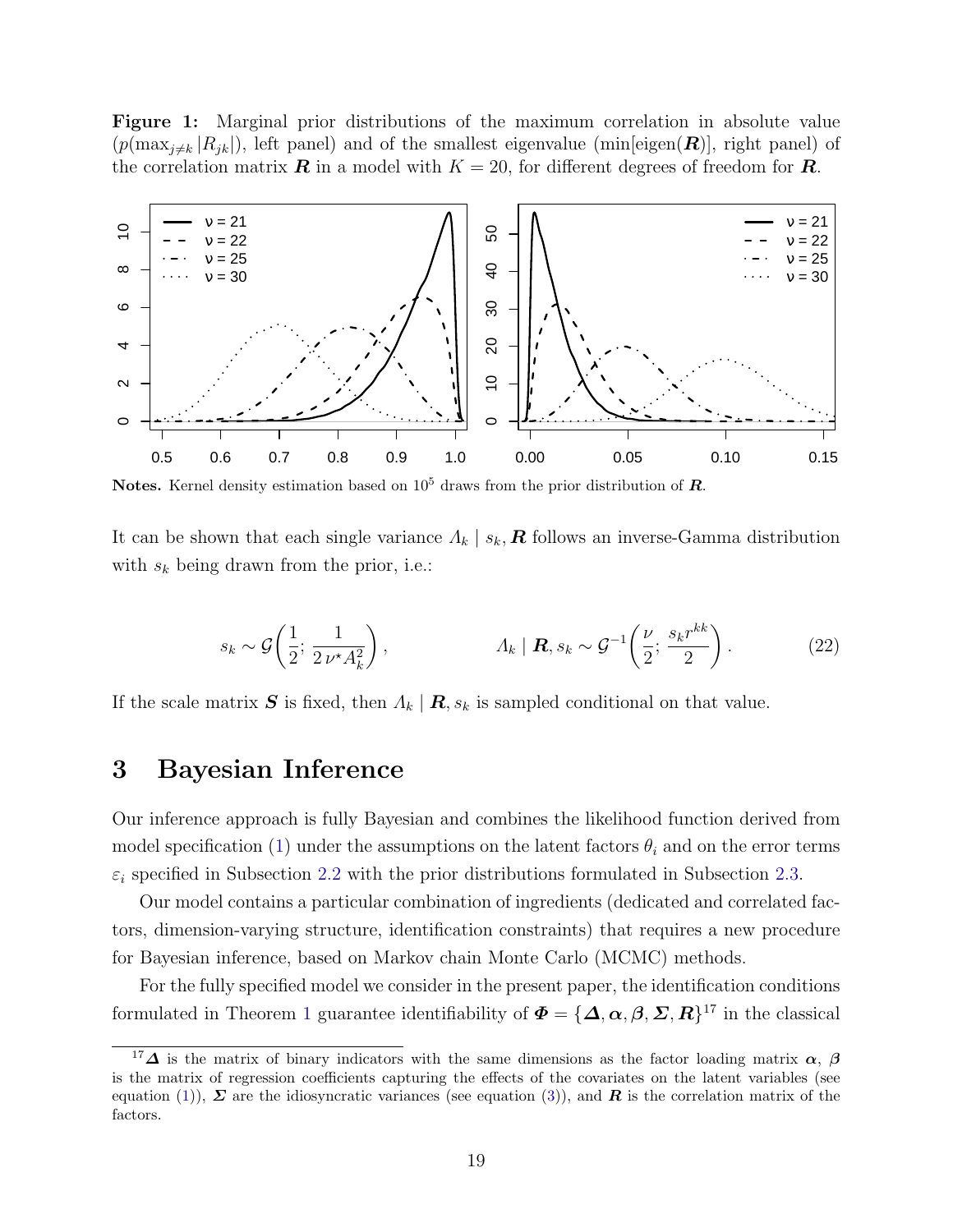sense that any two solutions  $\boldsymbol{\Phi}$  and  $\boldsymbol{\Phi}'$  yielding the same likelihood for all possible realizations  $\boldsymbol{Y}$ , i.e.,  $p(\boldsymbol{Y} | \boldsymbol{\Phi}) = (\boldsymbol{Y} | \boldsymbol{\Phi}')$ , are identical up to column and sign switching.

Within a Bayesian framework, the issue of identifiability is, in general, much less relevant. Any proper prior  $p(\mathbf{\Phi})$  will turn a well-specified likelihood function  $p(\mathbf{Y} | \mathbf{\Phi})$  into a proper posterior distribution  $p(\mathbf{\Phi} | Y)$  by means of Bayes' theorem,  $p(\mathbf{\Phi} | Y) \propto p(Y | \mathbf{\Phi}) p(\mathbf{\Phi})$ , even if positive prior probability is assigned to subspaces of the parameter space containing solutions that are not identified in the classical sense defined above. However, when it comes to practical Bayesian inference, such a posterior distribution does not necessarily lead to sensible estimates of the unknown parameters, if inference is based on averages of MCMC draws from the posterior distribution. To avoid the ambiguity inherent in a posterior distribution derived from the likelihood of an unidentified model, we pursue a more rigorous approach in the present paper and constrain the posterior  $p(\mathbf{\Phi} \mid \mathbf{Y})$ , by assigning positive prior probability  $p(\mathbf{\Phi})$  only to parameters  $\mathbf{\Phi}$  that are identified in the classical sense defined above.

Several computational challenges have to be overcome in implementing this approach. First, we develop a new search procedure to select the dimension and the structure of the latent part of the model, without jeopardizing the identification condition (Subsection [3.1\)](#page-21-0). Second, allowing for correlated factors calls for a new sampling scheme of the correlation matrix in a dimension-varying model (Subsection [3.2\)](#page-26-0).

#### <span id="page-21-0"></span>3.1 MCMC Sampling Scheme to Produce Identified Models

Implementing the classical identifying conditions regarding the minimum number of measurements dedicated to each factor in equation [\(6\)](#page-10-0) introduce nonstandard difficulties in a MCMC sampling scheme. To address this problem, we develop a new algorithm that produces classically identified models.

To extract meaningful factors and factor loadings from model [\(1\)](#page-6-0), a value has to be assigned to the indicator matrix  $\Delta$ . Different approaches have been proposed in the literature to estimate dimension-varying models. The most popular is the reversible jump Markov chain Monte Carlo (RJMCMC) algorithm of [Green](#page-69-6) [\(1995\)](#page-69-6), which can be designed to visit models of different dimensions during sampling. However, this sampler has some limitations. First, it requires that the analyst specifies alternative models to be compared in the algorithm. When there is no a priori knowledge about the structure of the factor loading matrix, nor about the number of factors, the number of potential models underlying the data is prohibitively large. Our Bayesian search procedure operates on the set of all possible matrices  $\Delta$ , among the  $(M \times K)$ –dimensional indicator matrices belonging to the identified set  $\mathcal{D}$ , and allows us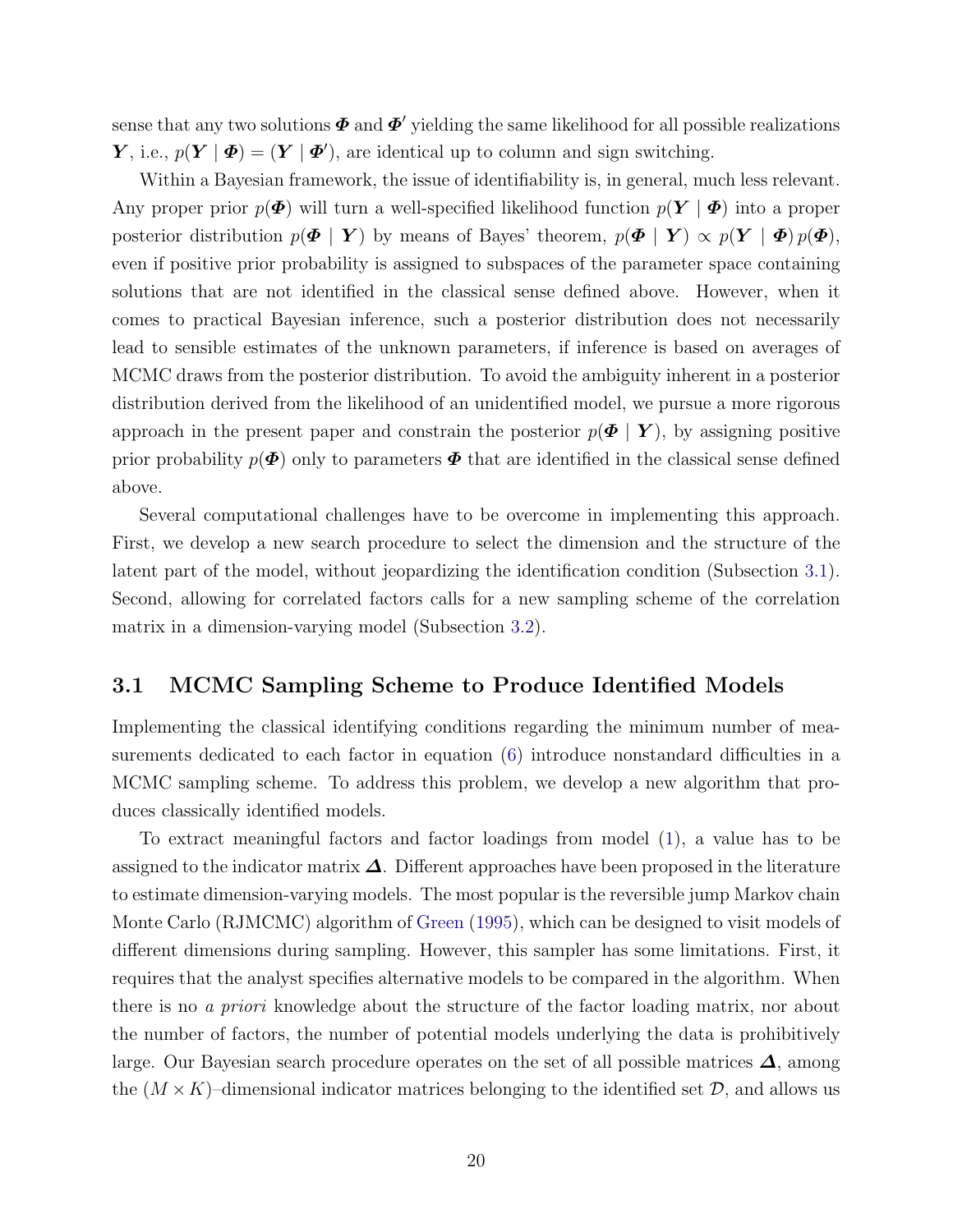to choose its value from the data. Second, RJMCMC requires running preliminary analyses for each of the alternative models to generate sensible proposal distributions [\(Lopes and](#page-71-0) [West,](#page-71-0) [2004\)](#page-71-0), which can be computationally very demanding and therefore impractical for application to large models.

To remedy these problems, alternative approaches relying on the Metropolis-Hastings algorithm (henceforth M-H, see [Hastings,](#page-69-7) [1970;](#page-69-7) [Chib and Greenberg,](#page-67-7) [1995\)](#page-67-7) have been proposed. Borrowing from the literature on mixture modeling, the M-H sampler can, for instance, be tailored to implement dimension-changing moves that, at each MCMC iteration, attempt to merge some existing factors to shrink the dimension of the model, or, on the contrary, to split some existing factors to expand the model ("split & merge moves," see [Richardson and Green,](#page-72-3) [1997\)](#page-72-3). Alternatively, the sampler can attempt to introduce new factors sampled from their prior distribution, or to delete existing factors at each MCMC step ("birth & death moves," see [Stephens,](#page-73-4) [2000\)](#page-73-4). Again, the major difficulty with these approaches in large models is finding appropriate proposal distributions that will generate candidates for the split/merge or birth/death moves that are likely to be accepted as identified models.

The identifying requirements of our model (more specifically, the need to have at least three measurements dedicated to each factor), along with the specification of correlated factors, create nonstandard difficulties and prevent most MCMC algorithms from moving quickly enough through the parameter space to reach the stationary distribution of the parameters. This is a well-known issue in MCMC sampling. Recently, new approaches based on marginal data augmentation have been developed to handle these problems. These methods will be introduced in Subsection [3.2.1](#page-27-0) for the sampling of the correlation matrix of the factors, but it is worth pointing out the analogy between our sampling scheme for the factor selection and marginal data augmentation methods. Both rely on intermediate steps in nonidentified models to boost the sampler, and both make sure that the algorithm always comes back to an identified model after these intermediate steps. But our approach differs in the sense that it does not introduce additional parameters into the model for this purpose, but rather relaxes restrictions on some existing parameters. More precisely, MCMC sweeps are carried out in the unrestricted version of the model (Subsection [3.1.1\)](#page-23-0) to generate appropriate proposals for the M-H algorithm that will in the end only generate identified models (Subsection [3.1.2\)](#page-24-0).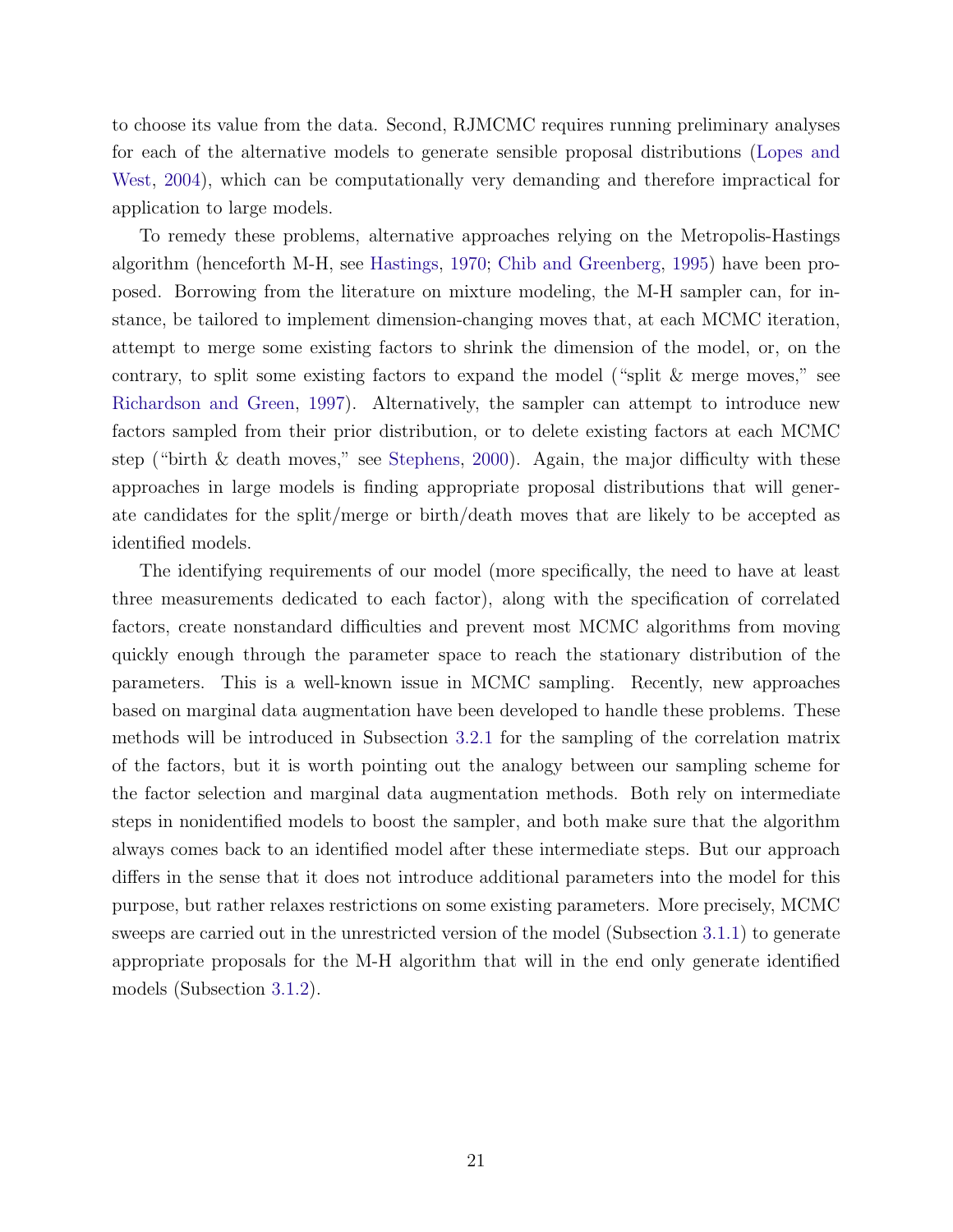#### <span id="page-23-0"></span>3.1.1 MCMC Sweeps in the Unrestricted Model

The MCMC sampler we implement to generate proposals draws model parameters and latent variables sequentially from their posterior distributions, conditioning at each step on the most recently drawn values of the other parameters and latent variables:

<span id="page-23-2"></span>Algorithm 1 (Unrestricted MCMC Sampler). The following steps are performed on the unrestricted model, i.e., where the constraint of at least three measurements dedicated to each factor is not enforced. The conditioning on the covariates  $\boldsymbol{X}$  is implicitly assumed at each step:

- <span id="page-23-3"></span><span id="page-23-1"></span>(A) Sample the indicators  $\Delta$ , the idiosyncratic variances  $\Sigma$  and the factor loadings  $\alpha$  simultaneously. Since  $p(\boldsymbol{\alpha}, \boldsymbol{\Sigma}, \boldsymbol{\Delta} \mid \boldsymbol{Y}^*, \boldsymbol{\theta}, \boldsymbol{\beta}, \tau) = p(\boldsymbol{\alpha} \mid \boldsymbol{Y}^*, \boldsymbol{\theta}, \boldsymbol{\beta}, \boldsymbol{\Sigma}, \boldsymbol{\Delta}) p(\boldsymbol{\Sigma} \mid \boldsymbol{Y}^*, \boldsymbol{\theta}, \boldsymbol{\beta}, \boldsymbol{\Delta})$  $p(\Delta | Y^*, \theta, \beta, \tau)$ , this step can be broken down as follows:
	- (A-1) Marginalize the distribution of  $\Delta$  with respect to  $\Sigma$  and  $\alpha$  and sample  $\Delta$  from  $p(\Delta \mid Y^*, \theta, \beta, \tau)$ . Set the factor loadings corresponding to the zero indicators of  $\Delta$  to 0, and denote the remaining non-zero loadings as  $\alpha^{\Delta}$ .
	- (A-2) Marginalize the distribution of  $\Sigma$  with respect to  $\alpha^{\Delta}$  and sample  $\Sigma$  from  $p(\Sigma)$  $\bm{Y}^{\star}, \bm{\theta}, \bm{\beta}, \bm{\Delta})$  .
	- (A-3) Sample the non-zero factor loadings  $\alpha^{\Delta}$  from  $p(\alpha^{\Delta} | Y^*, \theta, \beta, \Sigma, \Delta)$ .
- <span id="page-23-9"></span><span id="page-23-8"></span><span id="page-23-5"></span>(B) Sample the regression coefficients  $\beta$  from  $p(\beta | Y^*, \theta, \alpha, \Sigma)$ .
- <span id="page-23-7"></span>(C) For each binary measurement  $Y_{im}$ , sample the corresponding latent variable  $Y_{im}^{\star}$  from  $p(Y_{im}^{\star} | Y_{im}, \theta, \beta_m, \alpha_m)$ , for  $i = 1, ..., N$ .
- <span id="page-23-6"></span>(D) Sample the factors  $\theta$  and their correlation matrix **R** jointly from  $p(\theta, R | Y^*, \beta, \alpha, \Sigma)$ .
- <span id="page-23-4"></span>**(E)** Sample the indicator probabilities  $\tau$  from  $p(\tau | \Delta)$ , or skip this step if  $\tau$  is integrated out of the likelihood when the indicators are updated at step  $(A-1)$ .

Full details about the conditional distributions are provided in the subsequent sections and in Appendix [A.](#page-56-0) Running this MCMC sampler on our factor model, where the indicators are sampled sequentially from their full conditional distributions, exhibits a good mixing of the Markov chain. There is, however, a major problem with this procedure, as it is not possible to force the algorithm to produce at least three measurements dedicated to each factor. As a consequence, this MCMC sampling scheme cannot be implemented to sample models that meet our identifiability requirements. We can nevertheless exploit these good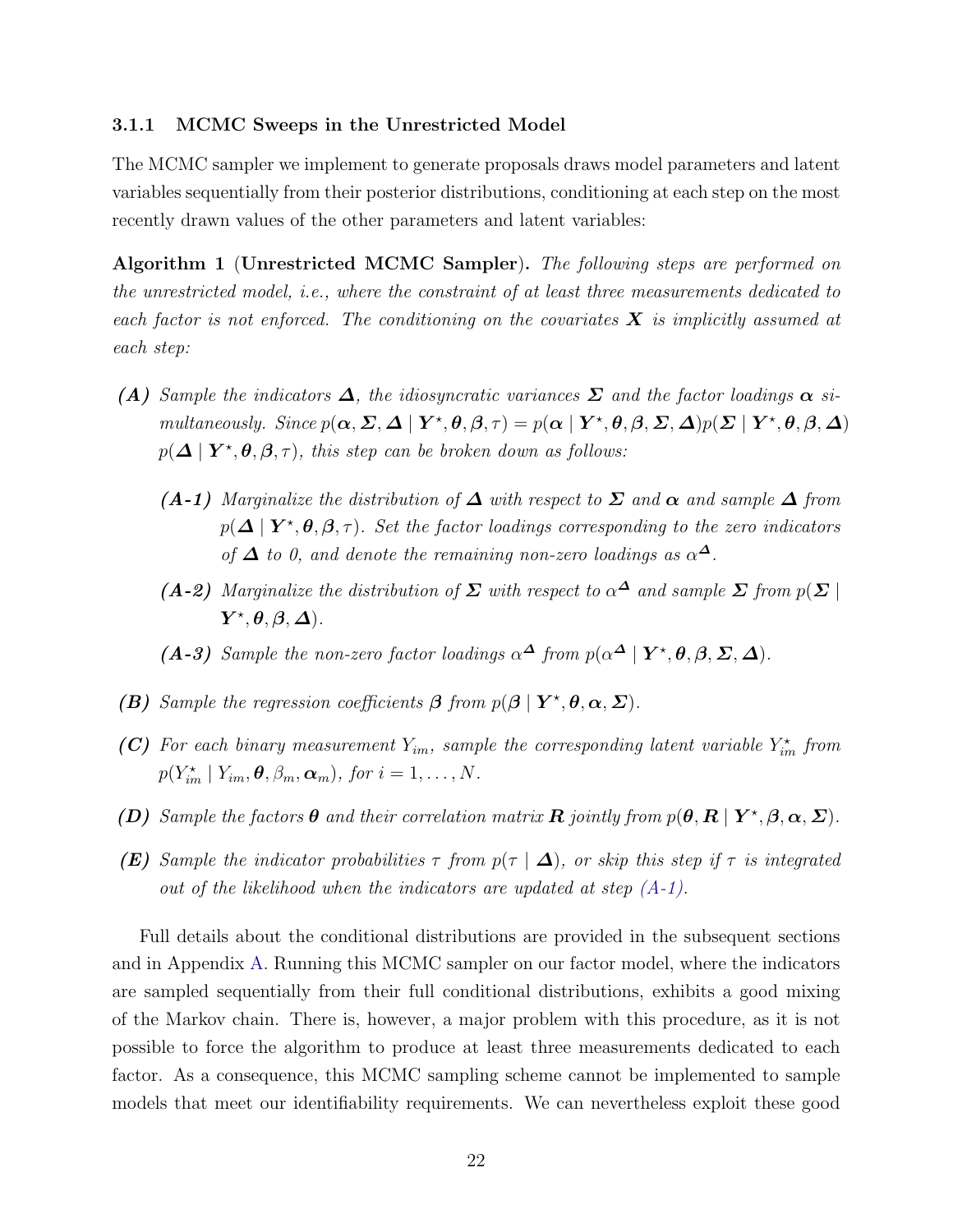properties to generate relevant proposals, and embed these unrestricted MCMC sweeps into a M-H algorithm to construct a valid MCMC sampling scheme that produces identified models.

#### <span id="page-24-0"></span>3.1.2 Metropolis-Hastings Moves to Produce Identified Models

The mechanics of our algorithm can be described as follows: at each MCMC iteration, a few unrestricted MCMC sweeps are performed to sample models where the number of measurements dedicated to each factor is not restricted. These intermediate steps can generate models that are nonidentified. The nonidentified samples, however, are not saved for posterior inference and only serve the purpose of visiting models of different dimensions to generate relevant proposals for the M-H moves. When navigating through (possibly) nonidentified models, not only the indicators  $\Delta$  are updated, but so are all of the parameters and latent variables of the system, in order to adjust all the components of the model. In so doing, the algorithm is more likely to reach an alternative state, where the factor loading matrix has a different structure (e.g., a different number of factors). New factors can, for instance, be introduced progressively into the model, one measurement at a time. The flexibility of the algorithm is the key to exploring models of different dimensions and finding the latent structure that is the most representative of the data.

The procedure can be summarized by the following algorithm:

Algorithm 2 (M-H moves with intermediate steps in nonidentified models). Let  $\theta = \{Y^*, \theta, \Delta, \alpha, \beta, \Sigma, R, \tau\}$  denote the set of model parameters and latent variables to be sampled. At each MCMC iteration, allow the Markov chain to temporarily visit nonidentified states of the model with unrestricted MCMC sweeps to generate a candidate that will be accepted (or rejected) by a M-H step. If the algorithm is currently in state  $\widehat{\mathfrak{D}}_0$ , a candidate  $\check{\vartheta}_0$  is generated as follows by running 2S intermediate MCMC sweeps based on Algorithm [1:](#page-23-2)

- (M1) Starting from  $\widehat{\mathbf{\theta}}_0$ , run S sweeps of the unrestricted MCMC sampler, by applying steps [\(A\)](#page-23-3) to [\(E\)](#page-23-4) iteratively, to produce a sequence  $\widehat{\boldsymbol{\vartheta}}_1$ ,  $\widehat{\boldsymbol{\vartheta}}_2$ , ...,  $\widehat{\boldsymbol{\vartheta}}_{S-1}$ ,  $\widehat{\boldsymbol{\vartheta}}_S =: \overline{\boldsymbol{\vartheta}}_S$ .
- (M2) Starting from  $\check{\Theta}_S := \overline{\Theta}_S$ , run S sweeps of the unrestricted MCMC sampler in reverse order to produce a sequence  $\check{\mathfrak{d}}_{S-1}, \ldots, \check{\mathfrak{d}}_1, \check{\mathfrak{d}}_0$ . Reverse moves are simply performed by drawing the parameters and latent variables in reverse order, i.e., from step  $(E)$ to step  $(A)$ .<sup>18</sup>

<sup>&</sup>lt;sup>18</sup>Note that steps  $(A-1)$  to  $(A-3)$  are still performed in this order in the reverse move. Since they rely on the marginalization of some parameters, they cannot be performed in reverse order [\(van Dyk and Park,](#page-73-5) [2008\)](#page-73-5). This is, however, not in contradiction with our approach, because only step [\(A\)](#page-23-3) as a whole is relevant here, the sub-steps being only used to break it down into several pieces that are easier to perform separately. The complete MCMC sequence in reverse order therefore is: [\(E\),](#page-23-4) [\(D\),](#page-23-6) [\(C\),](#page-23-7) [\(B\),](#page-23-8) [\(A-1\),](#page-23-1) [\(A-2\),](#page-23-9) [\(A-3\).](#page-23-5)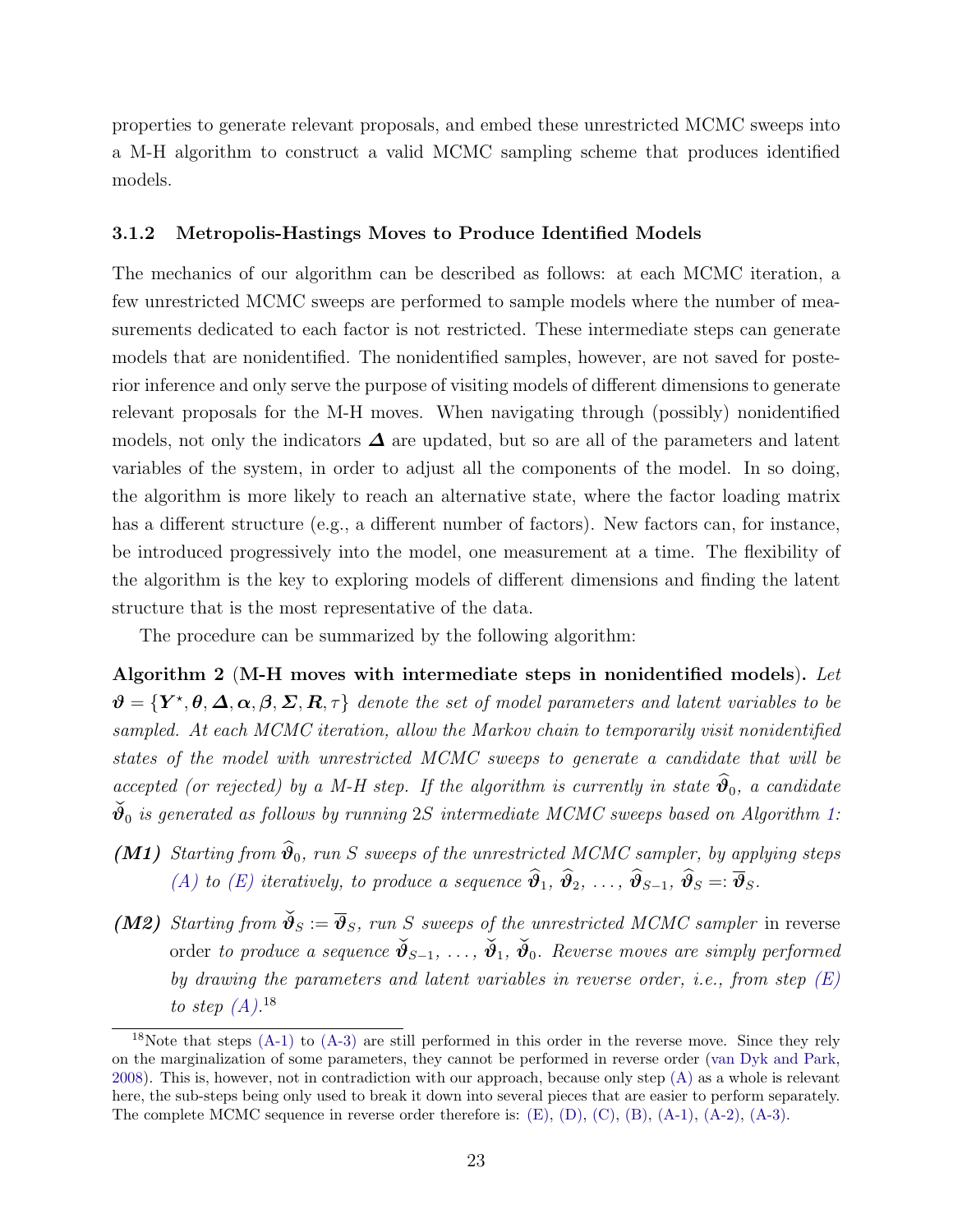(M3) Accept the candidate  $\check{\theta}_0$  as the new state if the resulting model is identified (i.e., if the corresponding  $\check{A}_0 \in \mathcal{D}$ ), otherwise reject it and recycle the old state  $\widehat{\theta}_0$  as the new state of the Markov chain.

The number 2S of intermediate steps is a tuning parameter that can be fixed a priori, or specified as stochastic (see Subsection [3.3](#page-31-0) for more details). At this point, it remains to justify that the resulting Markov chain is valid, in the sense that it meets the minimum requirements ensuring that it converges to its stationary distribution. We now explain the intuition behind the theoretical foundations of our approach, and show that our algorithm satisfies the detailed balance condition.

**Transition kernel and detailed balance condition.** Let  $p_u(\theta)$  denote the stationary distribution of  $\theta$  in the unrestricted model. For a transition kernel  $T_u(\cdot, \cdot)$  associated with  $p_u(\cdot)$ , the detailed balance condition is verified if:

<span id="page-25-0"></span>
$$
p_u(\widehat{\boldsymbol{\vartheta}}) T_u(\widehat{\boldsymbol{\vartheta}}, \widecheck{\boldsymbol{\vartheta}}) = p_u(\widecheck{\boldsymbol{\vartheta}}) T_u(\widecheck{\boldsymbol{\vartheta}}, \widehat{\boldsymbol{\vartheta}}).
$$
\n(23)

This condition is not necessary but is sufficient to show that  $p_u(\cdot)$  is a stationary measure associated with the transition kernel  $T_u$ . It implies that the chain is reversible, i.e., that the probability of being in  $\hat{\theta}$  and moving to  $\check{\theta}$  is the same as the probability of being in  $\check{\theta}$  and moving back to  $\hat{\theta}$  [\(Casella and Robert,](#page-67-8) [2004,](#page-67-8) definition 6.45).

In the case where the transition is made of several sub-transitions applied sequentially, like in our unrestricted MCMC sampler, the transition kernel from a state  $\hat{\theta}$  to a new state  $\check{\theta}$  through steps [\(A\)](#page-23-3) to [\(E\)](#page-23-4) is the product of the corresponding sub-transition kernels:

$$
T_u(\widehat{\boldsymbol{\vartheta}},\widecheck{\boldsymbol{\vartheta}})=p_u(\widecheck{\boldsymbol{\alpha}},\widecheck{\boldsymbol{\Sigma}},\widecheck{\boldsymbol{\Delta}}\mid \widehat{\boldsymbol{Y}}^{\star},\widehat{\boldsymbol{\theta}},\widehat{\boldsymbol{\beta}},\widehat{\tau})p(\widecheck{\boldsymbol{\beta}}\mid \widehat{\boldsymbol{Y}}^{\star},\widehat{\boldsymbol{\theta}},\widecheck{\boldsymbol{\alpha}},\widecheck{\boldsymbol{\Sigma}})\times p(\widecheck{\boldsymbol{\vartheta}},\widecheck{\boldsymbol{\beta}},\widecheck{\boldsymbol{\vartheta}},\widecheck{\boldsymbol{\vartheta}},\widecheck{\boldsymbol{\vartheta}},\widecheck{\boldsymbol{\vartheta}},\widecheck{\boldsymbol{\vartheta}},\widecheck{\boldsymbol{\vartheta}},\widecheck{\boldsymbol{\vartheta}},\widecheck{\boldsymbol{\vartheta}},\widecheck{\boldsymbol{\vartheta}},\widecheck{\boldsymbol{\vartheta}},\widecheck{\boldsymbol{\vartheta}},\widecheck{\boldsymbol{\vartheta}})\times(\widecheck{\tau}\mid \widecheck{\boldsymbol{\Delta}}).
$$

Similarly, the transition kernel from  $\check{\theta}$  to  $\hat{\theta}$  in reverse order, from step [\(E\)](#page-23-4) to step [\(A\),](#page-23-3) is:

$$
T_u(\check{\boldsymbol{\vartheta}},\widehat{\boldsymbol{\vartheta}}) = p(\widehat{\tau} \mid \check{\boldsymbol{\Delta}}) p(\widehat{\boldsymbol{\theta}},\widehat{\boldsymbol{R}} \mid \check{\boldsymbol{Y}}^{\star},\check{\boldsymbol{\beta}},\check{\boldsymbol{\alpha}},\check{\boldsymbol{\Sigma}}) p(\widehat{\boldsymbol{Y}}^{\star} \mid \boldsymbol{Y},\widehat{\boldsymbol{\theta}},\check{\boldsymbol{\beta}},\check{\boldsymbol{\alpha}}) \\
\times p(\widehat{\boldsymbol{\beta}} \mid \widehat{\boldsymbol{Y}}^{\star},\widehat{\boldsymbol{\theta}},\check{\boldsymbol{\alpha}},\check{\boldsymbol{\Sigma}}) p_u(\widehat{\boldsymbol{\alpha}},\widehat{\boldsymbol{\Sigma}},\widehat{\boldsymbol{\Delta}} \mid \widehat{\boldsymbol{Y}}^{\star},\widehat{\boldsymbol{\theta}},\widehat{\boldsymbol{\beta}},\widehat{\tau}).
$$

The detailed balance condition implies that both  $T_u(\hat{\theta}, \check{\theta})$  and the reverse move  $T_u(\check{\theta}, \hat{\theta})$ have  $p_u(\cdot)$  as stationary distribution. Nevertheless,  $p_u(\boldsymbol{\vartheta})$  is not our targeted distribution, as it can generate nonidentified models. Rather, we are looking for a stationary distribution  $p(\boldsymbol{\vartheta})$  on the set of identified models that also verifies the detailed balance condition in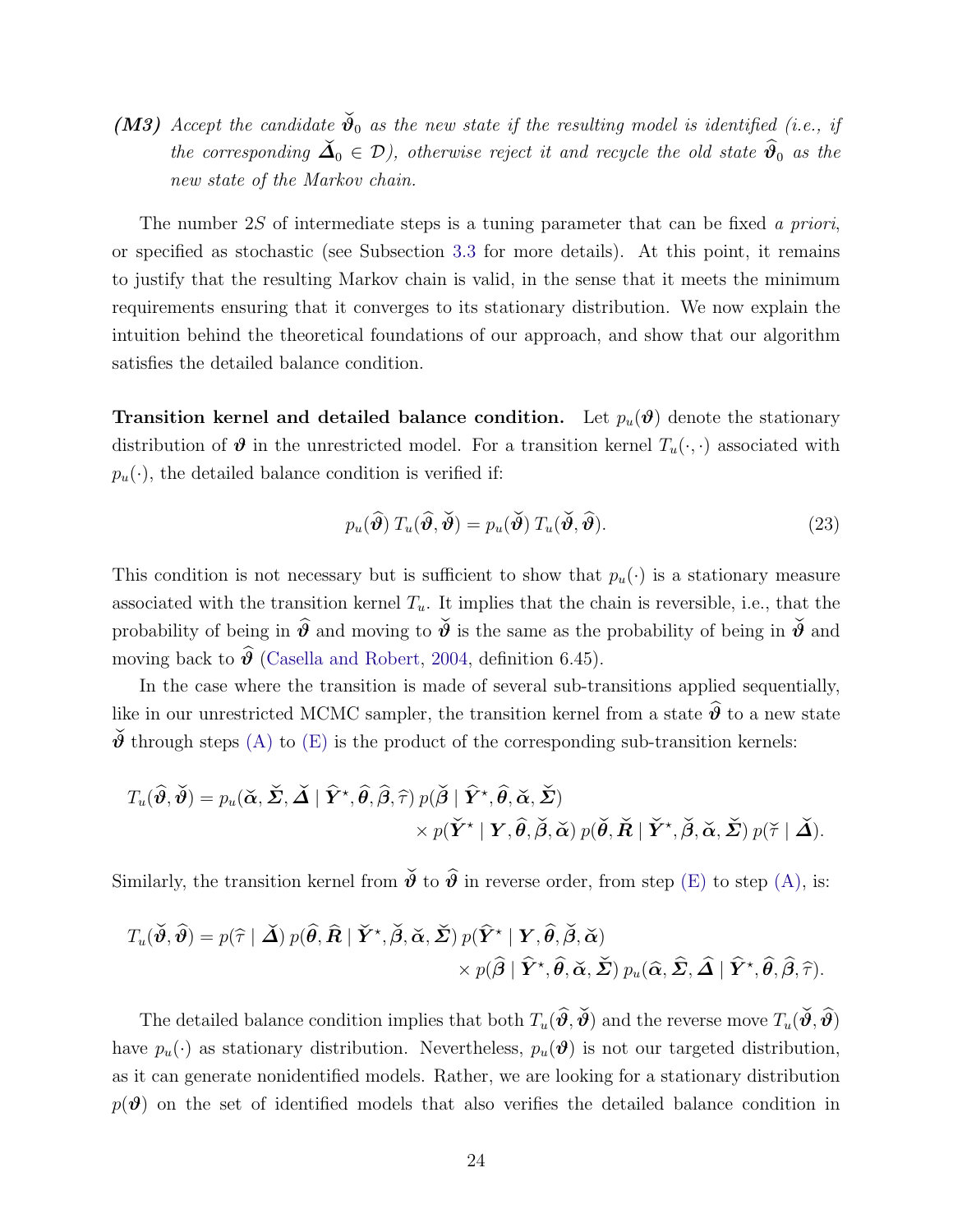equation  $(23)$ , i.e.,

$$
p(\boldsymbol{\vartheta}) \propto p_u(\boldsymbol{\vartheta}) \, \delta_{\mathcal{D}}(\boldsymbol{\varDelta}), \tag{24}
$$

where  $\Delta \in \mathcal{D}$ , and  $\delta_{\mathcal{D}}(\Delta)$  is the Dirac measure that is equal to 1 if  $\Delta \in \mathcal{D}$ , to 0 otherwise.

A parallel can be drawn between our method relying on intermediate steps in unrestricted models and [Neal](#page-72-4) [\(1996\)](#page-72-4)'s tempered transitions, which are designed as a very general approach to sample from multimodal distributions.<sup>19</sup> Nevertheless, it should be emphasized that our approach departs from [Neal](#page-72-4) [\(1996\)](#page-72-4), as we relax the identifying restrictions during the intermediate steps, while the tempered transitions always operate on identified models. This is a major difference between the two approaches. The proof of the detailed balance condition, however, looks very similar. We present it in Appendix [A.1](#page-56-1) for the sake of completeness.

The symmetry of the intermediate moves aids in simplifying computations, as it bypasses the need to calculate the normalizing constant in equation [\(16\)](#page-15-0). This results in a very simple form for the acceptance rate: proposed  $\check{\theta}_0$  are automatically accepted as a new state of the model if their corresponding indicator matrix  $\tilde{\Delta}_0$  belongs to the identified set, otherwise they are rejected.

The MCMC sweeps performed to sample the parameters and the latent variables of the model are straightforward to implement, except for the correlation matrix of the latent factors, which requires some elaboration. We now discuss this specific stage, and explain the technical improvements of our sampling scheme over previous algorithms.

## <span id="page-26-0"></span>3.2 Sampling the Latent Factors and their Correlation Matrix in a Dimension-Varying Model

Ours is the first paper in the Bayesian factor analysis literature to consider correlated factors in a dimension-varying model where identification of the model is secured explicitly. This feature of the model is challenging for the sampling procedure in two respects. First, drawing a correlation matrix is not trivial, because of the combination of fixed diagonal elements and positive-definiteness. Since no natural conjugate distribution exists for this matrix, the usual Gibbs sampler cannot be implemented. Subsection [3.2.1](#page-27-0) discusses this issue and presents the approach we adopt that relies on marginal data augmentation. Second, the dimension of the latent part of our model is not fixed and varies during sampling. This implies that correlation matrices of different sizes, dependent on the number of latent factors, have to

 $19$ The tempered transitions are performed through the use of a sequence of intermediate distributions that are "heated" by different temperature parameters to flatten the likelihood function, thus allowing bigger moves.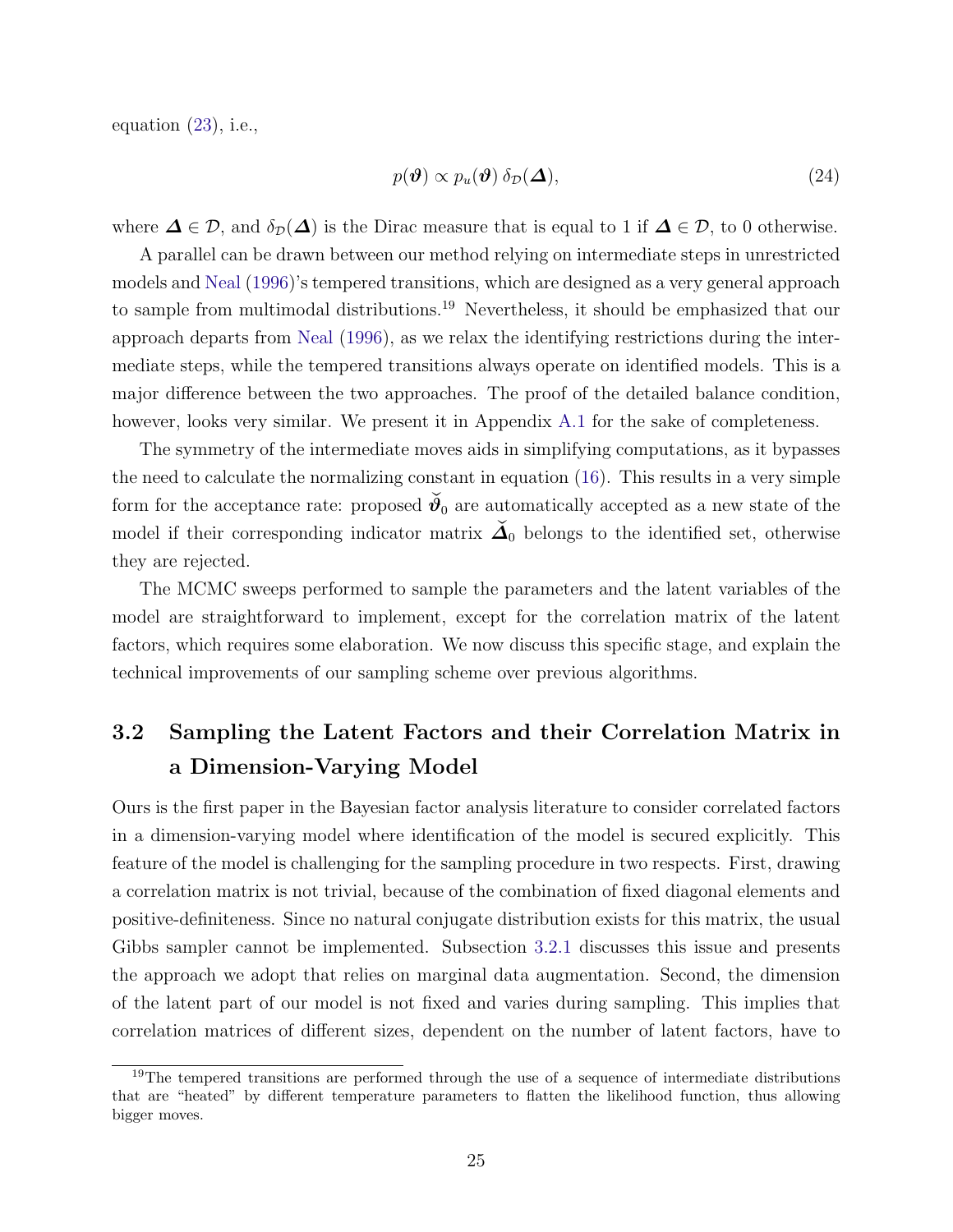be sampled through MCMC iterations. Subsection [3.2.2](#page-29-0) introduces the block sampling we develop to cope with this problem.

#### <span id="page-27-0"></span>3.2.1 Sampling the Correlation Matrix through Marginal Data Augmentation

We borrow from the literature on marginal data augmentation to sample the correlation matrix of the factors and to boost the MCMC sampling of the factor loadings and of the factors at the same time. To the best of our knowledge, this simple idea has not been applied to factor models with correlated factors in the literature.

Marginal data augmentation (henceforth MDA, see [Meng and van Dyk,](#page-72-5) [1999;](#page-72-5) [van Dyk](#page-73-6) [and Meng,](#page-73-6) [2001;](#page-73-6) [Imai and van Dyk,](#page-70-9) [2005\)](#page-70-9), also referred to as parameter-expanded data augmentation [\(Liu and Wu,](#page-71-4) [1999\)](#page-71-4), has recently been proposed as a very general and simple way to improve the convergence and the mixing of Markov chains in MCMC sampling. We apply this approach to achieve this primary goal of boosting convergence and mixing, but also, and maybe more importantly, to develop a new sampling scheme for the correlation matrix that turns out to be easier to implement than existing methods based on the M-H algorithm [\(Zhang et al.,](#page-74-0) [2006;](#page-74-0) [Liu and Daniels,](#page-71-5) [2006;](#page-71-5) [Liu,](#page-71-6) [2008\)](#page-71-6).

MDA consists of expanding the parameter space, at each MCMC iteration, by introducing a set of parameters that do not belong to the original model, and that usually cannot be identified from the data. Once the model has been transformed appropriately with these so-called "working parameters," a Gibbs sweep is performed in the expanded model (which is usually easier to perform than in the original model), and the model is finally transformed back to its original form. It is important to note that this expansion of the model is temporary and is only used as a computational device. The draws produced in the expanded model are not saved for posterior inference. Only the values of the parameters resulting from the final transformation are saved.

In our factor model, the variances of the factors are restricted to 1 for purposes of identification. This restriction can easily be relaxed to expand the model, using these variances as working parameters. Assume for now that the dimension of the model is fixed at  $K$  factors, and that we are therefore sampling a correlation matrix **R** of dimension  $(K \times K)$  in the original model, and a covariance matrix  $\mathbf{\Omega} = \mathbf{\Lambda}^{\frac{1}{2}} \mathbf{R} \mathbf{\Lambda}^{\frac{1}{2}}$ , where  $\mathbf{\Lambda} = \text{diag}(A_1, \ldots, A_K)$ , of same dimensions in the expanded model. At a given MCMC iteration  $(t)$ , MDA proceeds as follows when it comes to the update of  $\mathbf{R}$ :

• Model Augmentation. Expand the model with the variances of the factors  $\Lambda$  used as working parameters. Since no information is available about these parameters conditional on  $\mathbf{R}^{(t-1)}$ , they are sampled from the prior distribution  $p(\mathbf{\Lambda} \mid \mathbf{R}^{(t-1)})$  according to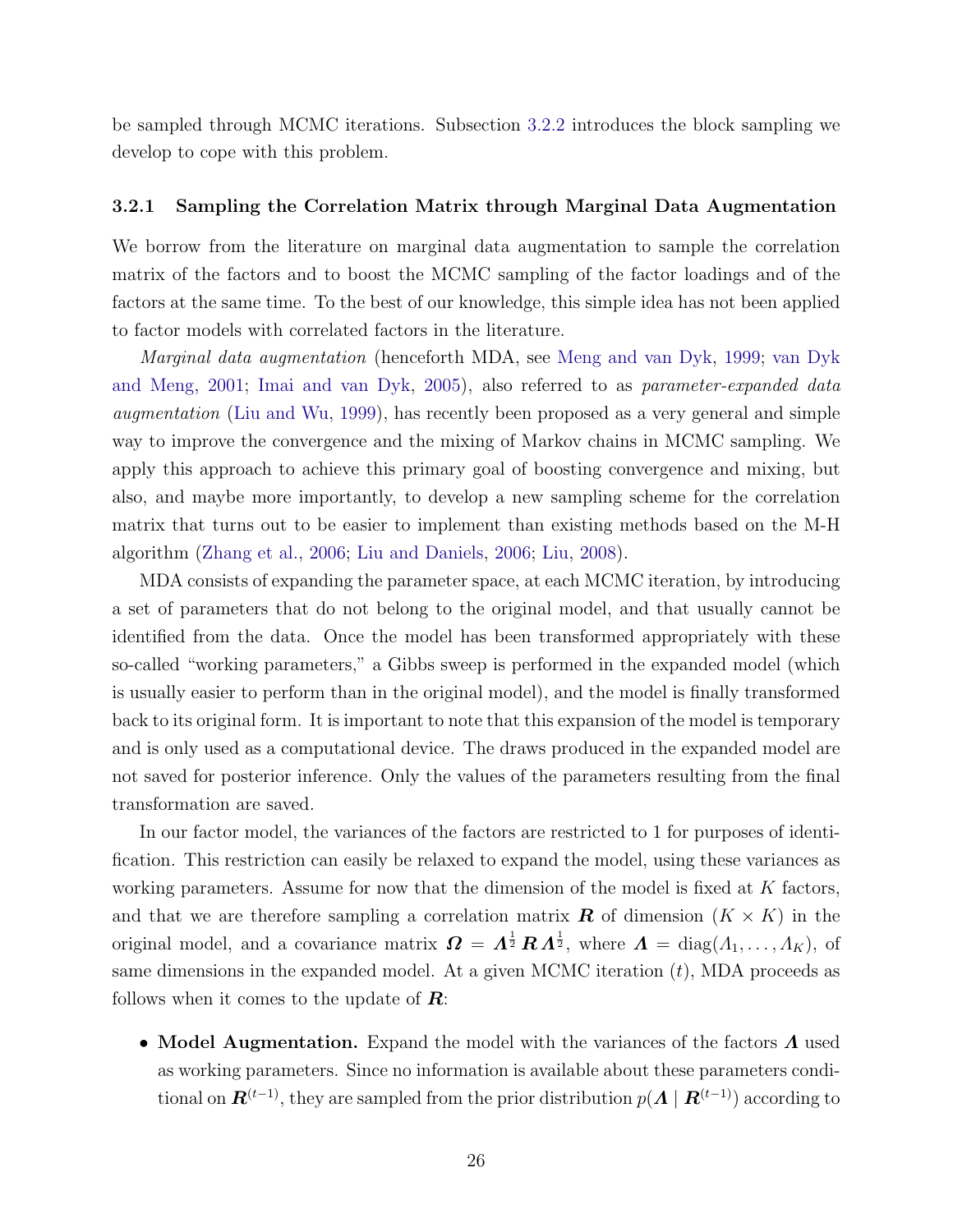equation [\(22\)](#page-20-2), where the current value  $r^{kk(t-1)}$  is used to sample each  $\Lambda_k$ ,  $k = 1, \ldots, K$ conditional on a scale matrix  $S_{\text{prior}}^{(t)}$  drawn from the prior  $p(S)$ . Call this draw  $\Lambda_{\text{prior}}^{(t)}$ , and transform the model as follows, for  $i = 1, \ldots, N$ :<sup>20</sup>

$$
\widetilde{\boldsymbol{\alpha}}^{(t)} = \boldsymbol{\alpha}^{(t)} \left( \boldsymbol{\Lambda}_{\text{prior}}^{(t)} \right)^{-\frac{1}{2}}, \qquad \qquad \widetilde{\boldsymbol{\theta}}^{(t)} = \boldsymbol{\theta}^{(t)} \left( \boldsymbol{\Lambda}_{\text{prior}}^{(t)} \right)^{\frac{1}{2}},
$$

so that in the expanded model  $\widetilde{\theta}_i^{(t)} \sim \mathcal{N}\left(0; \ \widetilde{\mathbf{\Omega}}^{(t)}\right)$  with

$$
\widetilde{\boldsymbol{\Omega}}^{(t)} = \left(\boldsymbol{\varLambda}_{\text{prior}}^{(t)}\right)^{\frac{1}{2}} \boldsymbol{R}^{(t-1)}\left(\boldsymbol{\varLambda}_{\text{prior}}^{(t)}\right)^{\frac{1}{2}}.
$$

• Update the covariance matrix in the expanded model using a Gibbs step:

$$
\boldsymbol{\varOmega}^{(t)} \mid \boldsymbol{S} \sim \mathcal{W}^{-1}_K \Big(\nu + N; \, \boldsymbol{S} + \widetilde{\boldsymbol{\theta}}^{(t)\prime} \widetilde{\boldsymbol{\theta}}^{(t)} \Big) \,,
$$

to obtain the updated working parameters  $\boldsymbol{\Lambda}_{\text{post}}^{(t)}$  from the diagonal of  $\boldsymbol{\Omega}^{(t)}$ .

Concerning the scale matrix  $S$  applied in this step, it could be set equal to the scale matrix sampled from the prior, i.e.,  $S = S_{\text{prior}}^{(t)}$ . Alternatively, S could be updated prior to sampling  $\mathbf{\Omega}^{(t)}$  by sampling  $\mathbf{S}^{(t)}$  from  $p(\mathbf{S} | \mathbf{\Omega})$  conditional on  $\mathbf{\Omega} = \mathbf{\Omega}^{(t)}$ . The corresponding posterior  $p(\mathbf{S} \mid \mathbf{\Omega})$  is easily derived,

$$
p(\mathbf{S} \mid \mathbf{\Omega}) \propto p(\mathbf{\Omega} \mid \mathbf{S})p(\mathbf{S}),
$$
  
\n
$$
\propto |\mathbf{S}|^{\frac{\nu}{2}} \exp \left\{-\frac{1}{2} \operatorname{tr}(\mathbf{S} \mathbf{\Omega}^{-1})\right\} \prod_{k=1}^{K} s_k^{-1/2} \exp \left\{-\frac{s_k}{2A_k^2(\nu - K + 1)}\right\},
$$
  
\n
$$
\propto \prod_{k=1}^{K} (s_k)^{\frac{\nu+1}{2}-1} \exp \left\{-\frac{s_k}{2} \left((\mathbf{\Omega}^{-1})_{kk} + \frac{1}{A_k^2(\nu - K + 1)}\right)\right\},
$$

and yields

$$
s_k \mid \mathbf{\Omega} \sim \mathcal{G}\left(\frac{\nu+1}{2}; \frac{(\mathbf{\Omega}^{-1})_{kk} + [A_k^2(\nu-K+1)]^{-1}}{2}\right).
$$

• Transform back to the identified model:

$$
\begin{aligned} \boldsymbol{\alpha}^{(t)}\longleftarrow&\widetilde{\boldsymbol{\alpha}}^{(t)}\left(\boldsymbol{\varLambda}_{\mathrm{post}}^{(t)}\right)^{\frac{1}{2}}, \qquad \qquad \boldsymbol{R}^{(t)}=\left(\boldsymbol{\varLambda}_{\mathrm{post}}^{(t)}\right)^{-\frac{1}{2}}\boldsymbol{\varOmega}^{(t)}\left(\boldsymbol{\varLambda}_{\mathrm{post}}^{(t)}\right)^{-\frac{1}{2}},\\ \boldsymbol{\theta}^{(t)}\longleftarrow&\widetilde{\boldsymbol{\theta}}^{(t)}\left(\boldsymbol{\varLambda}_{\mathrm{post}}^{(t)}\right)^{-\frac{1}{2}}, \end{aligned}
$$

<sup>&</sup>lt;sup>20</sup>Here it is assumed that  $\alpha$  and  $\theta$  have already been updated in the current MCMC iteration, hence their superscript (t);  $\alpha$  is the factor loading matrix, see equation [\(1\)](#page-6-0).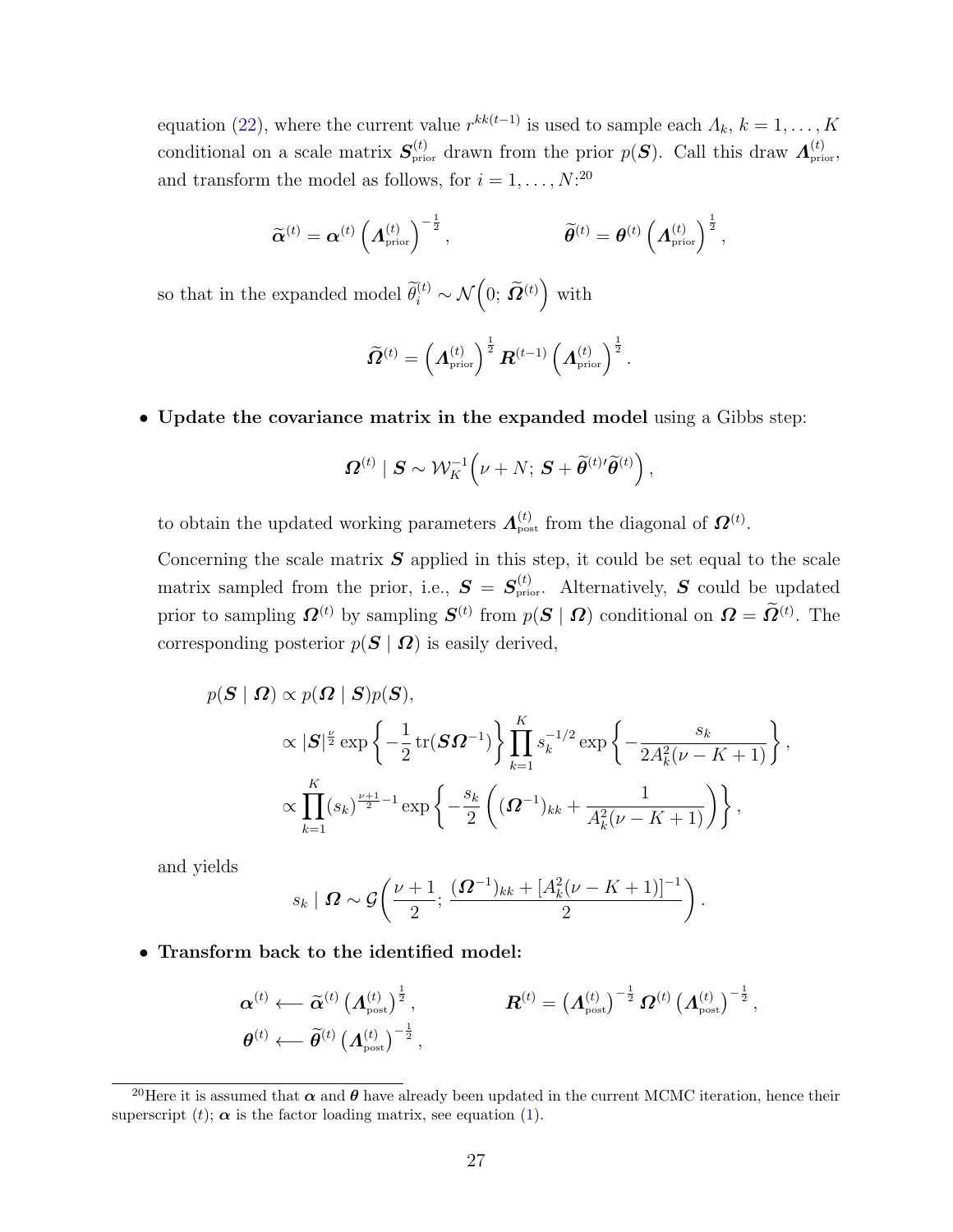where the left arrows (←−) indicate that the current values of the factor loadings and of the latent factors at iteration  $(t)$  are replaced by the corresponding transformed values. Note that this backward transformation is deterministic, given the updated variances  $\boldsymbol{\varLambda}_{\text{post}}^{(t)}$ .

These transformations are the mechanism of the marginal data augmentation that allows the sampling of the correlation matrix, improving the mixing of the Markov chain at the same time.

#### <span id="page-29-0"></span>3.2.2 Block Sampling of the Correlation Matrix Jointly with the Factors

We specify a maximum number  $K$  of factors a priori, but not all of them will ultimately be loaded by measurements.<sup>21</sup> We make a distinction between the factors that have an impact on the measurements and belong to the identifiable set (those loaded by at least three measurements, called "active" factors) and those that do not (the "inactive" factors, which are not loaded by any measurements). The former correspond to the non-zero columns of the factor loading matrix  $\alpha$ , and the latter to the zero columns. The inactive factors can be regarded as potential new factors, as it can happen, at any time during sampling, that some measurements start loading on them. Conversely, existing (active) factors can be shut down and become inactive if their dedicated measurements no longer load on them at a given MCMC iteration.

Assume that at a particular stage there are  $K_1$  active factors and  $K_2$  inactive factors, with  $K_1 + K_2 = K$ . The latent factors are reordered such that the  $K_1$  active factors  $(\theta_1)$  appear first and the  $K_2$  inactive factors  $(\theta_2)$  appear in the last positions of  $\theta$ . The rows and/or columns of the different parameters and latent variables are thus reordered and partitioned as follows:

<span id="page-29-1"></span>
$$
\boldsymbol{\theta} = \left(\boldsymbol{\theta}_1 \quad \boldsymbol{\theta}_2\right), \qquad \boldsymbol{\alpha} = \left(\boldsymbol{\alpha}_1 \quad \boldsymbol{\alpha}_2\right), \qquad \boldsymbol{R} = \left(\begin{matrix} \boldsymbol{R}_{11} & \boldsymbol{R}_{12} \\ \boldsymbol{R}_{21} & \boldsymbol{R}_{22} \end{matrix}\right), \qquad \boldsymbol{\Omega} = \left(\begin{matrix} \boldsymbol{\Omega}_{11} & \boldsymbol{\Omega}_{12} \\ \boldsymbol{\Omega}_{21} & \boldsymbol{\Omega}_{22} \end{matrix}\right), \qquad (25)
$$

where **R** is the correlation matrix of the factors, and  $\Omega$  is the corresponding covariance matrix (see equation [\(3\)](#page-7-0)). A naive approach would be to sample the latent factors (active and inactive) and their correlation matrix sequentially through Gibbs sampling. However, mixing can be very poor in latent variable models. In our case, the draws of the correlations of the inactive factors would be highly autocorrelated across MCMC iterations if we sampled in this fashion. This would, in turn, affect the search procedure, as the sampled inactive

<sup>&</sup>lt;sup>21</sup>If the sampler actually reaches the maximum number of factors  $K$ , the model should be reestimated with a larger value of  $K \leq K^{\max}$ , as more factors may be underlying the data.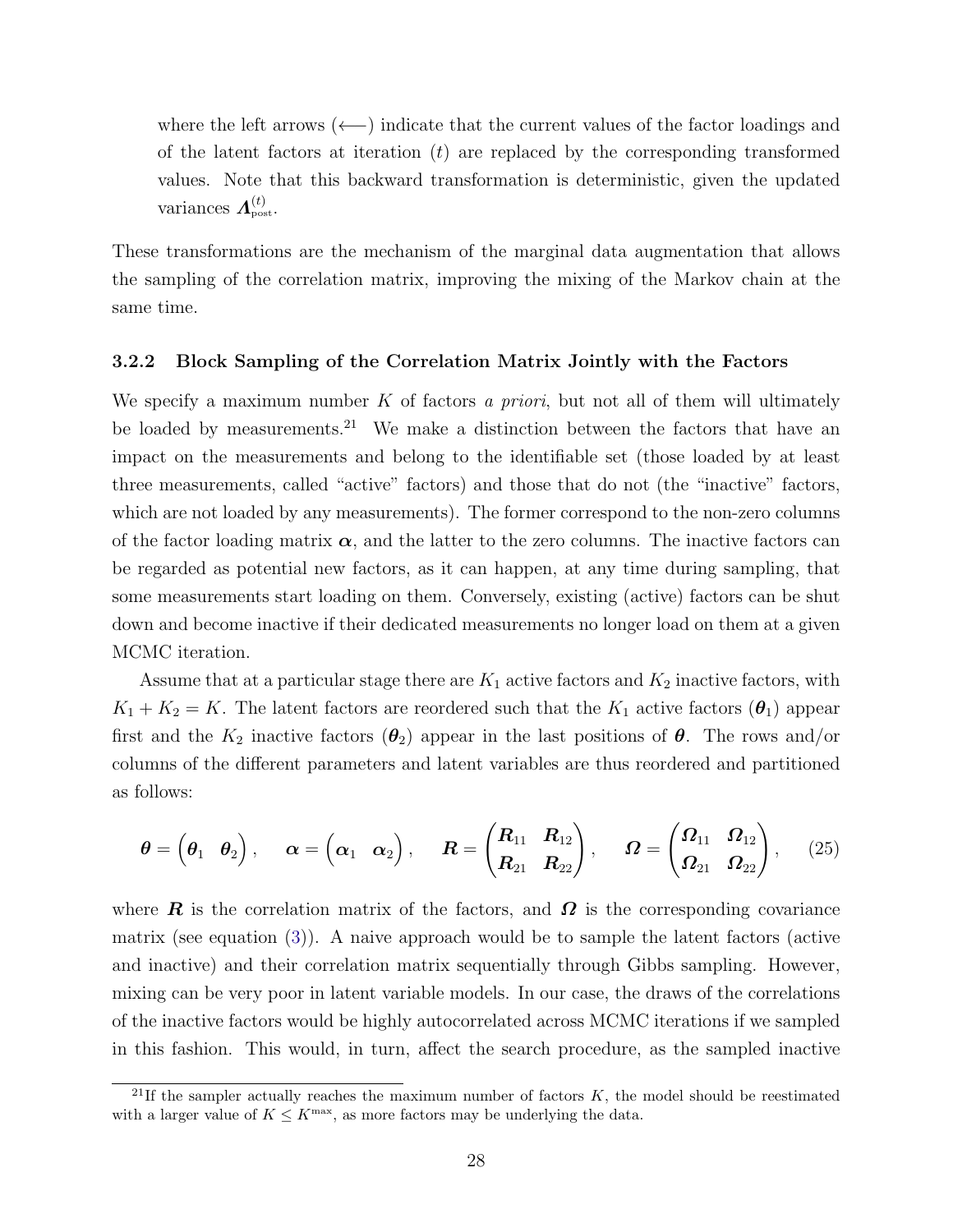factors—the potential new factors—would be very similar across MCMC iterations, making it difficult for the algorithm to pick new factors to better fit the data.

To remedy the slow mixing problem, the inactive factors and the covariance matrix  $\Omega$ are sampled simultaneously in the augmented model of the marginal data augmentation procedure. This blocking strategy has been shown to substantially improve mixing and convergence [\(Liu et al.,](#page-71-7) [1994\)](#page-71-7). The sampling procedure is carried out in two steps. First, since the likelihood does not depend on the inactive factors (since  $\alpha_2 = 0$ ), these factors  $\theta_2$ can be integrated out and the active factors can be updated marginally [\(van Dyk and Park,](#page-73-5) [2008\)](#page-73-5). The marginal conditional prior distribution of  $\theta_{1i}$  is  $\mathcal{N}(0; \Omega_{11})$ , and the updated conditional posterior is derived as follows, for all  $i = 1, \ldots, N$ <sup>22</sup>

$$
\theta_{1i} \mid \boldsymbol{\varOmega}_{11}, \ldots \sim \mathcal{N}(\boldsymbol{A}_{\theta_{1}} a_{\theta_{1i}}; \, \boldsymbol{A}_{\theta_{1}}),
$$

with:

$$
(\mathbf{A}_{\theta_1})^{-1} = \alpha_1'(\Sigma)^{-1} \alpha_1 + (\mathbf{\Omega}_{11})^{-1}, \qquad a_{\theta_{1i}} = \alpha_1'(\Sigma)^{-1} (Y_i^* - \beta X_i).
$$

Once  $\theta_1$  has been updated, the inactive factors and the whole covariance matrix can be sampled simultaneously. Their joint distribution, in the expanded model, is proportional to:

$$
p(\boldsymbol{\theta}_2, \boldsymbol{\Omega} \mid \boldsymbol{\theta}_1, \boldsymbol{Y}, \boldsymbol{\alpha}, \boldsymbol{\varSigma}) \propto p(\boldsymbol{\theta}_2 \mid \boldsymbol{\Omega}, \boldsymbol{\theta}_1) \, p(\boldsymbol{\Omega}_{12}, \boldsymbol{\Omega}_{22} \mid \boldsymbol{\Omega}_{11}) \, p(\boldsymbol{\Omega}_{11} \mid \boldsymbol{\theta}_1),
$$

revealing that the covariance matrix  $\Omega$  can be sampled by blocks. For this purpose, we develop a sampling procedure that relies on well-known properties of the inverse-Wishart distribution.<sup>23</sup> More precisely, we exploit the fact that the matrix  $\Omega_{11}$  is independent of the block matrices  $(\Omega_{11}^{-1}\Omega_{12}$  and  $\Omega_{22\cdot1}$ ), where  $\Omega_{22\cdot1} = \Omega_{22} - \Omega_{21}\Omega_{11}^{-1}\Omega_{12}$  is the Schur complement of  $\Omega_{11}$  in  $\Omega$ , both a priori as well as a posteriori. Hence, we split the scale matrix  $S$  appearing in the inverse Wishart prior and, respectively, posterior distribution of  $\Omega$  in a similar way as in equation [\(25\)](#page-29-1):

$$
\bm{S} = \begin{pmatrix} \bm{S}_{11} & \bm{S}_{12} \\ \bm{S}_{21} & \bm{S}_{22} \end{pmatrix}.
$$

 $22$ To make the notation lighter, in this section we drop the tildes characterizing the transformed parameters of the MDA, although all these steps are carried out in the augmented model described in Subsection [3.2.1.](#page-27-0) <sup>23</sup>See Theorem A1 in Web Appendix, available at <http://heckman.uchicago.edu/BayesFA>.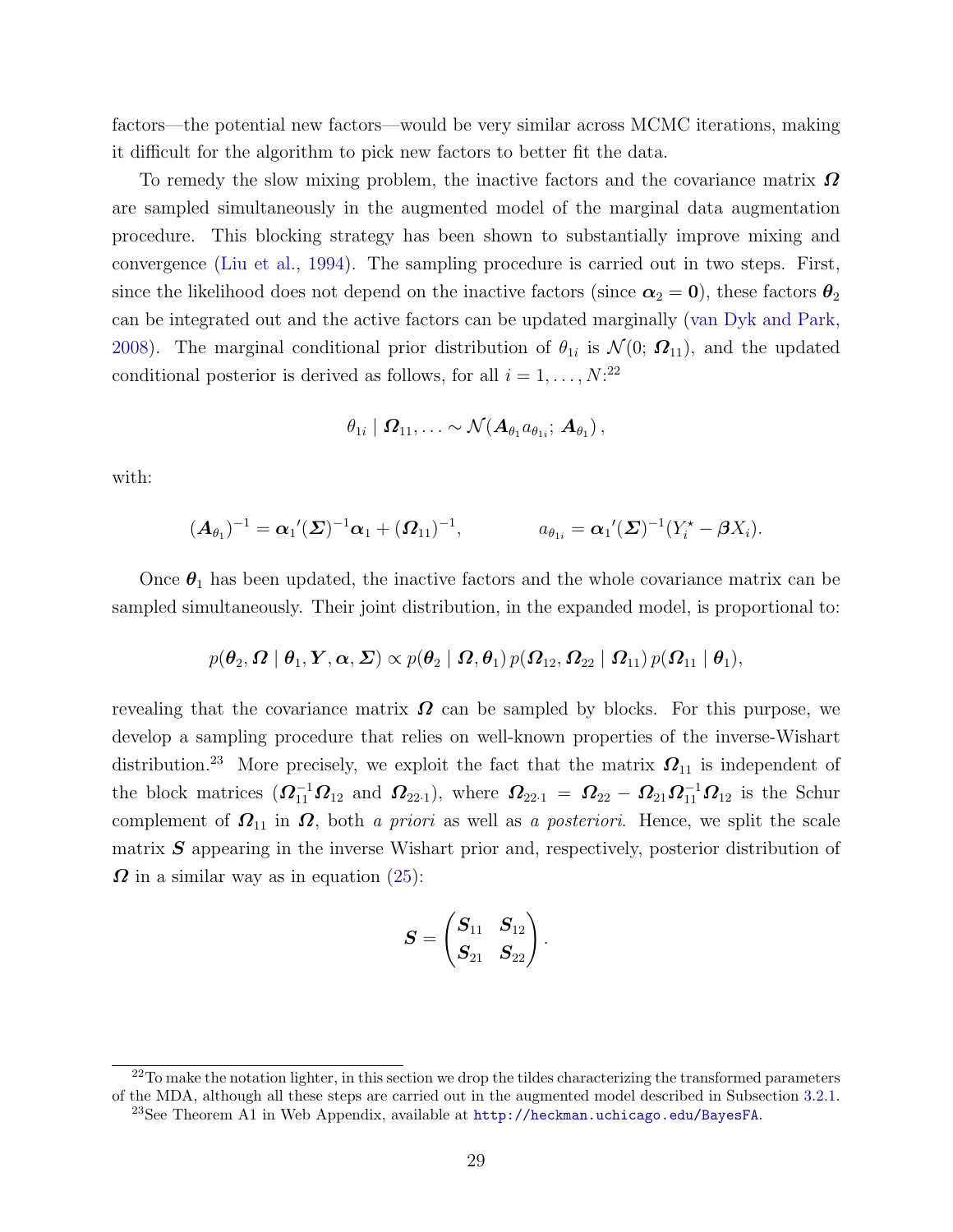Using the prior  $\mathbf{\Omega}_{11} \sim \mathcal{W}_{K_1}^{-1}(\nu - K_2; \mathbf{S}_{11})$ , in a first step we sample the block matrix  $\mathbf{\Omega}_{11}$ conditional on  $\theta_1$  from the posterior

$$
\Omega_{11} | \theta_1 \sim \mathcal{W}_{K_1}^{-1}(\nu - K_2 + N; \, \mathbf{S}_{11} + \theta_1' \theta_1).
$$

Given the independence of the blocks stated above, in a second step, we sample the Schur complement  $\Omega_{22\cdot1}$  and the product  $\Omega_{11}^{-1}\Omega_{12}$  jointly:

$$
\begin{aligned} &\boldsymbol{\Omega}_{22\cdot 1} \sim \mathcal{W}_{K_2}^{-1}(\nu;\,\boldsymbol{S}_{22\cdot 1})\,, \\ &\boldsymbol{\Omega}_{11}^{-1}\boldsymbol{\Omega}_{12}\mid \boldsymbol{\Omega}_{22\cdot 1} \sim \mathcal{N}_{K_1\times K_2}\big(\boldsymbol{S}_{11}^{-1}\boldsymbol{S}_{12};\,\boldsymbol{S}_{11}^{-1}\otimes \boldsymbol{\Omega}_{22\cdot 1}\big)\,. \end{aligned}
$$

Once these different blocks of the covariance matrix have been sampled, the inactive factors are sampled in a final step from the conditional distribution  $p(\theta_2 | \Omega, \theta_1)$  independently for all  $i = 1, \ldots, N$ :

$$
\theta_{2i} \mid \boldsymbol{\Omega}, \theta_{1i} \sim \mathcal{N}((\boldsymbol{\Omega}_{11}^{-1} \boldsymbol{\Omega}_{12})' \theta_{1i}; \boldsymbol{\Omega}_{22 \cdot 1}).
$$

This block strategy of sampling the latent factors and their correlation matrix simultaneously dramatically improves the mixing of the algorithm and, in turn, facilitates factor selection.

#### <span id="page-31-0"></span>3.3 Prior Specification and MCMC Tuning: Some Guidelines

The prior parameters should be carefully specified for the factor selection to work appropriately. Those discussed below, especially, play a crucial role and require particular attention.

The prior variance of the non-zero factor loadings defined in [\(18\)](#page-16-0) is proportional to the idiosyncratic variance of each measurement, with a scale parameter  $A_m^0$  that determines how diffuse the distribution is. Subsequently, we make use of a fixed scale prior, where  $A_m^0 = A_0$ . Although it is usually not recommended to specify vague priors in latent variable models (e.g.,  $A_0^{-1} = 0$ ), as the near impropriety of the resulting posterior distribution can lead to a slow mixing of the sampler [\(Natarajan and McCulloch,](#page-72-6) [1998\)](#page-72-6), being too informative should also be avoided. Too small a scale parameter would shrink the distribution of the loadings toward 0, especially in cases where measurement error is small. This could in turn induce an overfitting of the number of latent factors, where many factor loadings would have a low magnitude.

The degrees of freedom  $\nu$  in the prior of the covariance matrix of the factors in the expanded model defined in [\(19\)](#page-18-0) determines the marginal prior distribution of the factor correlations. Taking  $\nu = K + 1$  such that the single correlations are uniformly distributed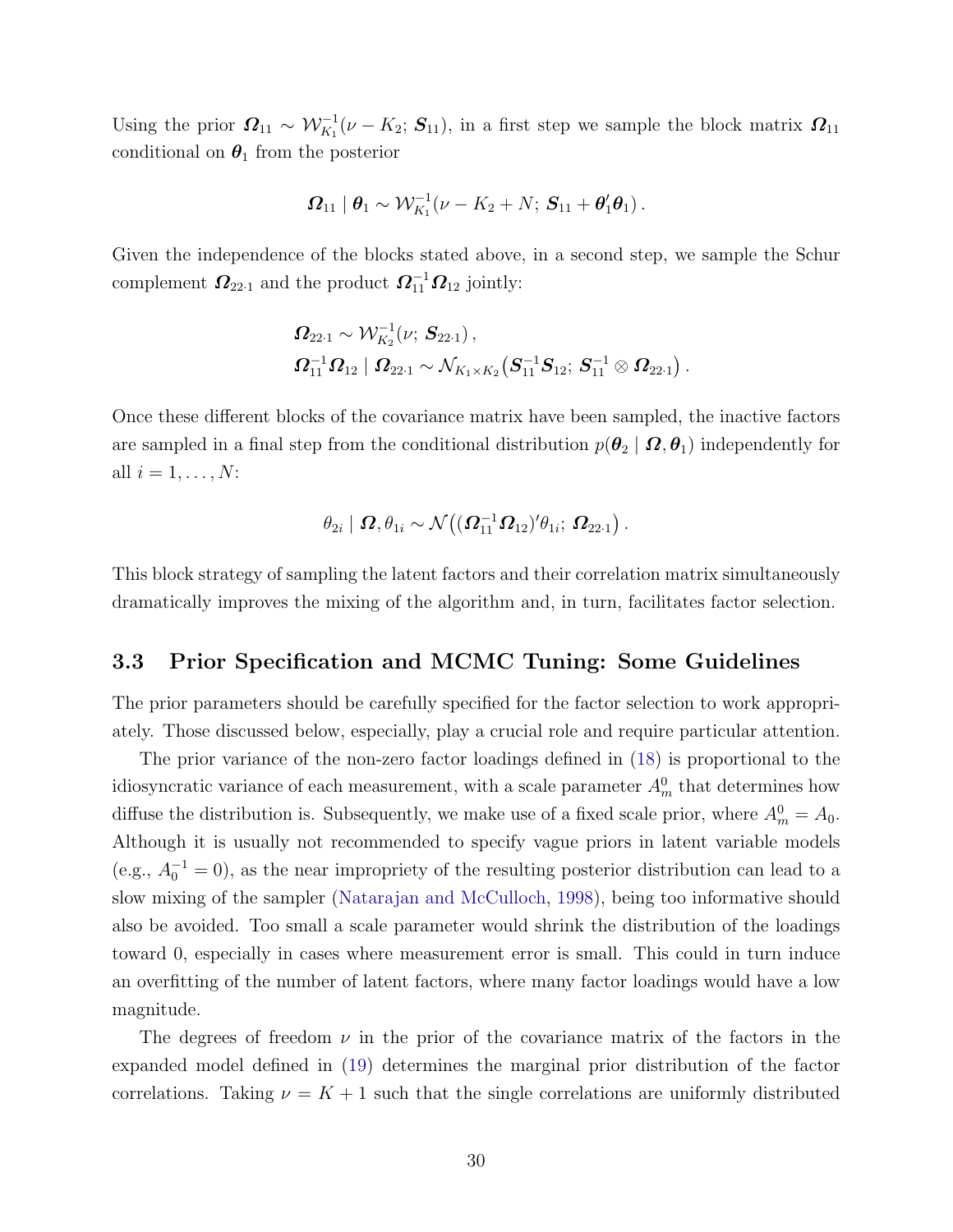on [−1; 1] (see [Barnard et al.,](#page-66-8) [2000\)](#page-66-8) can be problematic in high-dimensional models. It may indeed result in an overestimation of the number of latent factors, where many factors would appear to be extremely highly correlated and therefore redundant to explain the data. To cope with this *factor splitting* problem, it might be helpful to increase  $\nu$  to prevent duplicate factors from emerging. As outlined previously in Subsection [2.3.5](#page-17-0) and at the beginning of this section, increasing  $\nu$  is also important with respect to ensuring prior identification in cases where the likelihood function yields considerable support for unidentifiable regions of the parameter space.

The prior on the indicators' probabilities  $\tau$  (see equation [\(13\)](#page-14-0)) needs to be tailored appropriately for the factor selection process. Due to the identifying constraints on the indicator matrix  $\Delta$ , the implied prior distribution on the number of factors appears to be very tedious to derive analytically. It can however easily be simulated. Table [2](#page-37-0) shows the prior probabilities of the numbers of factors for some models studied in the Monte Carlo experiment.

When  $\tau_0$  is specified individually for each measurement (see Subsection [2.3.1\)](#page-13-1), the impact of its prior specification vanishes if the Beta distribution is specified as symmetric (i.e., with equal shape parameters). This might appear counterintuitive at first sight, as one could expect a crucial role of the prior distributions of  $\tau_0$  in the Bayesian updating process when only one observation of  $\Delta_m$  is available at each MCMC iteration. However, with a single observation at hand, only the mean of the prior distribution counts, and this one is not affected by a change of scale of the prior parameters.<sup>24</sup> This explains why there is no difference between using a uniform prior for  $\tau_0$  (i.e.,  $\betaeta(1; 1)$ ) and a very informative prior such as a U-shaped distribution reflecting the belief that  $\tau_0$  is either close to 0 or to 1 (e.g.,  $Beta(0.1; 0.1)$ .

The number 2S of intermediate steps determines how long the algorithm navigates through expanded models to generate proposals for the M-H moves, and turns out to play an important role in the convergence of the algorithm. It can be specified as fixed or stochastic (e.g., sampled from a Poisson distribution at each MCMC iteration) to introduce more flexibility in the M-H algorithm. In some situations, for instance when the sampler is stuck in one region of the parameter space and does not move, additional intermediate steps can be performed to allow the algorithm to reach another state.

Convergence of the M-H algorithm can be slow in large models, due to the huge dimension of the parameter space. The choice of the initial value for the indicator matrix  $\Delta$  therefore

<sup>&</sup>lt;sup>24</sup>The prior mean of  $\tau_0$  is  $\kappa_0/(\kappa_0+\xi_0)$ , and this ratio is not affected by a change of scale of the parameters, as long as these parameters remain proportional. This can also be seen from the ratio of the marginal likelihoods of  $\Delta$  in equation [\(A9\)](#page-62-0), which remains the same after such a change of scale.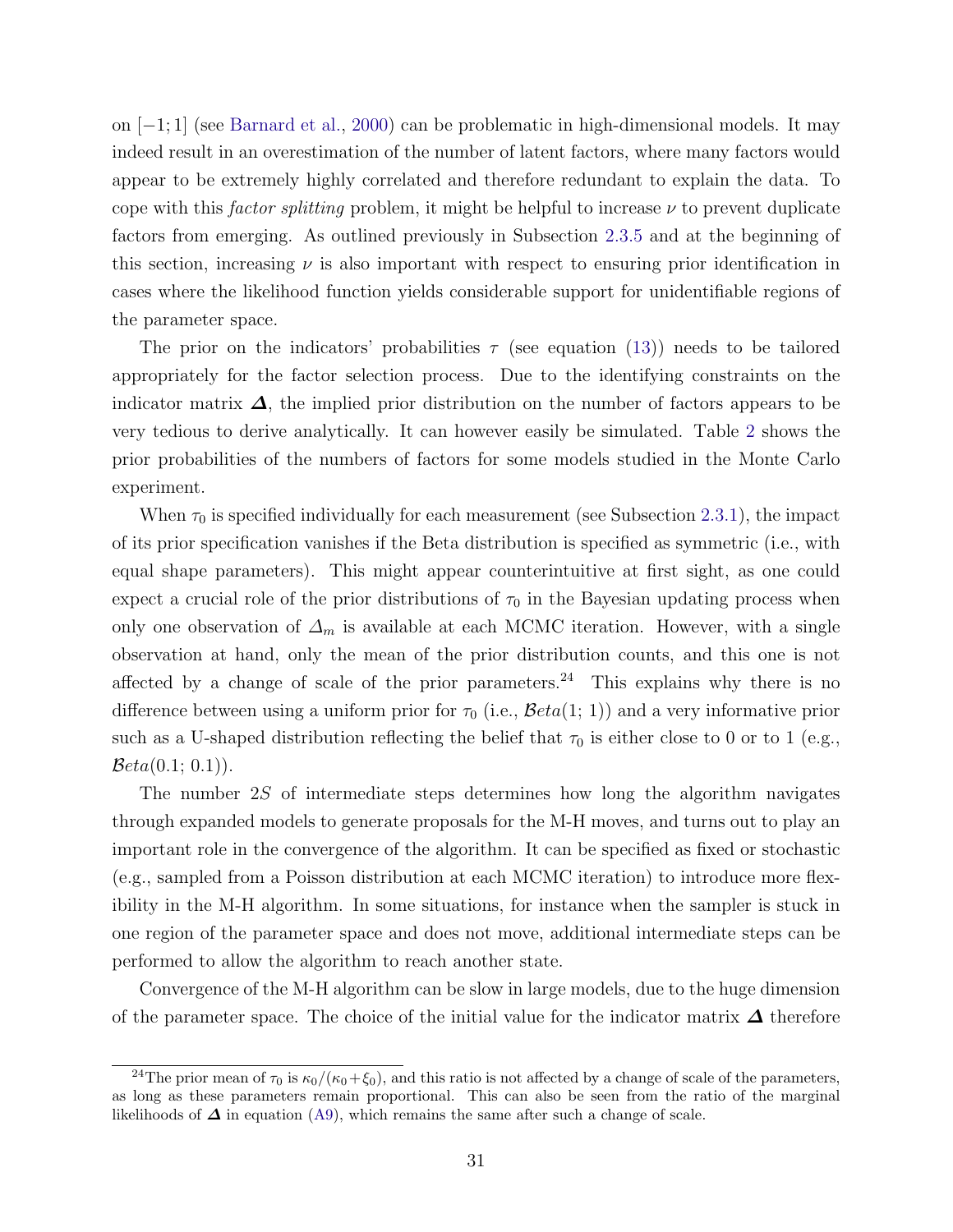plays an important role. Instead of choosing this matrix at random, we suggest to run a preliminary MCMC analysis based on the unrestricted sampler (Algorithm [1\)](#page-23-2) to generate an appropriate starting value. This sampler can be implemented to explore the parameter space more quickly, but it will generate a factor loading matrix that is only *partially identified*, in the sense that it contains columns with at least three non-zero factor loadings, but possibly also columns with less than three non-zero values. Such a partially identified matrix can however be used to generate a starting value for  $\Delta$  that corresponds to an identified model, by keeping only the columns with at least three non-zero values. The measurements dedicated to unidentified factors (with less than two dedicated measurements) can then be allocated either at random or according to our allocation rule to the identified factors. This approach based on the partial identification of the factor loading matrix can be theoretically justified (see, for instance, [Sato,](#page-73-7) [1992,](#page-73-7) Theorem 3.9), and it can considerably reduce the need for a long burn-in period in practice.

#### <span id="page-33-0"></span>3.4 Posterior Inference

The use of indicators makes it very easy to summarize the structure of the factor loading matrix. For example, the number  $D_k$  of measurements that are dedicated to a given factor k, for  $k = 1, \ldots, K$ , the number of discarded measurements  $D_0$ , the number of active factors  $K_1$ , or the number of included measurements  $\widetilde{M}$  (those actually loading on a latent factor), can be computed as:

$$
D_k = \sum_{m=1}^{M} \mathbf{1}[ \Delta_m = e_k], \quad K_1 = \sum_{k=1}^{K} \mathbf{1}[D_k \neq 0], \quad \widetilde{M} = \sum_{k=1}^{K} D_k, \quad D_0 = M - \widetilde{M}.
$$

These quantities can all be estimated using the corresponding posterior modes or posterior means over the MCMC draws, and are not affected by the column switching problem, nor by the sign switching problem. These two problems should, however, be dealt with (i.e., identification of the model should be restored a posteriori) to be able to interpret the latent structure of the factor loading matrix.

Since there is no natural ordering of the columns of the factor loading matrix, different approaches can be adopted to solve the column switching problem. We suggest a reordering based on the top elements of the columns, i.e., the first row  $l_k$  in each active column k containing a non-zero factor loading, starting from the top of the matrix. Because of the dedicated structure of the factor loading matrix, each of these top elements corresponds to a different measurement. At each MCMC iteration, the non-zero columns of  $\alpha$  are reordered such that the top elements appear in increasing order, i.e.,  $l_1 < l_2 < \ldots < l_K$ . Finally,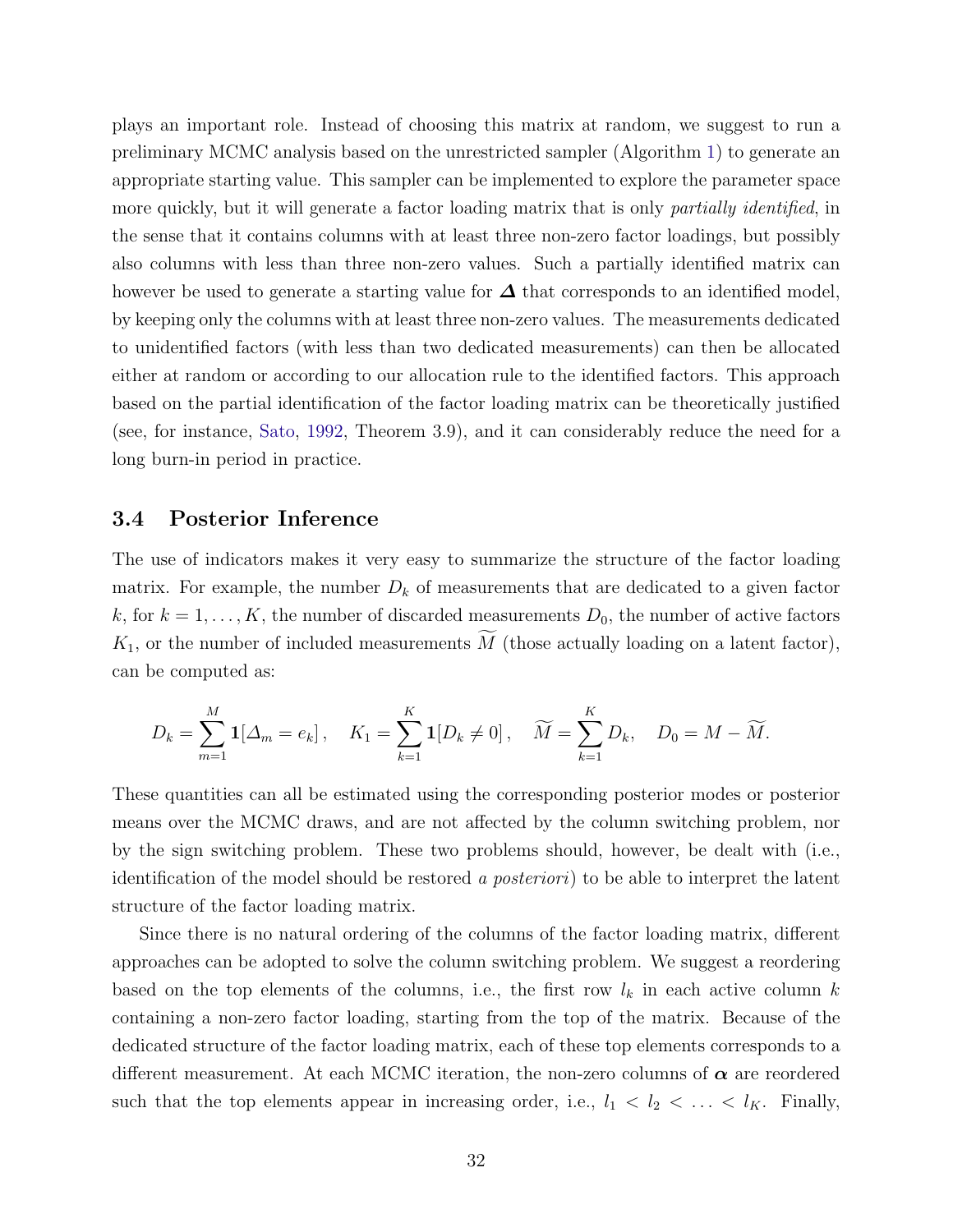the rows and columns of the correlation matrix  $\bm{R}$  of the factors should also be switched accordingly.

Regarding the sign switching issue, a simple sign switch can be carried out on the MCMC draws to reestablish the consistency of the signs across iterations. To do so, one factor loading is used as a benchmark in each column (e.g., the factor loading with the highest posterior probability of being different from zero in each column<sup>25</sup>). The analyst determines which sign each benchmark loading should have, and the MCMC draws are then postprocessed. Whenever the benchmark has the wrong sign in a certain column, sign switching has occurred at the corresponding MCMC iteration and is reversed by switching the signs of all the loadings that are in the same column (including the benchmark), of the latent factors corresponding to this column, as well as of the corresponding elements in the correlation matrix  $\boldsymbol{R}$  of the factors.<sup>26</sup>

The decision on defining the signs of the loadings used as benchmarks should be guided by the meaning of the latent traits measured by the factors. If a factor captures a positive trait, like self-esteem, and the corresponding measurements are increasing in this trait, then it is straightforward to assume that the sign of the benchmark is positive, because a negative loading would capture the reverse of the trait of interest. The analyst should therefore always have the underlying literature in mind when carrying out this step, so as not to produce results that are counterintuitive and hard to interpret.

## <span id="page-34-0"></span>4 Applications to Simulated and Real Data

#### <span id="page-34-1"></span>4.1 Monte Carlo Study

Data Generation. To investigate the performance of our algorithm, we run a Monte Carlo experiment using synthetic data simulated from a simplified version of equation [\(1\)](#page-6-0). Since the focus of the experiment is on the factor selection process, no covariates are specified and the measurements are all assumed to be continuous (i.e.,  $Y_m = Y_m^*$ ), so as to keep the specification as simple as possible.

We generate models of different dimensions and denote them by  $\mathcal{M}(M, K_0, D, D_0)$ , where M is the total number of measurements,  $K_0$  the true number of factors, D the number of measurements dedicated to each factor, and  $D_0$  the number of extra measurements that are uncorrelated with the other measurements.

<sup>&</sup>lt;sup>25</sup>If several factor loadings have the same highest posterior probability (e.g., 1.0), we simply take the first of them from the top of the matrix.

 $^{26}$ Frühwirth-Schnatter and Lopes [\(2012\)](#page-68-3) use a similar approach to address the sign and column switching problems.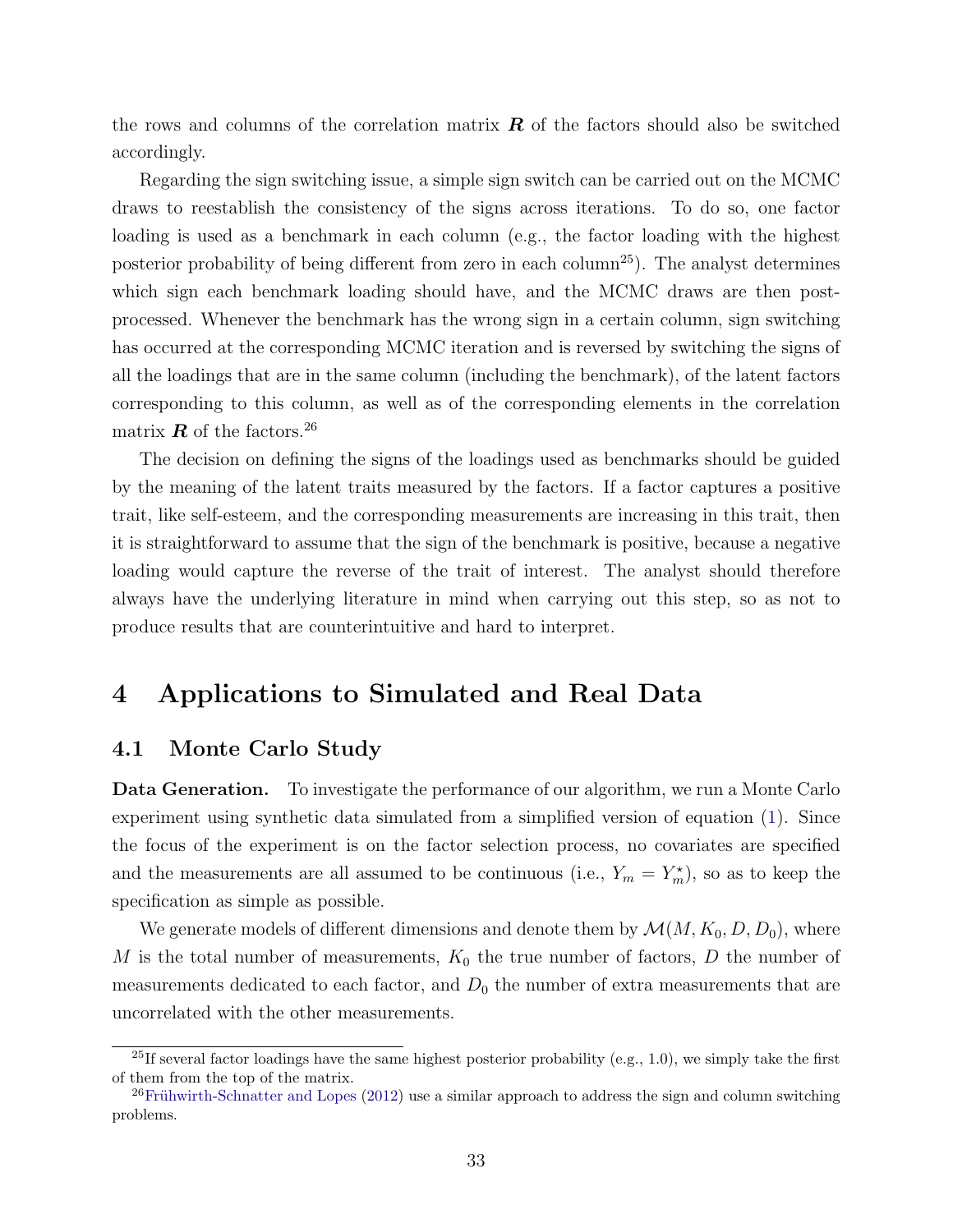Each model is made of  $M = K_0 D + D_0$  measurements that are dedicated to the latent factors through the following indicator matrix:

$$
\mathbf{\Lambda}_{(M\times K_0)}=\left[\begin{array}{c}\mathbf{I}_{K_0}\otimes\iota_D\\ \mathbf{0}_{(D_0\times K_0)}\end{array}\right],
$$

where  $\iota_D = (1, \ldots, 1)'$  is the vector of ones of length D. The uncorrelated measurements (if any) are placed at the bottom of the vector of measurements, hence the last  $D_0$  zero rows of  $\Delta$ . For the correlated measurements, each single non-zero factor loading  $\alpha_m^{\Delta}$  and each idiosyncratic variance  $\sigma_m^2$  are simulated independently from the following distributions:

$$
\alpha_m^{\Delta} = (-1)^{\phi_m} \sqrt{a_m}, \qquad \sigma_m^2 \sim \mathcal{U}(0.20; 0.80),
$$
  

$$
\phi_m \sim \mathcal{B}er (0.5), \qquad a_m \sim \mathcal{U}(0.04; 0.64),
$$

for  $m = 1, \ldots, K_0 D$ , where non-zero factor loadings  $\alpha_m^{\mathbf{\Delta}}$  are assigned a sign at random with probability 0.5. The remaining  $D_0$  uncorrelated measurements are simulated independently from a standard normal distribution, i.e.,  $\sigma_m^2 = 1$ , for  $m = K_0 D + 1, \ldots, M$ , and the corresponding last rows of  $\alpha$  contain only zero elements. The correlation matrix  $\bm{R}$  of the factors is sampled as

$$
\boldsymbol{\Omega} \sim \mathcal{W}_{K_0}^{-1}(K_0+5; \boldsymbol{I}_{K_0}), \qquad \qquad \boldsymbol{\Lambda} = \text{diag}(\boldsymbol{\Omega}), \qquad \qquad \boldsymbol{R} = \boldsymbol{\Lambda}^{-\frac{1}{2}} \boldsymbol{\Omega} \boldsymbol{\Lambda}^{-\frac{1}{2}},
$$

where  $\Omega$  is the factor covariance matrix (see equation [\(3\)](#page-7-0)), and the distribution of  $\boldsymbol{R}$  is truncated to the subspace where all off-diagonal elements are smaller than 0.85 to avoid extreme cases.<sup>27</sup>

Model parameters are sampled independently across Monte Carlo replications. Drawing the factor loadings and the idiosyncratic variances from these uniform distributions results in measurements with a proportion of noise  $\rho_m = \sigma_m^2/(\sigma_m^2 + a_m)$  that ranges from 24% to 95% for the correlated measurements. The signal-to-noise ratio is comparable to what we observe in our real data application. It is worth emphasizing that factor extraction is very challenging in this context of noisy data.<sup>28</sup>

We simulate the following eight models, where the number of measurements ranges from 15 to 125, and the number of factors from 3 to 12:

 $\mathcal{M}(15, 3, 5, 0), \qquad \mathcal{M}(36, 6, 6, 0), \qquad \mathcal{M}(72, 9, 8, 0), \qquad \mathcal{M}(120, 12, 10, 0),$ 

<sup>&</sup>lt;sup>27</sup>Thus, any simulated **R** with at least one correlation large than 0.85 is discarded and a new **R** is simulated. The operation is repeated until a correlation matrix satisfying this restriction is sampled.

<sup>28</sup>See Web Appendix for additional Monte Carlo experiments with less noisy data.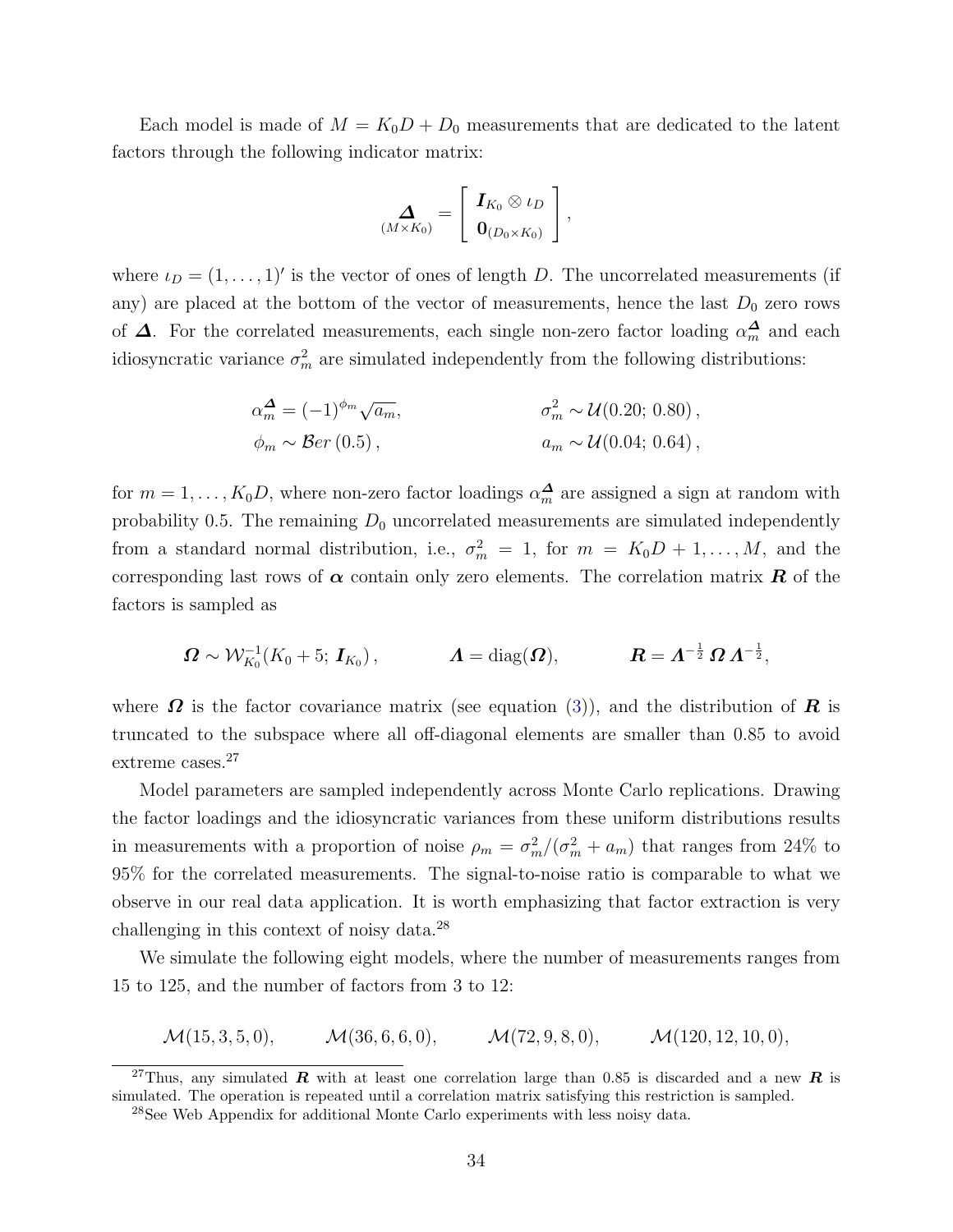$\mathcal{M}(17, 3, 5, 2), \qquad \mathcal{M}(39, 6, 6, 3), \qquad \mathcal{M}(76, 9, 8, 4), \qquad \mathcal{M}(125, 12, 10, 5).$ 

Each of these model configurations is used to generate data sets with  $N = 500$  and 1,000 observations. For each of these data sets, 100 Monte Carlo replications are used.<sup>29</sup>

Prior Specification and MCMC Tuning. Table [1](#page-36-0) displays the values of the prior parameters specified for this Monte Carlo study. For the correlation matrix of the factors, we implement the Huang-Wand prior by specifying a stochastic scale matrix  $S$  for the inverse-Wishart of  $\Omega$  that is updated at each MCMC iteration in the expanded model (see Sub-section [3.2\)](#page-26-0). The tuning parameter  $\nu^* = \nu - K + 1$  is chosen to induce a uniform prior distribution on  $[-1, 1]$  on the individual correlations of the factors. The prior on the indicator matrix is specified to allow uncorrelated measurements to be easily discarded from the model. Following Subsection [2.3.1,](#page-13-0) the probability of a zero row in the factor loading matrix is specified as measurement-specific. Conditional on the inclusion of the measurements into the model, the Dirichlet distribution on  $\tau^*$  is then specified differently for each model size, so as to generate plausible prior probabilities for the number of factors. Table [2](#page-37-0) shows these prior probabilities for the first four models under investigation. These probabilities were simulated using a simple accept-reject sampling scheme and the low acceptance rates in the last column reflect the difficulty in sampling models that meet the identifying restrictions when drawing only from unrestricted models.

For each Monte Carlo replication, the MCMC sampler is run for a total of 40, 000 iterations, where only the last 20, 000 iterations are saved for posterior inference. The factor search is carried out with a number of 2S intermediate steps, where S is drawn randomly at each MCMC iteration as  $S = 1 + \phi$ , with  $\phi \sim \mathcal{Poisson}(4)$ .<sup>30</sup> The starting values of the parameters are selected at random, except for the indicator matrix  $\Delta$ , which is specified after a pre-MCMC analysis. This preliminary analysis is performed by running the unrestricted

<span id="page-36-0"></span>

| Parameters                                                     | Values                                                                                                                                                                             |
|----------------------------------------------------------------|------------------------------------------------------------------------------------------------------------------------------------------------------------------------------------|
| Indicator matrix<br>Idiosyncratic variances<br>Factor loadings | $\kappa_0 = \xi_0 = 0.1$ and $\kappa = 1.0 / 0.8 / 0.5$ for $K_0 = 3, 6 / 9 / 12$<br>$c_0 = 2.5$ and $C_m^0$ specified to avoid a Heywood problem<br>$a_m^0 = 0$ and $A_m^0 = 3.0$ |
|                                                                | Factor correlation matrix $\nu^* = 2$ and $A_k^2 = 1/2$ (Huang-Wand prior)                                                                                                         |

Table 1: Baseline Prior Specification for the Monte Carlo Study

<sup>&</sup>lt;sup>29</sup>Therefore, this Monte Carlo experiment relies on 8 (model sizes)  $\times$  2 (sample sizes)  $\times$ 100 (Monte Carlo replications) =  $1,600$  independent data sets.

<sup>30</sup>Which results in an average number of 10 steps in expanded models.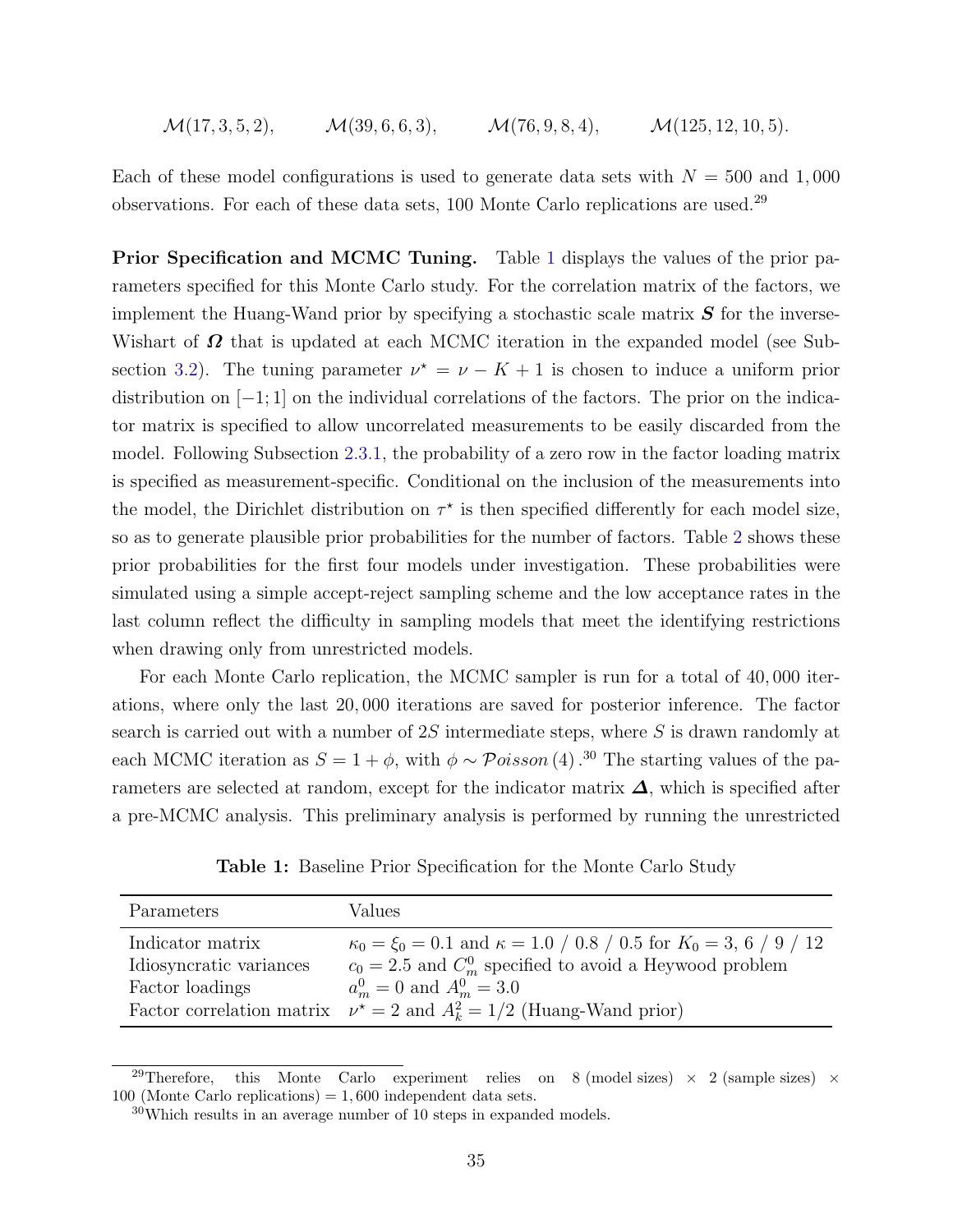| М   | К  | $\kappa$ |       |       |                | #Factors / Probability |       |       |       | Acc.  |
|-----|----|----------|-------|-------|----------------|------------------------|-------|-------|-------|-------|
| 15  | 5  | 1.0      |       |       | $\overline{2}$ | 3                      | 4     | 5     |       |       |
|     |    |          |       | 0.010 | 0.206          | 0.576                  | 0.205 | 0.002 |       | 0.125 |
| 36  | 9  | 1.0      | 3     | 4     | 5              | 6                      | 7     | 8     | 9     |       |
|     |    |          | 0.005 | 0.051 | 0.219          | 0.390                  | 0.269 | 0.063 | 0.003 | 0.041 |
| 72  | 12 | 0.8      | 6     | 7     | 8              | 9                      | 10    | 11    | 12    |       |
|     |    |          | 0.026 | 0.104 | 0.243          | 0.316                  | 0.222 | 0.075 | 0.009 | 0.041 |
| 120 | 18 | 0.5      | 9     | 10    | 11             | 12                     | 13    | 14    | 15    |       |
|     |    |          | 0.074 | 0.151 | 0.223          | 0.231                  | 0.170 | 0.084 | 0.028 | 0.014 |

<span id="page-37-0"></span>**Table 2:** Prior distribution of the number of factors induced by  $\tau^* \sim Dir(\kappa, \ldots, \kappa)$  in models with M measurements and K potential factors, conditional on the inclusion of all measurements. True number of factors in Monte Carlo studies in bold.

Notes. Accept-reject sampling scheme. Indicator matrices are sampled from their unrestricted prior distribution and only those satisfying the identification restrictions are kept. Simulations based on 10<sup>7</sup> draws. Acceptance rate in last column.

sampler (Algorithm [1\)](#page-23-0) for 50,000 iterations, starting with the maximum number of potential factors and a random structure. The value of  $\Delta$  from the last iteration is then saved and used as a starting value, where only the identified factors (those with at least three dedicated measurements) are kept as active factors. The remaining measurements—those dedicated to unidentified factors—are assumed to be initially allocated to none of the identified factors.

Baseline Comparison to Classical EFA. We also perform classical exploratory factor analysis on the simulated data sets and compare the results to those obtained with BEFA. In a first step, we apply various criteria to select the number of factors. As explained in the next paragraph describing the results, no clear picture emerges and these criteria do not manage to uncover the dimension of the latent structure in a consistent way. Therefore, in a second step we run the factor analysis conditional on the true number of factors. Maximum likelihood factor analysis is implemented, as this classical factorization method is closest to our Bayesian approach.<sup>31</sup> The results are finally rotated using a Promax rotation, which generates a sparse factor loading matrix and is thus in line with our approach. Similarly to BEFA, a reordering of the columns has to be done to allow a comparison of the estimated factor loading matrix to the true one. This is done by first setting to zero all factor loadings

<sup>31</sup>Classical estimation was carried out with the R Statistical Package [\(R Core Team,](#page-72-0) [2013\)](#page-72-0).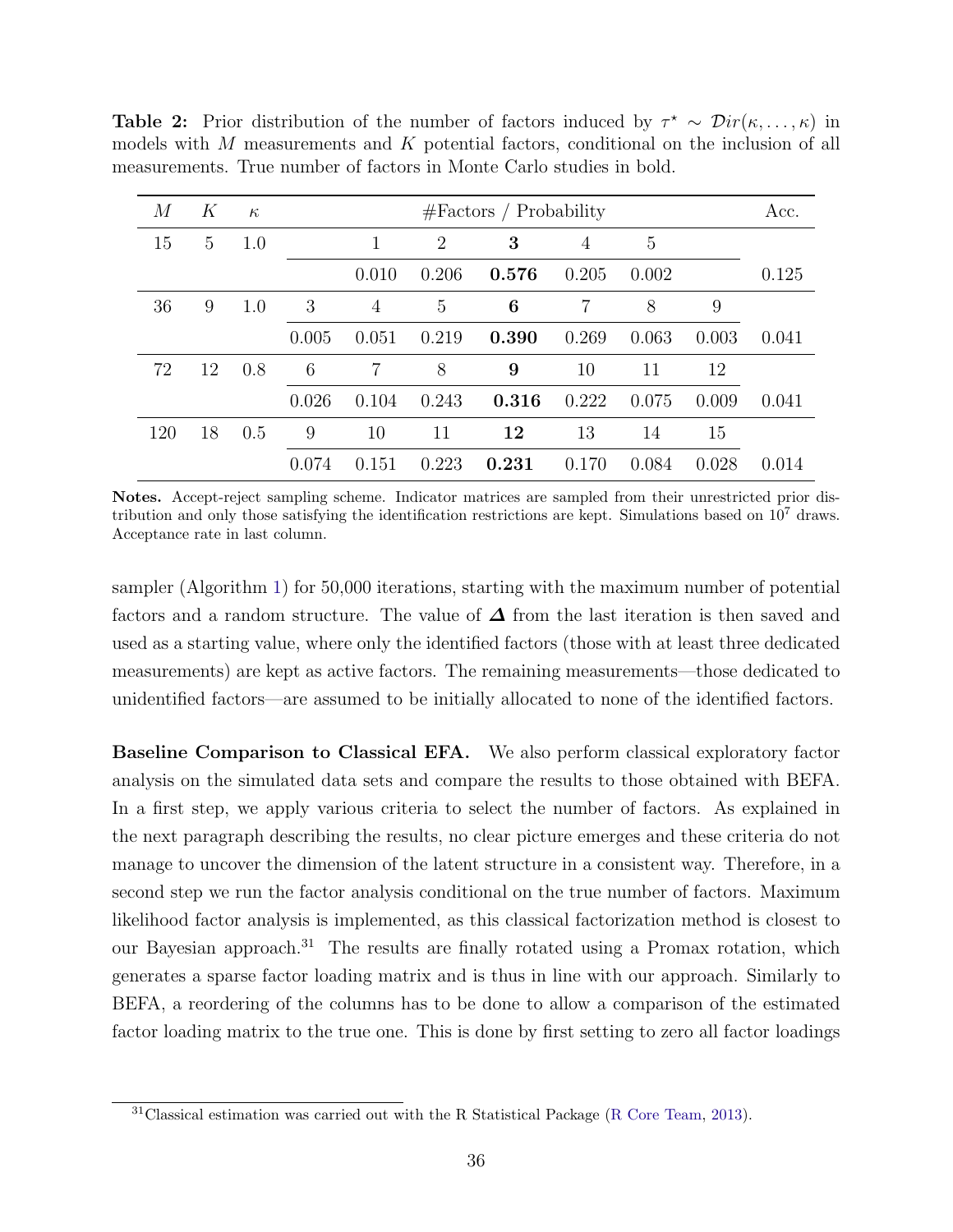lower than 0.2 in magnitude, and then reordering the columns to match the true structure of the factor loading matrix as close as possible.

This comparison helps us assess the benefits of our approach over classical factor analytic methods. Nevertheless, the comparison should be done carefully, due to some differences in the implementation of the two approaches. Since classical criteria provide no conclusive answers to the selection of the number of factors (see Table [5\)](#page-43-0), the maximum likelihood estimation presented in Table [3](#page-39-0) is conducted conditional on the true number of factors. BEFA, on the contrary, estimates the number of factors using little prior information—the only prior information is conveyed by the prior distribution of the indicators, so as to generate plausible values for the number of factors (see Table [2\)](#page-37-0).<sup>32</sup> The maximum likelihood approach does not explicitly use the information that the measurements are dedicated, contrary to BEFA. However, the cutoff value used to set the factor loadings to zero (0.2) in the classical approach is based on the minimum value the factor loadings can take in our data generating process. In real-data applications, practitioners do not have this information and would typically fix this cutoff at a higher value (e.g., 0.5), thus changing dramatically the final structure of the factor loading matrix. BEFA does not rely on such cutoff values and therefore does not make use of this information.

Monte Carlo Results. The results of the Monte Carlo experiments on our eight artificial models are summarized in Table [3.](#page-39-0) To grasp the performance of our MCMC sampler, we compute different statistics based on posterior modes and on the highest probability model (HPM), which corresponds to the indicator matrix most often visited by the sampler across MCMC iterations.

The BEFA algorithm manages to recover the true structure of the factor loading matrix in virtually all cases, as indicated by the hit rates that are all very high. The larger the model, the more difficult the factor search, especially in this context of very noisy data. More data available enables the sampler to better recover the full  $0/1$  pattern of the indicator matrix, as indicated by the larger hit rates for  $N = 1000$  compared to  $N = 500$  in the column  $\Delta^{\text{H}}$ for all models. Measurements that actually belong to the model are almost never wrongly discarded (first four models), and extra measurements—those that are uncorrelated with the other measurements—are retrieved very accurately (last four models). This last result is obtained thanks to the hierarchical prior on the indicator matrix with measurement-specific

 $32$ Nonetheless, we show in the Web Appendix that the impact of this prior distribution is negligible.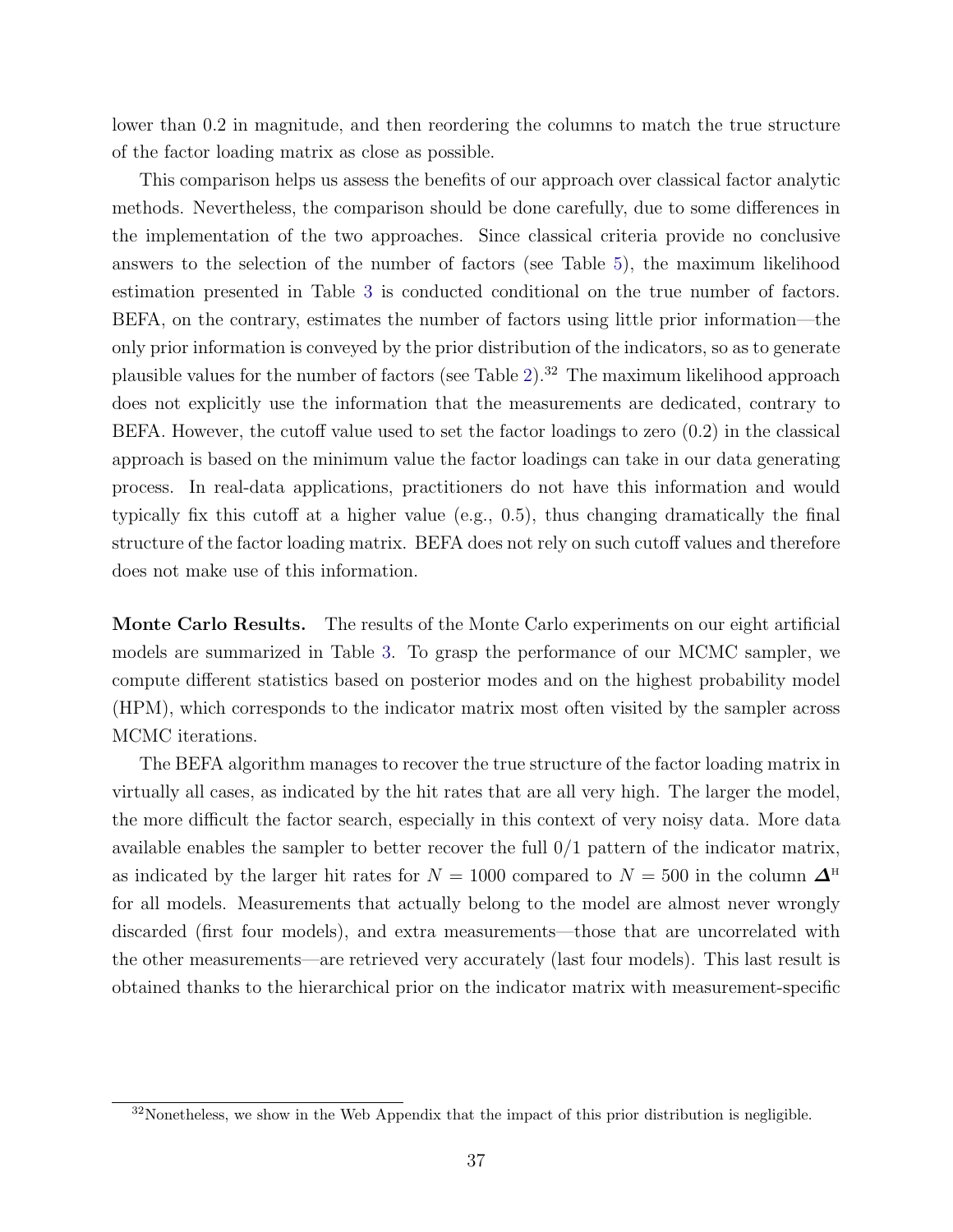<span id="page-39-0"></span>Classical EFA (maximum likelihood estimation with Promax rotation, conditional on true number of factors  $K_0$ ) for models **Table 3:** Monte Carlo results from Bayesian EFA (unknown number of factors a priori, but no more than  $K$ ) and from **Table 3:** Monte Carlo results from Bayesian EFA (unknown number of factors a priori, but no more than  $K$ ) and from  $\alpha_{n-1}$  and  $\alpha_{n-1}$  and  $\alpha_{n-1}$  and  $\alpha_{n-1}$  and  $\alpha_{n-1}$  and  $\alpha_{n-1}$  and  $\alpha_{n-1}$  and  $\alpha_{n-$ Classical EFA (maximum likelihood estimation with Promax rotation, conditional on true number of factors  $K_0$ ) for models  $\mathcal{M}(M, K_0, D, D_0)$  with  $N = 500$  and 1000. 100 Monte Carlo replications.  $\mathcal{M}(M, K_0, D, D_0)$  with  $N = 500$  and 1000. 100 Monte Carlo replications.

| Model                         | $\gtrsim$ |                |                   |                                                         | Bayesian EFA                  |                   |               |               |               |            |                   |                 | Classical EFA (cond. on $K_0$ ) |           |             |
|-------------------------------|-----------|----------------|-------------------|---------------------------------------------------------|-------------------------------|-------------------|---------------|---------------|---------------|------------|-------------------|-----------------|---------------------------------|-----------|-------------|
|                               |           |                |                   |                                                         | <b>Hit Rates</b>              |                   |               |               | Averages      |            | Rates<br>.<br>Hit |                 |                                 | Averages  |             |
|                               |           | R              | $\widetilde{K}_1$ | $K^{\scriptscriptstyle\rm H}_{\scriptscriptstyle\rm I}$ | $\mathbf{A}^{\text{\tiny H}}$ | $\widetilde{D}_0$ | $D_0^{\rm H}$ | $K^{\rm H}_1$ | $D_0^{\rm H}$ | ◁          | $n_{\Delta}$      | $\mathcal{D}_0$ | $n_{\mathbf{\Omega}}$           | $\bar{n}$ | $D_{\rm 0}$ |
| $\mathcal{M}(15, 3, 5, 0)$    | 500       | దా             | 1.00              | 00.1                                                    | <b>16:0</b>                   | 00.1              | 00.1          | 3.00          | 0.00          | <b>180</b> | 0.95              | 0.92            | 14.87                           | 0.11      | 0.08        |
|                               | 1000      | r.             | 1.00              | 1.00                                                    | 1.00                          | 00.1              | 00.1          | 3.00          | 0.00          | 0.96       | 1.00              | 0.96            | 14.94                           | 0.00      | 0.06        |
| $\mathcal{M}(36, 6, 6, 0)$    | 500       |                | 0.98              | 0.98                                                    | 0.95                          | 1.00              | 1.00          | 6.02          | $0.00$        | 0.42       | 0.52              | 0.72            | 35.25                           | 2.38      | 0.29        |
|                               | 1000      | ౧              | 0.99              | 1.00                                                    | 1.00                          | 1.00              | 1.00          | 6.00          | 0.00          | 0.73       | 0.85              | 0.85            | 35.58                           | 0.83      | 71.0        |
| $\mathcal{M}(72, 9, 8, 0)$    | 500       | $^{2}$         | 0.99              | 0.99                                                    | 0.93                          | <b>160</b>        | 0.96          | 0.01          | 0.04          | 0.13       | 0.20              | 0.53            | 69.99                           | 6.51      | 0.72        |
|                               | 1000      | 12             | 0.96              | 0.96                                                    | 0.96                          | 1.00              | 1.00          | 8.96          | 0.00          | 0.39       | 0.56              | 19.0            | 70.79                           | 3.69      | 19.0        |
| $\mathcal{M}(120, 12, 10, 0)$ | 500       | $\frac{8}{1}$  | 0.98              | 0.98                                                    | 0.82                          | 0.99              | 0.99          | 11.98         | 0.01          | 0.00       | 0.01              | 0.25            | 111.71                          | 24.23     | 1.46        |
|                               | 1000      | $\frac{8}{1}$  | 0.92              | 0.92                                                    | 0.89                          | 1.00              | 1.00          | 11.94         | 0.00          | 0.12       | 0.24              | 0.34            | 115.59                          | 11.57     | 1.28        |
| $\mathcal{M}(17, 3, 5, 2)$    | 500       | LC.            | 00.1              | 1.00                                                    | 0.94                          | 0.94              | 0.95          | 3.00          | 1.99          | 0.90       | 0.93              | 0.94            | 14.92                           | 0.32      | 2.00        |
|                               | 1000      | r.             | 00.1              | 1.00                                                    | 0.99                          | 0.99              | 0.99          | 3.00          | 1.99          | 0.92       | 0.98              | 0.93            | 14.94                           | 0.05      | 2.05        |
| $\mathcal{M}(39, 6, 6, 3)$    | 500       | ౧              | 0.98              | 0.98                                                    | 0.91                          | 0.96              | <b>L6:0</b>   | 6.02          | 2.99          | 0.38       | 7F0               | $0.66\,$        | 34.97                           | 3.28      | 3.12        |
|                               | 1000      | ౚ              | 1.00              | 1.00                                                    | 0.99                          | 0.98              | 0.99          | 6.00          | 2.99          | 0.56       | 0.68              | 0.74            | 35.56                           | 1.33      | 3.24        |
| $\mathcal{M}(76, 9, 8, 4)$    | 500       | $^{12}$        | 1.00              | $1.00$                                                  | 0.84                          | 0.92              | 0.95          | 0.00          | 3.99          | 0.05       | 0.14              | 0.40            | 69.22                           | 9.53      | 4.38        |
|                               | 1000      | 12             | 0.95              | 0.96                                                    | 0.91                          | 0.96              | 0.96          | 0.00          | 3.96          | 0.31       | 0.40              | 0.63            | 70.05                           | 6.33      | 4.33        |
| $\mathcal{M}(125, 12, 10, 5)$ | 500       | $\frac{8}{18}$ | 0.98              | 0.98                                                    | 0.78                          | 0.90              | 0.91          | 11.98         | 5.03          | 0.00       | 0.00              | 0.23            | 111.57                          | 25.28     | 5.91        |
|                               | 1000      | $\frac{8}{18}$ | 0.95              | 0.95                                                    | 0.93                          | 0.96              | 0.98          | 11.95         | 4.98          | 0.19       | 0.28              | 0.45            | 116.53                          | 10.87     | 5.74        |

or, equal to the true value) and Monte Carlo averages are reported for different statistics: Number of factors recovered  $K_{1}$ , number of zero rows in the  $\tilde{\mathbf{g}}$ . factor loading matrix  $D_0$ , full  $0/1$  pattern of the indicator matrix  $\Delta$ . For Bayesian EFA, these statistics are computed based on the posterior mode D<sub>0</sub> the number of uncorrelated measurements, and N the sample size. Hit rates (i.e., proportion of Monte Carlo replications where the statistic is  $\frac{1}{1-r}$ ,  $\frac{1}{1-r}$ ,  $\frac{1}{1-r}$ ,  $\frac{1}{1-r}$ ,  $\frac{1}{1-r}$ ,  $\frac{1}{1-r}$ , Notes. M is the total number of measurements,  $K_0$  the true number of latent factors, D the number of measurements dedicated to each factor,  $D_{\rm a}$  the number of measurements dedicated to each factor,  $D_{\rm a}$  the numb equal to the true value) and Monte Carlo averages are reported for different statistics: Number of factors recovered  $K_{1}$ , number of zero rows in the factor loading matrix  $D_0$ , full 0/1 pattern of the indicator matrix  $\Delta$ . For Bayesian EFA, these statistics are computed based on the posterior mode For Classical EFA: Columns of factor loading matrix reordered to match true matrix, loadings lower than 0.2 in absolute are set to zero. n∆ is the  $D_0$ ) and and on the highest probability model (K<sup>H</sup>,  $\Delta^{\text{H}}$  and  $D_0^{\text{H}}$ ). Monte Carlo averages over replications with a M-H rate larger than 0.8. number of non-zero indicators correctly recovered, and  $\bar{n}_{\Delta}$  the number of zero indicators wrongly recovered as non-zero. number of non-zero indicators correctly recovered, and n∆ the number of zero indicators wrongly recovered as non-zero. e C  $(\widetilde{K}_1 \text{ and}$  $\rm \Sigma_{D_0}^{-1}$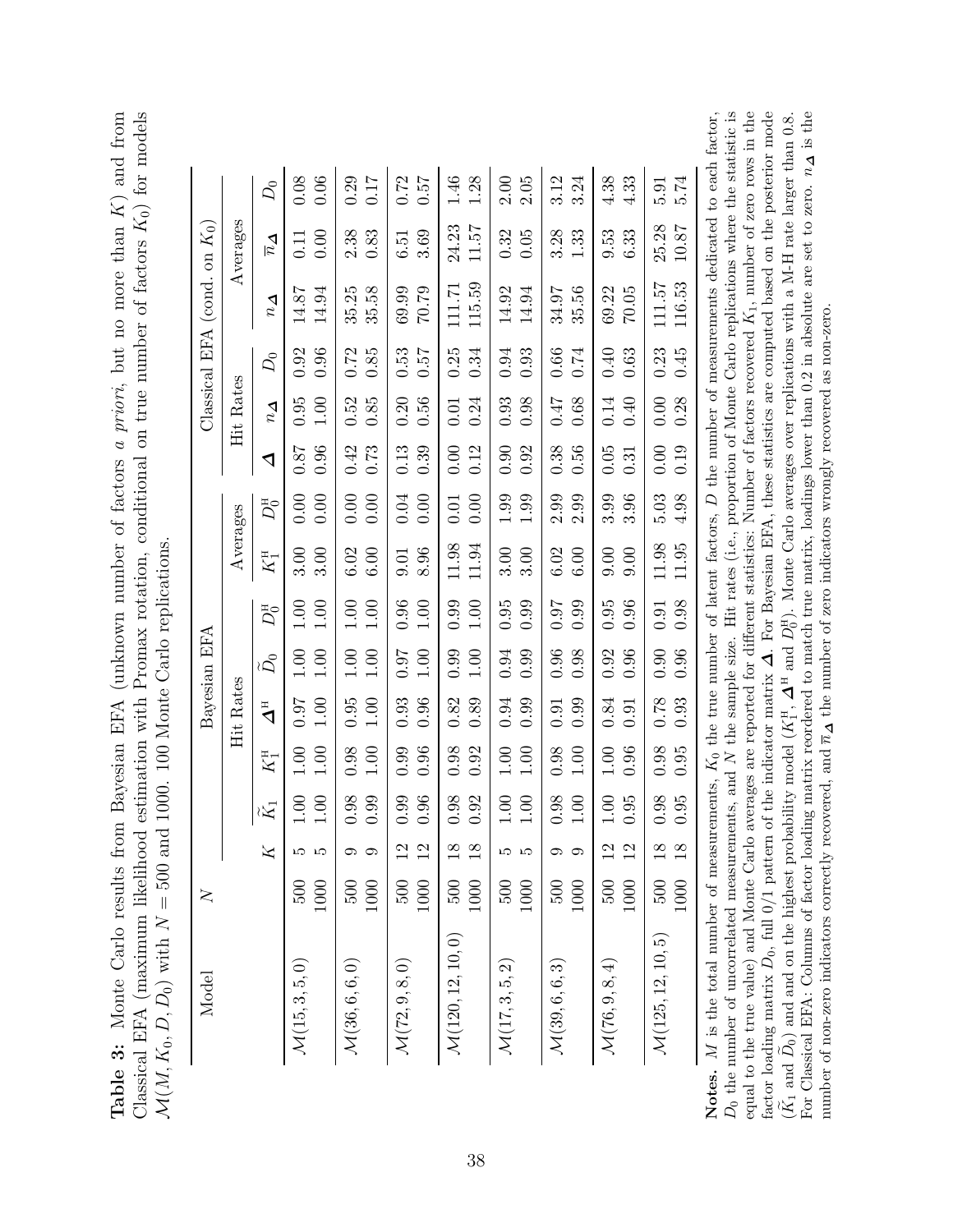parameters  $\tau_{0m}$ , which introduces more flexibility in the estimation of the number of zero rows of the indicators matrix, especially in large models (see Subsection [2.3.1\)](#page-13-0).<sup>33</sup>

Table [4](#page-41-0) display some information assessing the numerical efficiency of our sampler. In most cases, Metropolis-Hastings acceptance rates are very high. Low acceptance rates indicate ill-convergence, as the sampler keeps proposing nonidentified models that never get accepted. In such cases, it is recommended to restart the sampling with different starting values. To gauge the numerical accuracy of our sampler, we compute inefficiency factors for the correlations of the factors, the top elements of the factor loading matrix, as well as the idiosyncratic variances corresponding to the highest posterior probability models (HPM). Each of these inefficiency factors is computed as the inverse of the relative numerical efficiency [\(Geweke,](#page-69-0) [1989\)](#page-69-0), and measures the number of draws required to achieve the same numerical precision as an independent sample from the target distribution.<sup>34</sup> These factors are close to 1 in all cases, revealing a very good mixing of our sampler.<sup>35</sup> These good properties are obtained thanks to the marginal data augmentation sampling scheme used for the correlation matrix, and also to the intermediate steps in augmented models that are not saved for posterior inference and therefore induce a thinning of the Markov chain. Inference was conducted with a code written in Fortran for improved speed, and computational time was assessed on 2.66GHz Intel Xeon CPUs. Running times are displayed in minutes, and correspond to the total number of 40,000 MCMC iterations, each iteration being made of 2S intermediate steps in augmented models (10 intermediate steps on average).

The last columns of Table [3](#page-39-0) show the results obtained from Maximum Likelihood estimation of the factor models with Promax rotation run on the same data sets. This approach is clearly outperformed by our BEFA method. It turns out to perform reasonably well on small models, but exhibits difficulties in recovering the true pattern of the indicator matrix when model size increases—although it is run conditional on the true number of latent factors and the true value of the minimum factor loading is used as threshold. The larger the model, the worse the performance: Too many correlated measurements turn out to be discarded (cf. columns for  $D_0$ ) and some factor loadings equal to zero in the true model are estimated as different from zero (cf. column for  $\overline{n}_{\Delta}$ ). The comparison between the two approaches is

<sup>&</sup>lt;sup>33</sup>We ran the same simulations with the initial prior specification on  $\tau$  assuming a common parameter  $\tau_0$  across measurements, and as expected, the number of uncorrelated measurements  $D_0$  was always underestimated, especially in large models. See Web Appendix for more details.

 $34$ For example 100, 000 draws from a sampler with an inefficiency factor of 10 will have the same numerical accuracy as 10, 000 draws from an independent sample. Inefficiency factors computed as explained in [Kastner](#page-71-0) and Frühwirth-Schnatter [\(2014\)](#page-71-0).

<sup>&</sup>lt;sup>35</sup>Larger inefficiency factors would be obtained if they were not calculated for HPM—i.e., if they took into account model uncertainty due to the unknown structure of the factor loading matrix  $\alpha$ . However, researchers are usually interested in the final structure of  $\alpha$  (HPM in this case), hence the results reported.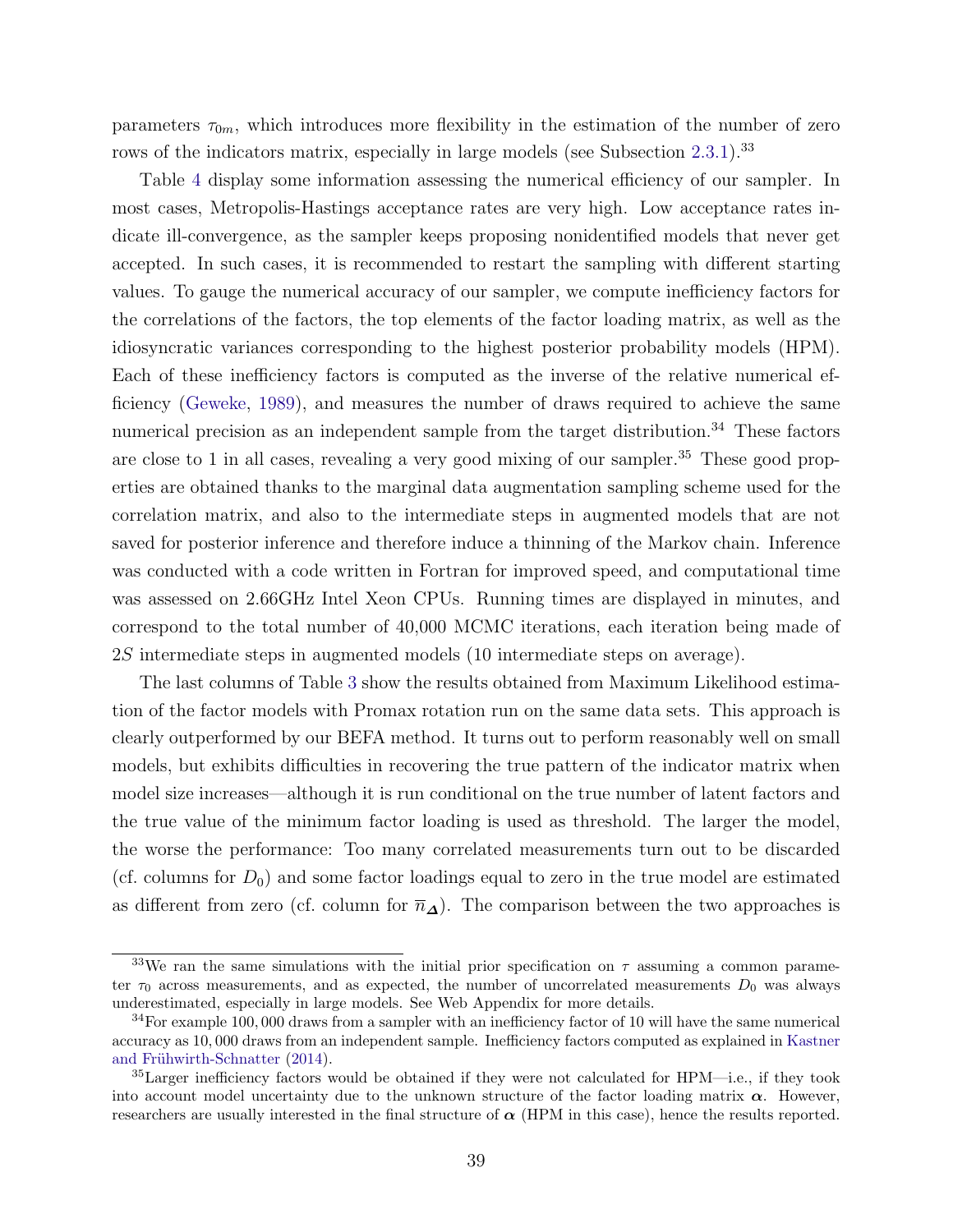|                               |       |          |                       |                |                  | Inefficiency factors                  |                       | Time    |
|-------------------------------|-------|----------|-----------------------|----------------|------------------|---------------------------------------|-----------------------|---------|
| Model                         | $\,N$ | M-H acc. | $Pr(\text{acc} > .8)$ | $p^{\text{H}}$ | $\boldsymbol{R}$ | $\boldsymbol{\alpha}^{\mathrm{lead}}$ | $\boldsymbol{\Sigma}$ | in min. |
| $\mathcal{M}(15, 3, 5, 0)$    | 500   | 0.96     | 0.98                  | 0.97           | 1.11             | 1.10                                  | 1.10                  | 1.88    |
|                               | 1000  | 0.99     | 1.00                  | 1.00           | 1.07             | 1.04                                  | 1.05                  | 3.29    |
| $\mathcal{M}(36, 6, 6, 0)$    | 500   | 0.95     | 0.96                  | 0.91           | 1.11             | 1.09                                  | 1.09                  | 6.91    |
|                               | 1000  | 0.99     | 1.00                  | 0.99           | 1.04             | 1.02                                  | 1.02                  | 10.42   |
| $\mathcal{M}(72, 9, 8, 0)$    | 500   | 0.98     | 0.99                  | 0.92           | 1.06             | 1.05                                  | 1.05                  | 19.93   |
|                               | 1000  | 1.00     | 1.00                  | 0.98           | 1.02             | 1.01                                  | 1.01                  | 27.16   |
| $\mathcal{M}(120, 12, 10, 0)$ | 500   | 0.96     | 0.99                  | 0.82           | 1.09             | 1.08                                  | 1.08                  | 67.55   |
|                               | 1000  | 0.99     | 0.99                  | 0.97           | 1.02             | 1.01                                  | 1.01                  | 84.14   |
| $\mathcal{M}(17, 3, 5, 2)$    | 500   | 0.95     | 0.96                  | 0.86           | 1.14             | 1.13                                  | 1.13                  | 1.99    |
|                               | 1000  | 0.97     | 0.98                  | 0.91           | 1.08             | 1.07                                  | 1.07                  | 3.48    |
| $\mathcal{M}(39, 6, 6, 3)$    | 500   | 0.94     | 0.95                  | 0.77           | 1.14             | 1.12                                  | 1.12                  | 7.52    |
|                               | 1000  | 0.98     | 0.98                  | 0.84           | 1.07             | 1.06                                  | 1.06                  | 11.20   |
| $\mathcal{M}(76, 9, 8, 4)$    | 500   | 0.96     | 0.97                  | 0.66           | 1.10             | 1.09                                  | 1.09                  | 21.11   |
|                               | 1000  | 0.99     | 0.99                  | 0.82           | 1.03             | 1.01                                  | 1.01                  | 28.84   |
| $\mathcal{M}(125, 12, 10, 5)$ | 500   | 0.95     | 0.98                  | 0.58           | 1.11             | 1.10                                  | 1.10                  | 72.36   |
|                               | 1000  | 0.99     | 1.00                  | 0.77           | 1.02             | 1.01                                  | 1.01                  | 89.53   |

<span id="page-41-0"></span>Table 4: Monte Carlo Experiment for BEFA: Sampling efficiency and computational time.

**Notes.** Metropolis-Hastings acceptance rate (M-H acc.), probability of highest probability model  $(p^{\rm H})$ , proportion of Monte Carlo replications with a M-H rate larger than 0.8, inefficiency factors for the offdiagonal elements of the correlation matrix **R**, for the leading elements of the factor loading matrix  $\alpha^{\text{lead}}$ and for the idiosyncratic variances  $\Sigma$ . The inefficiency factors are computed as the averages of the median of the corresponding values over the Monte Carlo replications corresponding to the highest probability model. Average computational time in minutes, for a total of 40,000 MCMC iterations for each experiment. Monte Carlo averages over replications with a M-H rate larger than 0.8.

thus striking, especially given the fact that although BEFA is run without knowing the true number of factors a priori, contrary to classical EFA, it still manages to perform better in recovering the true latent structure.

Finally, Table [5](#page-43-0) shows the results obtained by applying to the same simulated data methods routinely used in psychometrics and econometrics to select the number of components/factors.<sup>36</sup> While, as seen in Table [3,](#page-39-0) the BEFA algorithm displays remarkably high hit rates, the different classical criteria are not able to recover the dimensionality of the true latent structure in a consistent way. In particular, while most of the methods succeed in

<sup>36</sup>A brief description of the various classical methods used in this section for selecting the number of components/factors and for performing rotation is provided in the Web Appendix. The scree plots displaying the average eigenvalues across the 100 Monte Carlo replications for each model are also shown there.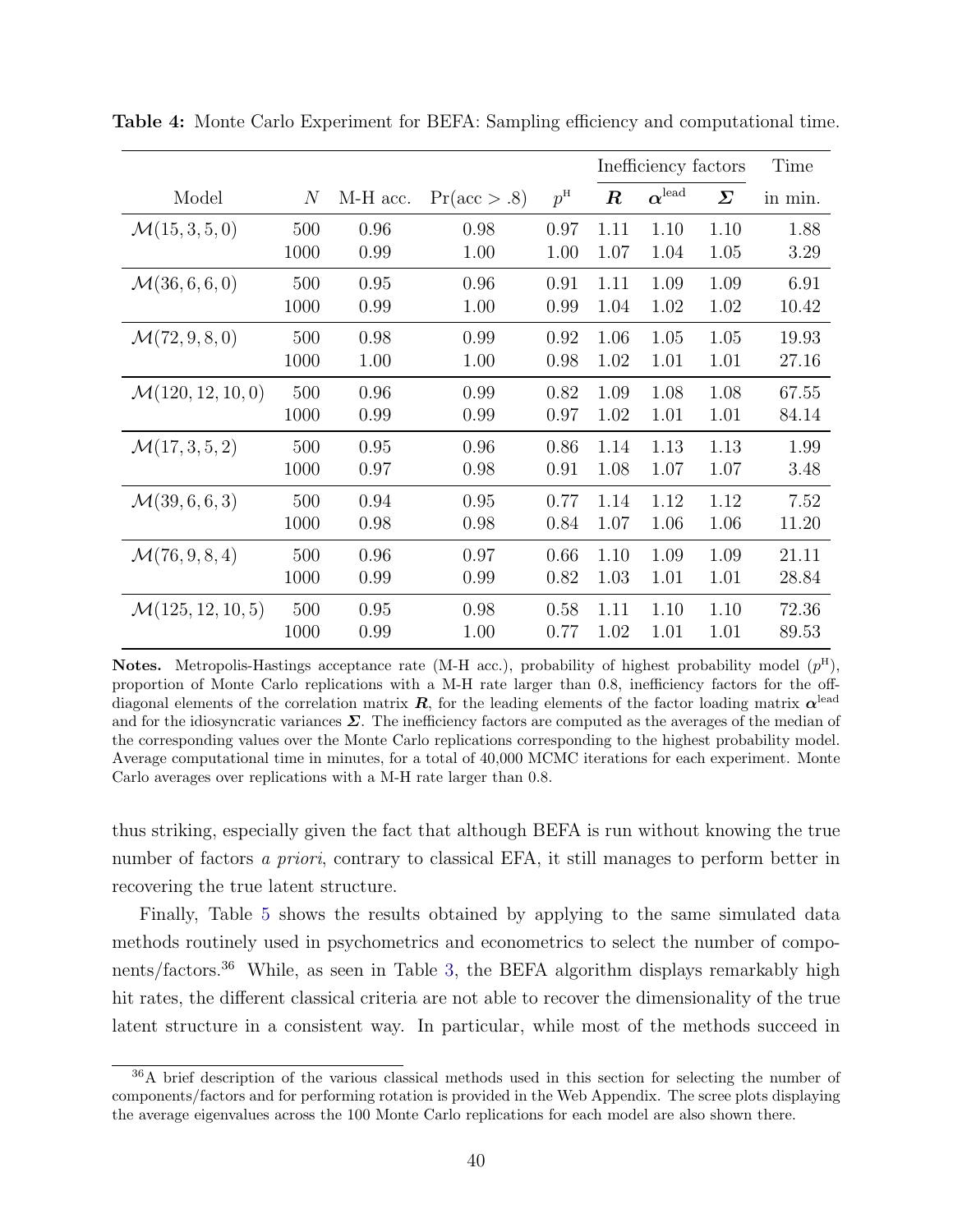recovering it for the simplest models with three factors, their performance varies between under- (in the case of the Velicer and of the Onatski method, and of the Bayesian Information Criterion) and over-extraction (in the case of the Kaiser criterion) for the higher-dimensional models. In general, doubling the number of observations from 500 to 1,000 allows a more accurate selection of the number of factors, while including in the data extra measurements uncorrelated with the others (as in the last four models) leads to an even greater degree of over-extraction.

We now apply our methodology to real data for the estimation of a high-dimensional factor model.

### 4.2 Empirical Analysis of the BCS Data

This section of the paper applies our method to data on cognitive, psychological and health measurements. Classical Exploratory Factor Analysis is widely used to boil down high dimensional data on psychological traits to interpretable scales. This is the method used to obtain the Big Five<sup>37</sup> (see [Goldberg,](#page-69-1) [1990\)](#page-69-1). We estimate the structure of cognitive, psychological and physical traits in childhood using the BEFA approach. We then show which alternative structures are obtained by the methods traditionally used.

Data. We apply our method to data from the British Cohort Study (BCS), which has been widely used in an interdisciplinary literature on the effects of early life conditions on adult outcomes. The BCS is a longitudinal survey following all babies born in a particular week of April 1970 in the United Kingdom. A wealth of information has been collected at multiple ages on the cohort members' cognitive, behavioral and physical development, their family and school environment, and their labor market and life outcomes. For this application, we use information on family background characteristics from the birth sweep, and on 131 cognitive, behavioral and health measurements—28 binary and 103 continuous—at age 10, to estimate the structure of childhood traits for the male cohort members.<sup>38</sup>

Prior Specification and MCMC Tuning. We run our algorithm on this data set and assume that the number of underlying factors does not exceed 20, (so  $K = 20$ ).<sup>39</sup> We adopt a prior specification that is similar to the one used in the Monte Carlo study, assuming  $a_m^0 = 0$  and  $A_0 = 3$ , and for the continuous measurements  $c_0 = 2.5$  and  $C_m^0$  specified as in

<sup>&</sup>lt;sup>37</sup>In psychology, the Big Five personality traits are five broad domains or dimensions that are used to describe human personality, and that are based on the Five Factor Model (FFM)[\(Costa and McCrae,](#page-68-0) [1992\)](#page-68-0). The Big Five are Openness, Conscientiousness, Extraversion, Agreeableness, and Neuroticism (OCEAN).

<sup>38</sup>Full details on the data and the measures we use are in Appendix [B.](#page-62-0)

 $39$ Since we find 13 factors, there is no need to rerun with a larger maximum number of factors.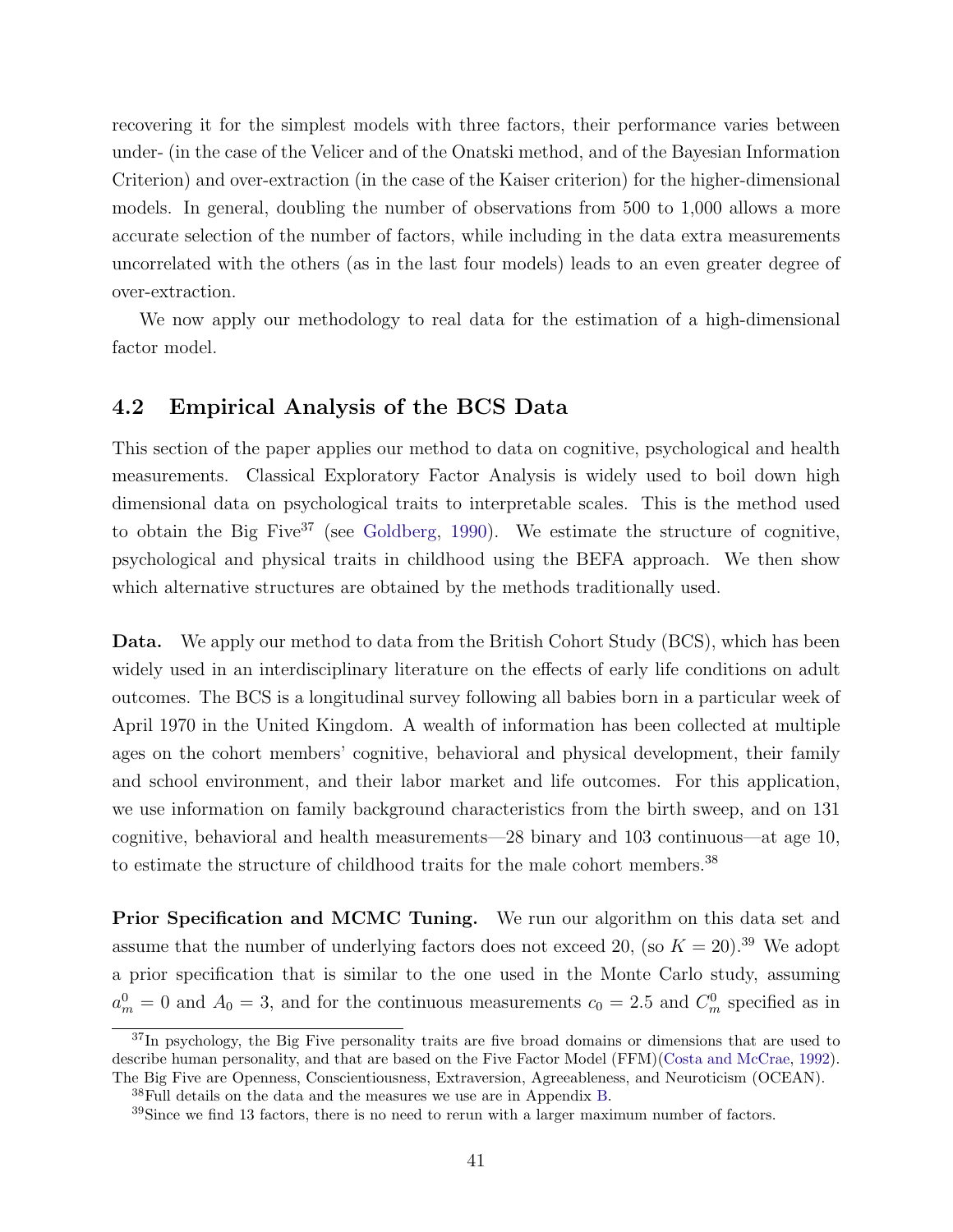<span id="page-43-0"></span>**Table 5:** Monte Carlo results from Classical Methods to Select the Number of Components/Factors for models  $\mathcal{M}(M, K_0, D, D_0)$  ${\bf Table\ 5:}$  Monte Carlo results from Classical Methods to Select the Number of Components/Factors for models  ${\cal M}(M,K_0,D,D_0)$ with  $N$ =500 and 1000. 100 Monte Carlo replications. with N=500 and 1000. 100 Monte Carlo replications.

|                                   |      |                | Number of components |                 |             |                 |        |                   |             |                 |      | Number of factors |      |                       |      |             |             |
|-----------------------------------|------|----------------|----------------------|-----------------|-------------|-----------------|--------|-------------------|-------------|-----------------|------|-------------------|------|-----------------------|------|-------------|-------------|
|                                   |      | Velicer        |                      |                 | Opt. Coord. |                 | Kaiser |                   | Opt. Coord. | Kaiser          |      |                   |      | Akaike IC Bayesian IC |      | Onatski     |             |
| Model                             |      | N Mode         | $\mathbb{H}$         | Mode            | HR          | Mode HR         |        | Mode              | $_{\rm HR}$ | Mode            | HR   | Mode              | HR   | Mode                  | HR   | Mode        | $_{\rm HR}$ |
| $\mathcal{M}(15, 3, 5, 0)$        | 500  | $\mathfrak{c}$ | 0.65                 | S               | 0.92        | S               | 0.93   | $\mathbf{C}$      | 0.28        | S               | 0.96 | S                 | 0.82 | S                     | 0.95 | S           | 0.52        |
|                                   | 1000 |                | 0.63                 | ొ               | 0.90        | ಣ               | 0.96   | $\mathbf{\Omega}$ | 0.23        | ಣ               | 0.96 | ಣ                 | 0.79 | ಣ                     | 0.99 | S           | 0.65        |
| $\mathcal{M}(36, 6, 6, 0)$        | 500  | IJ             | 0.25                 | Ņ               | 0.29        | Ņ               | 0.20   | 4                 | 0.01        | ు               | 77.0 | ు                 | 0.88 | IJ                    | 0.25 | Ľ           | 0.05        |
|                                   | 1000 | J,             | 0.24                 | అ               | 0.63        | ం               | 0.64   | ↤                 | 0.01        | ం               | 0.75 | ల                 | 0.86 | ం                     | 19.0 | LO          | 0.22        |
| $\mathcal{M}(72, 9, 8, 0)$        | 500  | Ņ              | 0.18                 | 13              | 0.12        | $\overline{15}$ | 0.00   | $\overline{ }$    | 0.00        | 12              | 0.00 | ౧                 | 0.77 | $\overline{z}$        | 0.00 | Ľ           | 0.03        |
|                                   | 1000 | $\infty$       | 0.09                 | $\Box$          | 0.13        | 12              | 0.03   | ం                 | 0.00        | ç               | 0.79 | ౚ                 | 0.91 | $\infty$              | 0.60 | LО          | 0.09        |
| $\mathcal{M}(120, 12, 10, 0)$ 500 |      | $\Xi$          | 0.06                 | 14              | 0.04        | 26              | 0.00   | $\overline{10}$   | 0.00        | 22              | 0.00 | $\Box$            | 0.39 | Ņ                     | 0.00 | $\supseteq$ | 0.01        |
|                                   | 1000 |                | 0.05                 | 17              | 0.08        | 22              | 0.00   | ç                 | 0.01        | $\frac{5}{2}$   | 0.00 | 12                | 0.78 | G                     | 0.01 | $\Box$      | 0.02        |
| $\mathcal{M}(17, 3, 5, 2)$        | 500  | ಌ              | 0.65                 | S               | 0.41        | S               | 0.00   | N                 | 0.29        | ಌ               | 0.96 | ಌ                 | 0.84 | ಣ                     | 0.93 | ಌ           | 0.51        |
|                                   | 1000 |                | 0.71                 | S               | 0.58        | ↤               | 0.00   | $\mathcal{C}$     | 0.31        | S               | 0.99 | S                 | 0.79 | S                     | 0.99 | ಌ           | 0.72        |
| $\mathcal{M}(39, 6, 6, 3)$        | 500  | ນລ             | 0.19                 | ౧               | 0.19        | ౧               | 0.00   | ↤                 | 0.00        | Ņ               | 0.42 | $\circ$           | 0.81 | S                     | 0.18 | Ľ           | 0.09        |
|                                   | 1000 | مد             | 0.24                 | $\infty$        | 0.21        | ౚ               | 0.00   | ↤                 | 0.02        | ం               | 0.82 | ల                 | 0.84 | ం                     | 0.52 | ഹ           | 0.22        |
| $\mathcal{M}(76, 9, 8, 4)$        | 500  |                | 0.03                 | $\frac{5}{1}$   | 0.07        | $\frac{8}{18}$  | 0.00   | $\overline{ }$    | 0.00        | $\overline{14}$ | 0.00 | ౚ                 | 0.75 | అ                     | 0.00 | J,          | 0.02        |
|                                   | 1000 | $^{\infty}$    | 0.08                 | 13              | 0.08        | $\frac{5}{10}$  | 0.00   | ం                 | 0.00        | G               | 0.48 | $\circ$           | 0.90 | $\overline{z}$        | 0.05 | LC.         | 0.07        |
| $\mathcal{M}(125, 12, 10, 5)$ 500 |      | $\Box$         | 0.05                 | $\overline{15}$ | 0.06        | R               | 0.00   | $\overline{10}$   | 0.06        | 27              | 0.00 | $\Box$            | 0.37 | Ņ                     | 0.00 | $\Box$      | 0.03        |
|                                   | 1000 |                | 0.07                 | $\overline{14}$ | 0.06        | 24              | 0.00   | $\circ$           | 0.00        | $\frac{8}{18}$  | 0.00 | 12                | 0.86 | ౚ                     | 0.00 | 10          | 0.00        |

Hit Rate. We use the eigenvalues of the raw correlation matrix to find the number of components (when applying the Velicer, Optimal Coordinates and Kaiser methods), and the eigenvalues of the reduced correlation matrix to find the number of factors (when applying the Optimal Coordinates and Kaiser methods). To construct the reduced correlation matrix, we use the squared multiple correlations as estimates of the communalities. The Akaike and Bayesian Information Criteria are computed after having performed maximum likelihood factor analysis. For the Onatski method, we Notes. M is the total number of measurements,  $K_0$  the true number of latent factors, D the number of measurements dedicated to each factor,  $D_0$  the number of uncorrelated measurements, and N the sample size. Opt. Coord. = Optimal Coordinates. IC = Information Criterion. HR = specify  $k_0 = 1$  and  $k_1 = 5$  for  $\mathcal{M}(15, 3, 5, 0)$  and  $\mathcal{M}(17, 3, 5, 2)$ ;  $k_0 = 5$  and  $k_1 = 10$  for  $\mathcal{M}(36, 6, 6, 0)$ ,  $\mathcal{M}(39, 6, 6, 3)$ ,  $\mathcal{M}(72, 9, 8, 0)$  and  $\mathcal{M}(76, 9, 8, 4)$ ;  $k_0 = 10$  and  $k_1 = 15$  for  $\mathcal{M}(120, 12, 10, 0)$  and  $\mathcal{M}(125, 12, 10, 5)$ . For each test, the first column (Mode) shows the modal number of factors obtained across the 100 Monte Carlo replications; the second column (Hit Rate) shows the proportion of Monte Carlo replications where the number of factors **Notes.** M is the total number of measurements,  $K_0$  the true number of latent factors, D the number of measurements dedicated to each factor,  $D_{\alpha}$  the number of measurements dedicated to each factor,  $D_{\alpha}$  the numb  $D_0$  the number of uncorrelated measurements, and N the sample size. Opt. Coord. = Optimal Coordinates. IC = Information Criterion.  $HR =$ <br>  $\ldots$ Hit Rate. We use the eigenvalues of the raw correlation matrix to find the number of components (when applying the Velicer, Optimal Coordinates and Kaiser methods), and the eigenvalues of the reduced correlation matrix to find the number of factors (when applying the Optimal Coordinates and Kaiser methods). To construct the reduced correlation matrix, we use the squared multiple correlations as estimates of the communalities. The Akaike and Bayesian Information Criteria are computed after having performed maximum likelihood factor analysis. For the Onatski method, we specify  $k_0 = 1$  and  $k_1 = 5$  for  $\mathcal{M}(15, 3, 5, 0)$  and  $\mathcal{M}(17, 3, 5, 2)$ ;  $k_0 = 5$  and  $k_1 = 10$  for  $\mathcal{M}(36, 6, 6, 0)$ ,  $\mathcal{M}(39, 6, 6, 3)$ ,  $\mathcal{M}(72, 9, 8, 0)$  and  $\mathcal{M}(76, 9, 8, 4)$ ;  $k_0 = 10$  and  $k_1 = 15$  for  $\mathcal{M}(120, 12, 10, 0)$  and  $\mathcal{M}(125, 12, 10, 5)$ . For each test, the first column (Mode) shows the modal number of factors obtained across the 100 Monte Carlo replications; the second column (Hit Rate) shows the proportion of Monte Carlo replications where the number of factors is equal to the true value. is equal to the true value.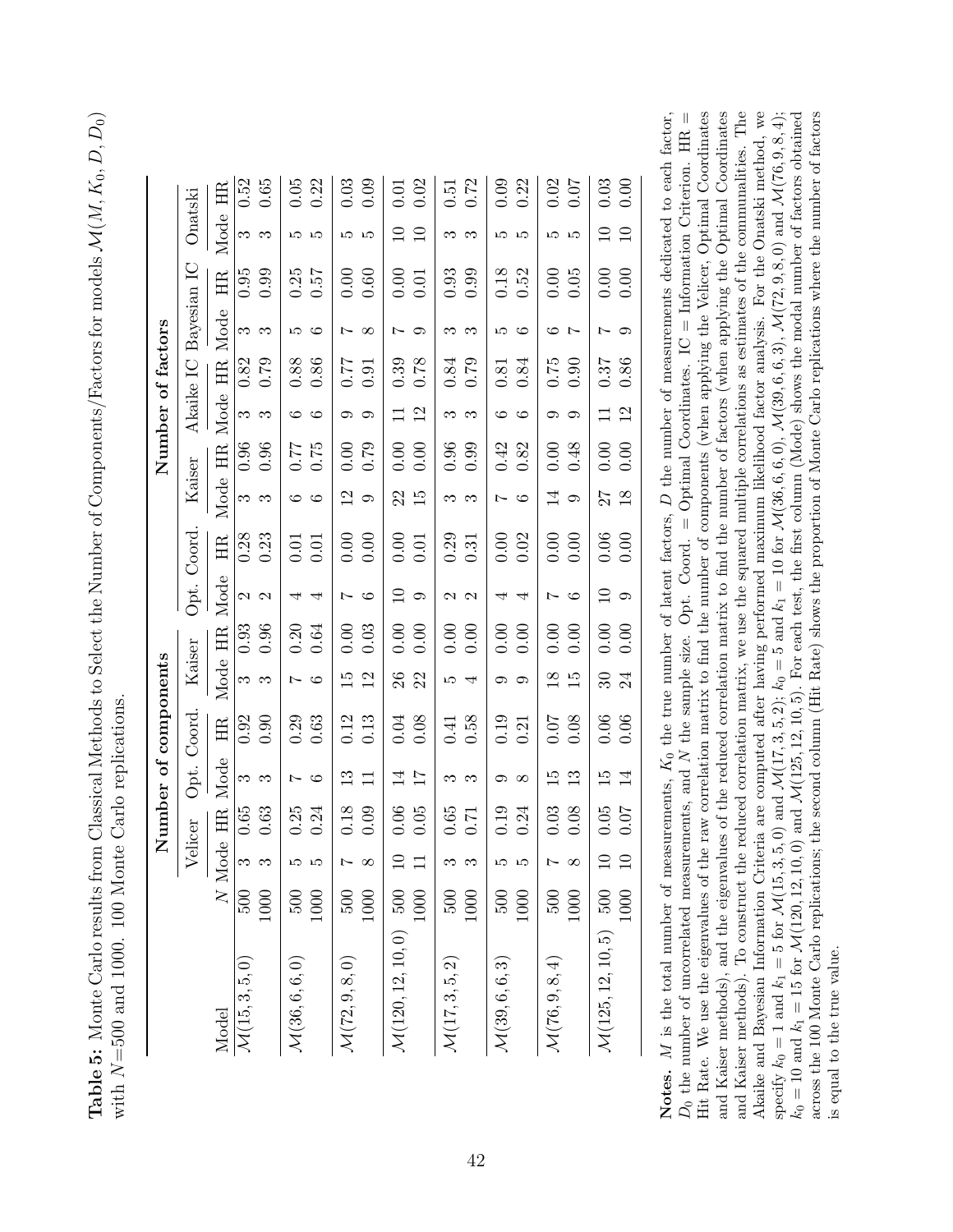equation [\(17\)](#page-16-0). The only differences worth pointing out are for the regression coefficients, the correlation matrix of the factors, and the indicator probabilities. We introduce covariates in our factor model to control for observed heterogeneity, and assume that the corresponding regression coefficients are *a priori* centered  $(b_m^0 = 0)$  with prior variance  $B_m^0 = 3I^{40}$  To hinder factor splitting, which happens to be a problem in our application when assuming a uniform prior on the individual factor correlations, we increase the number of degrees of freedom to  $\nu = K+5$ . As shown in Figure [1,](#page-20-0) this value of  $\nu$  shifts the prior distribution of the maximum correlation away from 1. The scale matrix  $S$  is specified as stochastic to implement the [Huang and Wand](#page-70-0) [\(2013\)](#page-70-0) prior, and its diagonal elements are allowed to take relatively large values to enhance mixing by fixing  $A_k = 100$ . Finally, the prior on the indicator weights is specified with measurement-specific parameters  $\tau_{0m}$  assumed to have a symmetric prior Beta distribution ( $\kappa_0 = \xi_0 = 0.1$ ), and for the included measurements the Dirichlet prior is specified with concentration parameter  $\kappa = 0.5$ , a prior similar to the one used for the largest model with 125 measurements in our Monte Carlo study (see Table [2\)](#page-37-0). We start the algorithm with a single factor and run the sampler for 100, 000 iterations, where only the last 40,000 ones are used for posterior inference.<sup>41</sup> For the factor selection, 2S intermediate steps are performed at each MCMC iteration, with  $S = 1 + \phi$  and  $\phi \sim \mathcal{Poisson}(4)$ . We run the MCMC sampler several times with different starting values to check it converges to the same solution. After sampling, the MCMC draws are post-processed following the strategy described in Subsection [3.4](#page-33-0) to solve the sign and column switching problems and make interpretation possible.

Empirical Results. The main results are presented in Figure [2,](#page-45-0) which displays the posterior means of the factor loadings in the highest probability model (HPM)—the model that corresponds to the indicator matrix  $\Delta$  that is visited most often by the algorithm. In our application, the posterior probability of the HPM is 0.42. These results show that the method succeeds in condensing the information contained in the data in a concise and interpretable way. BEFA uncovers 13 factors (out of an admissible set of  $K = 20$ ) from the 131 measurements recorded from multiple sources on the development of the child at age 10. The factor loading matrix should be interpreted jointly with Figure [3](#page-47-0) that shows the posterior correlations among the estimated factors and gives more insights into the interrelations between the latent constructs.

<sup>40</sup>See Appendix [B](#page-62-0) for scaling of the covariates.

<sup>&</sup>lt;sup>41</sup>We resort to a long burn-in period for the empirical application, as the pre-MCMC stage based on the unrestricted algorithm turned out to produce too many nonidentified factors that could not be used to generate a sensible starting value for  $\Delta$ .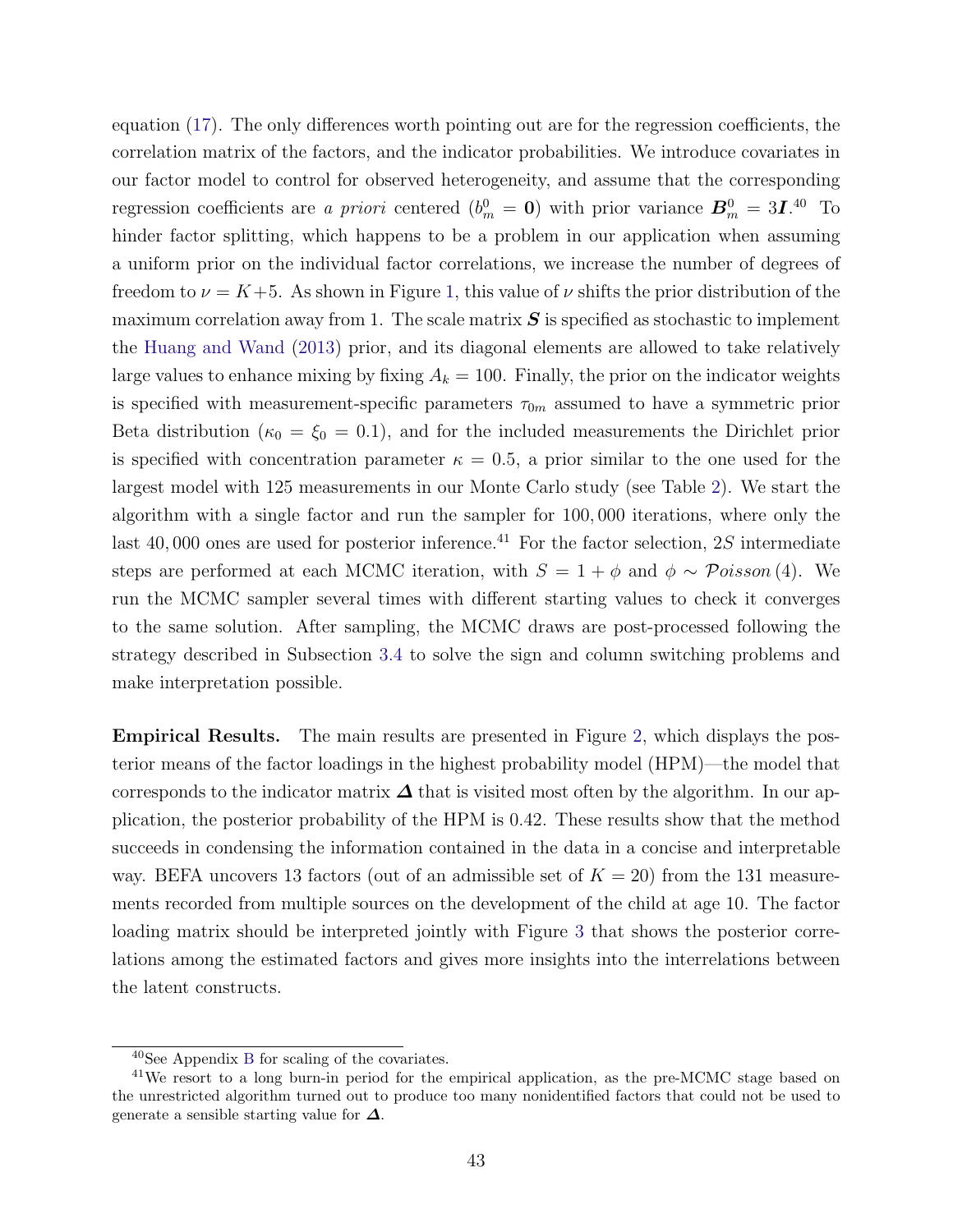<span id="page-45-0"></span>

Figure 2: BEFA, Posterior Factor Loading Matrix in the BCS.

 $\theta_4$  Hyperactivity [M],  $\theta_5$  Attention Problems [T],

 $\theta_7$  School Phobia [T],  $\theta_8$  Conduct Problems [T],  $\theta_9$  Motor Coordination Prob. [T],

 $\theta_{10}$  Depression [T],  $\theta_{11}$  Concentration Prob. [T],  $\theta_{12}$  Positive Sense of Self [C],

 $\theta_{13}$  Body Build.

Notes. The 131 measurements (tick marks on the vertical axis) are in the order specified in Appendix [B.](#page-62-0) [M] refers to traits extracted from items evaluated by the mother, [T] by the teacher, [C] by the child. Active factors only are displayed, out of a maximum of 20 potential factors.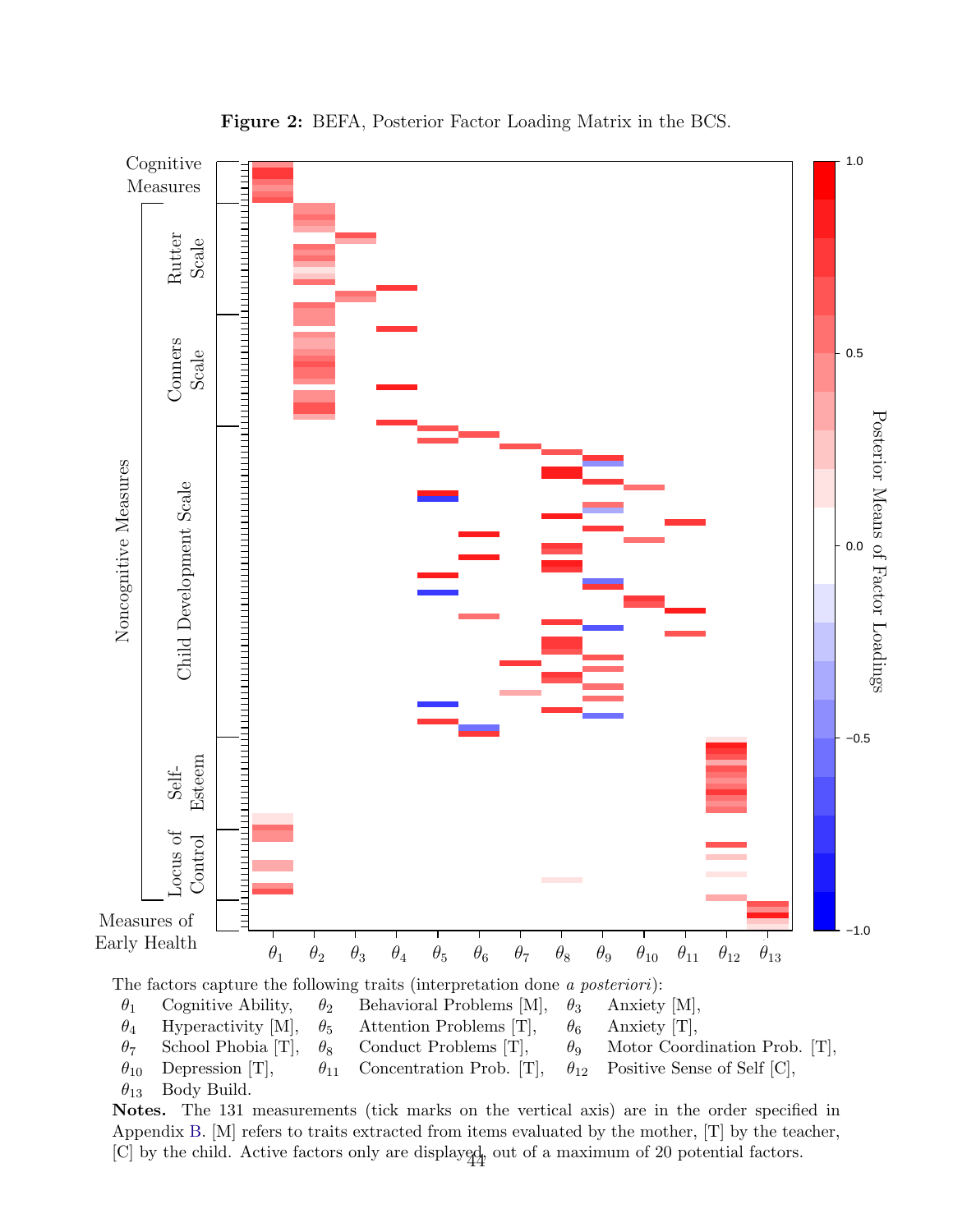First of all, the measurements are clearly allocated to one of three broad categories cognitive, noncognitive and health. All intelligence test scores load on a single factor, which we term cognitive ability  $(\theta_1);^{42}$  likewise, all physical measurements load on a separate factor, hence named Body Build  $(\theta_{13})$ . Most importantly, the numerous measures belonging to the five noncognitive scales (the Rutter, Conners, Child Developmental, Self-Esteem and Locus of Control scales) are allocated to 11 different factors in such a way that items describing the same trait consistently load on the same factor. In this way, each factor beyond the first one can be clearly named as a child mental health problem or facet of temperament, as shown in the columns of Figure [2](#page-45-0)  $(\theta_2-\theta_{12})$ . For example, the factor we call "Attention Problems  $[T]$ "  $(\theta_5)$  is loaded by all teacher-reported items denoting inability to pay attention in class. Second, measurements collected from different subjects (mothers, teachers, and the children themselves) load on separate factors, although some of them use exactly the same wording.<sup>43</sup> Third, Figure [3](#page-47-0) shows that the estimated correlations among the factors are informative:<sup>44</sup> in addition to the two main clusters of inter-correlated mother- $(\theta_2-\theta_4)$  and teacher-  $(\theta_5-\theta_5)$  $\theta_{11}$ ) reported traits, BEFA also succeeds in uncovering meaningful correlations across traits derived from reports by different informants. For example, the correlation between cognitive ability  $(\theta_1)$ , as measured by intelligence test scores administered to the child, and attention problems  $(\theta_5)$ , as measured by teacher-reported items, is -0.504. And the low correlation between mother- and teacher-reported traits is also consistent with a consolidated literature in child psychology, starting from the seminal study of [Achenbach et al.](#page-66-0) [\(1987\)](#page-66-0), who report that correlations of ratings are low between informants who play different roles with children.

 $42$ Items from the locus of control scale also load on this factor. While this might seem *prima facie* unusual, it is not actually uncommon in the literature. Costa and McCrae noticed "Many lexical studies show that some aspects of rated or self-reported intelligence (e.g., logical, foresighted vs thoughtless, imperceptive) also load on a Conscientiousness factor; we view these as reflections of Competence. We would also hypothesize that locus of control would be related to this facet." [\(Costa et al.,](#page-68-1) [1991\)](#page-68-1). Additionally, also [Van Lieshout and Haselager](#page-73-0) [\(1994\)](#page-73-0) and [Mervielde et al.](#page-72-1) [\(1995\)](#page-72-1) obtain childhood factors loading on both intellectual capacity/intelligence and Conscientiousness. Finally, [von Stumm et al.](#page-73-1) [\(2009\)](#page-73-1), analysing these same data, also notice a substantial overlap of locus of control and intelligence. They hypothesize this may be partially due to the shared cognitive-based setting of assessment (i.e., in school under teacher's supervision). Alternatively, like [Costa et al.](#page-68-1) [\(1991\)](#page-68-1), they speculate that these scales may tap into the same dimension of individual differences. Intelligence enables learning and understanding, which facilitate pupils' school performance and academic achievement. This encourages a sense of personal competency and, thus, students are likely to attribute school achievements to their own ability and effort rather than external circumstances. In our results, all the locus of control items which load on factor 1 specifically refer to academic performance, attesting that the measurement of locus of control in the BCS 1970 is closely linked to school experiences.

<sup>&</sup>lt;sup>43</sup>This occurs in the case of the Child Developmental Scale, which was specifically developed for inclusion in the BCS by selecting appropriate items from the Rutter and Conners instruments, and adding a few additional ones—such as motor coordination problems—to make the scale a more comprehensive measure of child development. The list of items with the same wording and the different factors they load on is shown in the Web Appendix. The detailed description of each item by which each factor is loaded is also reported there.

<sup>44</sup>Posterior standard errors for the estimated correlations are displayed in Table A3.4 in the Web Appendix.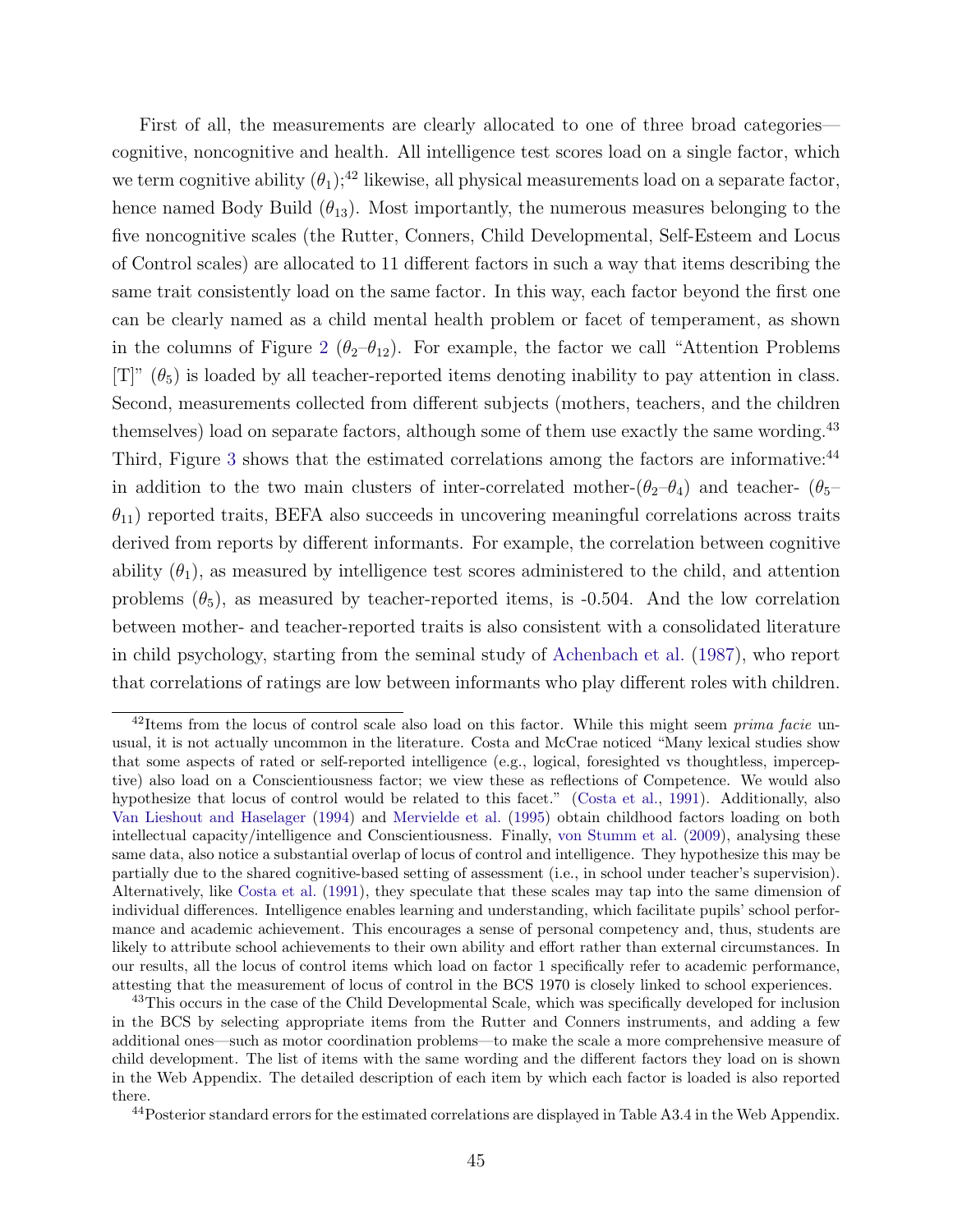

<span id="page-47-0"></span>Figure 3: BEFA: Posterior Correlation Matrix of the Factors in the BCS Application.

Notes. Each pie represents the correlation between the corresponding factors, clockwise for positive values and counterclockwise for negative values. [M] refers to traits extracted from items evaluated by the mother, [T] by the teacher, [C] by the child. Active factors only are displayed, out of a maximum of 20 potential factors. For standard errors and credible intervals, see Web Appendix.

Comparison with Estimates from Classical Methods. We now compare the performance of our procedure with that of approaches traditionally used in the applied literature.<sup>45</sup> Given the lack of a commonly accepted method of aggregation, different studies summarize the available information in many different ways, and often arrive at different conclusions, even when analyzing the same data. First and foremost, all studies make a priori judgments on which sets of scales to aggregate: no previous study has analyzed all the information available in the data as we do here. At the initial stage, researchers usually define broad categories—such as cognition, personality and health—then eventually define sub-categories (e.g., verbal and mathematical intelligence, conduct or attention problems). This approach may be appropriate when a priori information is available to the researcher. Then, analysts use their method of choice to condense the information available within each of these predefined categories. The two most commonly used approaches are: (1) construction of simple

<sup>45</sup>A brief description of the various classical methods used in this section for selecting the number of components/factors and for performing rotation is provided in the Web Appendix.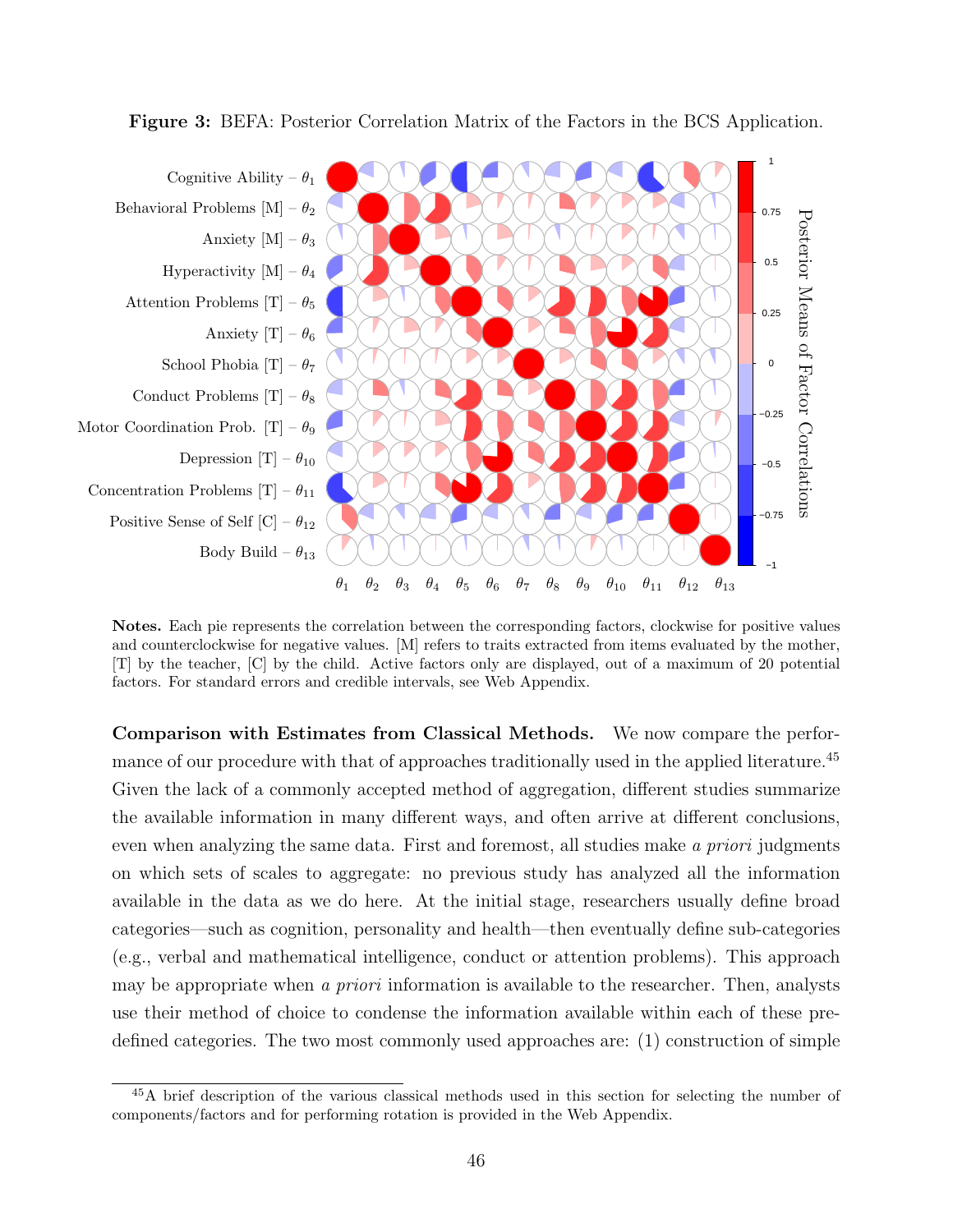sums or averages; (2) Exploratory Factor Analysis (EFA), with the extraction of principal components or factors.

A first common approach to aggregation is to take sums or unweighted averages, either of different scales belonging to a broad category (e.g., all cognitive scales), or of different items belonging to the same scale (e.g., all items belonging to the self-esteem scale), as done in [Murasko](#page-72-2) [\(2007\)](#page-72-2), [Gale et al.](#page-69-2) [\(2008\)](#page-69-2) and [Kaestner](#page-71-1) [\(2009\)](#page-71-1), among others. This simple procedure makes two strong assumptions: equal weighting of items (i.e., all measures are assumed to incorporate the same share of information about the latent factors), and absence of measurement error. Both of these assumptions are at odds with the data.<sup>46</sup> On the one hand, different measurements associated with the same factor clearly have different factor loadings (Figure [2\)](#page-45-0). On the other hand, we find substantial measurement error in the measurements (Figure [4\)](#page-49-0). This provides evidence that, at least when using the BCS data, unweighted aggregates are not an adequate representation of the latent structure of childhood traits.

Another approach commonly adopted is to extract principal components or factors. Although the two methods are conceptually different, they are often used interchangeably in the applied literature, when there is need for dimensionality reduction. For example, [Fein](#page-68-2)[stein](#page-68-2) [\(2000\)](#page-68-2), [Blanden et al.](#page-66-1) [\(2007\)](#page-66-1), [Gale et al.](#page-69-3) [\(2009\)](#page-69-3), [Jones et al.](#page-70-1) [\(2011\)](#page-70-1) and [Dohmen et al.](#page-68-3) [\(2012\)](#page-68-3) all extract principal components, while [von Stumm et al.](#page-73-1) [\(2009\)](#page-73-1), [Baron and Cobb-](#page-66-2)[Clark](#page-66-2) [\(2010\)](#page-66-2), [Antecol and Cobb-Clark](#page-66-3) [\(2010\)](#page-66-3), [Helmers and Patnam](#page-70-2) [\(2011\)](#page-70-2) and [Fiorini and](#page-68-4) [Keane](#page-68-4) [\(2012\)](#page-68-4) extract factors, although they deal with similar applications and sometimes even use the same data.

When components are extracted, error in the measurements is not accounted for. When extracting factors, instead, the analyst only analyzes the variability in the observed measurements which can be explained by the common factors not affected by measurement error. Stated differently, components extraction is based on an eigenvalue decomposition of the raw correlation matrix [\(Jolliffe,](#page-70-3) [1986\)](#page-70-3), while factor extraction is applied on the "reduced" correlation matrix with measurement error variance removed (the one based on the factor covariance).<sup>47</sup>

It is instructive to compare the steps involved across the various methods. While BEFA is a unified single step procedure, traditional approaches involve multiple stages: a first step in which the number of components/factors is selected, a second step in which components/factors are extracted (conditional on the number selected in the first step), and a third

<sup>46</sup>See [Cunha and Heckman](#page-68-5) [\(2008\)](#page-68-5) for an exploration of these issues.

<sup>&</sup>lt;sup>47</sup>In practice, the two methods will yield similar results when the values of the communalities are relatively high [\(Fabrigar et al.,](#page-68-6) [1999\)](#page-68-6).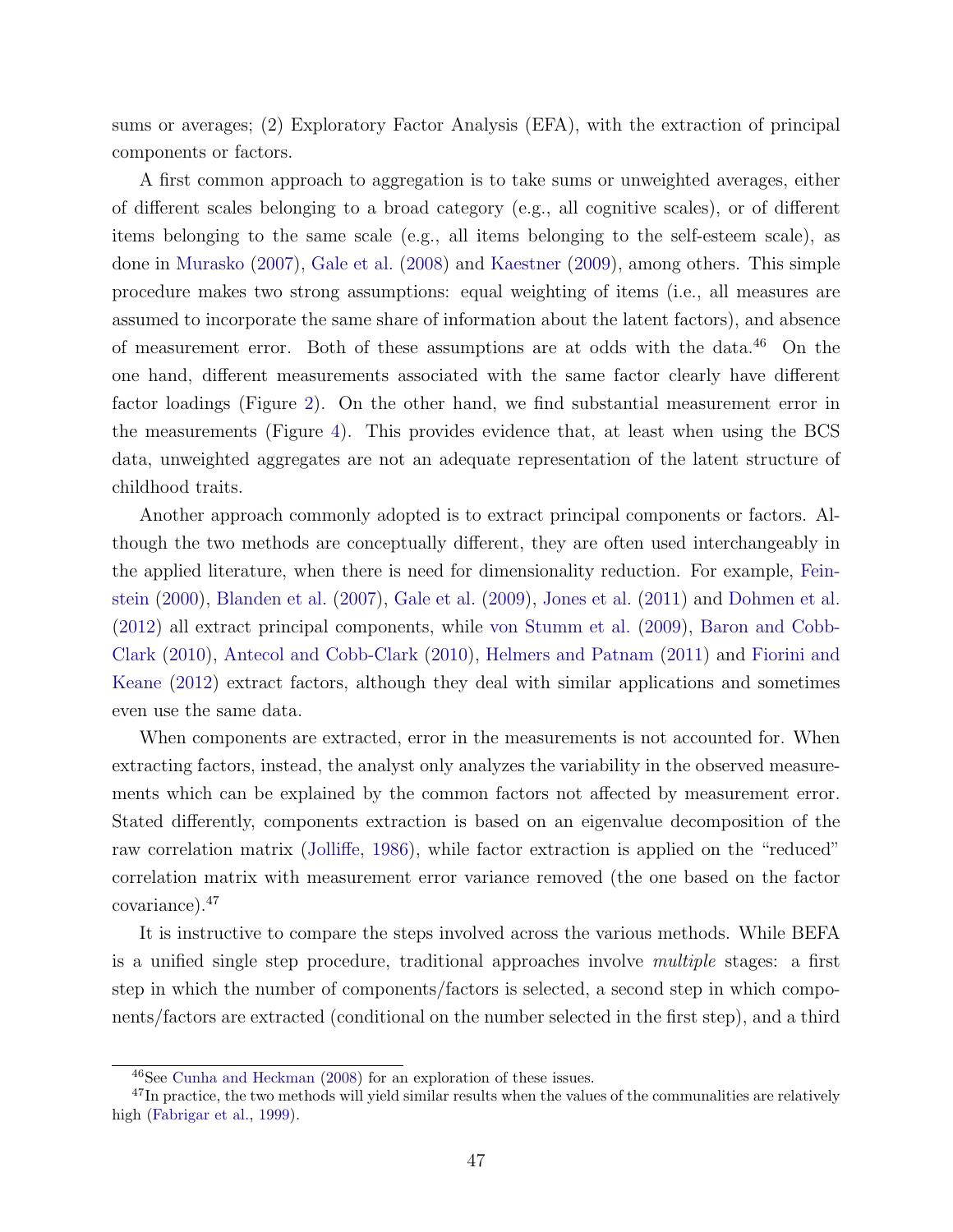<span id="page-49-0"></span>

Figure 4: BEFA, Proportion of total variance of measurements due to noise.

Notes. Segments on top of bars represent the corresponding 95% highest posterior density intervals. Measurements are ordered as follows, from top to bottom: Cognitive items (PLCT, FMT, SERT, BASTM, BAS-TRD, BASTS, BASTWD), Rutter1 to Rutter 19, Conners1 to Conners19, Child development scale (CDEV1 to CDEV53), Self-esteem (Lawseq1 to Lawseq12), Locus of Control (Locus1 to Locus16) and Health (Height, Head, Weight, Bpsys, Bpdias). See Appendix [B](#page-62-0) for details.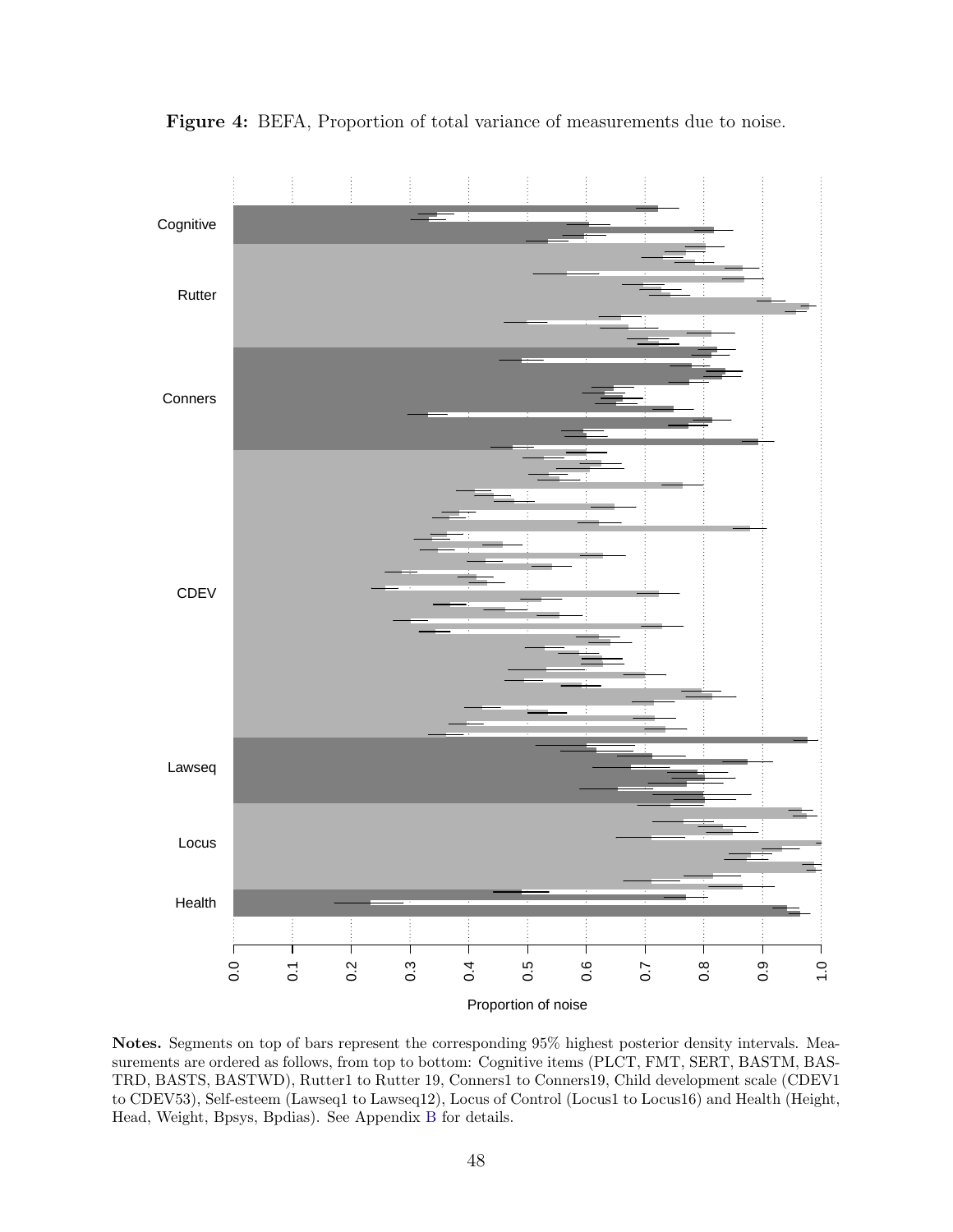step in which rotation is performed to search for a simple structure.<sup>48</sup> Arbitrary decision rules are involved at each step. Several criteria are available to select the dimensionality of the latent structure, to extract the factors [\(Gorsuch,](#page-69-4) [1983\)](#page-69-4), and to rotate the resulting loading matrices [\(Jennrich,](#page-70-4) [2001,](#page-70-4) [2002\)](#page-70-5). If a simple structure does not emerge in a first round, classical Exploratory Factor Analysis procedures also involve further steps, in which measurements weakly loading on factors are iteratively eliminated on the basis of arbitrary threshold rules, until a stable solution with only single loaders is achieved. The elimination criterion is also usually based on the magnitude of the loadings, without accounting for their statistical significance.

BEFA performs all of these steps in one coherent Bayesian procedure, where the dimension of the latent structure is estimated jointly with the allocation of the measurements to the factors. This is in contrast with traditional approaches in which the various steps are performed sequentially, and each of them requires ad hoc judgments, which affect the final outcome, as shown in Table [7.](#page-53-0) 49

First, as already seen in the previous section with the application to the simulated data, the choice of the method used to select the dimensionality of the latent structure is not innocuous. Table [6](#page-51-0) shows that the number of components/factors estimated from the raw measurements ranges from a minimum of 6 when using the Scree plot and the [Onatski](#page-72-3) [\(2009\)](#page-72-3) method, to a maximum of 72 when applying the Akaike Information Criterion.<sup>50</sup> It also shows that each method selects a number of components bigger than the number of factors. Because component extraction does not discriminate between common and unique variance, spurious components/factors are likely to be extracted. Additionally, using raw or residualized measurements<sup>51</sup> also makes a difference, since in the latter case a smaller number of components/factors is usually selected. This might suggest that, when using raw measurements, spurious components are likely to be extracted.

<sup>&</sup>lt;sup>48</sup>The procedure of rotation identifies blocks of measures that within blocks are strongly correlated with one component/factor (i.e., satisfy *convergent validity*) but are weakly correlated with other components/factors across blocks (i.e., satisfy discriminant validity).

<sup>49</sup>Discarding measurements is an intuitively unsatisfactory procedure but it is an essential part of Exploratory Factor Analysis. (See, e.g., [Gorsuch,](#page-69-5) [2003\)](#page-69-5). At the same time, the procedure used in this paper can be faulted by assuming that each measurement loads on at most one factor. In future work, we plan to relax this requirement.

<sup>&</sup>lt;sup>50</sup>Scree plots of the eigenvalues from both the raw and the reduced polyserial correlation matrix are shown in the Web Appendix. It is evident that, in both cases, no clear separation or "elbow" emerges.

<sup>&</sup>lt;sup>51</sup>We define residualized measurements as the residuals of a linear regression of the measurements on the seven covariates  $(X)$  which are included in the BEFA measurement system. We use a linear probability model for the binary measurements. The covariates included are mother's age at birth, mother's education at birth, father's high social class at birth, total gross family income at age 10, an indicator for broken family, the number of previous livebirths, and the number of children in the family at age 10. More details are provided in Appendix [B.2.](#page-64-0)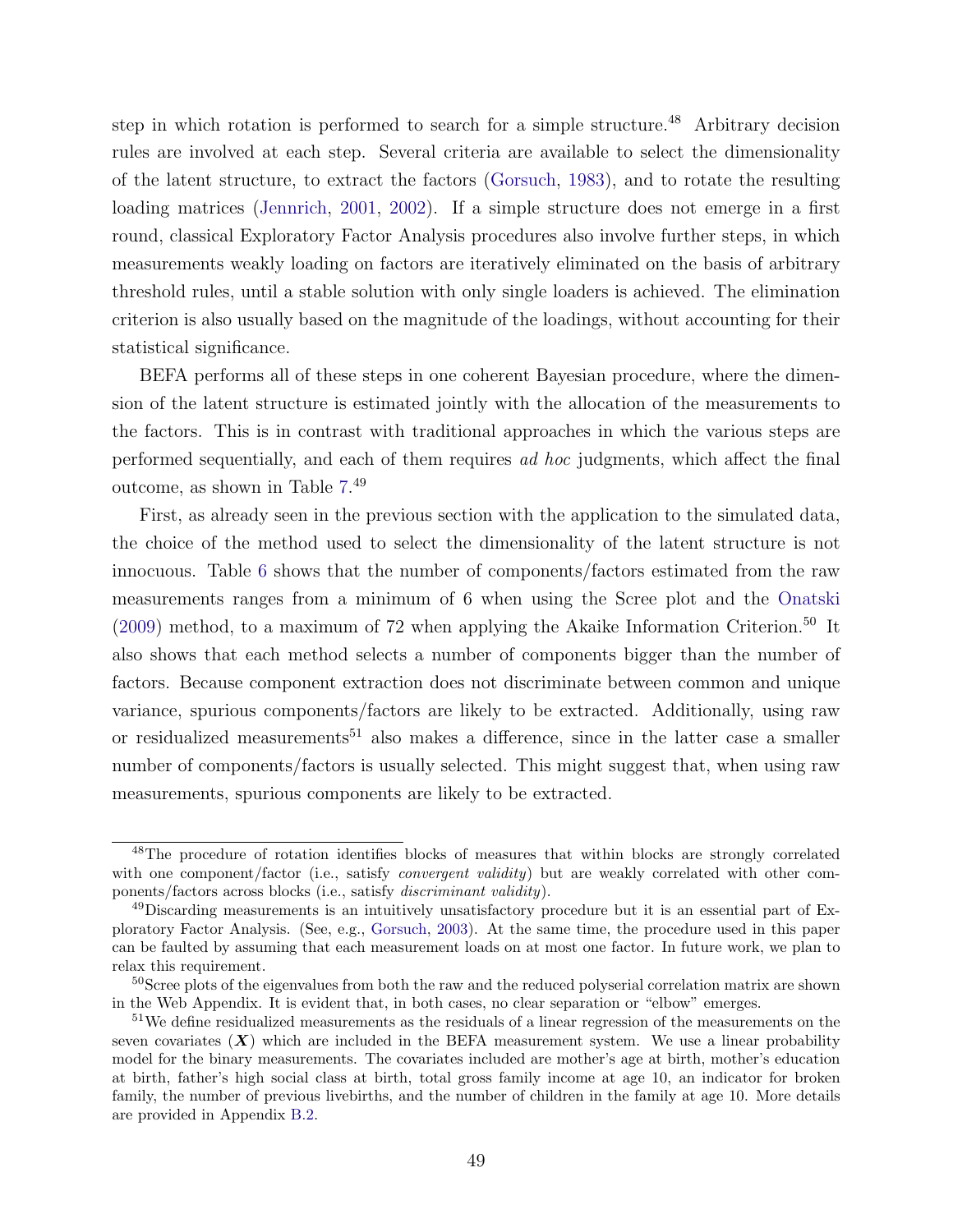<span id="page-51-0"></span>

| Method               |              | Number of components |              | Number of factors |
|----------------------|--------------|----------------------|--------------|-------------------|
|                      | Raw          | Residualized         | Raw          | Residualized      |
|                      | Measurements | Measurements         | Measurements | Measurements      |
| Cattell's Scree Plot | 6            | 4                    | 6            |                   |
| Onatski              | n/a          | n/a                  | 6            | 5                 |
| Velicer's Rule       | 12           | 11                   | n/a          | n/a               |
| Optimal Coordinates  | 15           | 11                   | 13           | 11                |
| Kaiser's Rule        | 28           | 29                   | 25           | 25                |
| Akaike IC            | n/a          | n/a                  | 72           | 47                |
| Bayesian IC          | n/a          | n/a                  | 21           | 18                |

Table 6: Classical Methods to Select the Number of Components/Factors

Notes. IC = Information Criterion. We use the eigenvalues of the raw correlation matrix to find the number of components (when applying the Scree, Velicer, Optimal Coordinates and Kaiser methods), and the eigenvalues of the reduced correlation matrix to find the number of factors (when applying the Scree, Optimal Coordinates and Kaiser methods). To construct the reduced correlation matrix, we use the squared multiple correlations as estimates of the communalities. The Akaike and Bayesian Information Criteria are computed after having performed maximum likelihood factor analysis. For the Onatski method, we specify  $k_0 = 3$  and  $k_1 = 10$ . We define residualized measurements as the residuals of a linear regression of the measurements on the covariates  $(X)$  which are included in the BEFA measurement system (see Appendix [B.2\)](#page-64-0). We use a linear probability model for the binary measurements.

Second, in the classical approach, not only the criterion to detect the number of components/factors plays a role, but also the extraction and rotation methods have a non-negligible influence on the final structure. This is clearly visible in Table [7.](#page-53-0) Here we show the final number of components/factors and measurements which result by applying to the initial set of 131 measurements (both raw and residualized) different dimensionality selection criteria, extraction and rotation methods, and use the same set of rules to discard items, as suggested in [Costello and Osborne](#page-68-7) [\(2005\)](#page-68-7), and applied in [Heckman et al.](#page-70-6) [\(2013\)](#page-70-6).<sup>52</sup> The extraction methods applied are those of principal components (routinely used to construct ability measures),<sup>53</sup> principal factors [\(Gorsuch,](#page-69-4) [1983,](#page-69-4) [2003\)](#page-69-5), applied among others in [Antecol](#page-66-3) [and Cobb-Clark](#page-66-3) [\(2010\)](#page-66-3) and [von Stumm et al.](#page-73-1) [\(2009\)](#page-73-1), and maximum likelihood factor analysis (the method closer to BEFA). We then use two commonly applied methods of oblique rotation—promax and quartimin—that penalize departures from Thurstone's simple structure, and allow for correlated factors which are also accommodated in BEFA. Hence, for each set of measurements (raw or residualized), initial number of components/factors, extraction and rotation method, we apply the following rules. First, we exclude items with loadings

<sup>&</sup>lt;sup>52</sup>Similar threshold rules to discard weakly-loading items and to interpret the resulting structure are applied by [von Stumm et al.](#page-73-1) [\(2009\)](#page-73-1) and [Fiorini and Keane](#page-68-4) [\(2012\)](#page-68-4).

<sup>&</sup>lt;sup>53</sup>We use the component loadings, i.e., the eigenvectors scaled by the square root of the eigenvalues.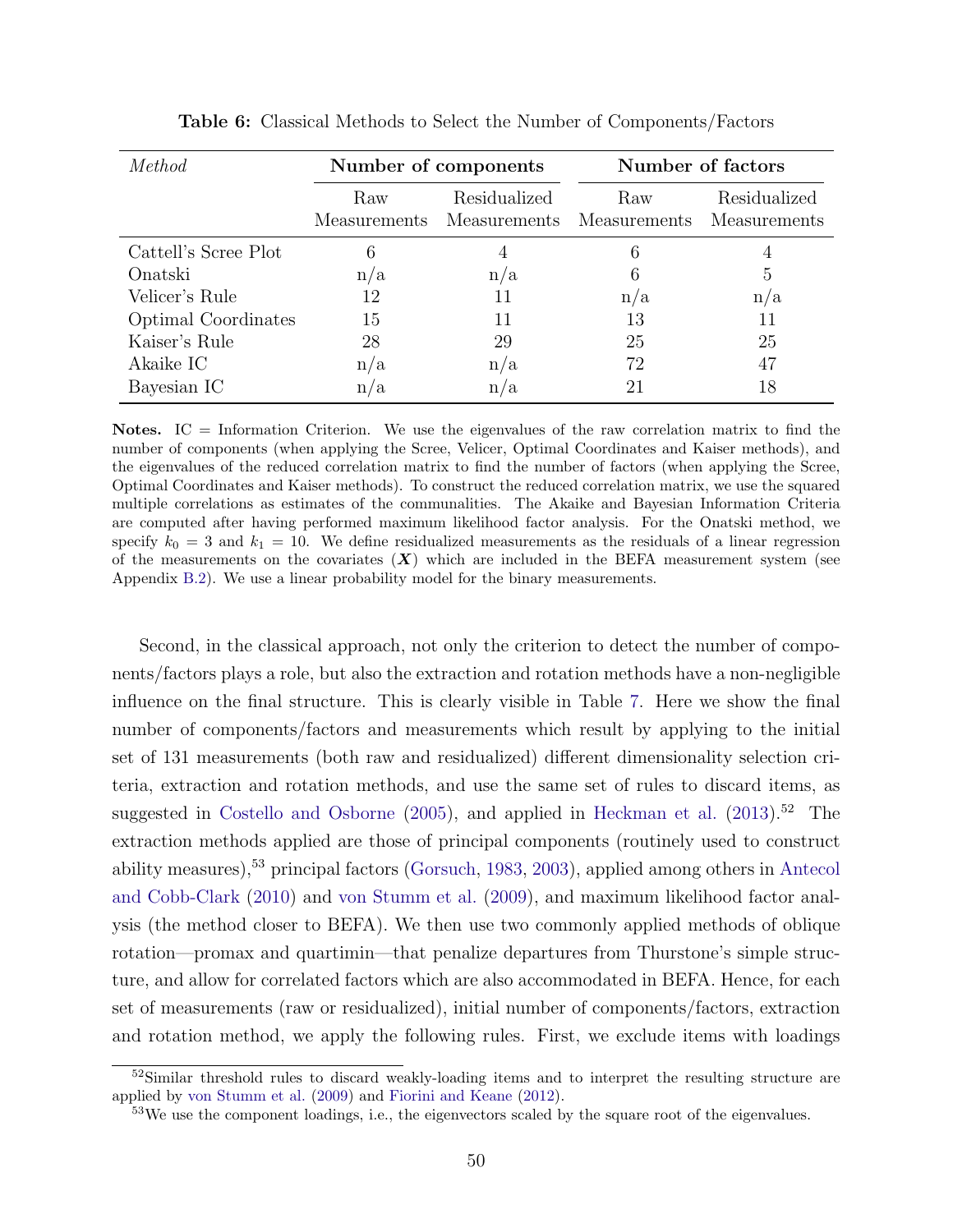smaller than 0.5 in absolute value (to avoid the *weak-loading problem*), and also items with a loading of 0.32 or higher in absolute value (as suggested in [Tabachnick and Fidell,](#page-73-2) [2001\)](#page-73-2) on two or more factors (to avoid the crossloading problem). Second, we also exclude measurements in cases where only two of them load on a single factor (to avoid weakly-identified constructs). This restriction serves the same purpose as our identifiability condition (that at least three measurements must be dedicated to each factor). In the classical setup this condition is applied ex-post and in a sequence of steps subject to arbitrary choices, while in BEFA it is explicitly incorporated into the MCMC sampling scheme. This iterative procedure of components/factors selection, extraction, rotation, and elimination of measurements is repeated until no further items are dropped.

It is clear from Table [7](#page-53-0) that both the choice of the initial number of components/factors to extract and the extraction/rotation method adopted have a substantial impact on the final structure achieved, when performing this iterative sequential elimination procedure.<sup>54</sup> The final structure achieved depends on both the chosen initial number of components/factors, and on the choices made at the various steps. It ranges between a minimum of 4 final factors and 34 measurements, to a maximum of 11 final factors and 76 measurements. Starting by selecting a smaller number of factors in general leads to retaining a smaller number of measurements. The choice itself among the different final configurations is not innocuous. While more parsimonious, a lower-dimensional structure would not display the richness of the childhood traits as uncovered by the BEFA approach. In almost all final configurations obtained with this procedure, the health factor has been discarded (with the exception of the structure obtained when extracting principal components with an initial number of 12); additionally, when using maximum likelihood factor analysis with 6 initial factors, the cognitive factor is discarded.

In sum, alternative classical approaches to aggregating high-dimensional data often make assumptions that are not supported by the data (equal weighting of items and absence of measurement error), or that lead analysts to discard many measurements loading on multiple factors. The multistage procedure of classical EFA is based on separate stage-wise choices of significance levels, criteria for selection of the dimension of the model, criteria for allocation of measurements to factors and criteria for estimating factor loadings made by the analysts at various steps of the process. Although the BEFA method requires some a priori judgments, it is a unified procedure that simultaneously chooses the dimension of the model, the allocation of measurements to factors and factor loadings using the same algorithm and tuning parameters.

<sup>&</sup>lt;sup>54</sup>[Browne](#page-67-0) [\(2001\)](#page-67-0) was the first to show how different rotation criteria can influence factor pattern matrices.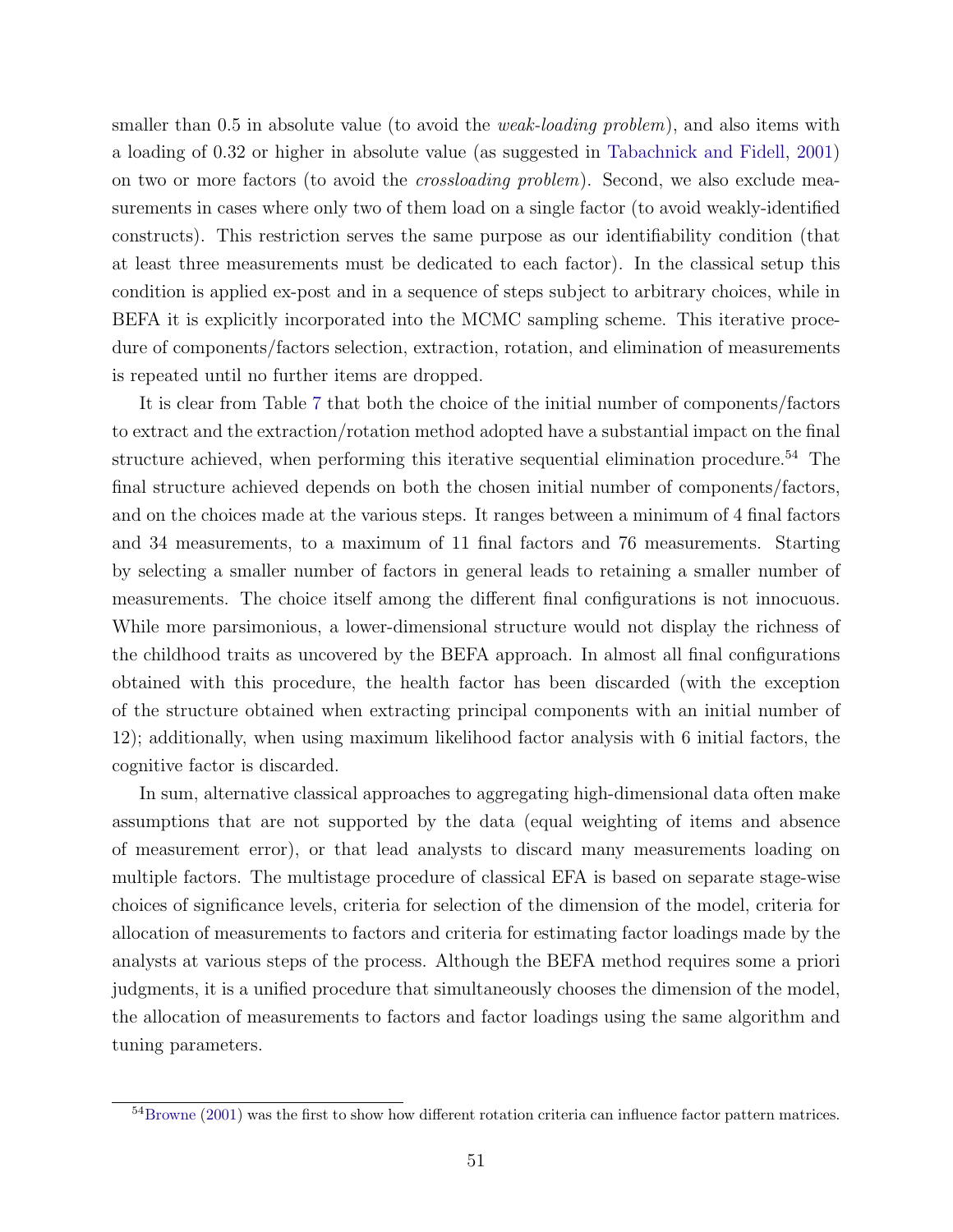<span id="page-53-0"></span>

| <b>Table 7:</b> Final Number of Components/Factors $(K^F)$ and of Measurements $(M^F)$ Obtained |
|-------------------------------------------------------------------------------------------------|
| by Applying Different Dimensionality Selection, Extraction and Rotation Methods and One         |
| Sequential Item Elimination Algorithm to the Initial Set of 131 Measurements.                   |

| Method       |        |                                                                      |                | <b>Raw Measurements</b>          |                |                      |
|--------------|--------|----------------------------------------------------------------------|----------------|----------------------------------|----------------|----------------------|
| Selection    |        | Onatski $(K^S = 6)$                                                  |                |                                  |                | Scree $(K^S = 6)$    |
|              |        | Extraction Maximum Likelihood Principal Factors                      |                |                                  |                | Principal Components |
| Rotation     | Promax | Quartimin Promax Quartimin Promax                                    |                |                                  |                | Quartimin            |
| $K^F$        | 6      | 6                                                                    | 6              | 6                                | 6              | 6                    |
| $M^F$        | 46     | 46                                                                   | 41             | 40                               | 56             | 56                   |
| Selection    |        | Optimal Coordinates $(K^S = 13)$                                     |                |                                  |                | Velicer $(K^S = 12)$ |
|              |        | Extraction Maximum Likelihood Principal Factors Principal Components |                |                                  |                |                      |
| Rotation     |        | Promax Quartimin Promax Quartimin Promax                             |                |                                  |                | Quartimin            |
| $K^F$        | 10     | 10                                                                   | 10             | 10                               | 11             | 11                   |
| $M^F$        | 64     | 56                                                                   | 73             | 66                               | 74             | 76                   |
|              |        |                                                                      |                |                                  |                |                      |
| Method       |        |                                                                      |                | <b>Residualized Measurements</b> |                |                      |
| Selection    |        | Onatski $(K^S = 5)$                                                  |                |                                  |                | Scree $(K^S = 4)$    |
| Extraction   |        | Maximum Likelihood Principal Factors                                 |                |                                  |                | Principal Components |
| Rotation     | Promax | Quartimin Promax Quartimin Promax                                    |                |                                  |                | Quartimin            |
| $K^{\cal F}$ | 5      | 5                                                                    | $\overline{4}$ | 5                                | $\overline{4}$ | 4                    |
| $M^F$        | 40     | 40                                                                   | 30             | 36                               | 46             | 46                   |
| Selection    |        | Optimal Coordinates $(K^S = 11)$                                     |                |                                  |                | Velicer $(K^S = 11)$ |
|              |        | <i>Extraction</i> Maximum Likelihood Principal Factors               |                |                                  |                | Principal Components |
| Rotation     |        | Promax Quartimin Promax Quartimin Promax                             |                |                                  |                | Quartimin            |
| $K^F$        | 8      | 9                                                                    | 8              | 8                                | 9              | 9                    |

Notes.  $K^S$  is the number of components/factors selected at the beginning of the sequential item elimination procedure, according to the various methods as shown in Table [6.](#page-51-0)  $K^F$  is the final number of components/factors left at the end of the sequential item elimination procedure.  $M<sup>F</sup>$  is the corresponding final number of measurements, out of an initial set of 131 measurements. For each set of measurements (raw or residualized), initial number of components/factors, extraction and rotation method, we apply the following rules. First, we exclude items with loadings smaller than 0.5 in absolute value (to avoid the weak-loading problem), and also items with a loading of 0.32 or higher in absolute value (as suggested in [Tabachnick and Fidell,](#page-73-2) [2001\)](#page-73-2) on two or more factors (to avoid the crossloading problem). Second, we also exclude measurements in cases where only two of them load on a single factor (to avoid weakly-identified constructs). All the final resulting structures are shown in the Web Appendix.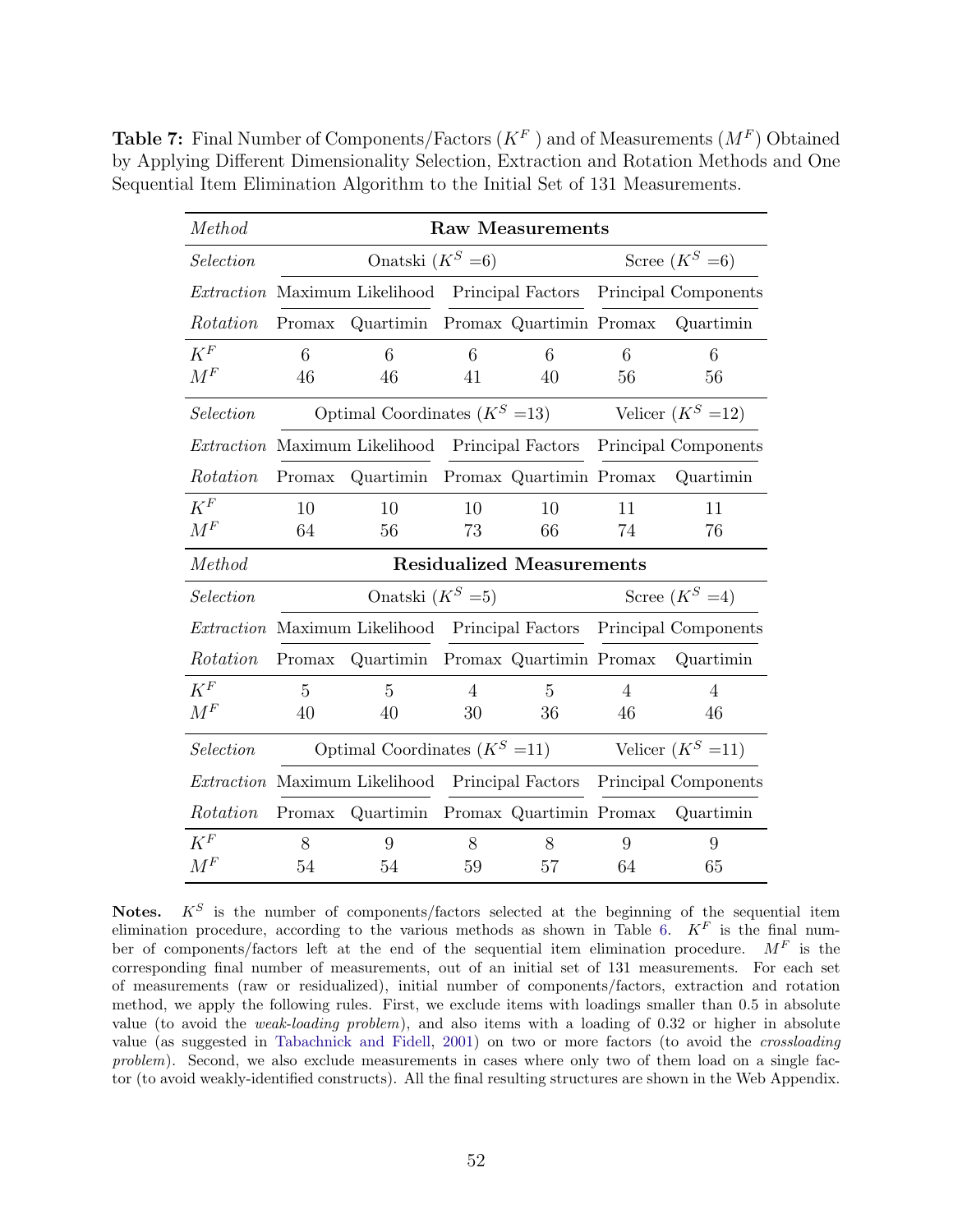## 5 Conclusion

This paper develops and applies a new method—Bayesian Exploratory Factor Analysis (BEFA)—to constructing maximum posterior probability indices that summarize high-dimensional data by a low dimensional set of interpretable aggregates. We develop an integrated Bayesian framework to factor selection that simultaneously tackles several steps in building a factor model that are usually done sequentially: the choice of the dimension of the latent structure, the allocation of the measurements to the factors, as well as the estimation of the corresponding factor loadings.

Our method advances the traditional literature on Exploratory Factor Analysis. BEFA constitutes a significant departure from traditional factor-analytic methods by overcoming the intrinsic arbitrariness of the choices made by analysts in the various steps—from the choice of dimension to the extraction and rotation method. Ours is a coherent estimation framework. It is the first paper in the Bayesian literature to estimate a dedicated factor model with correlated factors, where the dimension of the factor structure is a priori unknown. Importantly, it links the two literatures, by invoking classical criteria to achieve identification, and by imposing identifying restrictions as an integral feature of the estimation algorithm.

We make several contributions in implementing our algorithm. To explore the parameter space, our sampler is allowed to navigate through expanded models where the identifying restrictions are relaxed. However, these intermediate steps are not used for posterior inference. They only serve as a computational tool. Eventually the algorithm only samples identified models. To draw the factors and their correlation matrix, marginal data augmentation methods as well as block sampling of the active and inactive factors have been adapted to our problem, to make it possible to sample these parameters and latent variables in a dimension-varying model.

We check the performance of our approach by a Monte Carlo experiment, and we show that it outperforms classical methods both for dimensionality selection, and identification of the true latent structure. Its applicability is demonstrated with an empirical study. We estimate the structure of the childhood mental and physical traits, and show that the method succeeds in producing interpretable aggregates. We compare its performance with that of several existing classical Exploratory Factor Analysis approaches. We show that application of classical Exploratory Factor Analysis can lead to different conclusions, depending on the choices made by the analysts at various steps of the process and the sequential item elimination rules used to achieve interpretability of the structure. Our method is a coherent, theoretically-based alternative.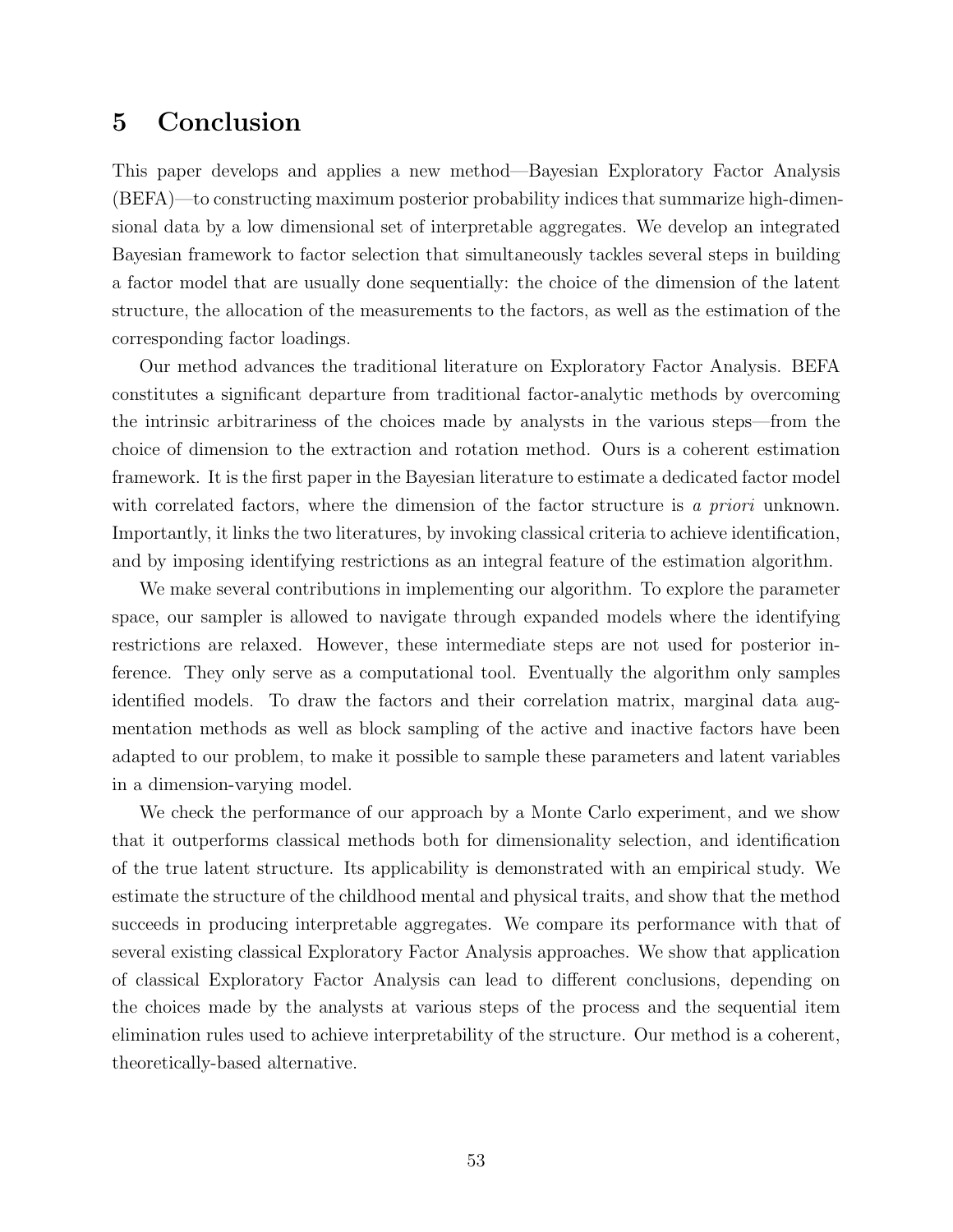Classical EFA discards data that load on multiple factors. Our version of BEFA does not discard data, except for measurements that do not load on any factor. However, the analysis of this paper assigns measurements to at most one factor. In research underway, we extend our approach to allow measurements to be allocated to multiple factors. This changes the identification and computation algorithm substantially and warrants a separate analysis.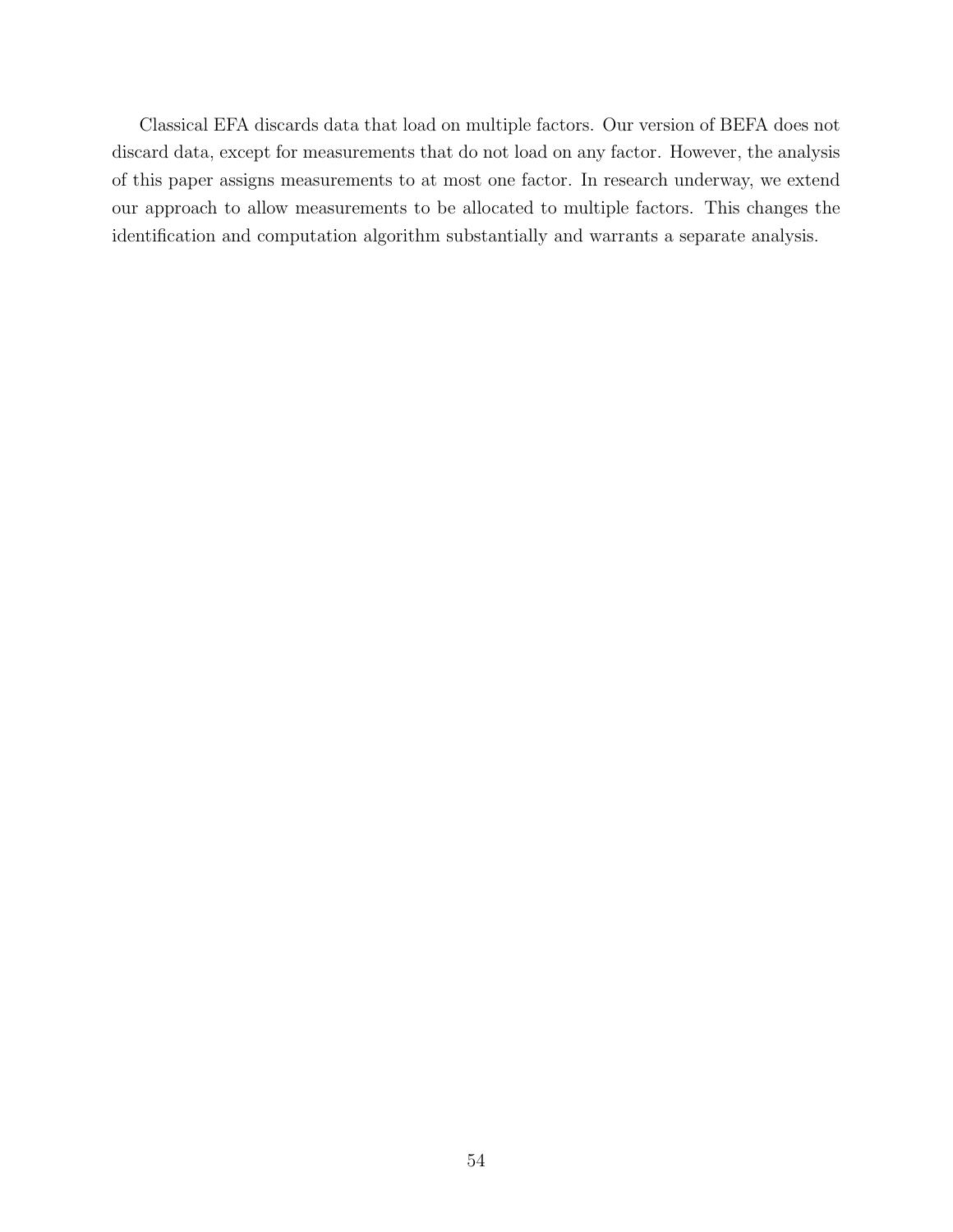## A Details on MCMC Sampling

# A.1 Proof of the Detailed Balance Condition for the MH Sampler with Intermediate Steps

To prove that the Markov chain resulting from the sampling scheme introduced in Sec-tion [3.1.2](#page-24-0) leaves the distribution of  $\vartheta$  invariant, it is enough to show that the detailed balance condition holds for accepted moves. The probability of starting from a set of parameters  $\hat{\theta}_0$  belonging to the identified set (i.e.,  $\hat{\Delta}_0 \in \mathcal{D}$ ), going through the sequence of intermediate states  $\hat{\theta}_1, \ldots, \hat{\theta}_{S-1}, \overline{\theta}_S, \check{\theta}_{S-1}, \ldots, \check{\theta}_0$ , and finally accepting the final state  $\check{\theta}_0$ (i.e., if  $\check{\Delta}_0 \in \mathcal{D}$ ), can be shown to be the same as the probability of starting from the same state  $\check{\theta}_0$  (assuming it belongs to the identified set), moving to  $\hat{\theta}_0$  through the same sequence of transitions, but in reverse order, and accepting  $\hat{\theta}_0$  as the new identified state:

<span id="page-56-2"></span><span id="page-56-0"></span>
$$
p(\widehat{\boldsymbol{\vartheta}}_0)T_u(\widehat{\boldsymbol{\vartheta}}_0, \widehat{\boldsymbol{\vartheta}}_1) \dots T_u(\widehat{\boldsymbol{\vartheta}}_{S-1}, \overline{\boldsymbol{\vartheta}}_S)T_u(\overline{\boldsymbol{\vartheta}}_S, \widecheck{\boldsymbol{\vartheta}}_{S-1}) \dots T_u(\widecheck{\boldsymbol{\vartheta}}_1, \widecheck{\boldsymbol{\vartheta}}_0) \delta_{\mathcal{D}}(\widetilde{\boldsymbol{\Delta}}_0)
$$
\n
$$
= p(\widehat{\boldsymbol{\vartheta}}_0) \prod_{s=1}^S T_u(\widehat{\boldsymbol{\vartheta}}_{s-1}, \widehat{\boldsymbol{\vartheta}}_s) \prod_{s=1}^S T_u(\widecheck{\boldsymbol{\vartheta}}_s, \widecheck{\boldsymbol{\vartheta}}_{s-1}) \delta_{\mathcal{D}}(\widetilde{\boldsymbol{\Delta}}_0),
$$
\n
$$
= \delta_{\mathcal{D}}(\widehat{\boldsymbol{\Delta}}_0) p_u(\widehat{\boldsymbol{\vartheta}}_0) \prod_{s=1}^S \frac{p_u(\widehat{\boldsymbol{\vartheta}}_s)}{p_u(\widehat{\boldsymbol{\vartheta}}_{s-1})} T_u(\widehat{\boldsymbol{\vartheta}}_s, \widehat{\boldsymbol{\vartheta}}_{s-1}) \prod_{s=1}^S \frac{p_u(\widecheck{\boldsymbol{\vartheta}}_{s-1})}{p_u(\widecheck{\boldsymbol{\vartheta}}_s)} T_u(\widecheck{\boldsymbol{\vartheta}}_s) \delta_{\mathcal{D}}(\widetilde{\boldsymbol{\Delta}}_0), \quad (A2)
$$
\n
$$
= \delta_{\mathcal{D}}(\widehat{\boldsymbol{\Delta}}_0) \prod_{s=1}^S T_u(\widehat{\boldsymbol{\vartheta}}_s, \widehat{\boldsymbol{\vartheta}}_{s-1}) \prod_{s=1}^S T_u(\widecheck{\boldsymbol{\vartheta}}_{s-1}, \widecheck{\boldsymbol{\vartheta}}_s) p_u(\widecheck{\boldsymbol{\vartheta}}_0) \delta_{\mathcal{D}}(\widetilde{\boldsymbol{\Delta}}_0),
$$
\n
$$
= p(\widecheck{\boldsymbol{\vartheta}}_0) T_u(\widecheck{\boldsymbol{\vartheta}}_0, \widecheck{\boldsymbol{\vartheta}}_1) \dots T_u(\widecheck{\boldsymbol{\vartheta}}_{S-1}, \overline{\boldsymbol{\vartheta}}_S) T_u(\overline{\boldsymbol{\vartheta}}_S, \widehat{\boldsymbol{\vartheta}}_{S-1}) \dots T_u(\widehat
$$

<span id="page-56-1"></span>where equation  $(A2)$  follows from the mutual reversibility condition of equation [\(23\)](#page-25-0). Fur-thermore, both equation [\(A2\)](#page-56-0) and equation [\(A3\)](#page-56-1) use the fact that  $p(\theta) \propto p_u(\theta) \delta_D(\Delta)$ , see equation [\(24\)](#page-26-1).

The detailed balance condition of the unrestricted MCMC move through the intermediate steps follows by integrating out the intermediate states  $\widehat{\theta}_1, \ldots, \widehat{\theta}_{S-1}, \overline{\theta}_S, \check{\theta}_{S-1}, \ldots, \check{\theta}_1$  on both sides of equation [\(A1\)](#page-56-2), to provide the kernel of the transition from  $\hat{\theta}_0$  to  $\check{\theta}_0$ :

$$
T_u(\widehat{\boldsymbol{\vartheta}}_0, \widecheck{\boldsymbol{\vartheta}}_0) = \iint \ldots \int T_u(\widehat{\boldsymbol{\vartheta}}_0, \widehat{\boldsymbol{\vartheta}}_1) \ldots T_u(\widehat{\boldsymbol{\vartheta}}_{S-1}, \overline{\boldsymbol{\vartheta}}_S) \times T_u(\overline{\boldsymbol{\vartheta}}_S, \widecheck{\boldsymbol{\vartheta}}_{S-1}) \ldots T_u(\widecheck{\boldsymbol{\vartheta}}_1, \widecheck{\boldsymbol{\vartheta}}_0) d\widehat{\boldsymbol{\vartheta}}_1 \ldots d\overline{\boldsymbol{\vartheta}}_S \ldots d\widecheck{\boldsymbol{\vartheta}}_1.
$$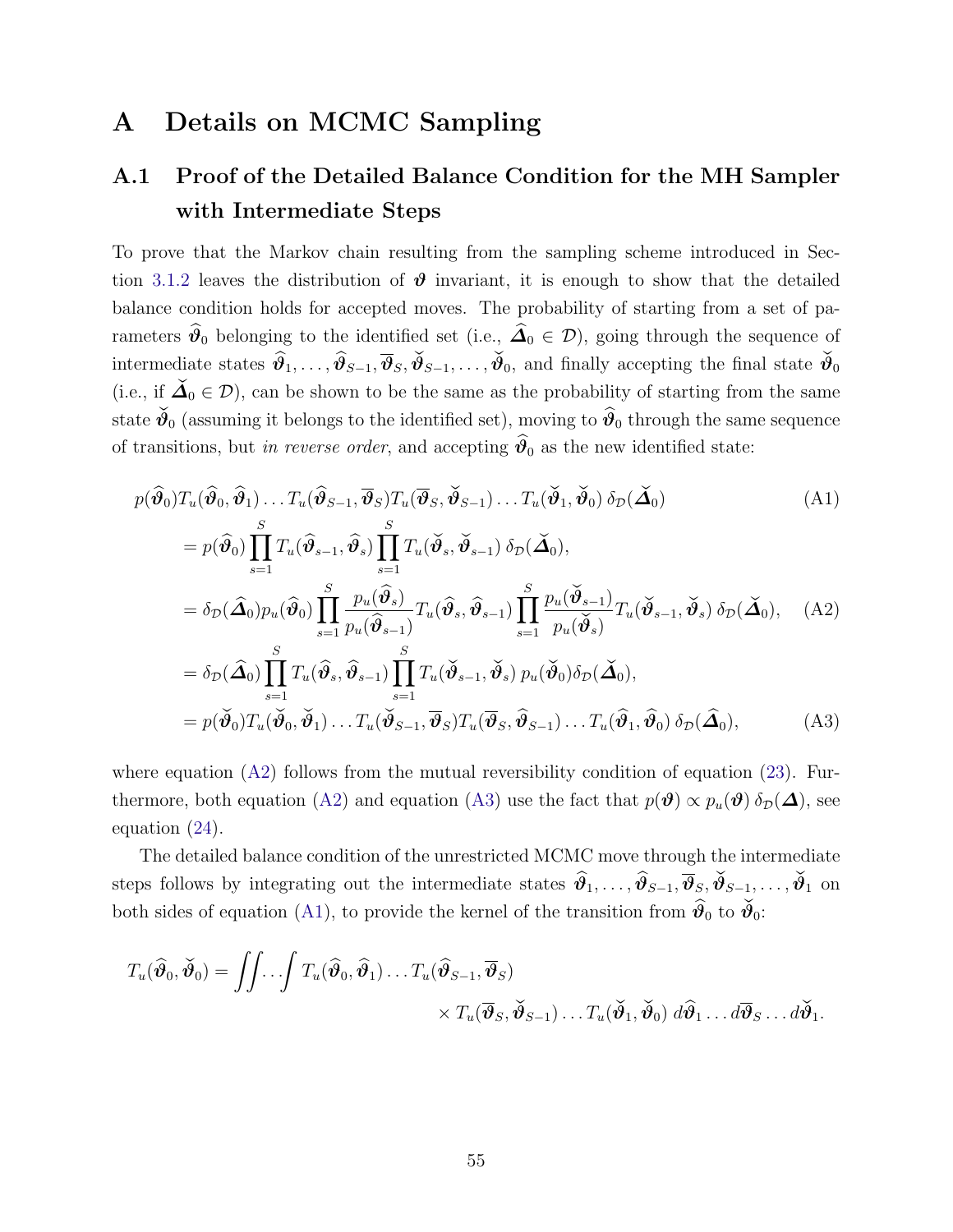### A.2 Posterior Distributions

#### A.2.1 Indicator Matrix

The indicator matrix  $\Delta$  can be sampled row-wise using Gibbs updates. The posterior probability that the  $m<sup>th</sup>$  measurement is dedicated to the  $k<sup>th</sup>$  factor (or not dedicated to any factor if  $k = 0$ ) is a function of the marginal likelihood of its corresponding latent utility, for  $k = 0, 1, \ldots, K$ :

$$
\Pr(\Delta_m = e_k \mid Y_{\cdot m}^*, \Delta_{-m}, \mathbf{X}, \theta, \beta_m, \tau) =
$$
\n
$$
\frac{p(Y_{\cdot m}^* \mid \Delta_m = e_k, \mathbf{X}, \theta, \beta_m) p(\Delta_m = e_k \mid \Delta_{-m}, \tau)}{\sum_{l=0}^K p(Y_{\cdot m}^* \mid \Delta_m = e_l, \mathbf{X}, \theta, \beta_m) p(\Delta_m = e_l \mid \Delta_{-m}, \tau)}, \quad (A4)
$$

where  $p(Y_{\cdot m}^* \mid \Delta_m = e_k, \mathbf{X}, \theta, \beta_m)$  denotes the marginal likelihood of the vector  $Y_{\cdot m}^* =$  $(Y_{1m}^*, \ldots, Y_{Nm}^*)'$ , conditioning on the remaining rows  $\Delta_{-m}$  of the indicator matrix.

From a computational point of view, these posterior probabilities can be calculated using the posterior log odds, which are more stable numerically than computing equation [\(A4\)](#page-57-0) directly:

<span id="page-57-0"></span>
$$
\Pr(\Delta_m = e_k \mid Y_{\boldsymbol{\cdot}m}^{\star}, \boldsymbol{\Delta}_{-m}, \boldsymbol{X}, \boldsymbol{\theta}, \beta_m, \tau) = \left[\sum_{l=0}^K \exp\left(\mathcal{O}_{m,(k \to l)}\right)\right]^{-1},
$$

where  $\mathcal{O}_{m,(k\to l)}$  denotes the posterior log odds for a move from a model where measurement  $m$  is dedicated to factor  $k$  to a model where it is dedicated to factor  $l$ . More details on the posterior log odds are presented in Appendix [A.3.](#page-59-0)

#### <span id="page-57-1"></span>A.2.2 Idiosyncratic Variances and Factor Loadings

The idiosyncratic variances  $\Sigma$  corresponding to the continuous variables,<sup>55</sup> and the factor loadings  $\bm{\alpha}$  are sampled simultaneously for each measurement  $m$ . Let  $\alpha^{\bm{\Delta}}_m$  denote the only nonzero element in row  $m$  of the factor loading matrix, where the corresponding measurement m implicitly loads on factor  $k$ .

In the case of a continuous measurement that does not load on any factor ("null model" where  $\Delta_m = e_0$ , the idiosyncratic variance is sampled as follows:

$$
\sigma_m^2 \mid \dots \sim \mathcal{G}^{-1}(c_N; C_m^{Nn}),
$$
  
\n
$$
c_N = c_0 + \frac{N}{2},
$$
  
\n
$$
C_m^{Nn} = C_m^0 + \frac{\widetilde{Y}'_{m}\widetilde{Y}_{m}}{2},
$$

<sup>&</sup>lt;sup>55</sup>Recall that for the binary measurements, we set  $\sigma_m^2 = 1$ .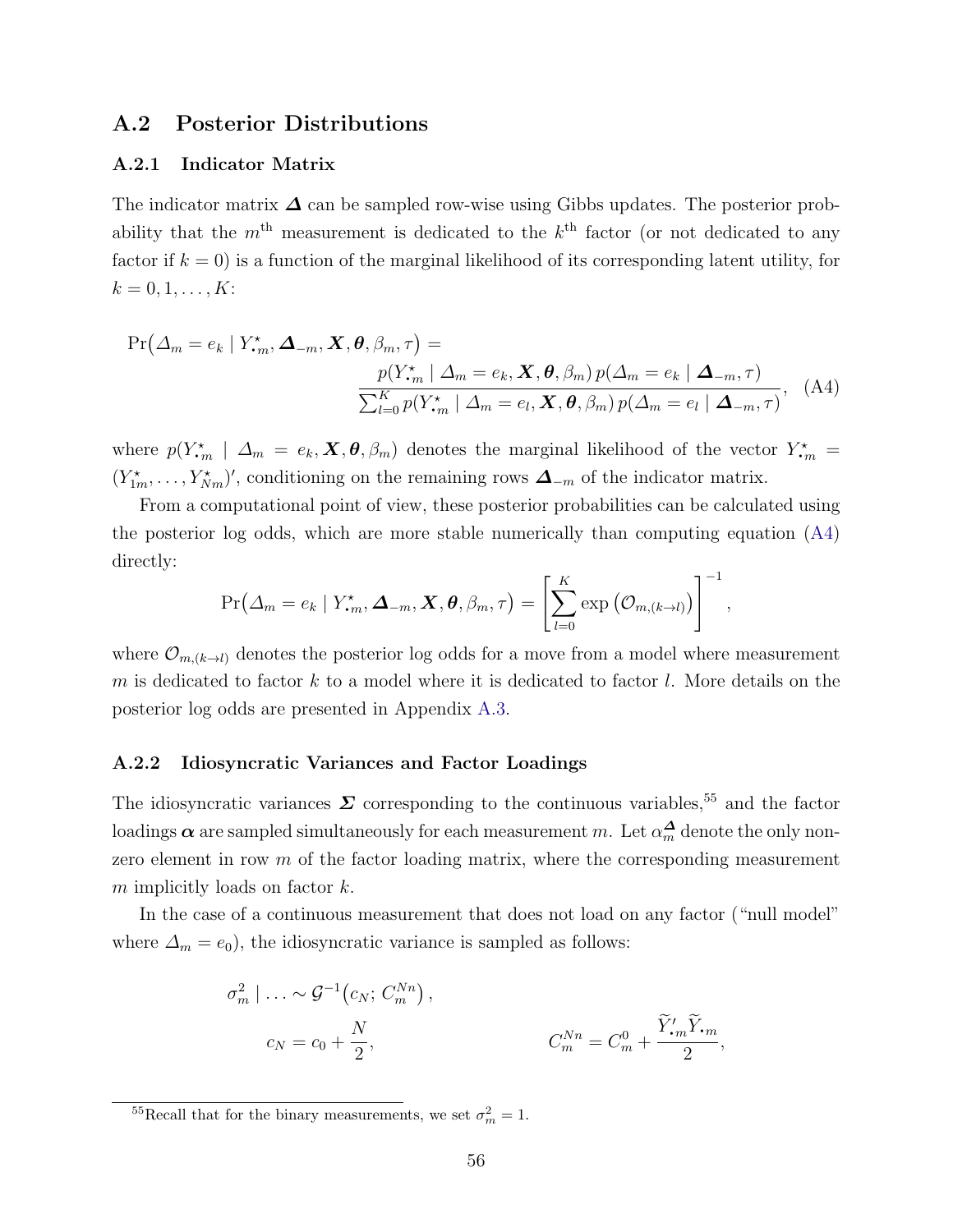where  $\widetilde{Y}_{\bullet m} = Y_{\bullet m}^* - \mathbf{X} \beta_m$ .

In the general case of a dedicated measurement, the posterior distributions of the idiosyncratic variance and of the non-zero factor loading are:

<span id="page-58-0"></span>
$$
\sigma_m^2 \mid \ldots \sim \mathcal{G}^{-1}(c_N; C_m^N), \qquad \qquad \alpha_m^{\mathbf{A}} \mid \sigma_m^2, \ldots \sim \mathcal{N}\left(A_m^N a_m^N; A_m^N \sigma_m^2\right), \qquad \text{(A5)}
$$

where, under the fixed-scale normal prior:

$$
c_N = c_0 + \frac{N}{2}, \qquad C_m^N = C_m^0 + \frac{1}{2} \left( \tilde{Y}_{\cdot m}' \tilde{Y}_{\cdot m} + \frac{(a_m^0)^2}{A_m^0} - A_m^N (a_m^N)^2 \right),
$$
  

$$
(A_m^N)^{-1} = (A_m^0)^{-1} + \sum_{i=1}^N \theta_{ik}^2, \qquad a_m^N = \frac{a_m^0}{A_m^0} + \sum_{i=1}^N \theta_{ik} \tilde{Y}_{im}.
$$

In the binary measurement case, non-zero factor loadings are sampled from equation  $(A5)$ , where  $\sigma_m^2 = 1$ . No parameters need to be sampled in the "null model" case for binary measurements.

#### A.2.3 Regression Coefficients

The regression coefficients  $\beta$  are sampled row-wise from the following conditional distribution, for  $m = 1, \ldots, M$ :

$$
\beta_m \sim \mathcal{N}\left(\mathbf{B}_m^N b_m^N;\,\mathbf{B}_m^N\right),
$$
  

$$
(\mathbf{B}_m^N)^{-1} = (\mathbf{B}_m^0)^{-1} + \frac{1}{\sigma_m^2} \mathbf{X}' \mathbf{X}, \qquad b_m^N = (\mathbf{B}_m^0)^{-1} b_m^0 + \frac{1}{\sigma_m^2} \mathbf{X}' (Y_{\cdot m}^* - \boldsymbol{\theta} \alpha_m),
$$

where  $\alpha_m$  is the column vector representing the  $m^{\text{th}}$  row of  $\alpha$ .

#### A.2.4 Latent Variables for the Binary Measurements

If measurement m is dichotomous, its corresponding latent variable  $Y_{im}^{\star}$  is sampled from the following truncated normal distribution, for each individual  $i = 1, \ldots, N$ :

$$
Y_{im}^* \sim \begin{cases} \mathcal{TN}_{(-\infty;0]} \left( X_i' \beta_m + \theta_i' \alpha_m; 1 \right) & \text{if } Y_{im} = 0, \\ \mathcal{TN}_{(0;\infty)} \left( X_i' \beta_m + \theta_i' \alpha_m; 1 \right) & \text{if } Y_{im} = 1. \end{cases}
$$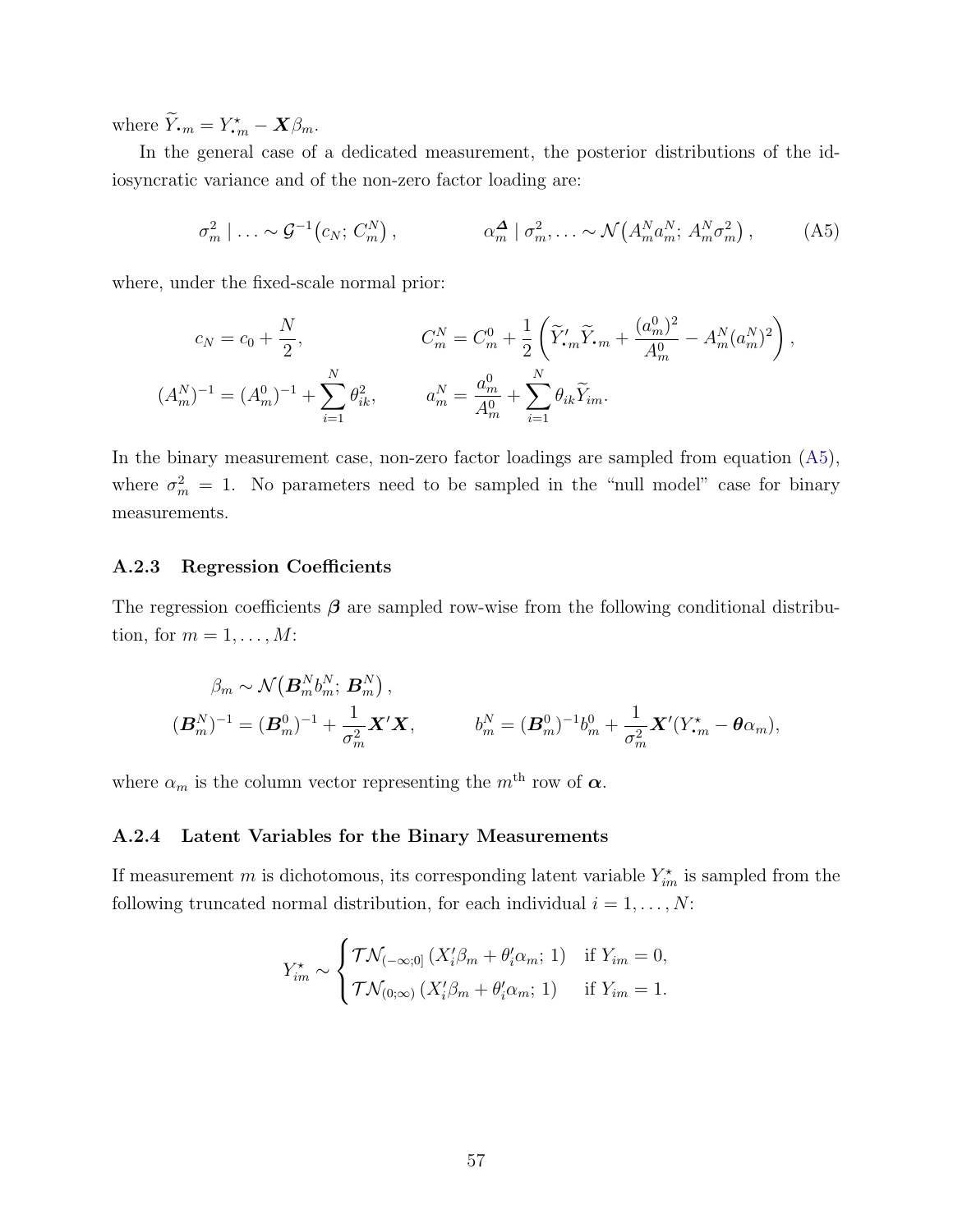#### A.2.5 Indicator Probabilities

The indicator probabilities  $\tau$  are sampled by first drawing the components  $\tau_0$  and  $\tau^*$ :

$$
\tau_0 \sim \mathcal{B}eta(\kappa_0 + n_0(\Delta); \xi_0 + M - n_0(\Delta)), \qquad E(\tau_0) = \frac{\kappa_0 + n_0(\Delta)}{\kappa_0 + \xi_0 + M}, \qquad \text{(A6)}
$$
  

$$
\tau^* \sim \mathcal{D}ir(\kappa_1 + n_1(\Delta), \dots, \kappa_K + n_K(\Delta)),
$$

where  $n_k(\Delta) = \sum_{m=1}^{M} \mathbf{1}[\Delta_m = e_k]$  is the number of measurements dedicated to factor k (or not dedicated at all if  $k = 0$ . Then, compute the resulting probabilities  $\tau$  using equation [\(14\)](#page-14-0). In the case of the alternative hierarchical prior described in Subsection [2.3.1,](#page-13-0) each  $\tau_{0m}$  is sampled from  $\mathcal{B}eta(\kappa_0 + 1[\Delta_m = e_0]; \xi_0 + M - 1[\Delta_m = e_0])$ . However, since only one observation is available for the update, it is recommended to integrate the  $\tau$  parameters to obtain faster convergence and better mixing of the sampler (see Appendix [A.3.2\)](#page-60-0).

### <span id="page-59-0"></span>A.3 Posterior Log Odds

#### A.3.1 Deriving the Log Odds Conditional on the Indicator Probabilities  $\tau$

The posterior log odds that a measurement  $m$  currently dedicated to factor  $k$  becomes dedicated to factor k' ("null model" if k or  $k' = 0$ ) can be expressed as:

<span id="page-59-1"></span>
$$
\mathcal{O}_{m,(k\to k')} = \log \frac{\Pr\left(\Delta_m = e_{k'} \mid Y_{\cdot,m}^{\star}, \mathbf{\Delta}_{-m}, \mathbf{X}, \theta, \beta_m, \tau\right)}{\Pr\left(\Delta_m = e_k \mid Y_{\cdot,m}^{\star}, \mathbf{\Delta}_{-m}, \mathbf{X}, \theta, \beta_m, \tau\right)},
$$
\n
$$
= \log \frac{p(Y_{\cdot,m}^{\star} \mid \Delta_m = e_{k'}, \mathbf{X}, \theta, \beta_m)}{p(Y_{\cdot,m}^{\star} \mid \Delta_m = e_k, \mathbf{X}, \theta, \beta_m)} + \log \frac{p(\Delta_m = e_{k'}, \mathbf{\Delta}_{-m} \mid \tau)}{p(\Delta_m = e_k, \mathbf{\Delta}_{-m} \mid \tau)}, \quad (A7)
$$
\n
$$
= -\mathcal{O}_{m,(k'\to k)},
$$

where the last term is equal to  $\log(\tau_{k'}/\tau_k)$  when sampling is done conditional on the parameters  $\tau$  (see Appendix [A.3.2](#page-60-0) for the case where  $\tau$  is integrated out).

The marginal likelihoods of the latent variables of the measurements are required to compute the posterior log odds. These marginal likelihoods differ for continuous and binary measurements, and for the case of the "null model" and the general case of a dedicated measurement. In the continuous case, they can be expressed as, using the posterior moments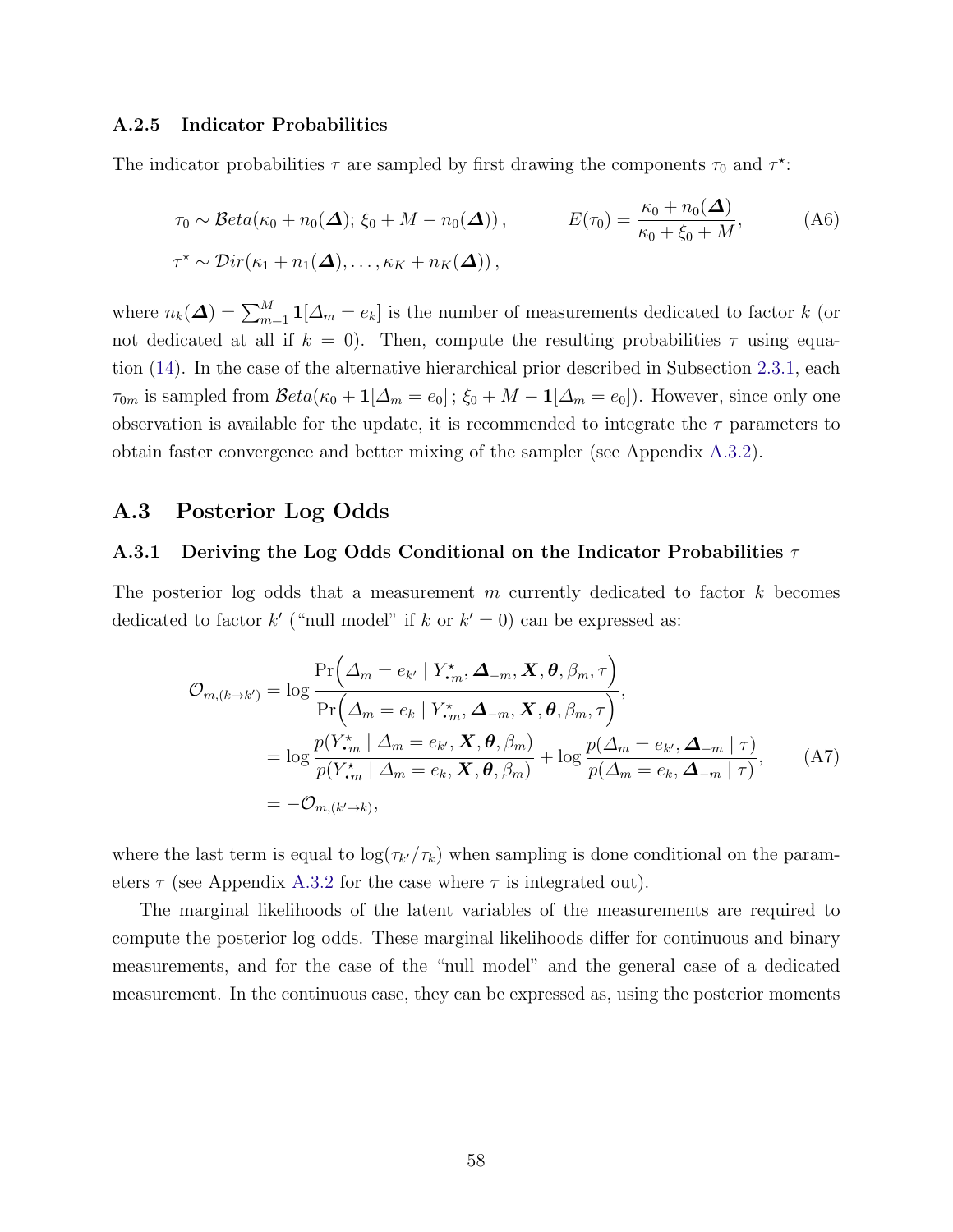derived in [A.2.2:](#page-57-1)

$$
p(Y_{\bullet m}^* \mid \Delta_m, \mathbf{X}, \theta, \beta_m) = \begin{cases} (2\pi)^{-\frac{N}{2}} \frac{\Gamma(c_N) (C_m^0)^{c_0}}{\Gamma(c_0) (C_m^{Nn})^{c_N}} & \text{in the "null model,"} \\ (2\pi)^{-\frac{N}{2}} \frac{|A_m^N|^{1/2}}{|A_m^0|^{1/2}} \frac{\Gamma(c_N) (C_m^0)^{c_0}}{\Gamma(c_0) (C_m^N)^{c_m^N}} & \text{in the dedicated case.} \end{cases}
$$

while in the binary case:

$$
p(Y_{\boldsymbol{\cdot}m}^{\star} \mid \Delta_m, \boldsymbol{X}, \boldsymbol{\theta}, \beta_m) = \begin{cases} (2\pi)^{-\frac{N}{2}} \exp\left\{-\frac{1}{2}\widetilde{Y}_{\boldsymbol{\cdot}m}^{\prime}\widetilde{Y}_{\boldsymbol{\cdot}m}\right\} & \text{in the "null model," otherwise} \\ (2\pi)^{-\frac{N}{2}} \frac{|A_m^N|^{1/2}}{|A_m^0|^{1/2}} \exp\left\{-\frac{1}{2}\left(\widetilde{Y}_{\boldsymbol{\cdot}m}^{\prime}\widetilde{Y}_{\boldsymbol{\cdot}m} + \frac{(a_m^0)^2}{A_m^0} - A_m^N(a_m^N)^2\right)\right\} . \end{cases}
$$

With these marginal likelihoods in hand, it is straightforward to compute the posterior log odds. In the continuous measurement case, they are equal to:<sup>56</sup>

$$
\mathcal{O}_{m,(0\to k)} = -\frac{1}{2}\log\left(P_{mk}\right) - c_N\log\left(1 - \frac{Q_{mk}}{C_m^{Nn}}\right) + \log\frac{\tau_k}{\tau_0},
$$
  

$$
\mathcal{O}_{m,(k\to k')} = -\frac{1}{2}\log\left(\frac{P_{mk'}}{P_{mk}}\right) - c_N\log\left(\frac{C_m^{Nn} - Q_{mk'}}{C_m^{Nn} - Q_{mk}}\right) + \log\frac{\tau_{k'}}{\tau_k},
$$

and in the binary case:

$$
\mathcal{O}_{m,(0\to k)} = -\frac{1}{2}\log\left(P_{mk}\right) + Q_{mk} + \log\frac{\tau_k}{\tau_0},
$$
  

$$
\mathcal{O}_{m,(k\to k')} = -\frac{1}{2}\log\left(\frac{P_{mk'}}{P_{mk}}\right) + Q_{mk'} - Q_{mk} + \log\frac{\tau_{k'}}{\tau_k},
$$

for all  $k \neq 0$  and  $k' \neq 0$ , where:

$$
P_{mk} = 1 + A_m^0 \sum_{i=1}^N \theta_{ik}^2, \qquad Q_{mk} = \frac{1}{2} \frac{\left(\sum_{i=1}^N \theta_{ik} \widetilde{Y}_{im}\right)^2}{\left((A_m^0)^{-1} + \sum_{i=1}^N \theta_{ik}^2\right)}.
$$

#### <span id="page-60-0"></span>A.3.2 Integrating out the Indicator Probabilities  $\tau$

Integrating out the vector of indicator probabilities  $\tau$  from the likelihood function does not affect the ratio of the marginal likelihoods of  $Y_{m}^*$  in equation [\(A7\)](#page-59-1), but only the last term that is equal to  $\log(\tau_{k'}/\tau_k)$  when sampling is done conditional on  $\tau$ . For a move from a model

 $56$ For the computation of the posterior log odds, the factor loadings are assumed to be a priori centered (i.e.,  $a_m^0 = 0$ ) to simplify the calculations. This assumption is usually adopted in factor analysis.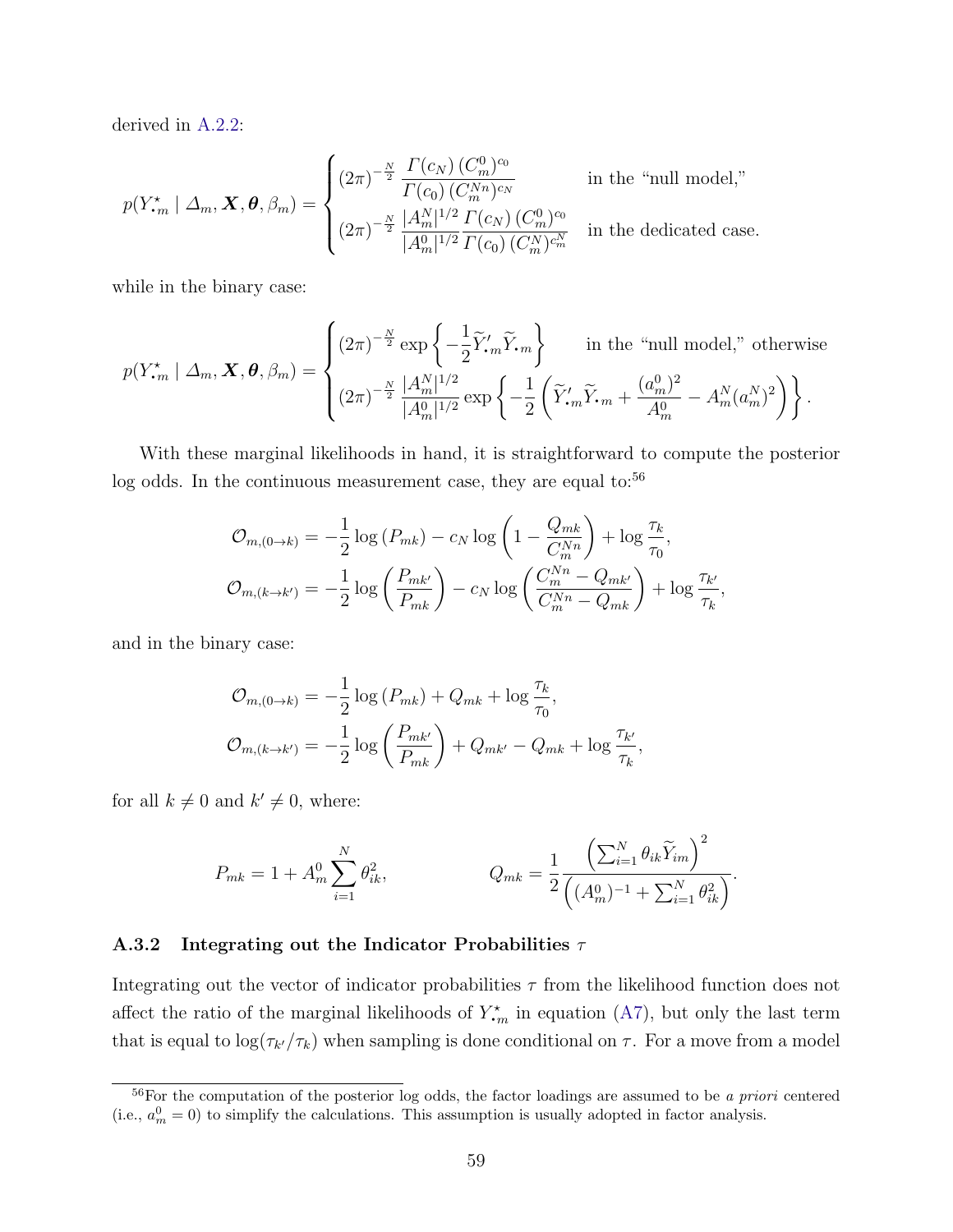where measurement m is dedicated to factor k to a model where it is dedicated to factor  $k'$ , this second term should be replaced by the ratio of the marginal likelihoods of  $\Delta$  in the two models. This ratio is expressed as  $\log(p(\mathbf{\Delta}^{mk'})/p(\mathbf{\Delta}^{mk}))$ , where the two indicator matrices  $\Delta^{mk}$  and  $\Delta^{mk'}$  are identical up to row m, where in the first case this row is the indicator vector  $e_k$ , while in the second it is  $e_{k'}$ .

The marginal distribution of the indicator matrix  $\Delta$  is equal to:

$$
p(\mathbf{\Delta}) = \iint p(\mathbf{\Delta} \mid \tau_0, \tau^*) p(\tau_0) p(\tau^*) d\tau_0 d\tau^*,
$$
  
= 
$$
\frac{B(\kappa_0 + n_0(\mathbf{\Delta}), \xi_0 + M - n_0(\mathbf{\Delta}))}{B(\kappa_0, \xi_0)} \frac{\Gamma\left(\sum_{k=1}^K \kappa_k\right) \prod_{k=1}^K \Gamma(\kappa_k + n_k(\mathbf{\Delta}))}{\Gamma\left(M - n_0(\mathbf{\Delta}) + \sum_{k=1}^K \kappa_k\right) \prod_{k=1}^K \Gamma(\kappa_k)},
$$
(A8)

where  $n_k(\Delta) = \sum_{m=1}^{M} \mathbf{1}[\Delta_m = e_k]$ , for  $k = 0, \ldots, K$ . Given that the numbers of measurements in the different groups are equal to:

<span id="page-61-0"></span>
$$
n_k(\mathbf{\Delta}^{mk'}) = n_k(\mathbf{\Delta}^{mk}) - 1,
$$
  
\n
$$
n_k(\mathbf{\Delta}^{mk'}) = n_{k'}(\mathbf{\Delta}^{mk'}) + 1,
$$
  
\n
$$
n_k(\mathbf{\Delta}^{mk'}) = n_{k'}(\mathbf{\Delta}^{mk'}) + 1,
$$

for all  $k \neq k'$  and  $l \notin \{k, k'\}$ , it follows from equation [\(A8\)](#page-61-0) that the ratio of the marginal likelihoods, for all  $k \neq k'$ , simplifies to:

$$
\frac{p(\boldsymbol{\Delta}^{mk'})}{p(\boldsymbol{\Delta}^{mk})} = \begin{cases}\n\frac{n_{k'}(\boldsymbol{\Delta}^{mk}) + \kappa_{k'}}{n_k(\boldsymbol{\Delta}^{mk}) - 1 + \kappa_k} & \text{for } k \neq 0 \text{ and } k' \neq 0, \\
\frac{n_0(\boldsymbol{\Delta}^{mk}) + \kappa_0}{n_k(\boldsymbol{\Delta}^{mk}) - 1 + \kappa_k} \frac{M - n_0(\boldsymbol{\Delta}^{mk}) - 1 + \sum_{l=1}^K \kappa_l}{M - n_0(\boldsymbol{\Delta}^{mk}) - 1 + \xi_0} & \text{for } k' = 0.\n\end{cases}
$$

In the case of the alternative hierarchical prior specification on  $\tau$ , with individual  $\tau_{0m}$ parameters but common  $\tau^*$  for the measurements, the marginal distribution of the indicator matrix  $\Delta$  is:

$$
p(\boldsymbol{\Delta}) = \frac{(\kappa_0)^{n_0(\boldsymbol{\Delta})}(\xi_0)^{M-n_0(\boldsymbol{\Delta})}}{(\kappa_0 + \xi_0)^M} \frac{\Gamma\left(\sum_{k=1}^K \kappa_k\right) \prod_{k=1}^K \Gamma(\kappa_k + n_k(\boldsymbol{\Delta}))}{\Gamma\left(M - n_0(\boldsymbol{\Delta}) + \sum_{k=1}^K \kappa_k\right) \prod_{k=1}^K \Gamma(\kappa_k)},
$$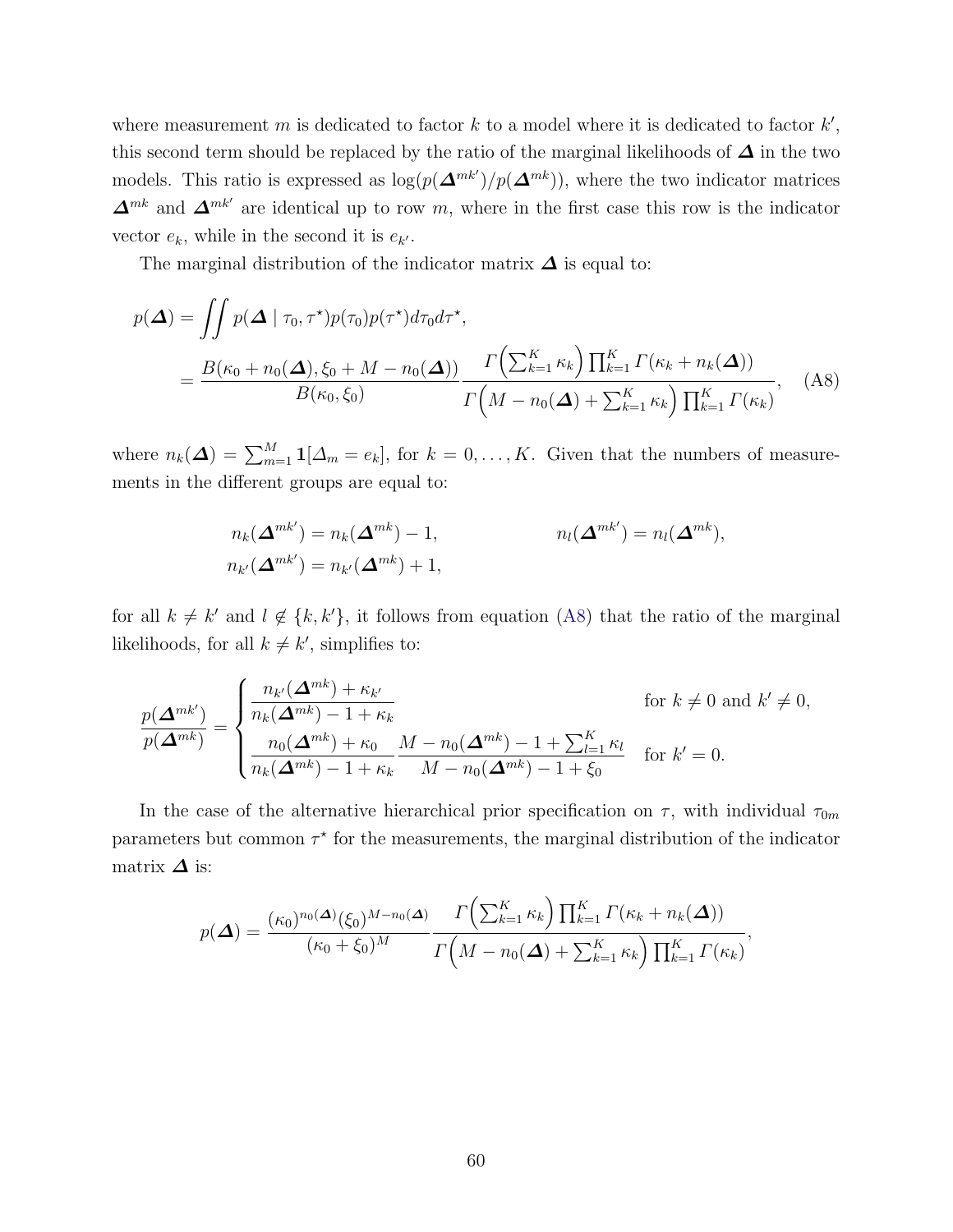and the ratio of marginal likelihoods, for a move from k to k' in row m, for  $k \neq k'$ , simplifies to:

$$
\frac{p(\boldsymbol{\Delta}^{mk'})}{p(\boldsymbol{\Delta}^{mk})} = \begin{cases}\n\frac{n_{k'}(\boldsymbol{\Delta}^{mk}) + \kappa_{k'}}{n_k(\boldsymbol{\Delta}^{mk}) - 1 + \kappa_k} & \text{for } k \neq 0 \text{ and } k' \neq 0, \\
\frac{\kappa_0}{\xi_0} \frac{M - n_0(\boldsymbol{\Delta}^{mk}) - 1 + \sum_{l=1}^K \kappa_l}{n_k(\boldsymbol{\Delta}^{mk}) - 1 + \kappa_k} & \text{for } k' = 0.\n\end{cases}
$$
\n(A9)

## <span id="page-62-0"></span>B Data: The British Cohort Study

We use data from the British Cohort Study (BCS), a survey of all babies born (alive or dead) after the  $24<sup>th</sup>$  week of gestation from 00.01 hours on Sunday,  $5<sup>th</sup>$  April to 24.00 hours on Saturday, April 11th, 1970 in England, Scotland, Wales and Northern Ireland. There have been seven follow-ups on the members of the birth cohort: in 1975, 1980, 1986, 1996, 2000, 2004 and 2008. We draw information on background characteristics from the birth survey, and on cognitive, mental and physical health measurements from the second sweep (age 10). We exclude children born with congenital abnormalities, non-whites, and respondents with missing information on the background characteristics. Individuals with missing observations on some of the cognitive, mental and physical health measurements are discarded from the sample, so we are left with a sample of 2,080 men.

### B.1 The Measurement System

The measurement system includes one hundred and thirty one indicators of child cognitive, mental and physical health traits, all collected at age ten. Notice we use both binary and continuous measurements, which have been standardized to have zero mean and standard deviation equal to one for use in our empirical application.

Cognitive Ability Scales. As indicators of cognitive ability, we use the following seven tests:

- The Picture Language Comprehension Test [PLCT]: this is a new test specifically developed for the BCS on the basis of the American Peabody Picture Vocabulary Test and the English Picture Vocabulary Test; it covers vocabulary, sequence and sentence comprehension.
- The Friendly Math Test [FMT]: this is a new test specifically designed for the BCS; it covers arithmetic, fractions, algebra, geometry and statistics.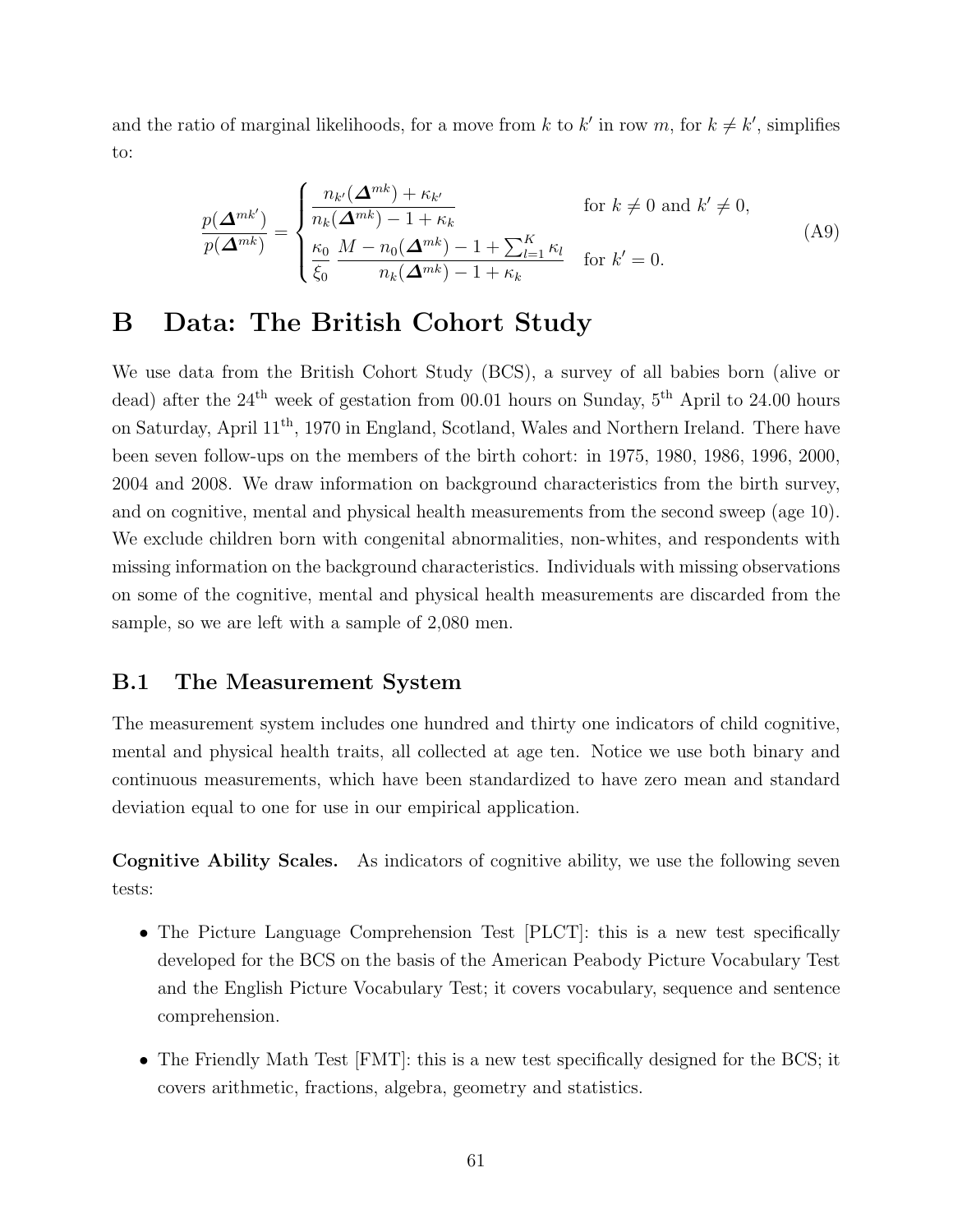- The Shortened Edinburgh Reading Test [SERT]: this is a shortened version of the Edinburgh Reading Test, which is a test of word recognition particularly designed to capture poor readers; it covers vocabulary, syntax, sequencing, comprehension, and retention.
- The four British Ability Scales [BAS]: these measure a construct similar to IQ, and include two non-verbal scales (Matrices [BASTM] and Recall Digits [BASTRD]) and two verbal scales (Similarities [WS] and Word Definition [BASTWD]).

Mental Health Scales. As indicators of psychological and behavioral problems, we use the items from the following five tests:

- 1. The Rutter Parental 'A' Scale of Behavioral Disorder [\(Rutter et al.,](#page-73-3) [1970\)](#page-73-3): it was administered to the mother, and designed to capture the presence of problem behaviors. It contains 19 items which are descriptions of behavior, and the mother was asked to indicate whether each description 'does not apply', 'applies somewhat' or 'definitely applies' to the child, on a scale from 0 to 100. A visual analogue scale was used: the mother had to draw a vertical line through the printed horizontal line to show how much a behavior applied (or not) to the child.
- 2. The Conners Hyperactivity Scale [\(Conners,](#page-67-1) [1969\)](#page-67-1): it was also administered to the mother, and developed to assess attention deficit/hyperactivity disorder and evaluate problem behavior in children and adolescents. It includes 19 items, and the mother was asked to indicate whether each description applied to the child on a scale from 0 to 100, using a visual analogue like for the Rutter Scale.
- 3. The Child Developmental Scale: it was administered to a teacher with knowledge of the child, to assess the child neurodevelopmental behavior against the 'average' behavior of most children of a similar age. It includes 53 items, and the teachers were asked to indicate their level of agreement with each statement by bisecting a line, which was coded into a 47-point scale ranging from "Not at all" to "A great deal". The items for this scale were taken mainly from the Conners Teachers Hyperactivity Rating Scale [\(Conners,](#page-67-1) [1969\)](#page-67-1) and the Rutter Teacher Behavioral Scale 'B' [\(Rutter,](#page-72-4) [1967\)](#page-72-4), and questions from the Swansea Assessment Battery (with permission of Professor Maurice Chazan; see [Butler et al.,](#page-67-2) [1997\)](#page-67-2).
- 4. The Self-Esteem (Lawseq) Scale: it was administered by the teacher and completed by the child to measure his self-esteem with reference to teachers, peers and parents. It includes 12 items (The total number of questions included is 16, but four of them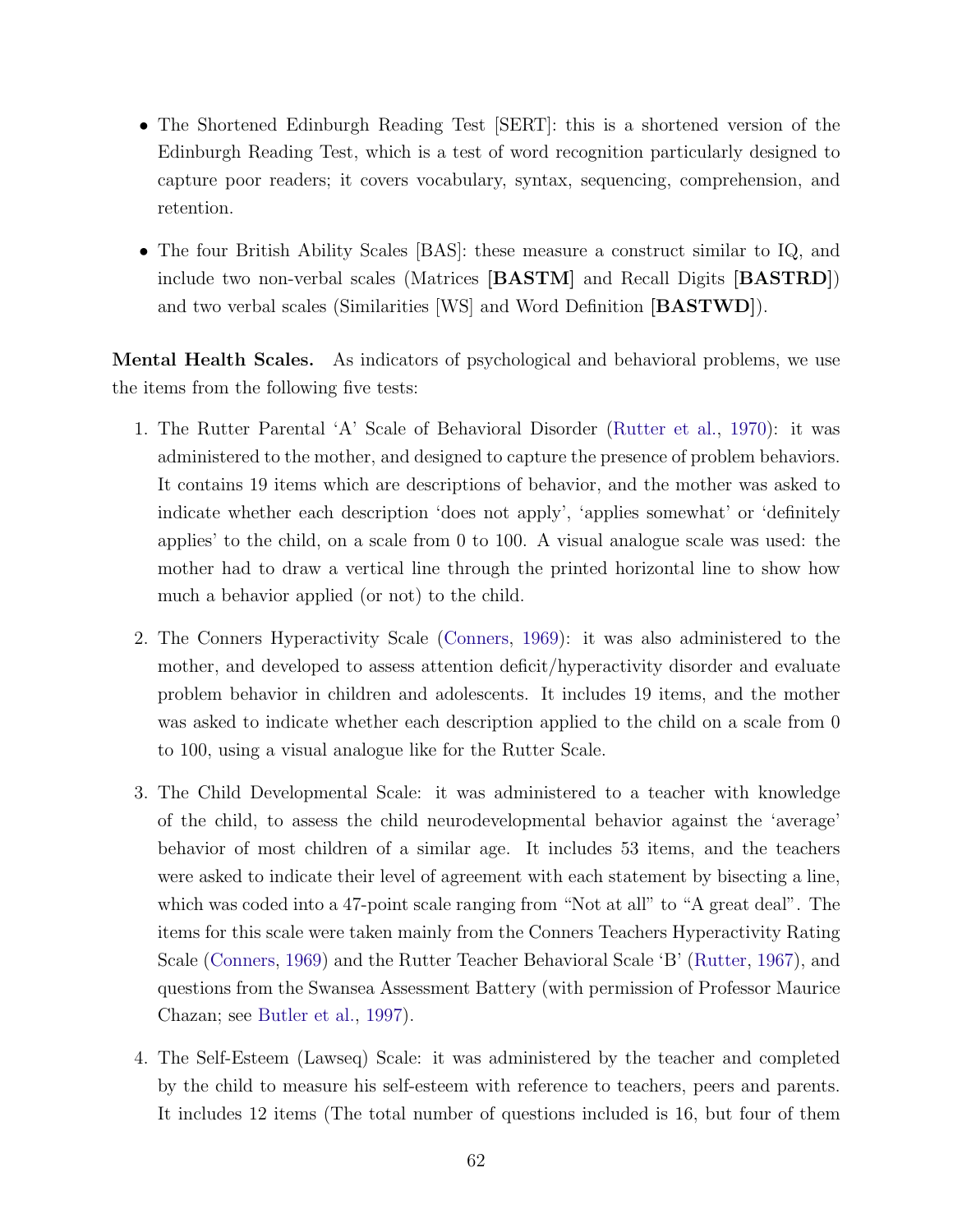are distractors) and was created by former Chief Educational Psychologist of Somerset LEA (Local Education Authority) Lawrence [\(Lawrence,](#page-71-2) [1973,](#page-71-2) [1978\)](#page-71-3). The child was asked to answer 'yes', 'no' or 'don't know', where the answer 'no' represents a higher level of self-esteem (only one question is reverse-scored, and we have recoded it accordingly). For use in our empirical application, we have recoded all the answers into binary measurements, by giving a value of 1 to all the 'no' answers, and a value of 0 to all the 'yes' and 'don't know' answers.

5. The Locus of Control (Caraloc) Scale: it was administered by the teacher and completed by the child to measure his perceived achievement control. It includes 16 items (the total number of questions included is 20, but four of them are distractors) and was constructed from several well known tests of locus of control [\(Gammage,](#page-69-6) [1975\)](#page-69-6). The child was asked to answer 'yes', 'no' or 'don't know', where the answer 'no' represents a more internal locus of control (only one question is reverse-scored, and we have recoded it accordingly), which is desirable and also referred to as "self-agency", "personal control", "self-determination", etc. For use in our empirical application, we have recoded all the answers into binary measurements, by giving a value of 1 to all the 'no' answers, and a value of 0 to all the 'yes' and 'don't know' answers (a similar scoring scheme has been used in [Ternouth et al.,](#page-73-4) [2009\)](#page-73-4).

Physical Health. As indicators of physical health, we use the following five measures, all recorded during medical examinations: height, head circumference, weight, systolic and diastolic blood pressure.<sup>57</sup>

### <span id="page-64-0"></span>B.2 Control Variables

The following seven control variables — denoted  $X$  in our model — are included in the measurement system. The variables have been standardized to have zero mean and standard deviation equal to one. i) mother's age at birth, ii) mother's education at birth (a dummy variable for whether the mother continued education beyond the minimum school-leaving

<sup>&</sup>lt;sup>57</sup>While the availability of information on height and weight is not a unique feature of our data, differently from our case most of the measures recorded in public-use data are self-reported: as such, they are subject to substantial measurement error, which is usually not dealt with by researchers with the use of suitable methods such as factor-analytic techniques as we instead do here.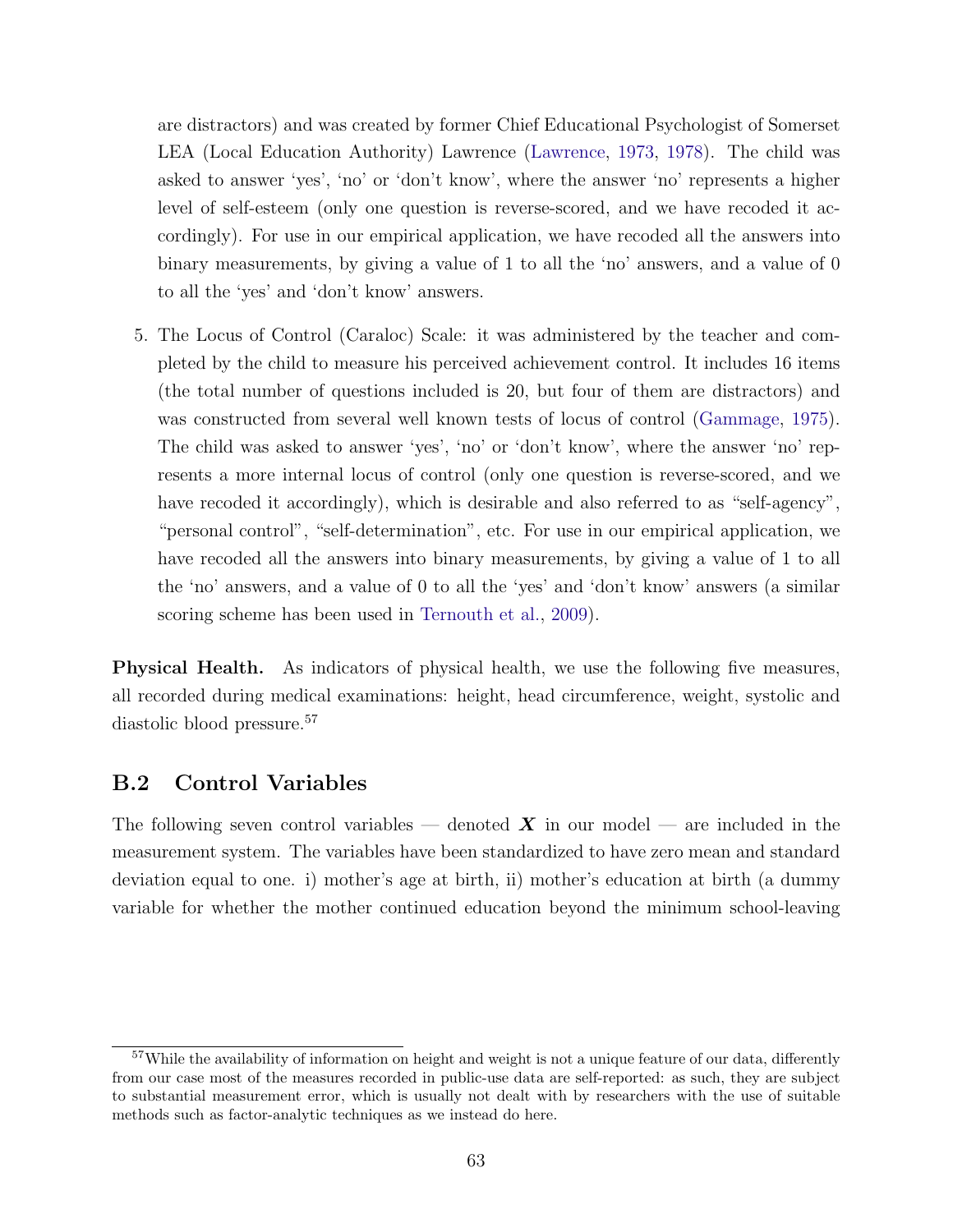age<sup>58</sup>), iii) father's high social class at birth,<sup>59</sup> iv) total gross family income at age 10,<sup>60</sup> v) an indicator for broken family (a dummy variable for whether the child lived with both parents since birth until age 10), vi) the number of previous livebirths, and vii) the number of children in the family at age 10.

<sup>&</sup>lt;sup>58</sup>The compulsory minimum school leaving age was increased from fourteen to fifteen in 1947, following the 1944 Education Act.

<sup>59</sup>The BCS uses the Registrar General's classification for measuring social class (SC). High Social Class comprises SCI, SCII and SCIIINM (Non-Manual). Social class I includes professionals, such as lawyers, architects and doctors; Social Class II includes intermediate workers, such as shopkeepers, farmers and teachers; Social Class III Non Manual includes skilled non-manual workers, such as shop assistants and clerical workers in offices.

<sup>&</sup>lt;sup>60</sup>This is a categorical indicator taking the following values: 1=under £35 pw; 2=£35-49 pw; 3=£50-99 pw; 4=£100-149 pw; 5=£150-199 pw; 6=£200-249 pw; 7=£250 or more per week.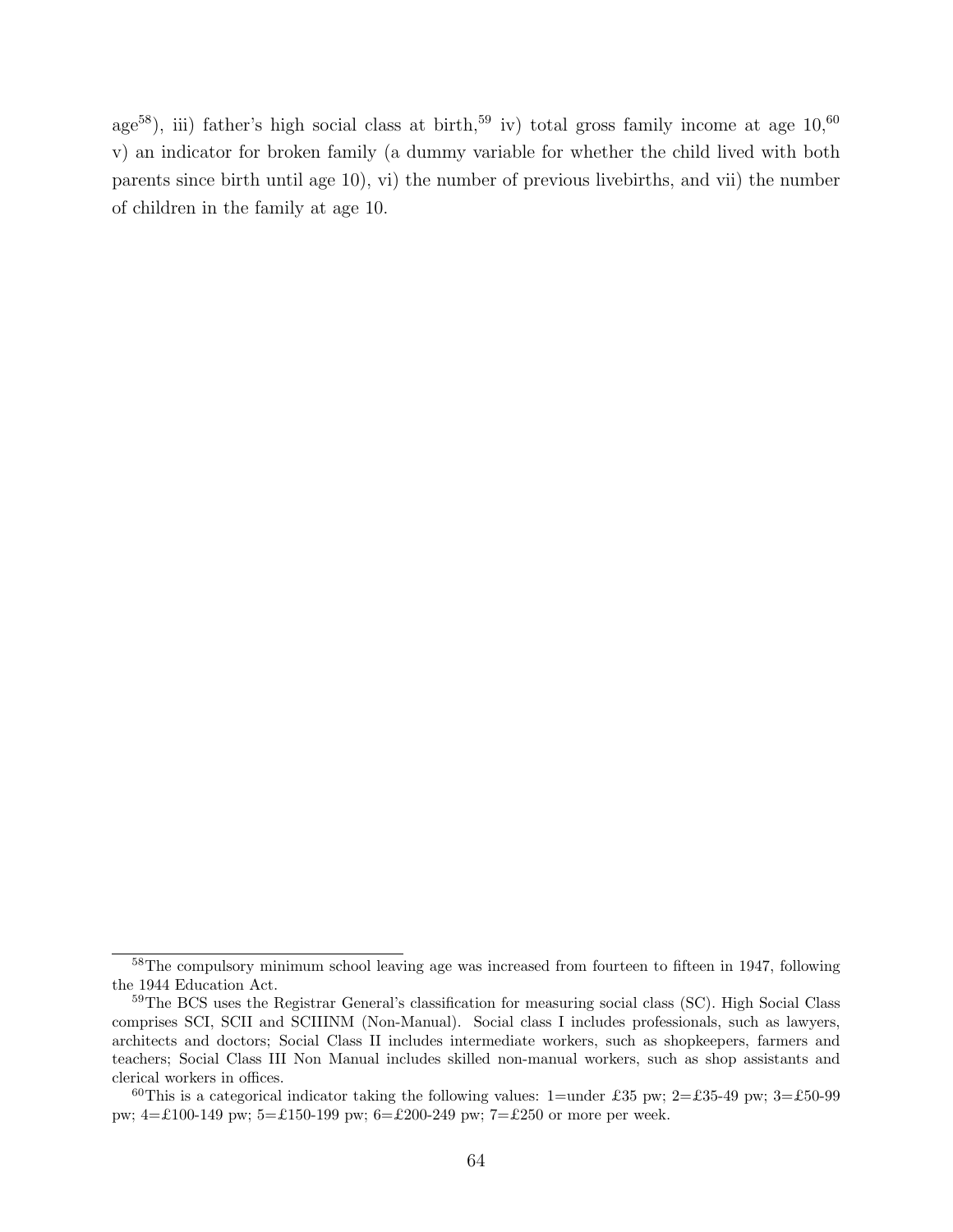## References

- <span id="page-66-0"></span>ACHENBACH, T. M., S. H. McCONAUGHY, AND C. T. HOWELL (1987): "Child/adolescent behavioral and emotional problems: implications of cross-informant correlations for situational specificity." Psychological bulletin, 101, 213.
- Aguilar, O. and M. West (2000): "Bayesian Dynamic Factor Models and Portfolio Allocation," Journal of Business & Economic Statistics, 18, 338–357.
- Anderson, T. W. and H. Rubin (1956): "Statistical Inference in Factor Analysis," in Proceedings of the Third Berkeley Symposium on Mathematical Statistics and Probability, ed. by J. Neyman, Berkeley: University of California Press, vol. 5, chap. 3, 111–150.
- <span id="page-66-3"></span>ANTECOL, H. AND D. COBB-CLARK (2010): "Do Non-Cognitive Skills Help Explain the Occupational Segregation of Young People?" IZA Discussion Paper No. 5093.
- Barnard, J., R. E. McCulloch, and X.-L. Meng (2000): "Modeling Covariance Matrices in Terms of Standard Deviations and Correlations, with Application to Shrinkage," Statistica Sinica, 10, 1281–1311.
- BARNETT, W. A. AND M. CHAUVET (2011): Financial aggregation and index number theory, vol. 2 of Surveys on theories in economics and business administration, Hackensack, NJ: World Scientific Publishing.
- <span id="page-66-2"></span>BARON, J. AND D. COBB-CLARK (2010): "Are young people's educational outcomes linked to their sense of control?" IZA Discussion Paper No. 4907.
- Bekker, P. A. and J. M. ten Berge (1997): "Generic Global Indentification in Factor Analysis," Linear Algebra and its Applications, 264, 255–263.
- BERGER, J. O. (1985): Statistical Decision Theory and Bayesian Analysis, New York: Springer-Verlag, 2 ed.
- BHATTACHARYA, A. AND D. DUNSON (2011): "Sparse Bayesian Infinite Factor Models," Biometrika, 98, 291–306.
- <span id="page-66-1"></span>Blanden, J., P. Gregg, and L. Macmillan (2007): "Accounting for intergenerational income persistence: noncognitive skills, ability and education," Economic Journal, 117, C43–C60.
- BONHOMME, S. AND J. ROBIN (2010): "Generalized non-parametric deconvolution with an application to earnings dynamics," Review of Economic Studies, 77, 491–533.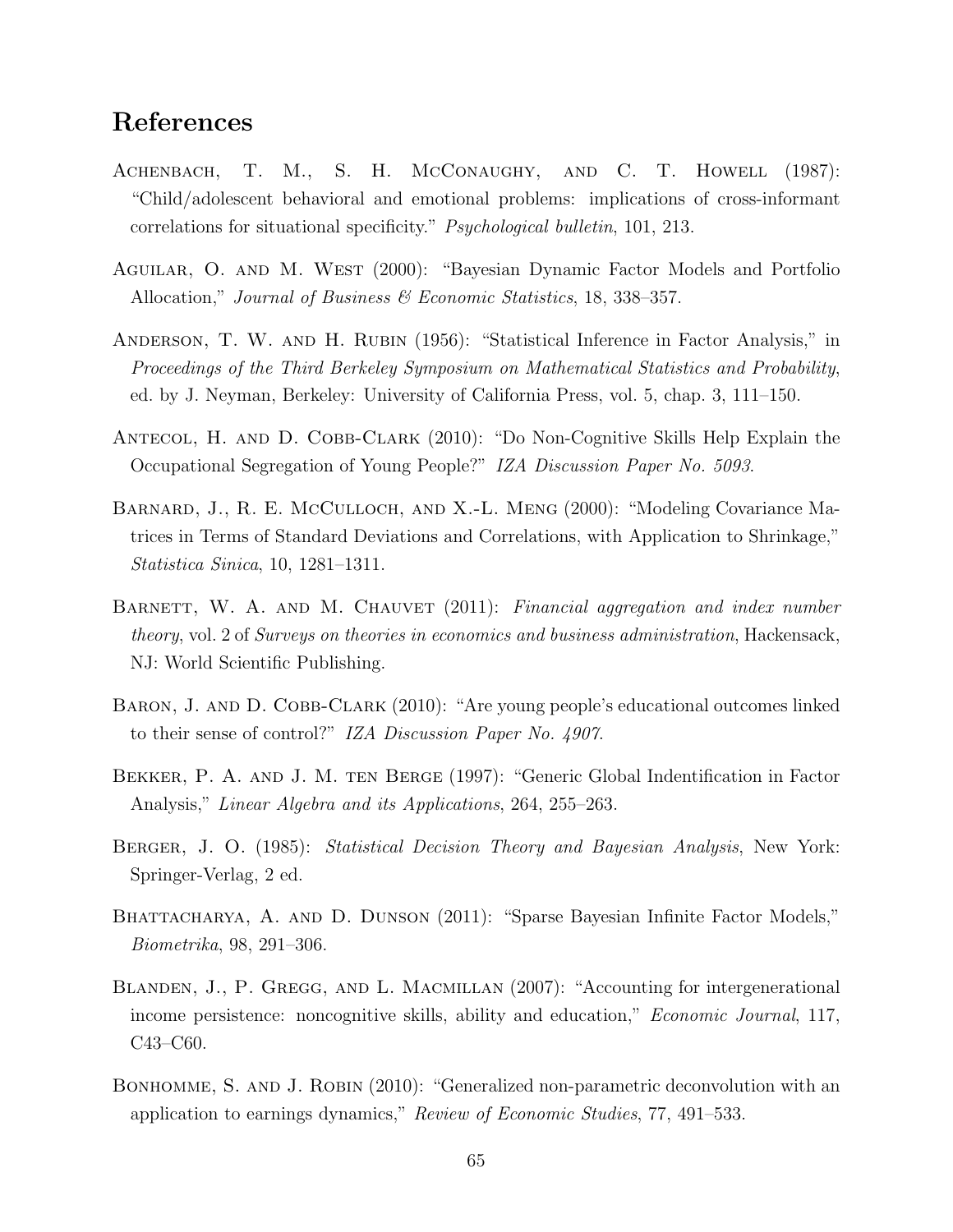- <span id="page-67-0"></span>Browne, M. W. (2001): "An overview of analytic rotation in exploratory factor analysis," Multivariate Behavioral Research, 36, 111–150.
- <span id="page-67-2"></span>BUTLER, N., S. DESPOTIDOU, AND P. SHEPHERD (1997): "British Cohort Study (BCS70) ten-year follow-up: A guide to the BCS70 10-year data available at the Economic and Social Research Unit data archive," Working paper, London: Social Statistics Research Unit, City University.
- Carneiro, P., K. T. Hansen, and J. J. Heckman (2003): "Estimating Distributions of Treatment Effects with an Application to the Returns to Schooling and Measurement of the Effects of Uncertainty on College Choice," International Economic Review, 44, 361–422.
- CARROLL, J. (1953): "An analytical solution for approximating simple structure in factor analysis," Psychometrika, 18, 23–38, 10.1007/BF02289025.
- Carvalho, C. M., J. Chang, J. E. Lucas, J. R. Nevins, Q. Wang, and M. West (2008): "High-Dimensional Sparse Factor Modeling: Applications in Gene Expression Genomics," Journal of the American Statistical Association, 103, 1438–1456.
- Casella, G. and C. P. Robert (2004): Monte Carlo Statistical Methods, Springer, 2nd ed.
- CATTELL, R.  $(1966)$ : "The data box: its ordering of total resources in terms of possible relational systems. 67-128 in: RB Cattell," *Handbook of multivariate experimental psy*chology.
- CATTELL, R. B.  $(1952)$ : Factor analysis: An introduction and manual for the psychologist and social scientist, Harper.
- Chen, M., A. Zaas, C. Woods, G. S. Ginsburg, J. Lucas, D. Dunson, and L. CARIN (2011): "Predicting Viral Infection From High-Dimensional Biomarker Trajectories," Journal of the American Statistical Association, 106, 1259–1279.
- Chib, S. and E. Greenberg (1995): "Understanding the Metropolis-Hastings Algorithm," The American Statistician, 49, 327–335.
- <span id="page-67-1"></span>Conners, C. K. (1969): "A Teacher Rating Scale for Use in Drug Studies with Children," The American Journal of Psychiatry, 126, 884–888.
- CONTI, G., J. J. HECKMAN, AND S. URZÚA (2010): "The Education-Health Gradient," American Economic Review: Papers and Proceedings, 100, 1–5.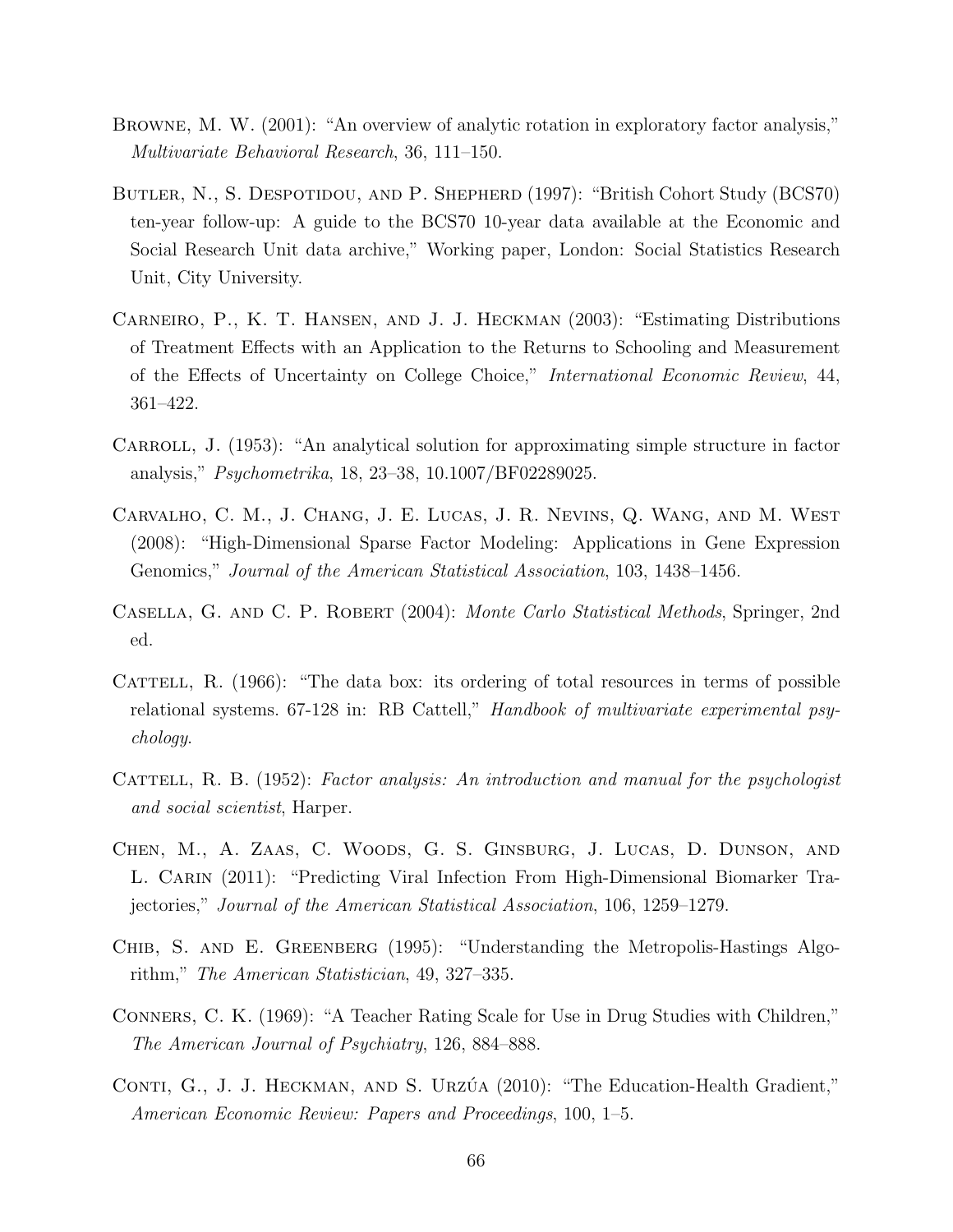- <span id="page-68-0"></span>Costa, P. T. and R. R. McCrae (1992): "Revised NEO personality inventory (NEO-PI-R) and NEO five-factor (NEO-FFI) inventory professional manual," Odessa, FL: PAR.
- <span id="page-68-1"></span>Costa, P. T., R. R. McCrae, and D. A. Dye (1991): "Facet scales for agreeableness and conscientiousness: a revision of tshe NEO personality inventory," Personality and Individual Differences, 12, 887–898.
- <span id="page-68-7"></span>Costello, A. B. and J. W. Osborne (2005): "Best Practices in Exploratory Factor Analysis: Four Recommendations for Getting the Most From Your Analysis," Practical Assessment, Research & Evaluation, 10.
- <span id="page-68-5"></span>Cunha, F. and J. J. Heckman (2008): "Formulating, Identifying and Estimating the Technology of Cognitive and Noncognitive Skill Formation," Journal of Human Resources, 43, 738–782.
- Cunha, F., J. J. Heckman, and S. M. Schennach (2010): "Estimating the Technology of Cognitive and Noncognitive Skill Formation," Econometrica, 78, 883–931.
- <span id="page-68-3"></span>DOHMEN, T., A. FALK, D. HUFFMAN, AND U. SUNDE (2012): "The intergenerational transmission of risk and trust attitudes," The Review of Economic Studies, 79, 645–677.
- <span id="page-68-6"></span>FABRIGAR, L. R., D. T. WEGENER, R. C. MACCALLUM, AND E. J. STRAHAN (1999): "Evaluating the use of exploratory factor analysis in psychological research," Psychological methods, 4, 272–299.
- <span id="page-68-2"></span>Feinstein, L. (2000): "The Relative Economic Importance of Academic, Psychological and Behavioural Attributes Developed on Chilhood," CEP Discussion Paper 443.
- FERGUSON, G. A. (1954): "The concept of parsimony in factor analysis," *Psychometrika*, 19, 281–290.
- <span id="page-68-4"></span>FIORINI, M. AND P. M. KEANE (2012): "How the allocation of children's time affects cognitive and non-cognitive development," Working Paper.
- FRÜHWIRTH-SCHNATTER, S. (2006): Finite Mixture and Markov Switching Models, Springer.
- FRÜHWIRTH-SCHNATTER, S. AND H. F. LOPES (2012): "Parsimonious Bayesian Factor Analysis When the Number of Factors Is Unknown," Unpublished Technical Report.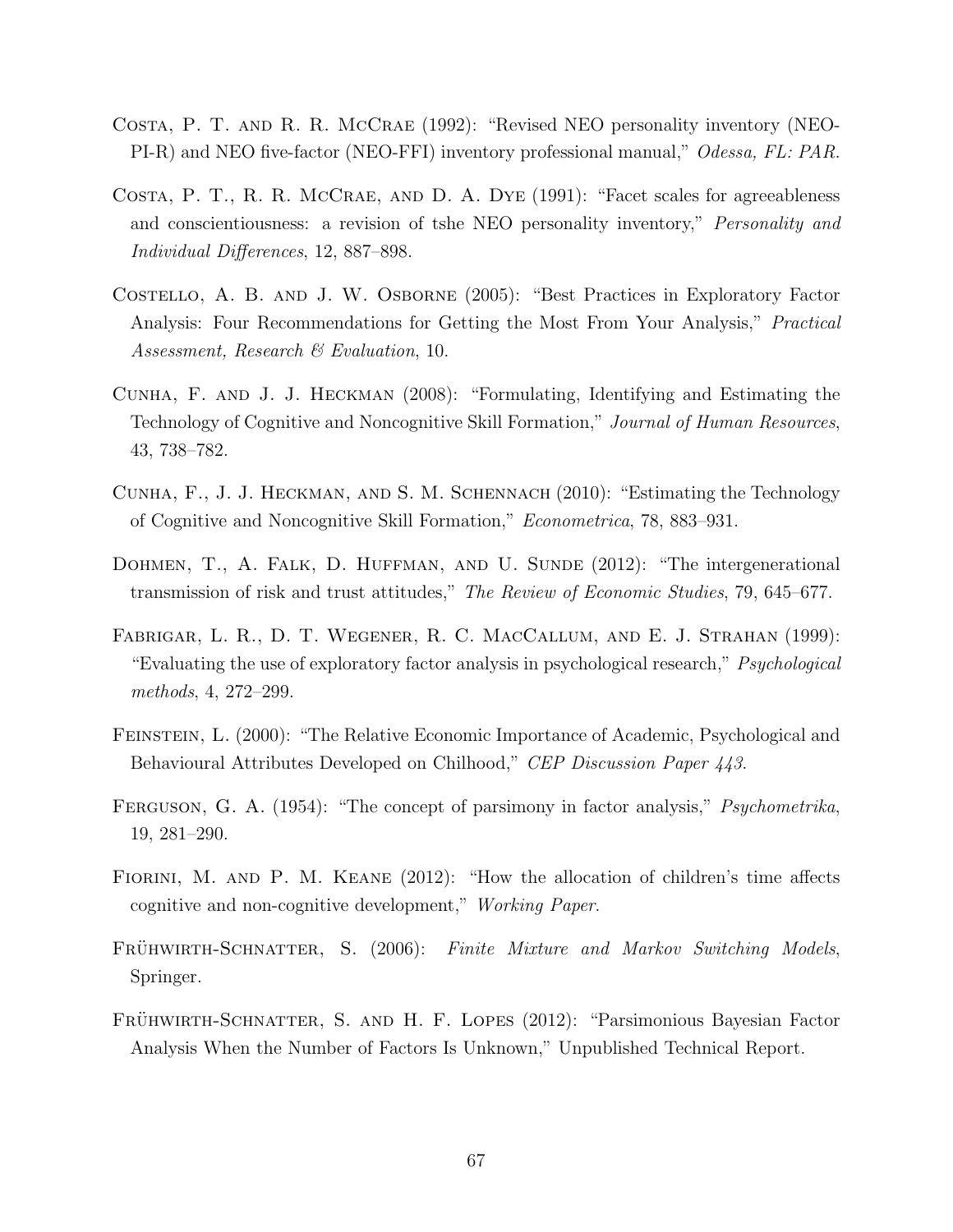- <span id="page-69-2"></span>GALE, C. R., G. D. BATTY, AND I. J. DEARY (2008): "Locus of control at age 10 years and health outcomes and behaviors at age 30 years: the 1970 British Cohort Study," Psychosomatic Medicine, 70, 397–403.
- <span id="page-69-3"></span>GALE, C. R., S. L. HATCH, G. D. BATTY, AND I. J. DEARY (2009): "Intelligence in childhood and risk of psychological distress in adulthood: The 1958 National Child Development Survey and the 1970 British Cohort Study," Intelligence, 37, 592–599.
- <span id="page-69-6"></span>Gammage, P. (1975): Socialization, schooling and locus of control, Bristol University, PhD Thesis.
- George, E. I. and R. E. McCulloch (1997): "Approaches for Bayesian Variable Selection," Statistica Sinica, 7, 339–373.
- <span id="page-69-0"></span>Geweke, J. (1989): "Bayesian Inference in Econometric Models using Monte Carlo Integration," Econometrica, 57, 1317–1339.
- Geweke, J. F. (1996): "Variable Selection and Model Comparison in Regresssion," in Bayesian Statistics 5, ed. by J. M. Bernardo, J. O. Berger, A. P. Dawid, and A. F. M. Smith, Oxford: Oxford University Press, 609–620.
- Geweke, J. F. and G. Zhou (1996): "Measuring the Pricing Error of the Arbitrage Pricing Theory," Review of Financial Studies, 9, 557–587.
- Ghahramani, Z., T. L. Griffiths, and P. Sollich (2007): "Bayesian Nonparametric Latent Feature Models," in Bayesian Statistics, Oxford University Press, 201–225.
- <span id="page-69-1"></span>GOLDBERG, L. R. (1990): "An Alternative "Description of Personality": The Big-Five Factor Structure," Journal of Personality and Social Psychology, 59, 1216–1229.
- <span id="page-69-4"></span>GORSUCH, R. (1983): Factor Analysis, Hillsdale, NJ: Lawrence Erlbaum Associates.
- <span id="page-69-5"></span>GORSUCH, R. L. (2003): "Factor Analysis," in Handbook of psychology: Research methods in psychology, ed. by I. B. Weiner, D. K. Freedheim, J. A. Schinka, and W. F. Velicer, Hoboken, NJ: John Wiely & Sons, Inc., vol. 2, chap. 6, 143–164.
- Green, P. J. (1995): "Reversible jump Markov chain Monte Carlo computation and Bayesian model determination," Biometrika, 82, 711–732.
- Hastings, W. K. (1970): "Monte Carlo Sampling Methods Using Markov Chains and Their Applications," Biometrika, 57, 97–109.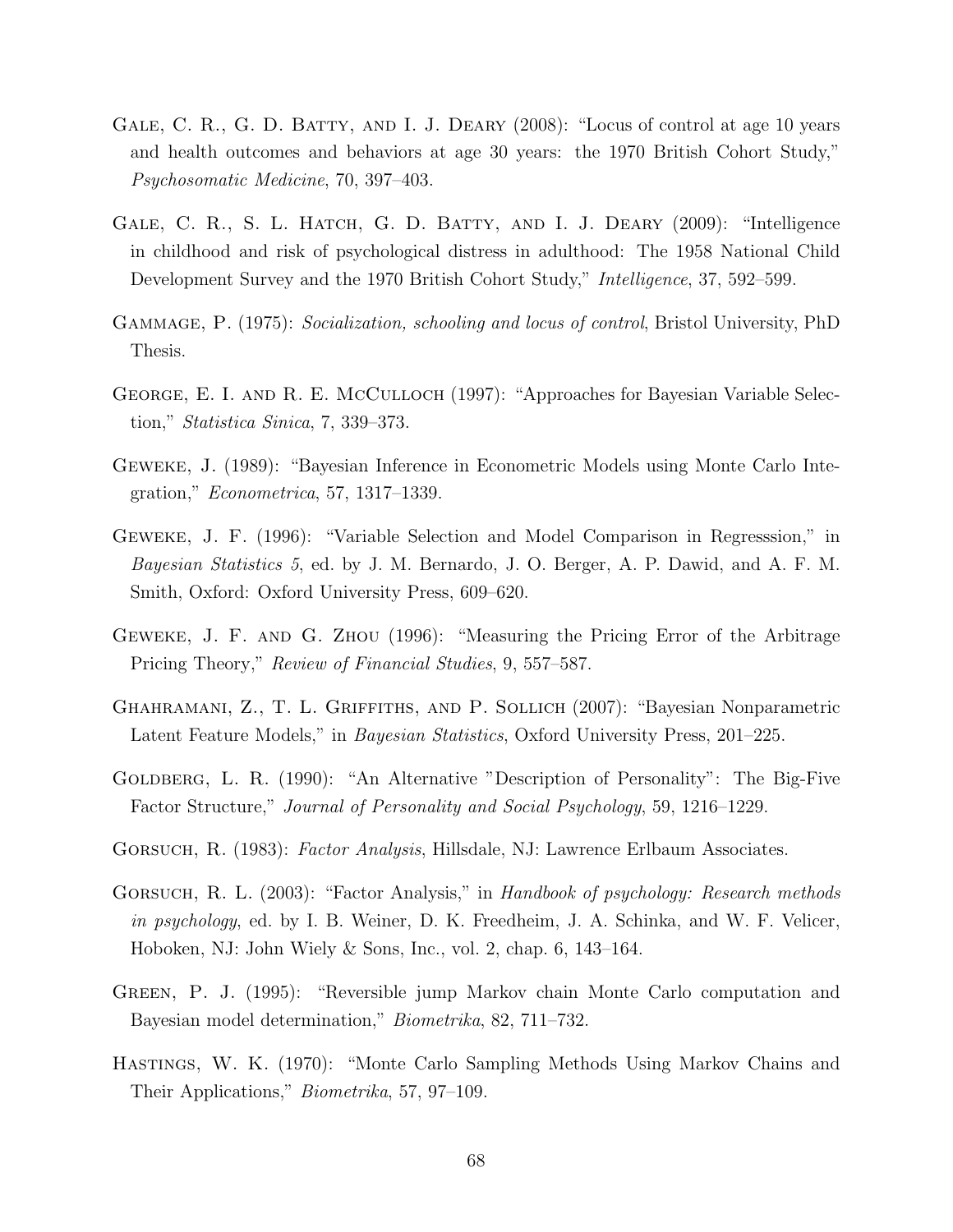- <span id="page-70-6"></span>Heckman, J. J., R. Pinto, and P. A. Savelyev (2013): "Understanding the Mechanisms Through Which an Influential Early Childhood Program Boosted Adult Outcomes," American Economic Review, 103, 1–35.
- HECKMAN, J. J., J. STIXRUD, AND S. URZÚA (2006): "The Effects of Cognitive and Noncognitive Abilities on Labor Market Outcomes and Social Behavior," Journal of Labor Economics, 24, 411–482.
- <span id="page-70-2"></span>Helmers, C. and M. Patnam (2011): "The formation and evolution of childhood skill acquisition: Evidence from India," Journal of Development Economics, 95, 252–266.
- Heywood, H. B. (1931): "On Finite Sequences of Real Numbers," Proceedings of the Royal Society A: Mathematical, Physical and Engineering Sciences, 134, 486–501.
- HOFMANN, R. J. (1978): "Complexity and simplicity as objective indices descriptive of factor solutions," Multivariate Behavioral Research, 13, 247–250.
- <span id="page-70-0"></span>HUANG, A. AND M. P. WAND (2013): "Simple marginally noninformative prior distributions for covariance matrices," Bayesian Analysis, 8, 439–452.
- IMAI, K. AND D. A. VAN DYK (2005): "A Bayesian Analysis of the Multinomial Probit Model using Marginal Data Augmentation," *Journal of Econometrics*, 124, 311 – 334.
- <span id="page-70-4"></span>JENNRICH, R. I. (2001): "A Simple General Procedure for Orthogonal Rotation," Psychometrika, 66, 289–306.
- <span id="page-70-5"></span> $-$  (2002): "A Simple General Method for Oblique Rotation," *Psychometrika*, 67, 7–20.
- ——— (2004): "Rotation to Simple Loadings using Component Loss Functions: The Orthogonal Case," Psychometrika, 69, 257–273.
- (2006): "Rotation to Simple Loadings using Component Loss Functions: The Oblique Case," Psychometrika, 71, 173–191.
- $-$  (2007): "Rotation Algorithms: From Beginning to End," in Handbook of Latent Variable and Related Models, ed. by Sik-Yum Lee, North-Holland/Elsevier, chap. 3, 45– 63.
- <span id="page-70-3"></span>JOLLIFFE, I. T. (1986): *Principal component analysis*, vol. 487, Springer-Verlag New York.
- <span id="page-70-1"></span>Jones, A. M., N. Rice, and P. R. Dias (2011): "Long-term effects of school quality on health and lifestyle: Evidence from comprehensive schooling reforms in England," Journal of Human Capital, 5, 342–376.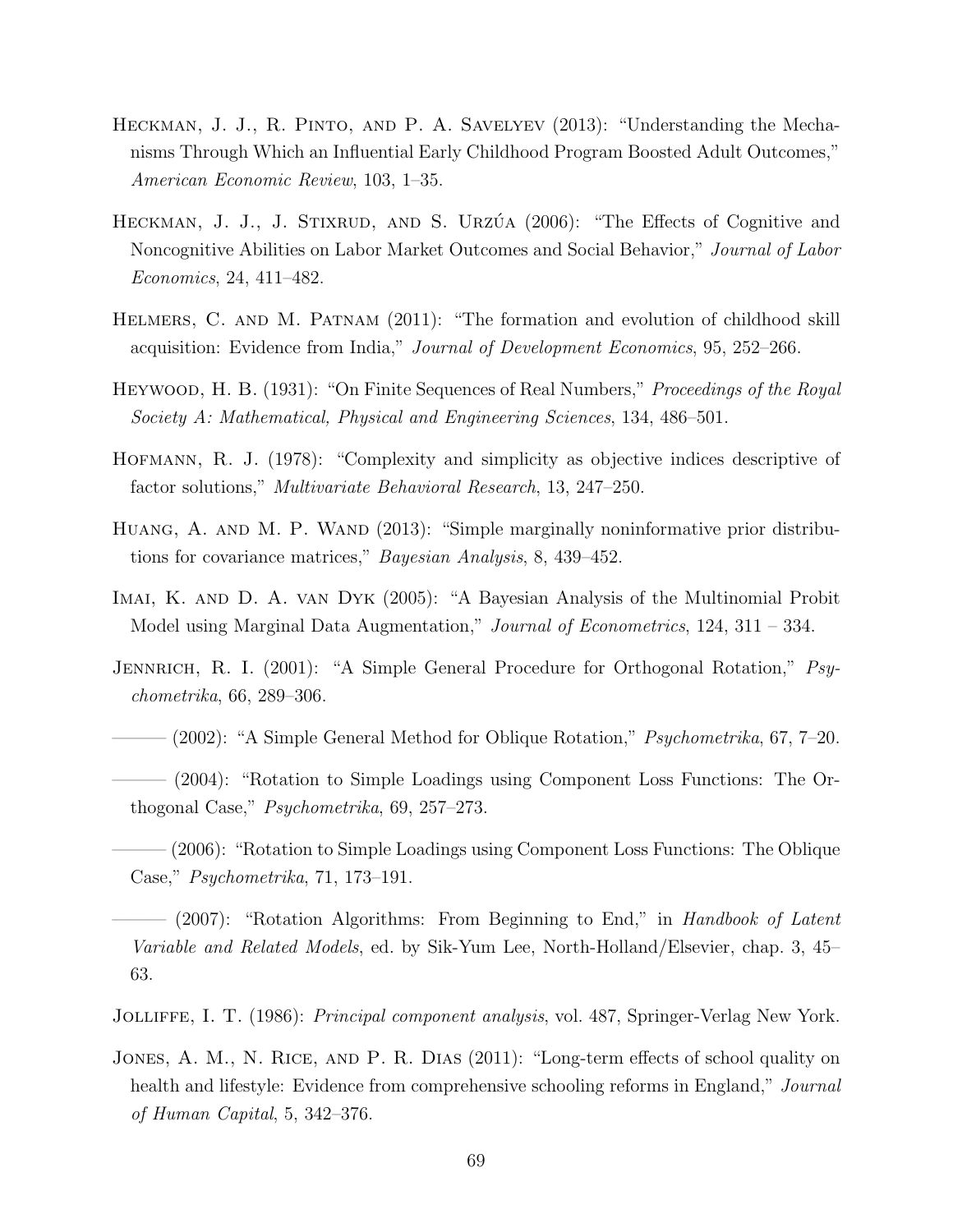- <span id="page-71-1"></span>Kaestner, R. (2009): "Adolescent Cognitive and Non-cognitive Correlates of Adult Health," Tech. rep., National Bureau of Economic Research.
- <span id="page-71-0"></span>KASTNER, G. AND S. FRÜHWIRTH-SCHNATTER  $(2014)$ : "Ancillarity-Sufficiency Interweaving Strategy (ASIS) for Boosting MCMC Estimation of Stochastic Volatility," Computational Statistics & Data Analysis, 76, 408–423.
- Knowles, D. and Z. Ghahramani (2007): "Infinite Sparse Factor Analysis and Infinite Independent Components Analysis," in Independent Component Analysis and Signal Separation, ed. by M. E. Davies, C. J. James, S. A. Abdallah, and M. D. Plumbley, Berlin Heidelberg: Springer, vol. 4666 of Lecture Notes in Computer Science, 381–388.
- <span id="page-71-2"></span>LAWRENCE, D. (1973): "Improved reading through counselling," Tech. rep., London: Ward Lock.
- <span id="page-71-3"></span>——— (1978): "Counselling students with reading difficulties: A handbook for tutors and organisors," Tech. rep., London: Good Reading.
- Le Cam, L. (1986): Asymptotic Methods in Statistical Decision Theory, New York: Springer.
- LEDERMANN, W.  $(1937)$ : "On the Rank of the Reduced Correlational Matrix in Multiple-Factor Analysis," Psychometrika, 2, 85–93.
- Liu, J. S., W. H. Wong, and A. Kong (1994): "Covariance Structure of the Gibbs Sampler with Applications to the Comparisons of Estimators and Augmentation Schemes," Biometrika, 81, 27–40.
- LIU, J. S. AND Y. N. WU (1999): "Parameter Expansion for Data Augmentation," Journal of the American Statistical Association, 94, 1264–1274.
- Liu, X. (2008): "Parameter Expansion for Sampling a Correlation Matrix: An Efficient GPX-RPMH Algorithm," Journal of Statistical Computation and Simulation, 78, 1065– 1076.
- LIU, X. AND M. J. DANIELS (2006): "A New Algorithm for Simulating a Correlation Matrix Based on Parameter Expansion and Reparameterization," Journal of Computational and Graphical Statistics, 15, 897–914.
- Lopes, H. F. and M. West (2004): "Bayesian Model Assessment in Factor Analysis," Statistica Sinica, 14, 41–67.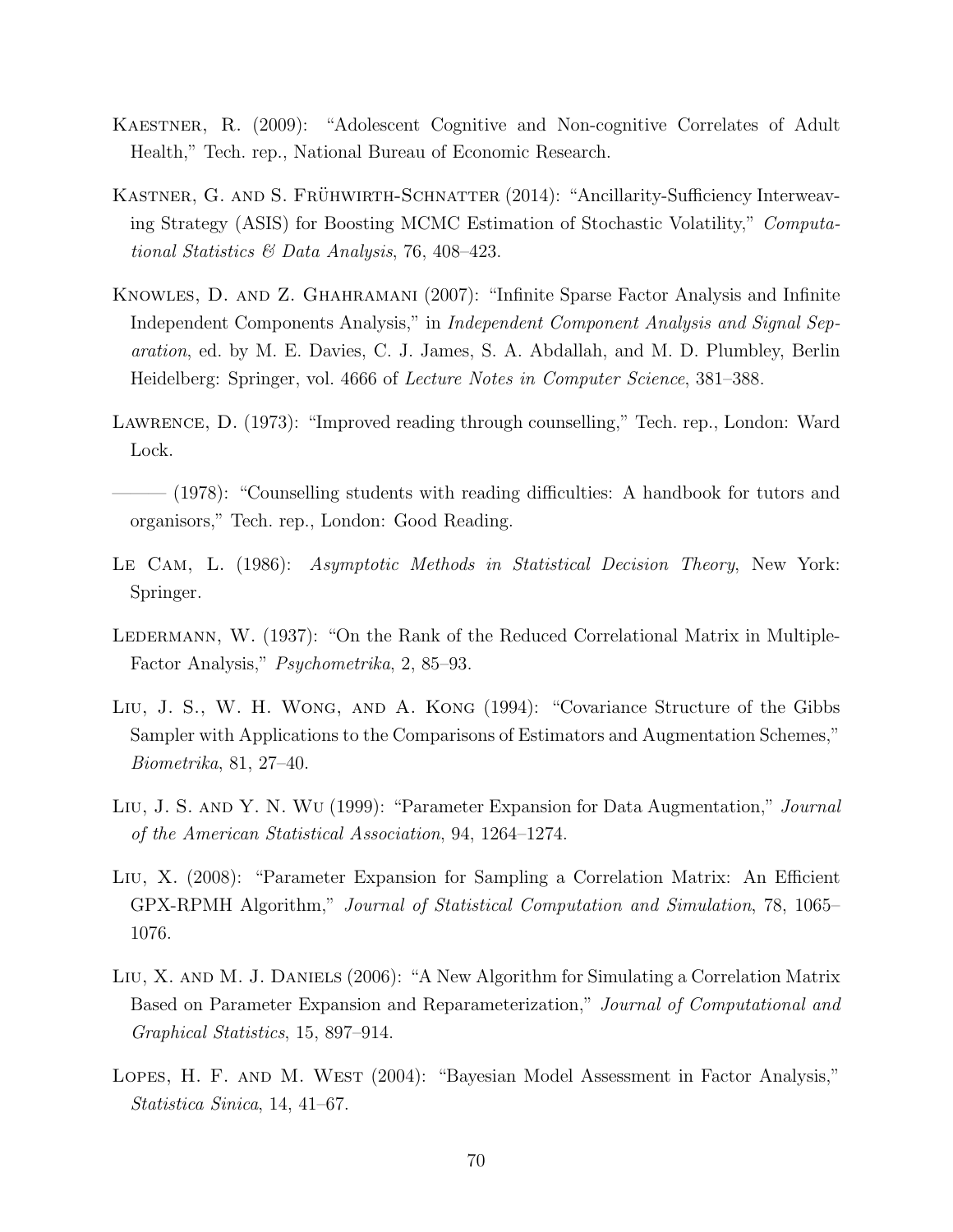- Lucas, J., C. M. Carvalho, Q. Wang, A. Bild, J. Nevins, and M. West (2006): "Sparse Statistical Modelling in Gene Expression Genomics," in Bayesian Inference for Gene Expression and Proteomics, ed. by K. A. Do, P. Müller, and M. Vannucci, Cambridge University Press, 155–176.
- Meng, X.-L. and D. A. van Dyk (1999): "Seeking Efficient Data Augmentation Schemes via Conditional and Marginal Augmentation," Biometrika, 86, 301–320.
- MERVIELDE, I., V. BUYST, AND F. DE FRUYT (1995): "The validity of the Big-five as a model for teachers' ratings of individual differences among children aged 4–12 years," Personality and Individual Differences, 18, 525–534.
- Murasko, J. E. (2007): "A lifecourse study on education and health: The relationship between childhood psychosocial resources and outcomes in adolescence and young adulthood," *Social Science Research*, 36, 1348–1370.
- Natarajan, R. and C. E. McCulloch (1998): "Gibbs Sampling With Diffuse Proper Priors: A Valid Approach to Data-Driven Inference?" Journal of Computational and Graphical Statistics, 7, 267–277.
- Neal, R. M. (1996): "Sampling from Multimodal Distributions Using Tempered Transitions," Statistics and Computing, 6, 353–366.
- Onatski, A. (2009): "Testing hypotheses about the number of factors in large factor models," Econometrica, 77, 1447–1479.
- PAISLEY, J. AND L. CARIN (2009): "Nonparametric Factor Analysis with Beta Process Priors," Proceedings of the 26th Annual International Conference on Machine Learning, 1–8.
- POIRIER, D. J. (1998): "Revising Beliefs in Nonidentified Models," *Econometric Theory*, 14, 483–509.
- R Core Team (2013): R: A Language and Environment for Statistical Computing, R Foundation for Statistical Computing, Vienna, Austria.
- Richardson, S. and P. J. Green (1997): "On Bayesian analysis of mixtures with an unknown number of components," Journal of the Royal Statistical Society. Series B (Methodological), 59, 731–792.
- RUTTER, M. (1967): "A Children's Behaviour Questionnaire for Completion by Teachers: Preliminary Findings," *Journal of Child Psychology and Psychiatry*, 8, 1–11.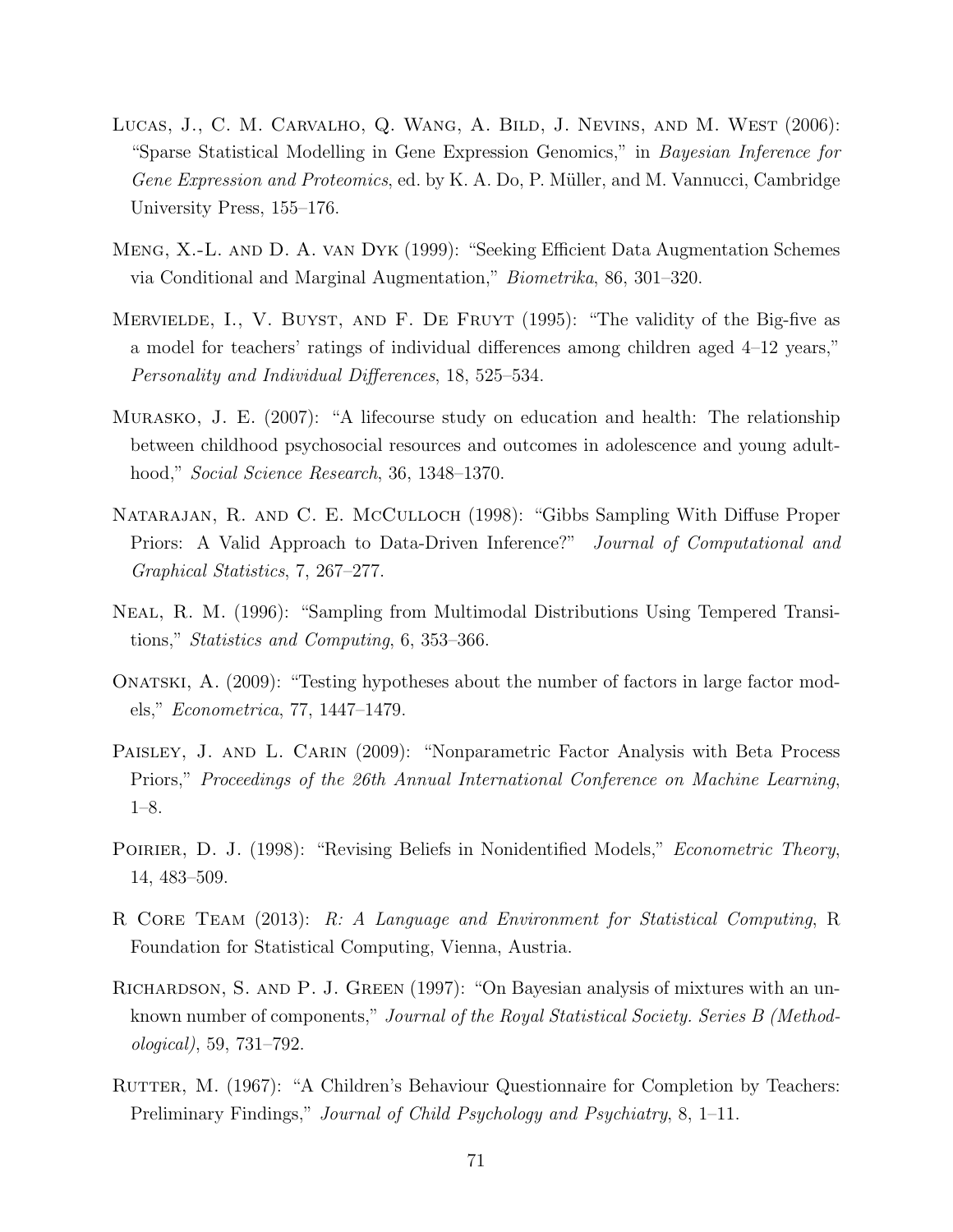- RUTTER, M., J. TIZARD, AND K. WHITMORE (1970): *Education, health and behaviour*, London, UK: Longmans.
- Sato, M. (1992): "A Study of an Identification Problem and Substitute Use of Principal Component Analysis in Factor Analysis," Hiroshima Mathematical Journal, 22, 479–524.
- Saunders, D. R. (1953): "An analytic method for rotation to orthogonal simple structure," Research Bulletin, 53.
- Stephens, M. (2000): "Bayesian Analysis of Mixture Models with an Unknown Number of Components - An Alternative to Reversible Jump Methods," The Annals of Statistics, 28, 40–74.
- TABACHNICK, B. G. AND L. S. FIDELL (2001): Using multivariate statistics, Boston: Allyn and Bacon, chap. Principal components and factor analysis, 582–633, 4th ed.
- Ternouth, A., D. Collier, and B. Maughan (2009): "Childhood emotional problems and self-perceptions predict weight gain in a longitudinal regression model," BMC medicine, 7, 7–46.
- Thurstone, L. L. (1934): "The Vectors of Mind," Psychological Review, 41, 1–32.

 $-$  (1947): *Multiple factor analysis*, Chicago: University of Chicago Press.

- van Dyk, D. A. and X.-L. Meng (2001): "The Art of Data Augmentation," Journal of Computational and Graphical Statistics, 10, 1–50.
- van Dyk, D. A. and T. Park (2008): "Partially Collapsed Gibbs Samplers: Theory and Methods," Journal of the American Statistical Association, 103, 790–796.
- Van Lieshout, C. and G. Haselager (1994): "The Big Five personality factors in Qsort descriptions of children and adolescents," The developing structure of temperament and personality from infancy to adulthood, 293–318.
- von Stumm, S., C. R. Gale, G. D. Batty, and I. J. Deary (2009): "Childhood intelligence, locus of control and behaviour disturbance as determinants of intergenerational social mobility: British Cohort Study 1970," Intelligence, 37, 329–340.
- WEST, M. (2003): "Bayesian Factor Regression Models in the 'Large p, Small n' Paradigm," in Bayesian Statistics 7, ed. by J. M. Bernardo, M. J. Bayarri, J. O. Berger, A. P. Dawid, D. Heckerman, A. F. M. Smith, and M. West, Oxford: Oxford University Press, vol. 7, 733–742.